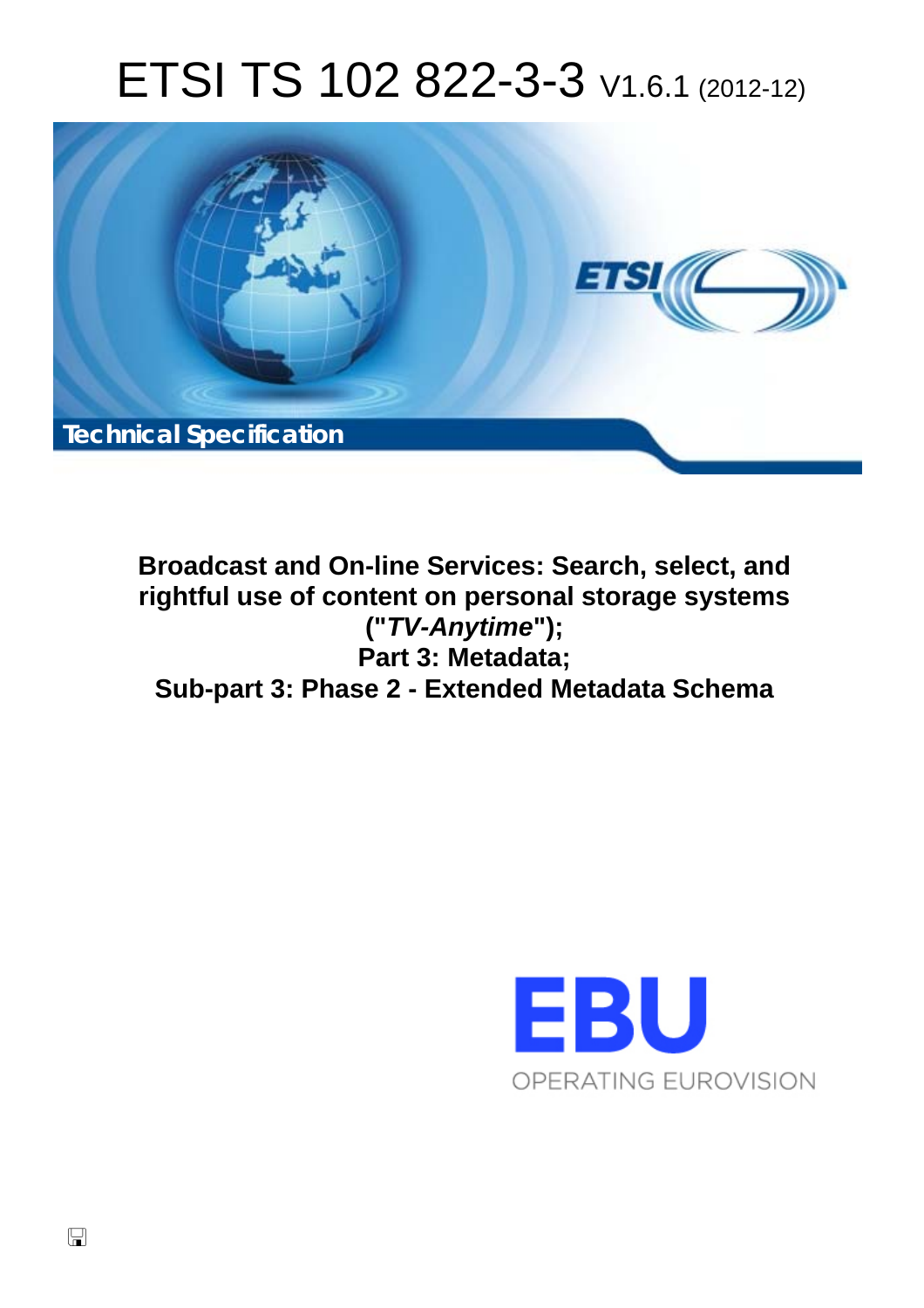Reference RTS/JTC-TVA-PH2-66-03-03

Keywords broadcasting, content, data, TV, video

#### *ETSI*

#### 650 Route des Lucioles F-06921 Sophia Antipolis Cedex - FRANCE

Tel.: +33 4 92 94 42 00 Fax: +33 4 93 65 47 16

Siret N° 348 623 562 00017 - NAF 742 C Association à but non lucratif enregistrée à la Sous-Préfecture de Grasse (06) N° 7803/88

#### *Important notice*

Individual copies of the present document can be downloaded from: [http://www.etsi.org](http://www.etsi.org/)

The present document may be made available in more than one electronic version or in print. In any case of existing or perceived difference in contents between such versions, the reference version is the Portable Document Format (PDF). In case of dispute, the reference shall be the printing on ETSI printers of the PDF version kept on a specific network drive within ETSI Secretariat.

Users of the present document should be aware that the document may be subject to revision or change of status. Information on the current status of this and other ETSI documents is available at <http://portal.etsi.org/tb/status/status.asp>

If you find errors in the present document, please send your comment to one of the following services: [http://portal.etsi.org/chaircor/ETSI\\_support.asp](http://portal.etsi.org/chaircor/ETSI_support.asp)

#### *Copyright Notification*

No part may be reproduced except as authorized by written permission. The copyright and the foregoing restriction extend to reproduction in all media.

> © European Telecommunications Standards Institute 2012. © European Broadcasting Union 2012. All rights reserved.

**DECT**TM, **PLUGTESTS**TM, **UMTS**TM and the ETSI logo are Trade Marks of ETSI registered for the benefit of its Members. **3GPP**TM and **LTE**™ are Trade Marks of ETSI registered for the benefit of its Members and of the 3GPP Organizational Partners. **GSM**® and the GSM logo are Trade Marks registered and owned by the GSM Association.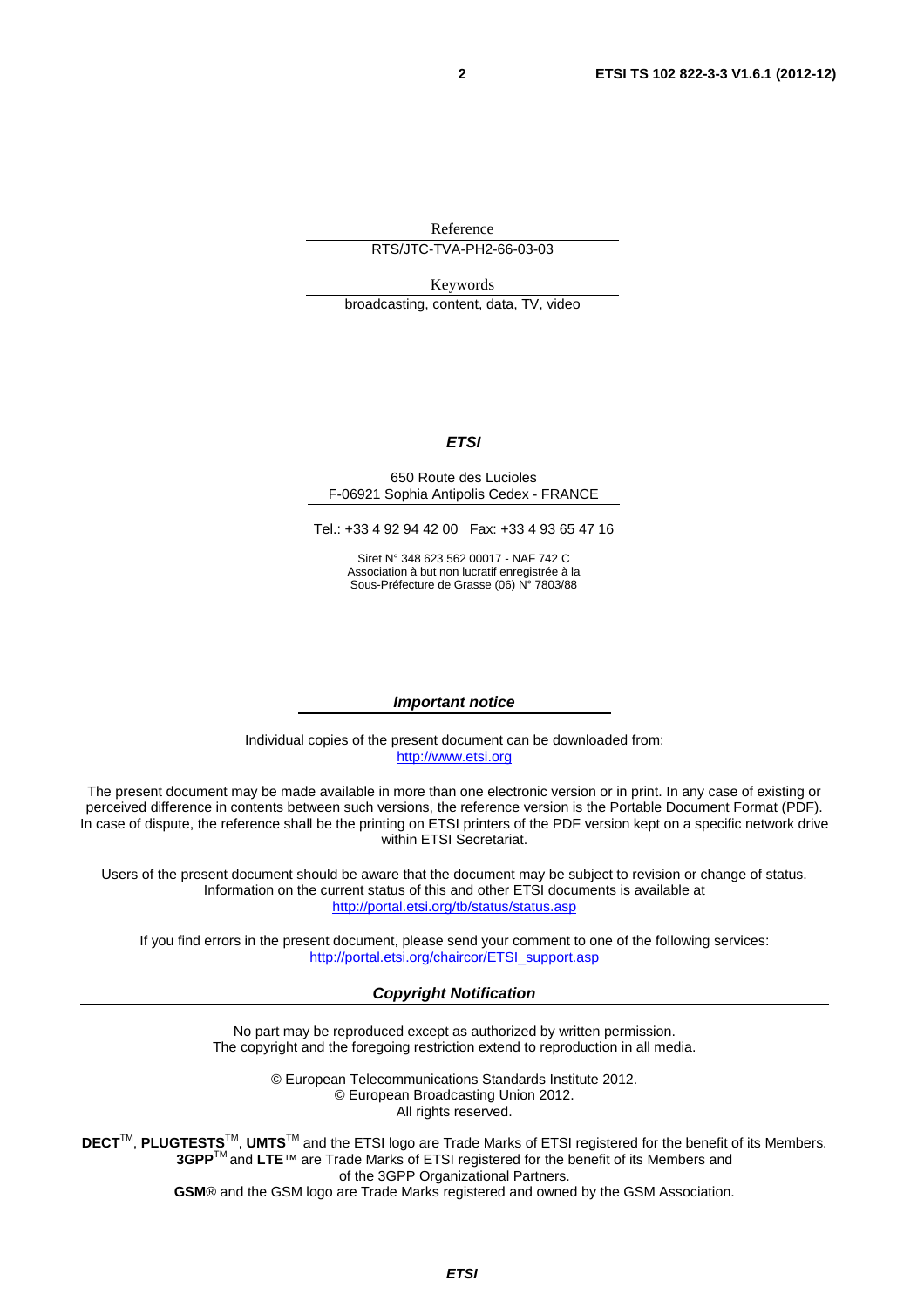# Contents

| 1            |  |
|--------------|--|
| 2            |  |
| 2.1          |  |
| 2.2          |  |
| 3            |  |
| 3.1          |  |
| 3.2          |  |
|              |  |
| 4            |  |
| 4.1          |  |
| 4.2<br>4.3   |  |
|              |  |
| 5            |  |
| 5.1          |  |
| 5.2          |  |
| 5.3          |  |
| 6            |  |
| 6.1          |  |
| 6.1.1        |  |
| 6.1.1.1      |  |
| 6.1.1.2      |  |
| 6.1.1.3      |  |
| 6.1.2        |  |
| 6.1.2.1      |  |
| 6.1.2.2      |  |
| 6.1.2.3      |  |
| 6.1.2.4      |  |
| 6.1.2.5      |  |
| 6.1.3        |  |
| 6.2<br>6.2.1 |  |
| 6.2.2        |  |
| 6.2.3        |  |
| 6.2.4        |  |
| 6.2.5        |  |
| 6.2.6        |  |
| 6.2.7        |  |
| 6.2.8        |  |
| 6.3          |  |
| 6.4          |  |
| 7            |  |
| 7.1          |  |
| 7.2          |  |
| 7.3          |  |
| 7.4          |  |
| 7.5          |  |
|              |  |
| 8<br>8.1     |  |
| 8.2          |  |
|              |  |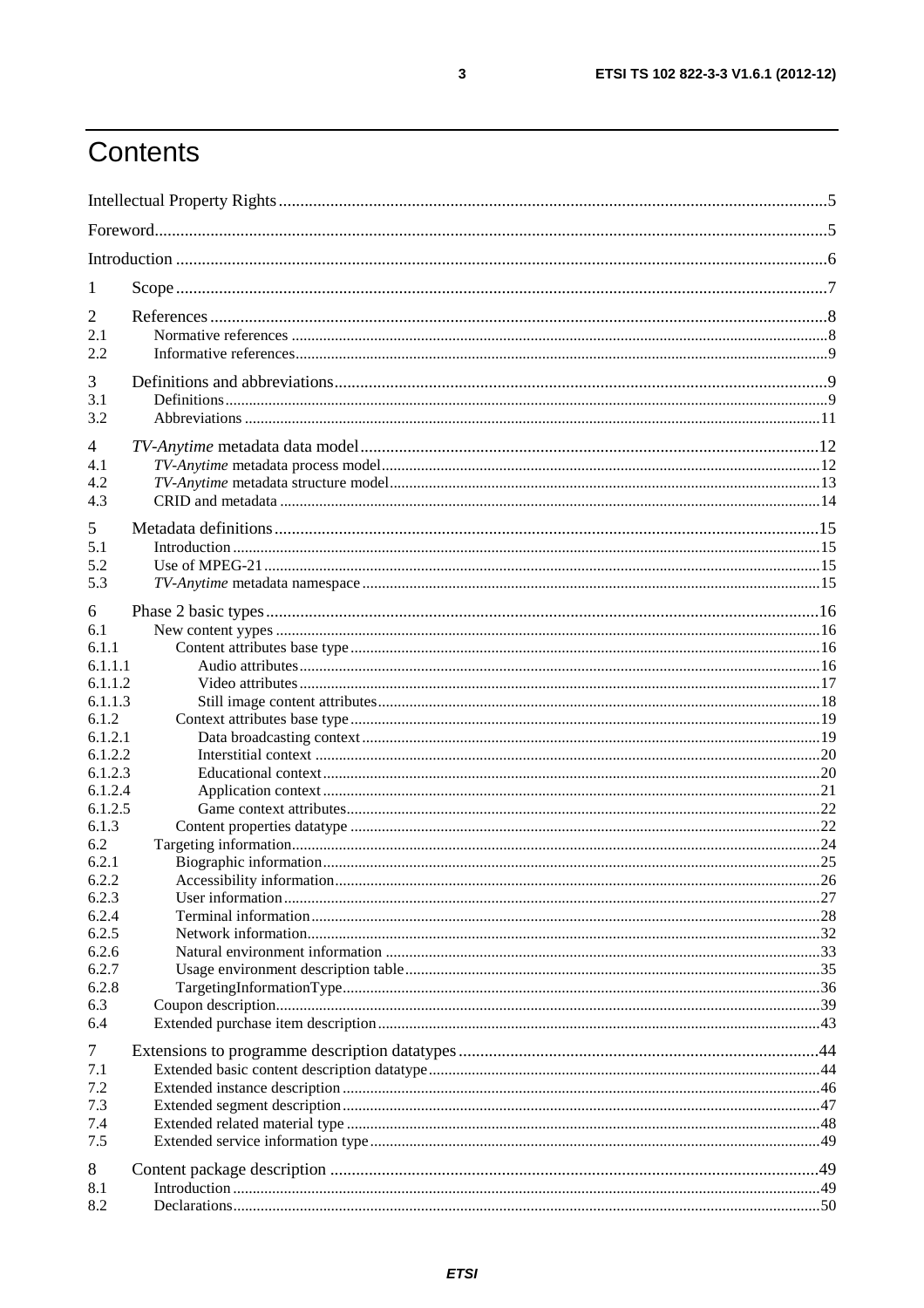| 8.3          |                                                                                                     |  |
|--------------|-----------------------------------------------------------------------------------------------------|--|
| 8.4<br>8.5   |                                                                                                     |  |
| 8.6          |                                                                                                     |  |
| 9            |                                                                                                     |  |
| 10           |                                                                                                     |  |
| 10.1         |                                                                                                     |  |
| 10.2         |                                                                                                     |  |
| 10.3<br>10.4 |                                                                                                     |  |
| 10.5         |                                                                                                     |  |
| 11           |                                                                                                     |  |
|              | <b>Annex A (normative):</b>                                                                         |  |
| A.1          |                                                                                                     |  |
| A.2          |                                                                                                     |  |
| A.3          |                                                                                                     |  |
| A.4          |                                                                                                     |  |
| A.5          |                                                                                                     |  |
| A.6          |                                                                                                     |  |
| A.7          |                                                                                                     |  |
| A.8          |                                                                                                     |  |
| A.9          |                                                                                                     |  |
|              |                                                                                                     |  |
|              |                                                                                                     |  |
|              |                                                                                                     |  |
|              |                                                                                                     |  |
|              |                                                                                                     |  |
|              |                                                                                                     |  |
|              |                                                                                                     |  |
|              |                                                                                                     |  |
|              |                                                                                                     |  |
|              | TV-Anytime extended description schemes and classification schemes95<br><b>Annex B</b> (normative): |  |
|              |                                                                                                     |  |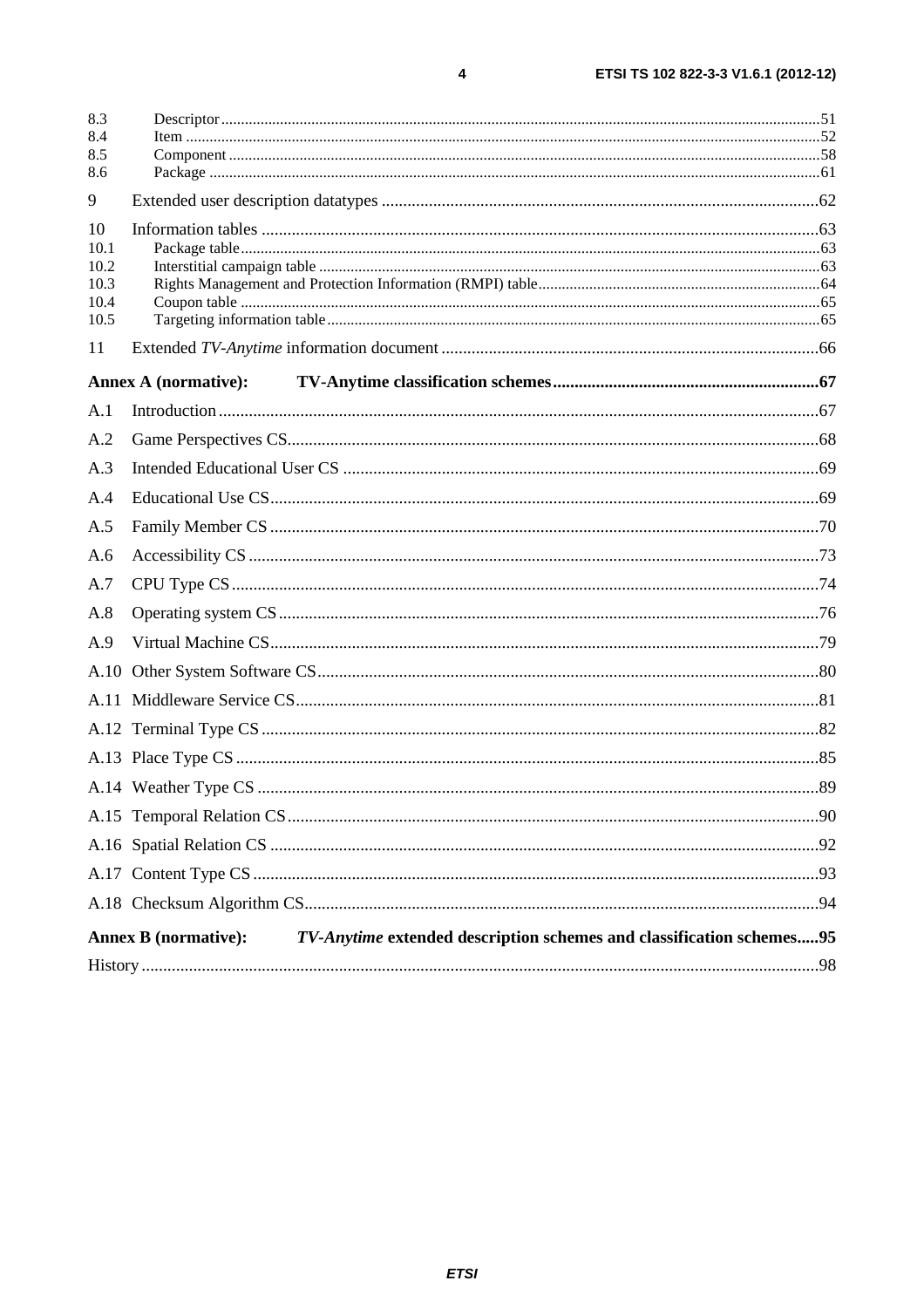### Intellectual Property Rights

IPRs essential or potentially essential to the present document may have been declared to ETSI. The information pertaining to these essential IPRs, if any, is publicly available for **ETSI members and non-members**, and can be found in ETSI SR 000 314: *"Intellectual Property Rights (IPRs); Essential, or potentially Essential, IPRs notified to ETSI in respect of ETSI standards"*, which is available from the ETSI Secretariat. Latest updates are available on the ETSI Web server ([http://ipr.etsi.org\)](http://webapp.etsi.org/IPR/home.asp).

Pursuant to the ETSI IPR Policy, no investigation, including IPR searches, has been carried out by ETSI. No guarantee can be given as to the existence of other IPRs not referenced in ETSI SR 000 314 (or the updates on the ETSI Web server) which are, or may be, or may become, essential to the present document.

### Foreword

This Technical Specification (TS) has been produced by Joint Technical Committee (JTC) Broadcast of the European Broadcasting Union (EBU), Comité Européen de Normalisation ELECtrotechnique (CENELEC) and the European Telecommunications Standards Institute (ETSI).

NOTE: The EBU/ETSI JTC Broadcast was established in 1990 to co-ordinate the drafting of standards in the specific field of broadcasting and related fields. Since 1995 the JTC Broadcast became a tripartite body by including in the Memorandum of Understanding also CENELEC, which is responsible for the standardization of radio and television receivers. The EBU is a professional association of broadcasting organizations whose work includes the co-ordination of its members' activities in the technical, legal, programme-making and programme-exchange domains. The EBU has active members in about 60 countries in the European broadcasting area; its headquarters is in Geneva.

European Broadcasting Union CH-1218 GRAND SACONNEX (Geneva) Switzerland Tel: +41 22 717 21 11 Fax: +41 22 717 24 81

The present document is part 3, sub-part 3 of a multi-part deliverable covering Broadcast and On-line Services: Search, select and rightful use of content on personal storage systems ("*TV-Anytime*"), as identified below:

- Part 1: "Benchmark Features";
- Part 2: "Phase 1 System description";

#### **Part 3: "Metadata":**

Sub-part 1: "Phase 1 - Metadata schemas";

Sub-part 2: "System aspects in a uni-directional environment";

**Sub-part 3: "Phase 2 - Extended Metadata Schema";** 

Sub-part 4: "Phase 2 - Interstitial metadata";

- Part 4: "Phase 1 Content referencing";
- Part 5: " Rights Management and Protection (RMP)";
- Part 6: "Delivery of metadata over a bi-directional network";
- Part 7: " Bi-directional metadata delivery protection";
- Part 8: "Phase 2 Interchange Data Format";
- Part 9: "Phase 2 Remote Programming".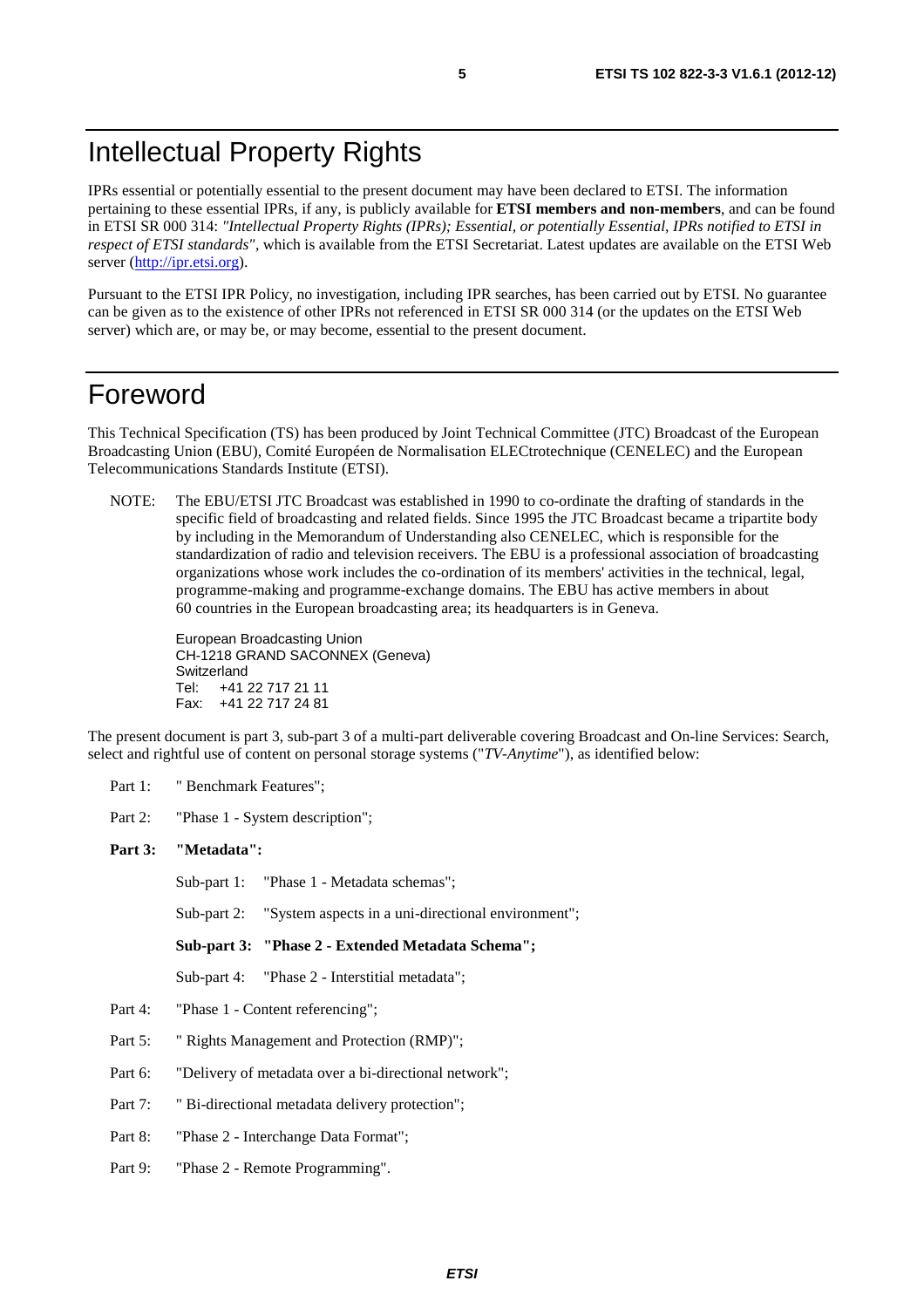The present document is based on a submission by the *TV-Anytime* forum ([http://tech.ebu.ch/tvanytime\)](http://tech.ebu.ch/tvanytime).

"*TV-Anytime*" (TVA) is a full and synchronized set of specifications established by the *TV-Anytime* Forum. TVA features enable the search, selection, acquisition and rightful use of content on local and/or remote personal storage systems from both broadcast and online services.

TS 102 822-1 [1] and TS 102 822-2 [2] set the context and system architecture in which the standards for Metadata, Content referencing, Bi-directional metadata and Metadata protection are to be implemented in the *TV-Anytime* environment. TS 102 822-1 [1] provides benchmark business models against which the *TV-Anytime* system architecture is evaluated to ensure that the specification enable key business applications. TS 102 822-2 [2] presents the *TV-Anytime* System Architecture. These two documents are placed ahead of the others for their obvious introductory value. These first two documents are largely informative, while the remainder of the series is normative.

The features are supported and enabled by the specifications for Metadata (TS 102 822-3-1 [3], TS 102 822-3-2 [4], TS 102 822-3-3 (the present document) and TS 102 822-3-4 [5]), Content Referencing (TS 102 822-4 [6]), Rights Management (TS 102 822-5-1 [7] and TS 102 822-5-2 [8]), Bi-directional Metadata Delivery (TS 102 822-6-1 [9], TS 102 822-6-2 [10] and TS 102 822-6-3 [11]) and Protection (TS 102 822-7 [12]), Interchange Data Format (TS 102 822-8 [13]) and Remote Programming (TS 102 822-9 [14]).

The present document addresses more specifically the Phase 2 extended metadata features of the *TV-Anytime* specification as identified in TS 102 822-1 [1].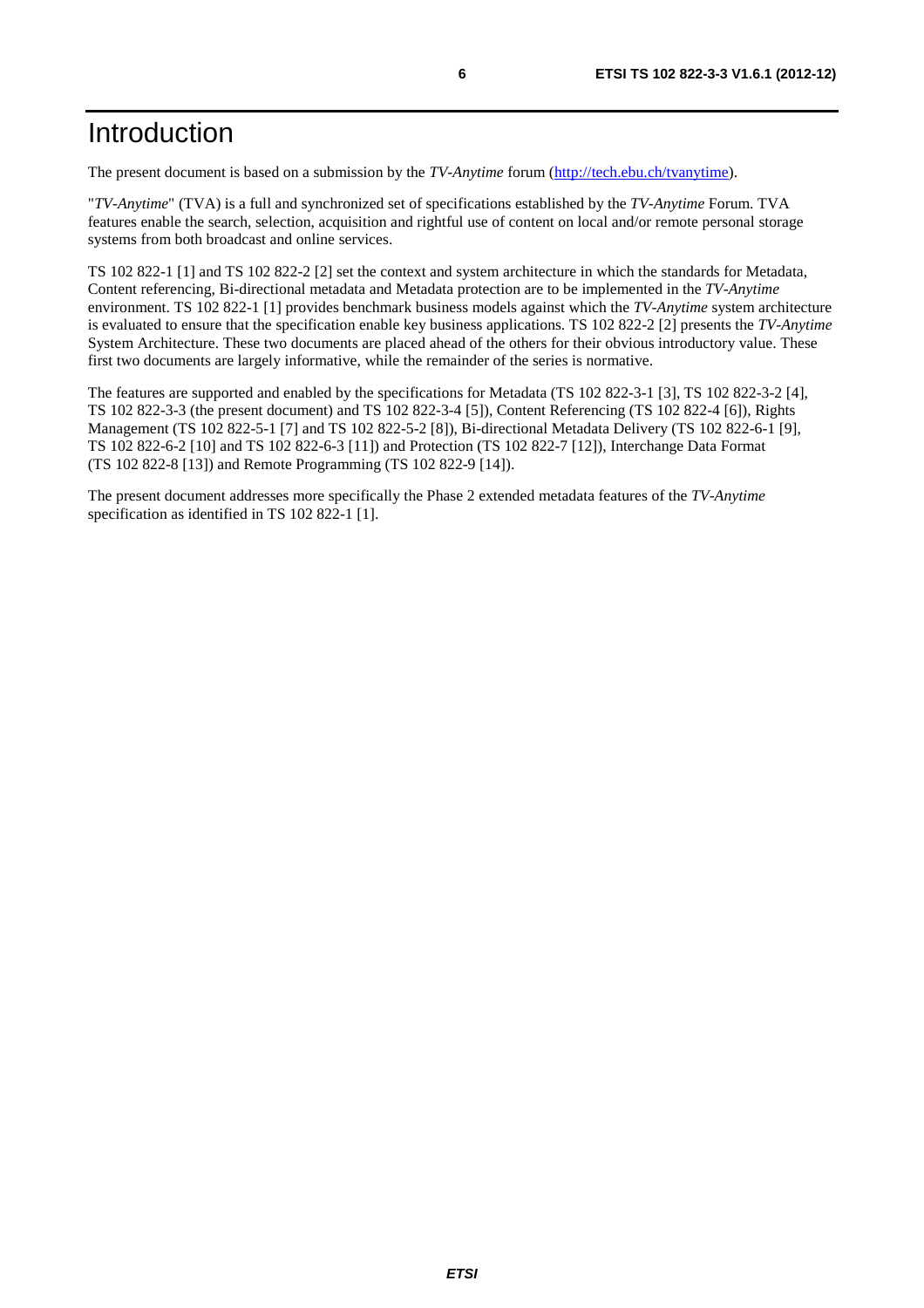### 1 Scope

The present document is part of *TV-Anytime* Phase 2 that proposes an evolutionary range of features which describe PDR (Personal Digital Recorder) usage models that the *TV-Anytime* standards facilitate. The *TV-Anytime* specifications enable search, select, acquire and rightful use of content on local and/or remote personal storage systems from both broadcast and online services.

The features are supported and enabled by the specifications for Metadata (TS 102 822-3-1 [3], TS 102 822-3-2 [4], the present document and TS 102 822-3-4 [5]), Content Referencing (TS 102 822-4 [6]), Rights Management (TS 102 822-5-1 [7] and TS 102 822-5-2 [8]), Bi-directional Metadata Delivery (TS 102 822-6-1 [9], TS 102 822-6-2 [10] and TS 102 822-6-3 [11]) and Protection (TS 102 822-7 [12]), Interchange Data Format (TS 102 822-8 [13]) and Remote Programming (TS 102 822-9 [14]).

The present document addresses more specifically the Phase 2 extended metadata features of the *TV-Anytime* specification as identified in TS 102 822-1 [1].

Metadata is generally defined as "data about data". Within the *TV-Anytime* environment, the most visible parts of metadata are the attractors/descriptors or hyperlinks used in Electronic Programme Guides, or in Web pages. This is the information that the consumer or agent will use to decide whether or not to acquire a particular piece of content.

The *TV-Anytime* metadata system allows the consumer to find, navigate and manage content from a variety of internal and external sources including, for example, enhanced broadcast, interactive TV, Internet and local storage. It defines a standard way to describe device profiles, consumer preferences to facilitate automatic filtering and acquisition of content by agents on behalf of the consumer. Consumers, as used in the present document, include educators and students, who may use selected programme segments in the classroom or laboratory.

There is a need to associate metadata with content to facilitate human and automated searching for content of interest. Such metadata includes descriptive elements and attractors to aid the search process as well as elements essential to the acquisition, capture and presentation processes; content rights, formats, duration, etc. Many of these descriptive elements can be found in EPGs and HTML documents.

The process of creation and evolution of metadata for an individual content item may involve many organizations during the course of creation, distribution and delivery to the consumer. Thus, there is a clear need to define a common metadata framework and a standard set of metadata elements in order to ensure a high level of interoperability within the chain from content creation to content delivery.

*TV-Anytime* Phase 2 extends the definition of *TV-Anytime* Phase 1 metadata to cover descriptive data about content, such as content title and synopsis, but also data about how the content should be consumed. Such metadata is called "attractors" because they can attract a consumer to content. Attractors allow consumers to find, navigate and manage content from various sources. New Phase 2 attractors include:

- Content Packaging.
- Targeting metadata.
- Device Capabilities.
- Interstitial Content.
- New Content Type.

The formal definitions of metadata schemas should be read in conjunction with the system specification defining how they could be used in an end-to-end system *TV-Anytime* only defines the metadata format for metadata that may be exchanged between various entities such as between the content provider and consumer, among consumers or between a third-party metadata provider and the consumer.

XML [15] is the "representation format" used to define the schemas of the *TV-Anytime* Metadata Specification. Although XML Schema is used to define how metadata is represented in XML, it can also be used to describe equivalent, non-XML representations of the same metadata.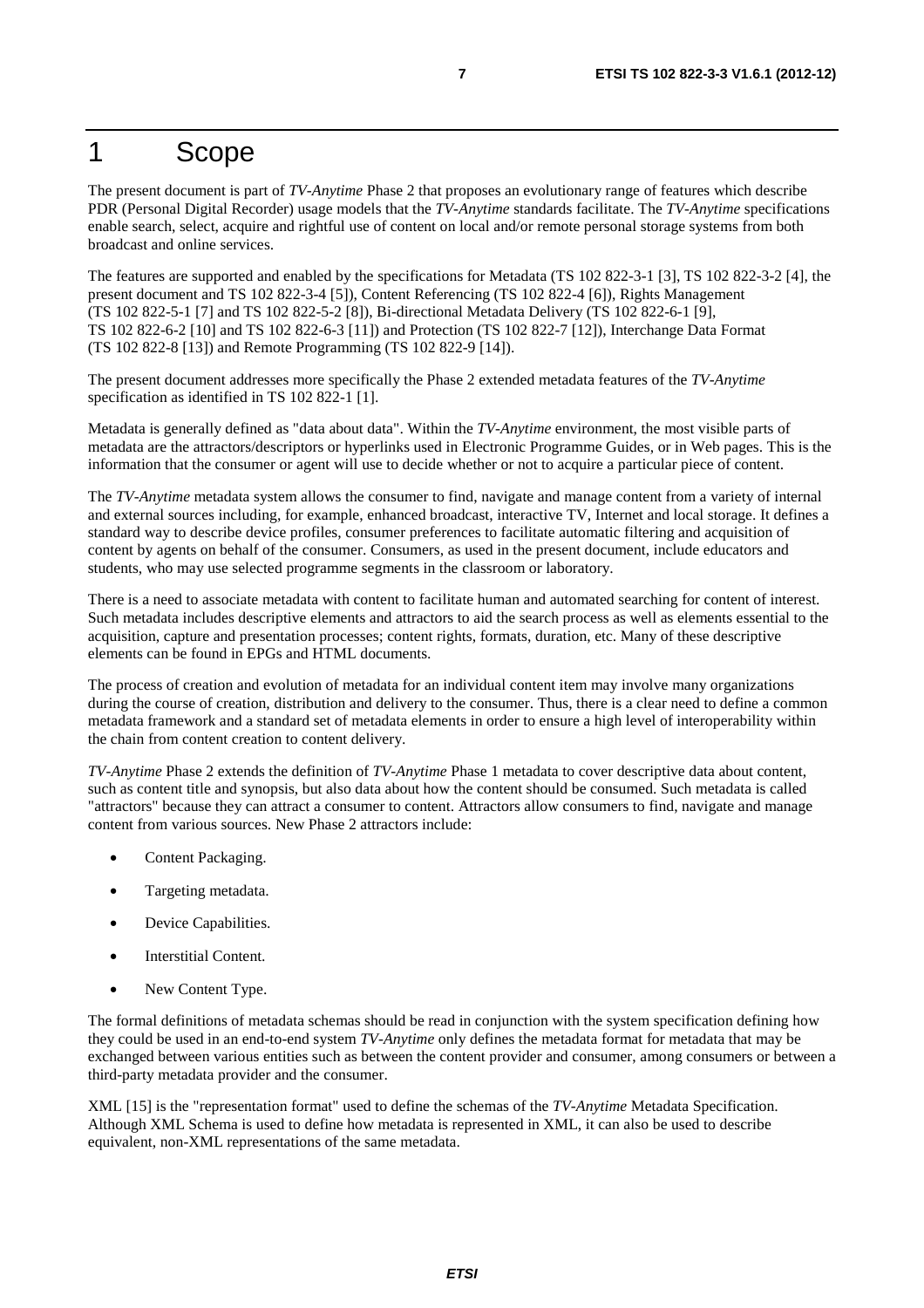# 2 References

References are either specific (identified by date of publication and/or edition number or version number) or non-specific. For specific references, only the cited version applies. For non-specific references, the latest version of the reference document (including any amendments) applies.

Referenced documents which are not found to be publicly available in the expected location might be found at [http://docbox.etsi.org/Reference.](http://docbox.etsi.org/Reference)

NOTE: While any hyperlinks included in this clause were valid at the time of publication, ETSI cannot guarantee their long term validity.

### 2.1 Normative references

The following referenced documents are necessary for the application of the present document.

- [1] ETSI TS 102 822-1: "Broadcast and On-line Services: Search, select, and rightful use of content on personal storage systems ("TV-Anytime"); Part 1: Benchmark Features". [2] ETSI TS 102 822-2: "Broadcast and On-line Services: Search, select, and rightful use of content on personal storage systems ("TV-Anytime"); Part 2: Phase 1 - System description". [3] ETSI TS 102 822-3-1: "Broadcast and On-line Services: Search, select, and rightful use of content on personal storage systems ("TV-Anytime"); Part 3: Metadata; Sub-part 1: Phase 1 -Metadata schemas". [4] ETSI TS 102 822-3-2: "Broadcast and On-line Services: Search, select, and rightful use of content on personal storage systems ("TV-Anytime"); Part 3: Metadata; Sub-part 2: System aspects in a uni-directional environment". [5] ETSI TS 102 822-3-4: "Broadcast and On-line Services: Search, select, and rightful use of content on personal storage systems ("TV-Anytime"); Part 3: Metadata; Sub-part 4: Phase 2 - Interstitial metadata". [6] ETSI TS 102 822-4: "Broadcast and On-line Services: Search, select, and rightful use of content on personal storage systems ("TV-Anytime"); Part 4: Phase 1 - Content referencing". [7] ETSI TS 102 822-5-1: "Broadcast and On-line Services: Search, select, and rightful use of content on personal storage systems ("TV-Anytime"); Part 5: Rights Management and Protection (RMP) Sub-part 1: Information for Broadcast Applications". [8] ETSI TS 102 822-5-2: "Broadcast and On-line Services: Search, select, and rightful use of content on personal storage systems ("TV-Anytime"); Part 5: Rights Management and Protection (RMP) Sub-part 2: RMPI binding". [9] ETSI TS 102 822-6-1: "Broadcast and On-line Services: Search, select, and rightful use of content on personal storage systems ("TV-Anytime"); Part 6: Delivery of metadata over a bi-directional network; Sub-part 1: Service and transport". [10] ETSI TS 102 822-6-2: "Broadcast and On-line Services: Search, select, and rightful use of content on personal storage systems ("TV-Anytime"); Part 6: Delivery of metadata over a bi-directional network; Sub-part 2: Phase 1 - Service discovery". [11] ETSI TS 102 822-6-3: "Broadcast and On-line Services: Search, select, and rightful use of content on personal storage systems ("TV-Anytime"); Part 6: Delivery of metadata over a bi-directional network; Sub-part 3: Phase 2 - Exchange of Personal Profile". [12] ETSI TS 102 822-7: "Broadcast and On-line Services: Search, select, and rightful use of content on personal storage systems ("TV-Anytime Phase 1"); Part 7: Bi-directional metadata delivery protection". [13] ETSI TS 102 822-8: "Broadcast and On-line Services: Search, select, and rightful use of content
	- on personal storage systems ("TV-Anytime"); Part 8: Phase 2 Interchange data format".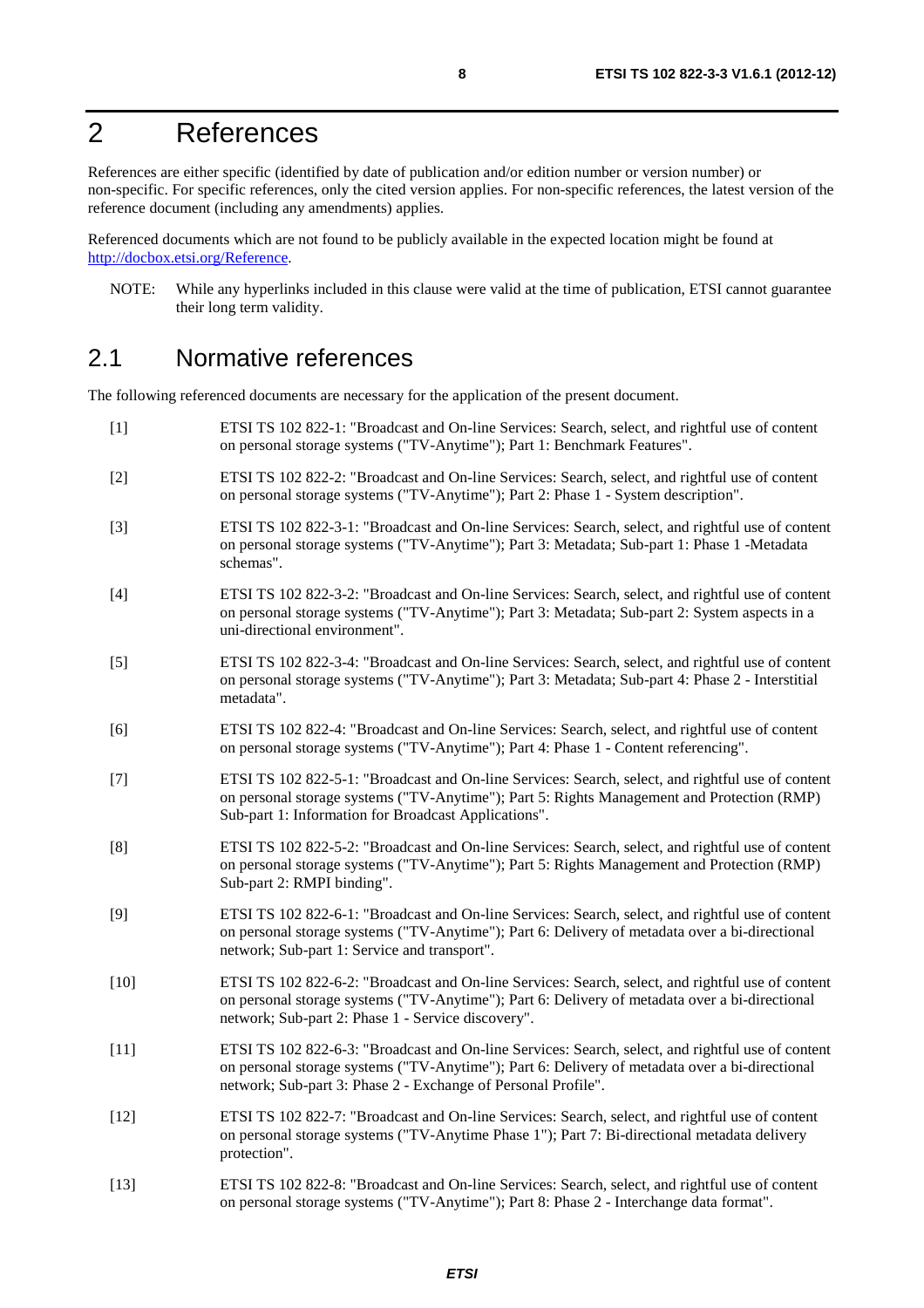- [14] ETSI TS 102 822-9: "Broadcast and On-line Services: Search, select, and rightful use of content on personal storage systems ("TV-Anytime"); Part 9: Phase 2 - Remote Programming".
- [15] XML Schema, W3C Recommendations (version 20010502).

| NOTE:  | Available at:                                                                                                                               |
|--------|---------------------------------------------------------------------------------------------------------------------------------------------|
|        | http://www.w3.org/TR/2001/REC-xmlschema-0-20010502.                                                                                         |
|        | http://www.w3.org/TR/2001/REC-xmlschema-1-20010502.                                                                                         |
|        | http://www.w3.org/TR/2001/REC-xmlschema-2-20010502.                                                                                         |
| $[16]$ | ISO/IEC 15938-5 (2003): "Information technology -- Multimedia content description interface --<br>Part 5: Multimedia description schemes".  |
| $[17]$ | ISO/IEC 15938-2 (2002): "Information technology -- Multimedia content description interface --<br>Part 2: Description definition language". |
| $[18]$ | ISO/IEC 21000-2 (2005): "Information technology -- Multimedia framework (MPEG-21) --<br>Part 2: Digital Item Declaration".                  |
| $[19]$ | ISO/IEC 21000-7 (2007): "Information technology -- Multimedia framework (MPEG-21) --<br>Part 7: Digital Item Adaptation".                   |
| [20]   | ISO/IEC 15938 (all parts): "Information technology -- Multimedia content description interface".                                            |
| [21]   | ISO/IEC 21000 (all parts): "Information technology -- Multimedia framework (MPEG-21)".                                                      |

### 2.2 Informative references

The following referenced documents are not necessary for the application of the present document but they assist the user with regard to a particular subject area.

| [i.1] | IEEE $802.3$ : "Ethernet". |  |
|-------|----------------------------|--|
|-------|----------------------------|--|

- [i.2] ITU-T Recommendation V.42: "Error-correcting procedures for DCEs using asynchronous-tosynchronous conversion".
- [i.3] ISO 3309 (1991): "High-Level Data Link Control (HDLC) -- Frame Structure".
- [i.4] ECMA-182: "Data Interchange on 12,7 mm 48-Track Magnetic Tape Cartridges DLT1 Format".

# 3 Definitions and abbreviations

### 3.1 Definitions

For the purposes of the present document, the following terms and definitions apply:

**application:** specific set of functions running on the PDR

NOTE: Some applications use metadata, either automatically or under consumer control.

**attractor:** metadata element that is accessible by the consumer in order to aid in the content selection process, thus attracting the consumer

EXAMPLE: Title and name of an actor in a television programme.

**content:** anything the consumer would like to access and that can be stored on a PDR

**content creator:** producers of the content

**content item:** entity that can be acquired as a single unit

EXAMPLE: AV file, Audio stream.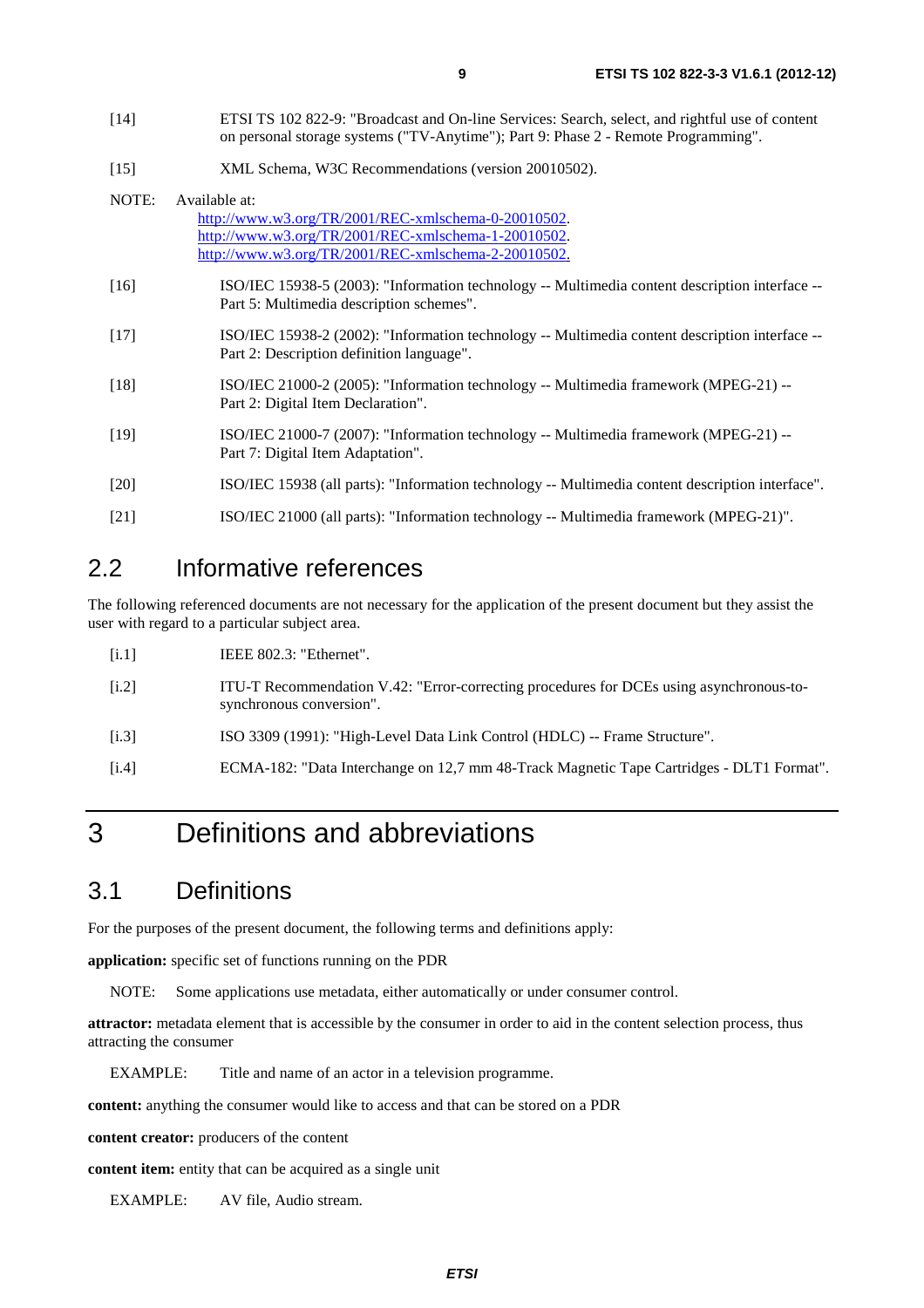**content package:** collection of content items, which may be consumed as a whole or individually

**content provider:** entity that acts as the agent for and is the prime exploiter of the content

**content reference:** pointer to a specific content item

**description scheme:** formal definition of a metadata schema written in the MPEG-7 Description Definition Language (DDL)

NOTE: See ISO/IEC 15938-2 [17].

**descriptor:** metadata element, such as an attractor or other information about content such as the key frame index of a piece of video

**enhanced TV:** television that includes additional information and/or applications related to content, but does not use a return path

**interactive TV:** television that includes additional information and/or applications related to content and which takes advantage of a return path

**interstitial:** material shown between programme elements in a linear stream

NOTE: Interstitials can comprise advertising, station idents, promotional material, graphics, etc.

**life cycle:** process of creation, usage, storage, and deletion of metadata

**location resolution:** process of establishing the address (location and time) of a specific content instance from its CRID

**metadata:** data about content

EXAMPLE: The title, genre and summary of a television programme.

NOTE: In the context of *TV-Anytime*, metadata also includes consumer profile and history data.

**metadata schema:** identifier associated with a set of XML schemas that globally identifies those schemas so that they can be referenced externally

NOTE: A globally unique namespace ensures that the names of types defined by schemas in that namespace do not conflict with types of the same name defined elsewhere.

**metadata system:** set of rules describing the syntax and semantics of metadata

**MPEG-7:** generic name of the ISO/IEC 15938 [20] set of standards for content-related metadata applicable to a broad range of applications

**MPEG-21:** generic name of the ISO/IEC 21000 [21] set of standards defining a framework for multimedia digital items

**namespace:** collection of components that allows the end-to-end operation of the *TV-Anytime* metadata solution

**programme:** editorially coherent piece of content

NOTE: Typically, a programme is acquired by the PDR as a whole.

**programme group:** one or more programmes that are grouped together

NOTE: *TV-Anytime* defines several types of programme groups such as "series" and "programme compilation".

**provider:** entity that delivers content or services to the PDR

**return path:** part of a bi-directional distribution system over which data flows from the consumer to the service provider

**spot:** short video sequences

NOTE: This format is predominantly used for advertising and promotional material.

**targeting:** process which allows providers to deliver relevant content to specific individuals or groups of individuals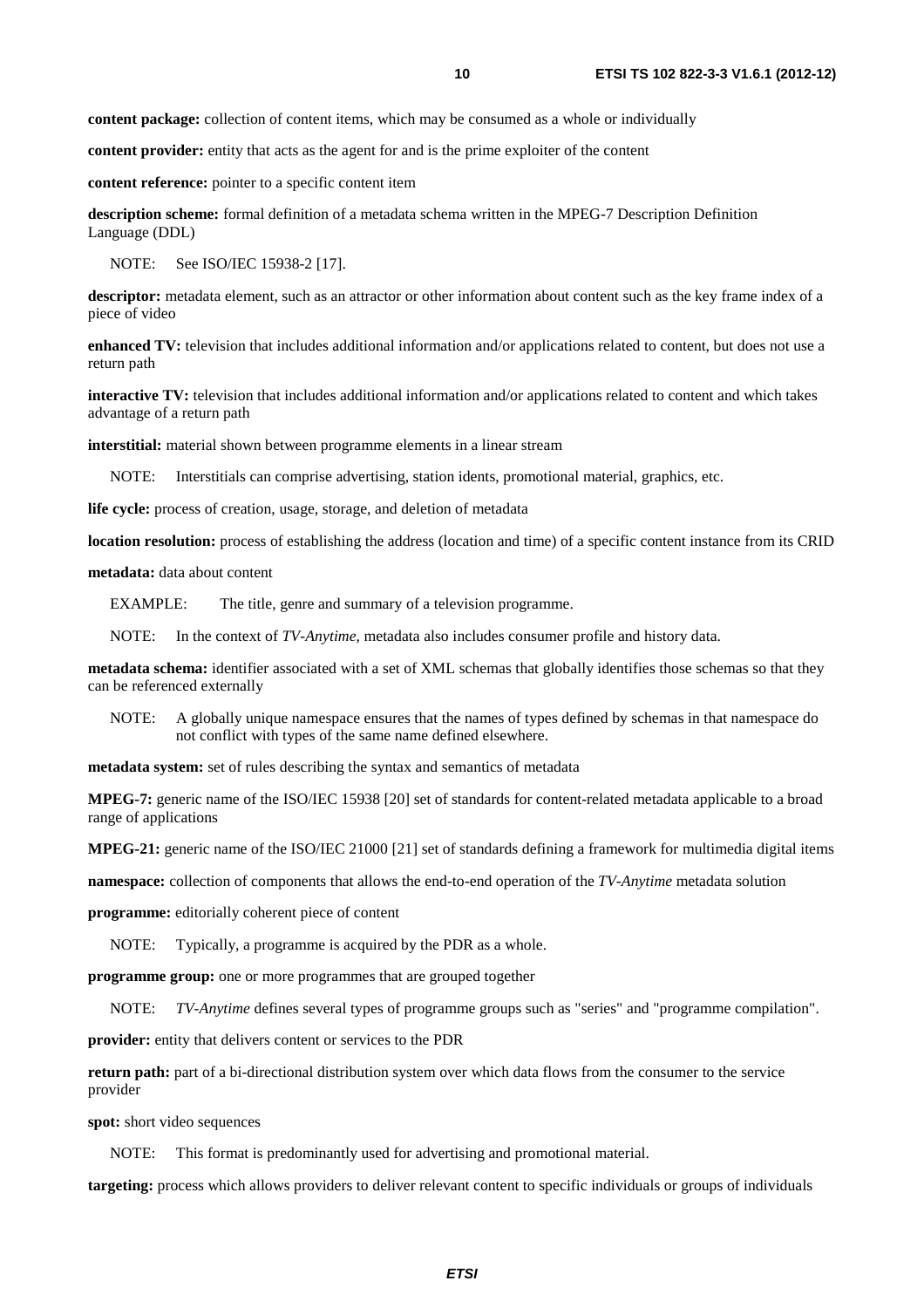# 3.2 Abbreviations

For the purposes of the present document, the following abbreviations apply:

| AV          | Audio-Visual                                                                                         |
|-------------|------------------------------------------------------------------------------------------------------|
| <b>CRID</b> | Content Reference IDentifier                                                                         |
| NOTE:       | As defined in TS 102 822-4 [6], it is an identifier for content that is independent of its location. |
| <b>CS</b>   | <b>Classification Scheme</b>                                                                         |
| <b>DDL</b>  | <b>Description Definition Language</b>                                                               |
| NOTE:       | The language used to define description schemes in MPEG-7 (see ISO/IEC 15938-2 [17]).                |
| DIA.        | Digital Item Adaptation                                                                              |
| <b>DID</b>  | Digital Item Declaration                                                                             |
| <b>EPG</b>  | Electronic Programme Guide                                                                           |
| NOTE:       | A means of presenting available content to the consumer, allowing selection of desired content.      |
| <b>HTML</b> | HyperText Markup Language                                                                            |
| <b>IPR</b>  | <b>Intellectual Property Rights</b>                                                                  |
| <b>PDR</b>  | Personal Digital Recorder                                                                            |
| <b>RMPI</b> | <b>Rights Management and Protection Information</b>                                                  |
| TVA         | TV-Anytime                                                                                           |
| <b>XML</b>  | eXtensible Markup Language                                                                           |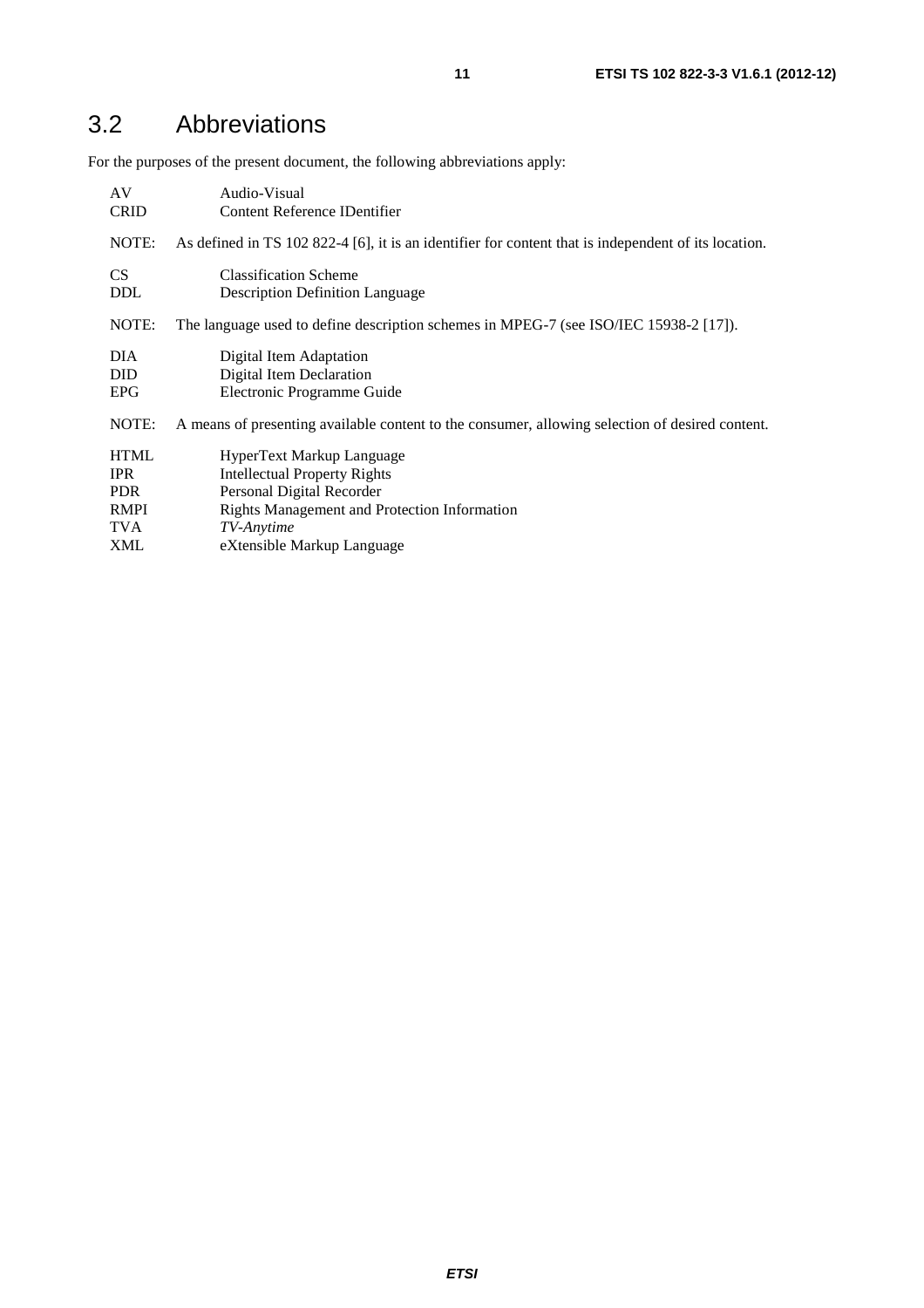# 4 *TV-Anytime* metadata data model

### 4.1 *TV-Anytime* metadata process model



**Figure 1: Metadata and content flow** 

Figure 1 shows the flow of metadata and content through various stages of creation and delivery to the end consumer.

This model clearly identifies the separation of the processing of metadata and content while at the same time illustrating the parallels between the processing of metadata and content.

#### **Content creation**

The content creation process represents the production of a piece of content. During the production process, the content is created and information about the content may also be captured. At this stage, however, the metadata is unlikely to be in a form that can be directly exposed to a user - some form of editing will be required before the description of the content can be published.

#### **Content publishing**

Once content has been created, the content is then available for publication by a content publisher. This could be, for example, as part of a broadcast service or as a publication on the Internet. The content publishing process defines instantiations of content items - in other words, one output from the content publishing process is information about "where" the content can be found. In the broadcast case, this means a schedule for the services that are published.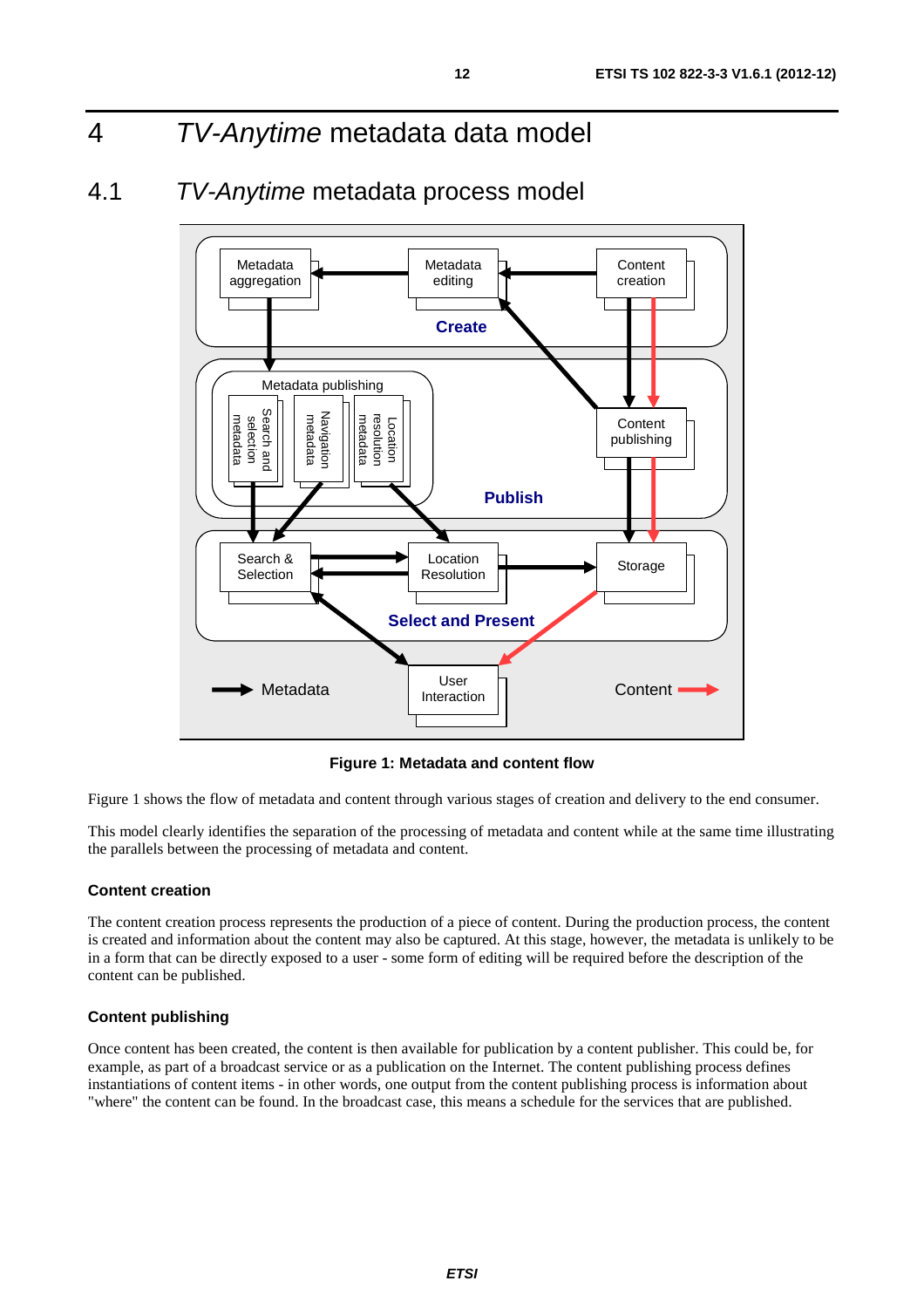#### **Metadata editing**

The metadata editing process takes *raw* information from the content creation and publishing processes and edits this into a form that is suitable for representing the content to the end consumer. The output of this process is edited metadata for the content and/or metadata describing the location of the content.

#### **Metadata aggregation**

In order to support a given *TV-Anytime* system, it is likely that metadata from a number of independent content creators and publishers will need to be aggregated. It is important to recognize that the process of metadata aggregation may result in the original metadata being changed.

#### **Metadata publishing**

Without prejudice to whether or not a *TV-Anytime* system is horizontally or vertically integrated, an aggregated metadata set will need to be published to both the content selection and location resolution processes. The content selection process will be largely concerned with the metadata describing content but may also involve use of the content location information. The location resolution service will simply require information about the location of programmes.

#### **Content selection**

The content selection process may occur through the direct involvement of the consumer or may be performed on the consumer's behalf by a software agent. In order for a software agent to function correctly, metadata describing the consumer, his receiver and his preferences will need to be provided to the content selection process. This may be either inferred from the consumer's past history of content selection or by the explicit specification of preferences by the user (or a combination of the two). The content selection process may be, in part, affected by knowledge of the contents location.

#### **Location resolution**

The process of location resolution is simply one of discovering where (or when) a content item can be found. Details of this discovery process can be found in the TS 102 822-4 [6].

### 4.2 *TV-Anytime* metadata structure model

Two modelling approaches are used in the following clauses.

A simple data modelling methodology is shown in figure 2 that allows to describe metadata structures at a high level in a manner independent of any particular representation. This syntax allows relationships between *TV-Anytime* entities to be clearly stated (e.g. one-to-many), as well as enabling the powerful concept of inheritance, which allows specific types of entity to be derived from generic types.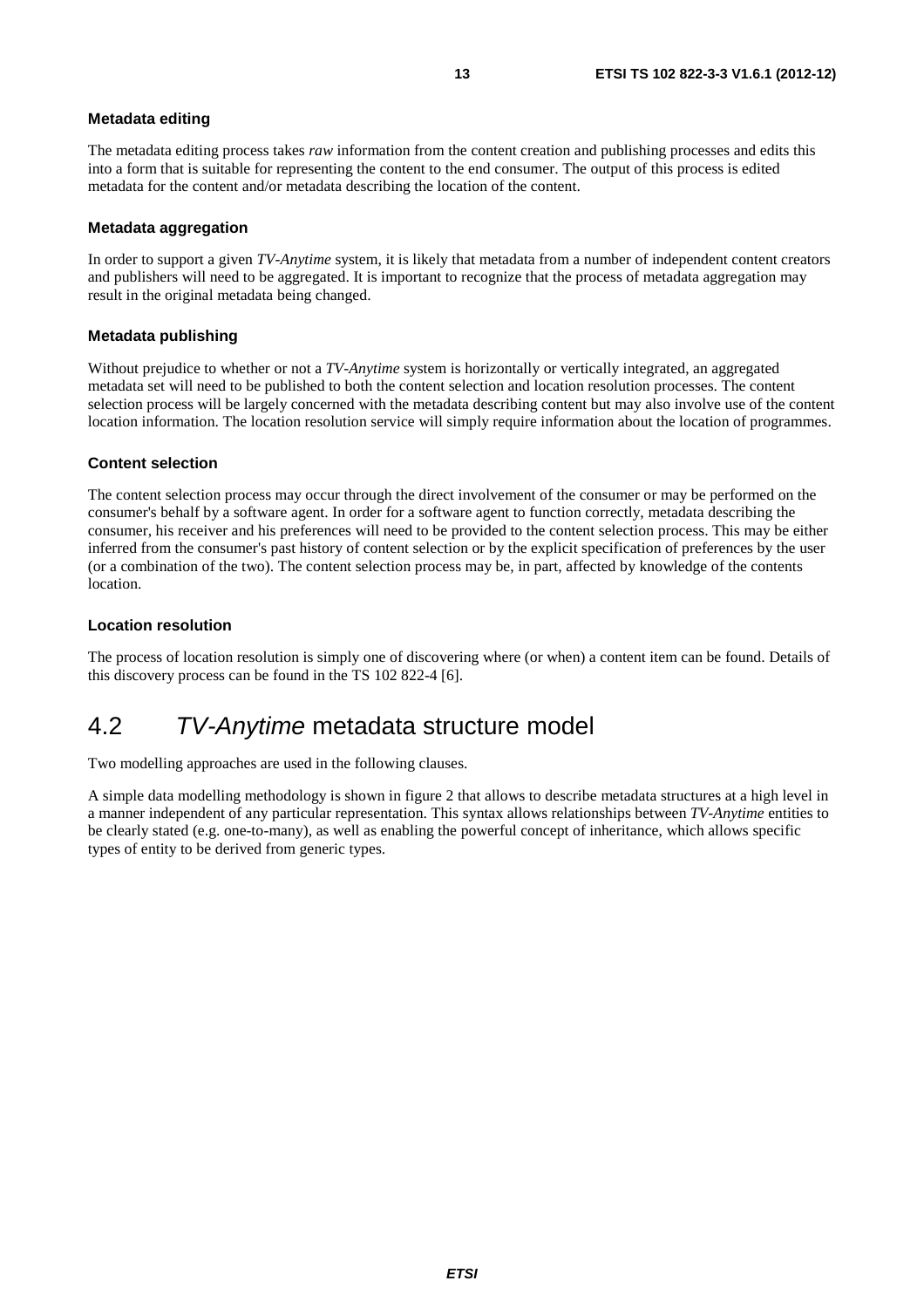

**Figure 2: Basic entity-relation graph syntax** 

The other modelling approach followed by *TV-Anytime* is the representation of the metadata schemas using a UML-like (Unified Modelling Language) language defined in more details in annex D of TS 102 822-3-1 [3].

### 4.3 CRID and metadata

The cornerstone of *TV-Anytime* metadata is the CRID [6]. As a content reference identifier, a CRID refers to a piece of content, though in some cases it may refer to one or more other CRIDs.

The CRID also acts as the link that connects different content-related metadata descriptions.

Content-related metadata is classified as either *content description metadata, instance description metadata or package description metadata.*

*Content description metadata* is general information about a piece of content that does not change regardless of how the content is published or broadcast. It includes information such as the content's title, textual description, and genre. Typically, the content creator assigns content description metadata before publication.

*Instance description metadata* describes a particular instance of a piece of content, including information such as the content location, usage rules (pay-per-view, etc.), and delivery parameters (e.g. video format). Instance description metadata is assigned by the content provider as a part of the publication of content.

*Package description metadata* enables the device or consumer to make choices about which components that make up the content are acquired. In addition it describes the way in which the individual components making up the content should be consumed.

During the search and selection process, a consumer may use general *content description*, *instance description* and *package description* metadata.

A fourth category of metadata called *device capabilities metadata* provides a standardized way of defining the capabilities of the receiving device like Codec support, return path, etc.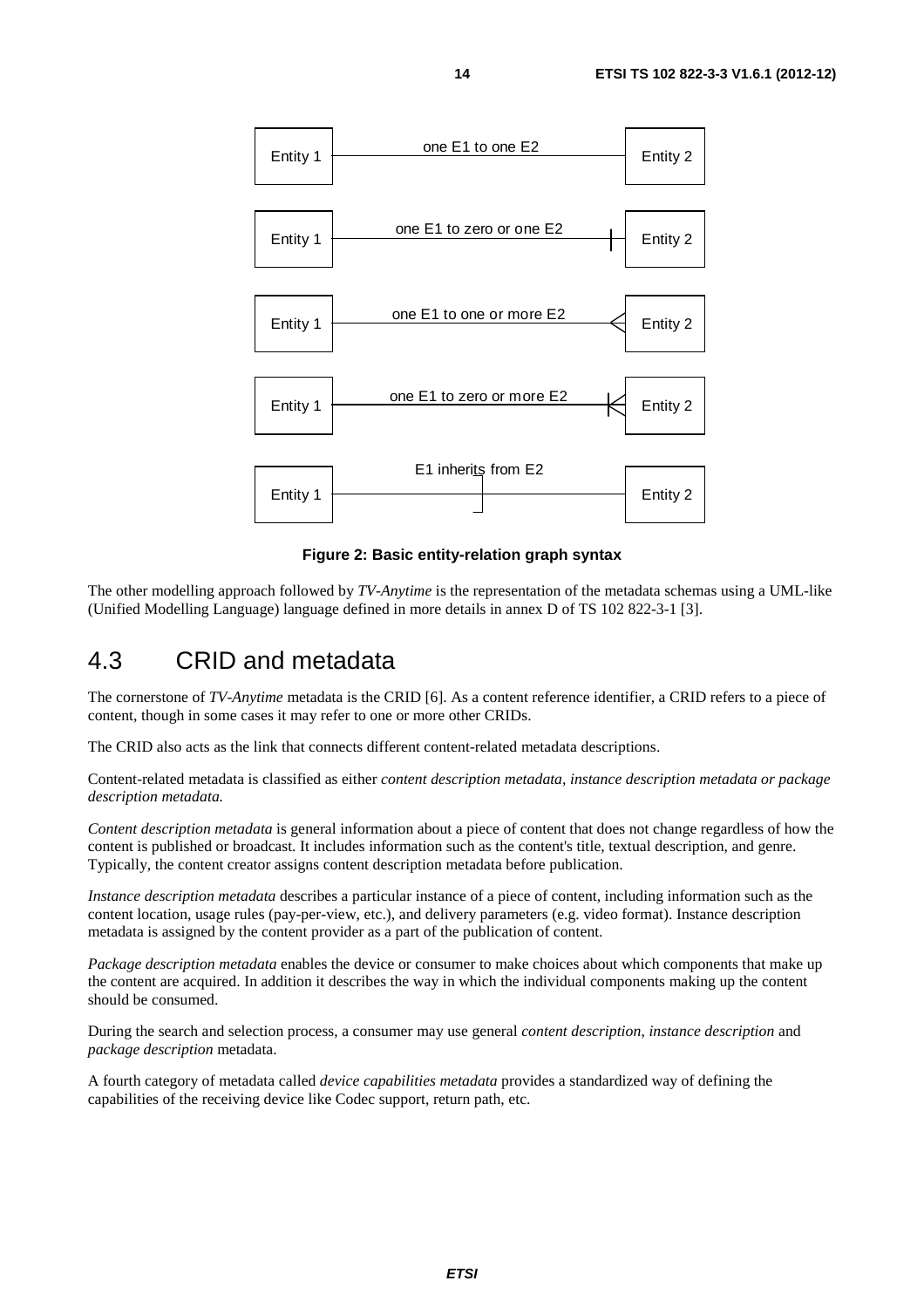# 5 Metadata definitions

### 5.1 Introduction

For the purpose of interoperability, *TV-Anytime* has adopted XML [15] as the common representation format for metadata. XML offers many advantages: it allows for extensibility, supports the separation of data from the application, and is widely used. XML schema is mainly used to represent the data model. *TV-Anytime* descriptions may however be instantiated in a format other than textual. *TV-Anytime* has described some of these mechanisms such as binary encoding in TS 102 822-3-2 [4].

### 5.2 Use of MPEG-21

In the areas of content packages and targeting the specification makes use of existing data types defined by MPEG-21. In particular types are borrowed from the Digital Item Declaration (DID) specification [18], and Digital Item Adaptation (DIA) specification [19].

### 5.3 *TV-Anytime* metadata namespace

*TV-Anytime* metadata description schemes are associated with the *TV-Anytime* metadata XML namespace. The *TV-Anytime* Phase 2 metadata namespace is defined as:

xmlns:tva2="urn:tva:metadata:extended:2012"

*TV-Anytime* Phase 1 metadata namespace is defined as:

xmlns:tva="urn:tva:metadata:2012"

<import namespace="urn:tva:metadata:2012" schemaLocation="tva\_metadata\_3-1\_v181.xsd"/>

*TV-Anytime* metadata includes description schemes defined by XML as included in the XML stub attached to the present document.

xmlns="http://www.w3.org/2001/XMLSchema"

<import namespace="http://www.w3.org/XML/2001/namespace" schemaLocation="xml.xsd"/>

*TV-Anytime* also includes DSs defined by MPEG-7 as included in the MPEG7 stub attached to the present document, which use the MPEG-7 namespace as described in ISO/IEC 15938-5 [16].

xmlns:mpeg7="urn:tva:mpeg7:2008"

<import namespace="urn:tva:mpeg7:2008" schemaLocation="tva\_mpeg7\_2008.xsd"/>

*TV-Anytime* also includes description schemes defined by *TV-Anytime* for Interstitials.

xmlns:int="urn:tva:metadata:interstitial:2012"

<import namespace="urn:tva:metadata:interstitial:2011" schemaLocation="tva\_interstitial\_3- 4\_v161.xsd"/>

*TV-Anytime* also includes description schemes defined by MPEG-21.

xmlns:mpeg21="urn:tva:mpeg21:2011"

<import namespace="urn:tva:mpeg21:2011" schemaLocation="tva\_mpeg21\_2011.xsd"/>

*TV-Anytime* RMPI namespace is defined as:

xmlns:rmpi=" urn:tva:rmpi:2012"

<import namespace="urn:tva:rmpi:2012" schemaLocation="tva\_rmpi\_5-1\_v171.xsd"/>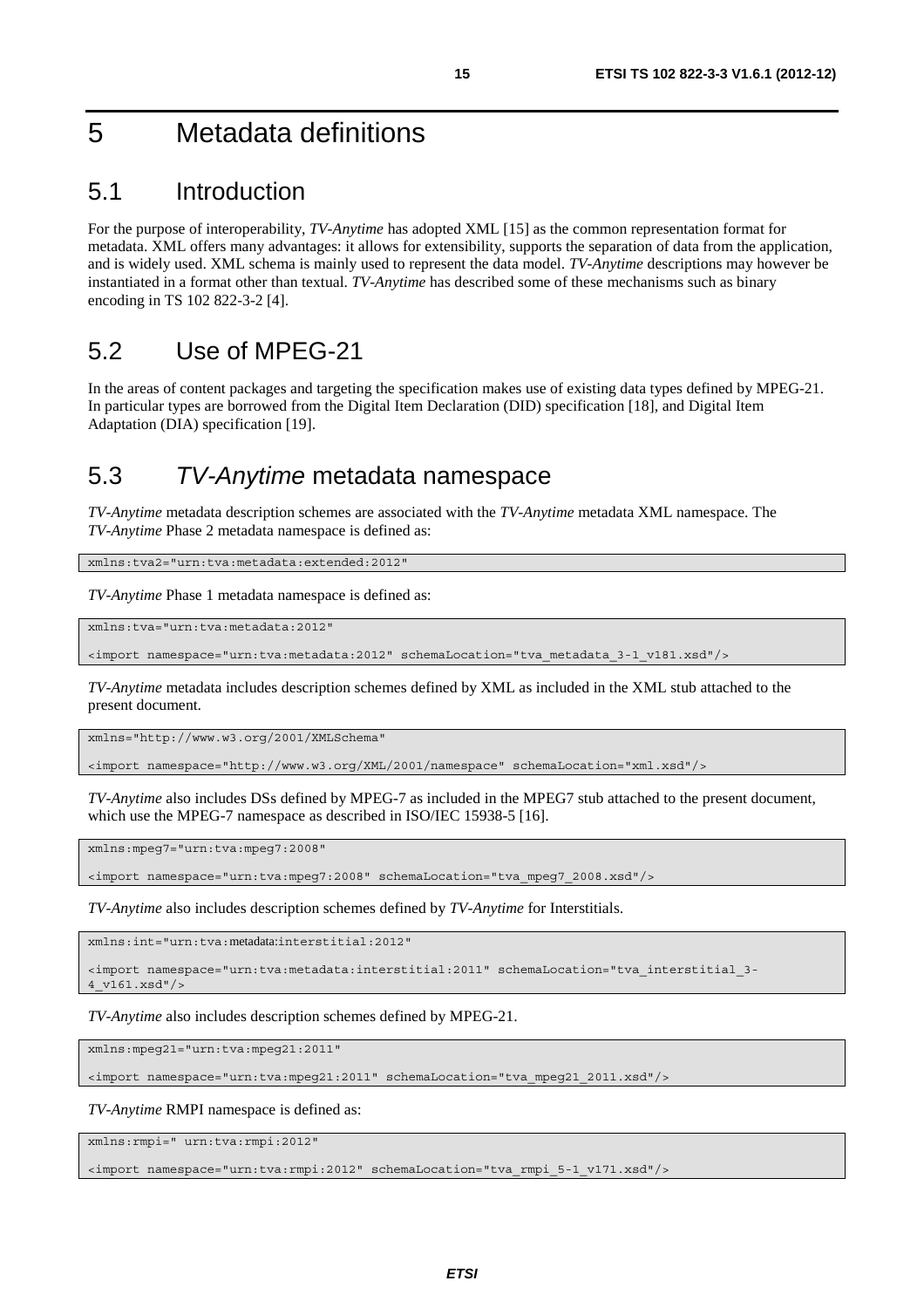# 6 Phase 2 basic types

### 6.1 New content yypes

Clause 6.1 contains types that may be used to describe components that are not traditional broadcast content. These content types may be standalone content items or included as part of a Package, where a Package is a collection of content grouped with a certain application scenario in the background.

The new content types are described using two sets of attributes. The first set of attributes describes properties that are inherent to a particular content item regardless of the context in which it is consumed. The second set of attributes describes properties that are context-dependent.

### 6.1.1 Content attributes base type

This is the abstract base type for all specific context-independent attribute types.

| <complextype abstract="true" name="ContentAttributesType"></complextype> |  |
|--------------------------------------------------------------------------|--|
|                                                                          |  |

| Name                  | <b>Definition</b>                                                            |
|-----------------------|------------------------------------------------------------------------------|
| ContentAttributesType | An abstract type to indicate content attribute according to<br>content type. |

#### 6.1.1.1 Audio attributes

Г

The audio attributes may be used to describe the characteristics of an audio component or audio content item.

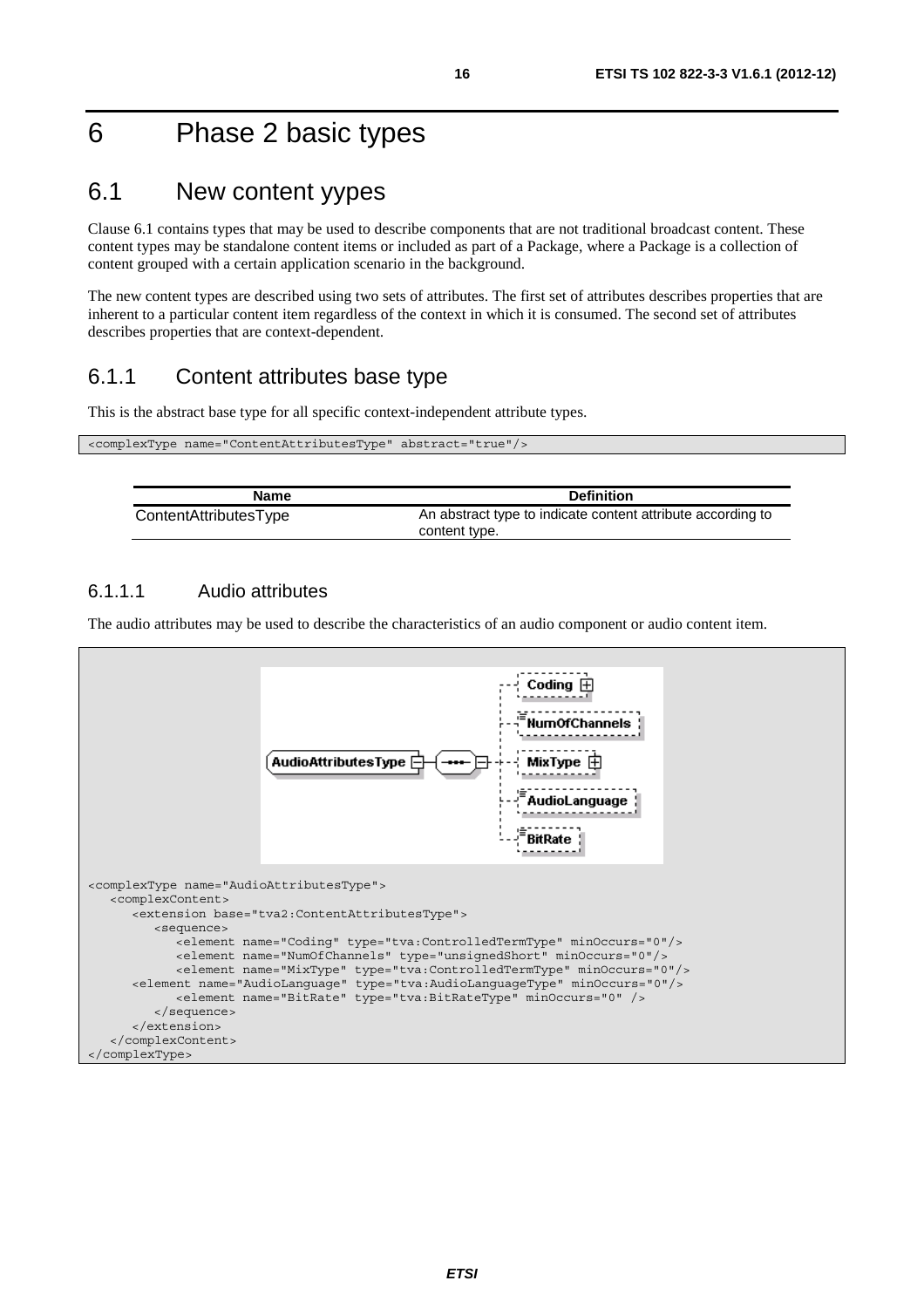| <b>Name</b>         | <b>Definition</b>                                                                                                                                                                                                                             |
|---------------------|-----------------------------------------------------------------------------------------------------------------------------------------------------------------------------------------------------------------------------------------------|
| AudioAttributesType | A complex type that defines a set of elements that describes<br>characteristics of audio content.                                                                                                                                             |
| Coding              | The coding format of the audio. This term should be taken<br>from the MPEG-7 "AudioCodingFormatCS" classification<br>scheme listed in clause B.2.3 of [16], i.e. AC3, DTS, MP3,<br>MPEG-1, MPEG-2 Layer III, MPEG-2 AAC, MPEG-4, AMR.         |
| NumOfChannels       | The number of channels of audio: e.g. 1 for mono, 2 for<br>stereo or more for multi-channel audio.                                                                                                                                            |
| MixType             | The type of the audio mix. This term should be taken from<br>the MPEG-7 "AudioPresentationCS" Classification Scheme<br>listed in clause B.2.6 of [16], i.e. no sound, mono, stereo,<br>surround, home theatre 5.1 surround and movie theatre. |
| AudioLanquaqe       | The spoken language of the audio.                                                                                                                                                                                                             |
| <b>BitRate</b>      | A complex type that defines the bitrate of the audio<br>components/content.                                                                                                                                                                   |

#### 6.1.1.2 Video attributes

The video attributes may be used to describe the characteristics of a video component or video content item.

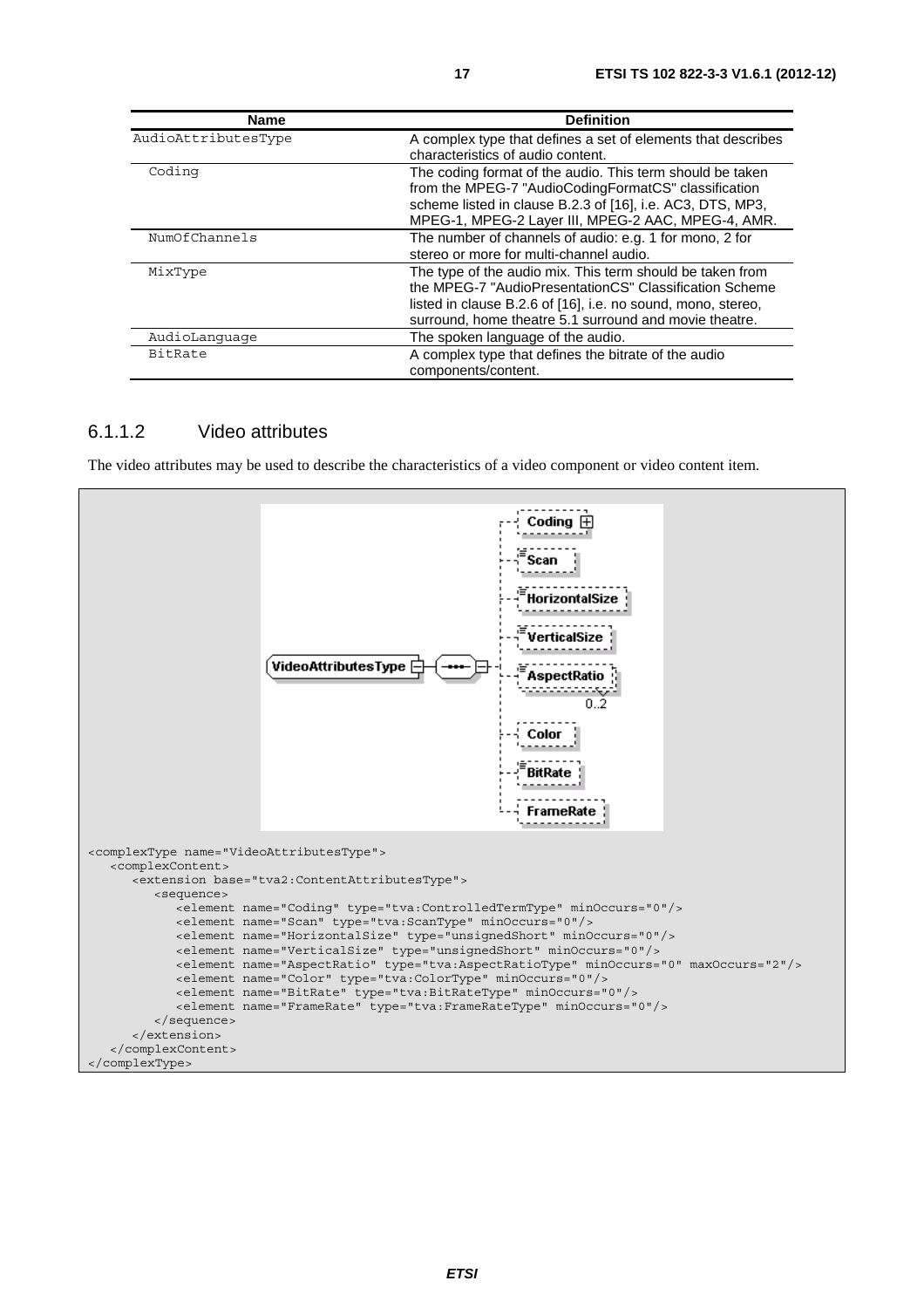| Name                | <b>Definition</b>                                                                                                                                                                                                                 |
|---------------------|-----------------------------------------------------------------------------------------------------------------------------------------------------------------------------------------------------------------------------------|
| VideoAttributesType | A complex type that defines a set of elements that describes<br>characteristics of a video component or content.                                                                                                                  |
| Coding              | The coding format of the video. This term should be taken<br>from the MPEG-7 "VisualCodingFormatCS" classification<br>scheme listed in clause B.2.34 of [16].                                                                     |
| Scan                | The scan type of the video.                                                                                                                                                                                                       |
| HorizontalSize      | The horizontal size in pixels of the video.                                                                                                                                                                                       |
| VerticalSize        | The vertical size in pixels of the video.                                                                                                                                                                                         |
| AspectRatio         | The aspect ratio of the video. There may be two aspect<br>ratios associated with a programme: the original aspect ratio<br>that the programme is available in, and the aspect ratio of a<br>particular instance of the programme. |
| Color               | The colour format of the video (e.g. black and white).                                                                                                                                                                            |
| BitRate             | A complex type that defines the bitrate of the video<br>component/content.                                                                                                                                                        |
| FrameRate           | An element expressing the frame rate of the video.                                                                                                                                                                                |

#### 6.1.1.3 Still image content attributes

The still image content attributes may be used to describe the characteristics of a "still image" content item.



| <b>Name</b>                     | <b>Definition</b>                                                                                                                                                   |
|---------------------------------|---------------------------------------------------------------------------------------------------------------------------------------------------------------------|
| OrientationType                 | A simple type that is used to indicate the orientation of the<br>original source image in degrees clockwise. It does not<br>indicate the orientation for rendering. |
| StillImageContentAttributesType | A complex type that defines a set of elements that describes<br>characteristics of a still image content.                                                           |
| Width                           | The width of the image in pixels.                                                                                                                                   |
| Height                          | The height of the image in pixels.                                                                                                                                  |
| Orientation                     | Indicates orientation (rotation) of the original image.                                                                                                             |
| IntendedUse                     | A controlled term from a user-defined Classification Scheme<br>indicating the intended use of the image.                                                            |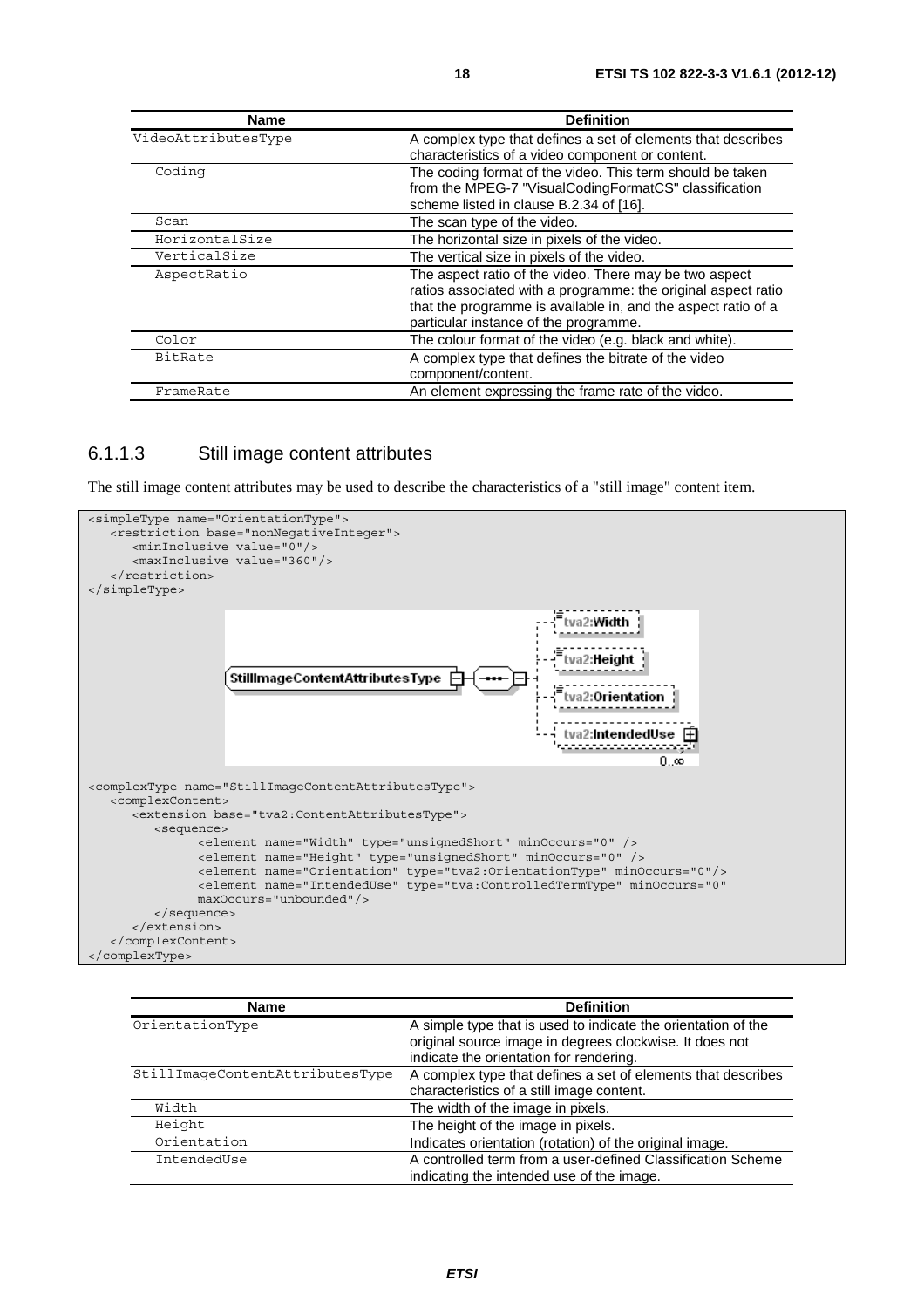### 6.1.2 Context attributes base type

This context attributes type serves as the base attribute for context specific attributes. *Context* specific attributes differ from the previously described *content* specific attributes in a way that they are dependent on the environment and the circumstances content is consumed. The context may be different for example, if a collection of travel-related information is consumed in a travel magazine (with an emphasis on entertainment), compared to the presentation of the same content in a geographic, educational programme. Such data can be provided as context attribute types.

<complexType name="ContextAttributesType" abstract="true"/>

| Name                  | <b>Definition</b>                                                             |
|-----------------------|-------------------------------------------------------------------------------|
| ContextAttributesType | An abstract type to indicate context attribute according to application type. |

#### 6.1.2.1 Data broadcasting context

Data broadcasting context describes context attributes specific to a data broadcasting service and its applications. A data broadcasting service provides procedural and declarative contents over broadcasting TV channel. Users can play and interact with the data broadcasting content at the set-top box connected to the broadcasting TV network.



| <b>Name</b>                           | <b>Definition</b>                                                                                                                                 |
|---------------------------------------|---------------------------------------------------------------------------------------------------------------------------------------------------|
| RenderingStyleType                    | A complex type that describes rendering style of the<br>data broadcasting service.                                                                |
| fullScreen                            | This attribute indicates whether this service is<br>rendered on the full screen mode.                                                             |
| transparency                          | This attribute indicates whether the background of<br>this service is transparent.                                                                |
| DataBroadcastingContentAttributesType | A complex type that defines a set of elements that<br>describes characteristics of a data broadcasting<br>content.                                |
| InteractiveContentService             | This element indicates whether the service (or<br>application/content) is interactive service<br>(true: Two-way service, False: One-way service). |
| RenderingStyle                        | This element indicates the rendering style of the<br>data broadcasting service.                                                                   |
| UpdateCycle                           | This element indicates the update cycle of contents<br>by using television network (0 means there is no<br>update).                               |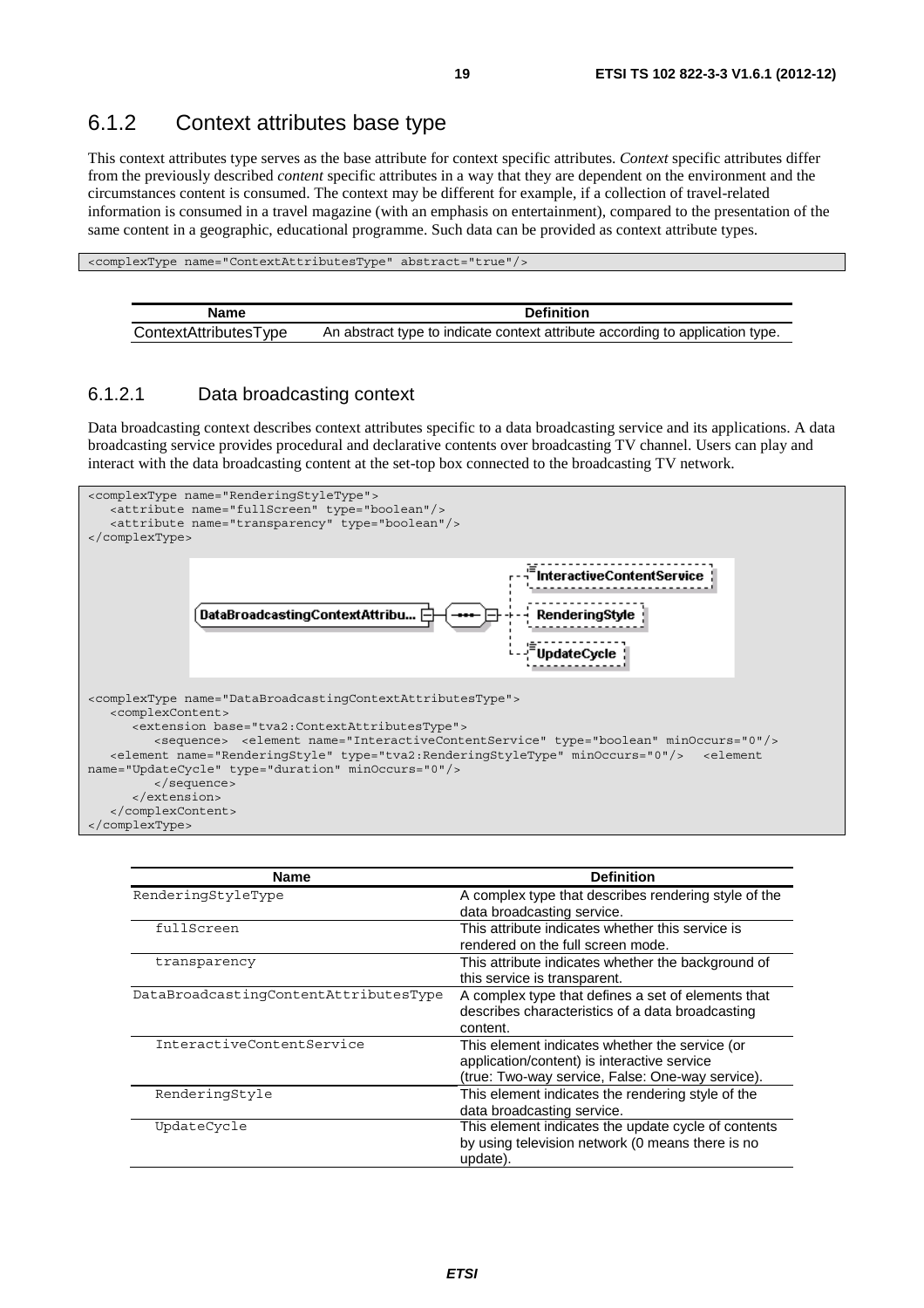#### 6.1.2.2 Interstitial context

The interstitial context may be used to describe the context of an interstitial content item.



| <b>Name</b>                       | <b>Definition</b>                                                                                                                                                            |
|-----------------------------------|------------------------------------------------------------------------------------------------------------------------------------------------------------------------------|
| InterstitialContextAttributesType | A complex type that defines a set of elements that<br>describes the context of the Interstitial content.                                                                     |
| MemberOfCampaign                  | Identifies one or more Campaigns that this content item is<br>a member of. The reference is to a CampaignDescription<br>element, where details of the Campaign can be found. |
| BrandName                         | Indicates the brand being promoted within this interstitial<br>content item.                                                                                                 |

#### 6.1.2.3 Educational context

Content that is used in an educational context has special description requirements that are met by the EducationalContextAttributesType.

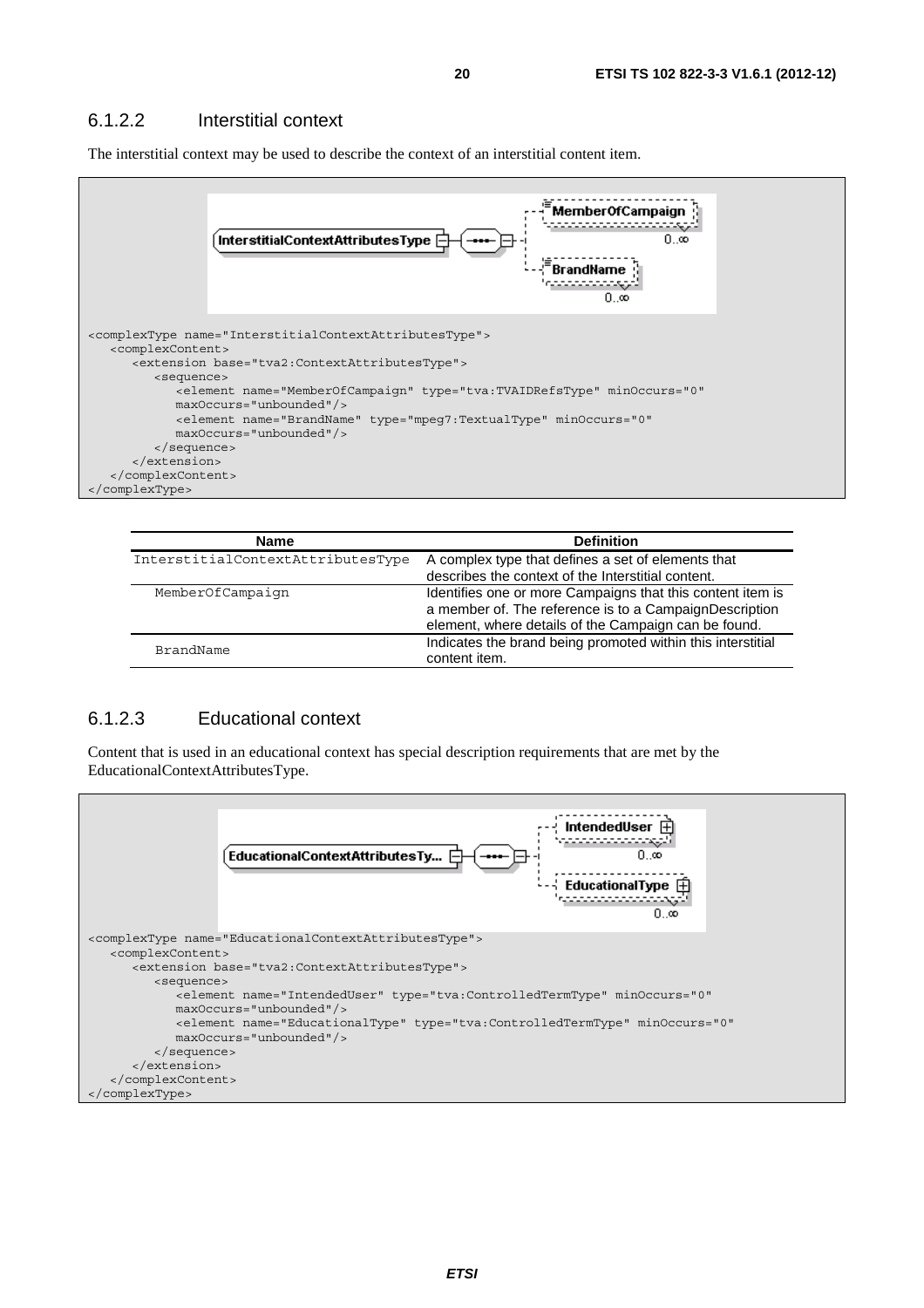| Name                             | <b>Definition</b>                                                                                                                                                                                                                   |
|----------------------------------|-------------------------------------------------------------------------------------------------------------------------------------------------------------------------------------------------------------------------------------|
| EducationalContextAttributesType | A complex type that defines a set of elements that<br>describes characteristics of content consumed in an<br>educational context.                                                                                                   |
| IntendedUser                     | The primary intended educational user group for a content<br>item (e.g. school teachers). The default for controlled<br>terminology for this datatype is the EducationalUserCS.                                                     |
| EducationalType                  | A specific kind of educational content (e.g. exercise,<br>simulation, exam, narrative text, experiment, self<br>assessment or lecture). The default for controlled<br>terminology for this datatype is the<br>EducationalUseTypeCS. |

#### 6.1.2.4 Application context

This following defines syntax and semantics to describe the feature of the application program which is a set of functions to be run on the PDR.



| <b>Name</b>                      | <b>Definition</b>                                                                                       |
|----------------------------------|---------------------------------------------------------------------------------------------------------|
| ApplicationContextAttributesType | A complex type that defines a set of elements that<br>describes characteristics of application content. |
| Freeware                         | The value of this field is true/false. If true, the application is<br>free.                             |
| Uninstall                        | This field indicates whether the application provides<br>uninstall functionality.                       |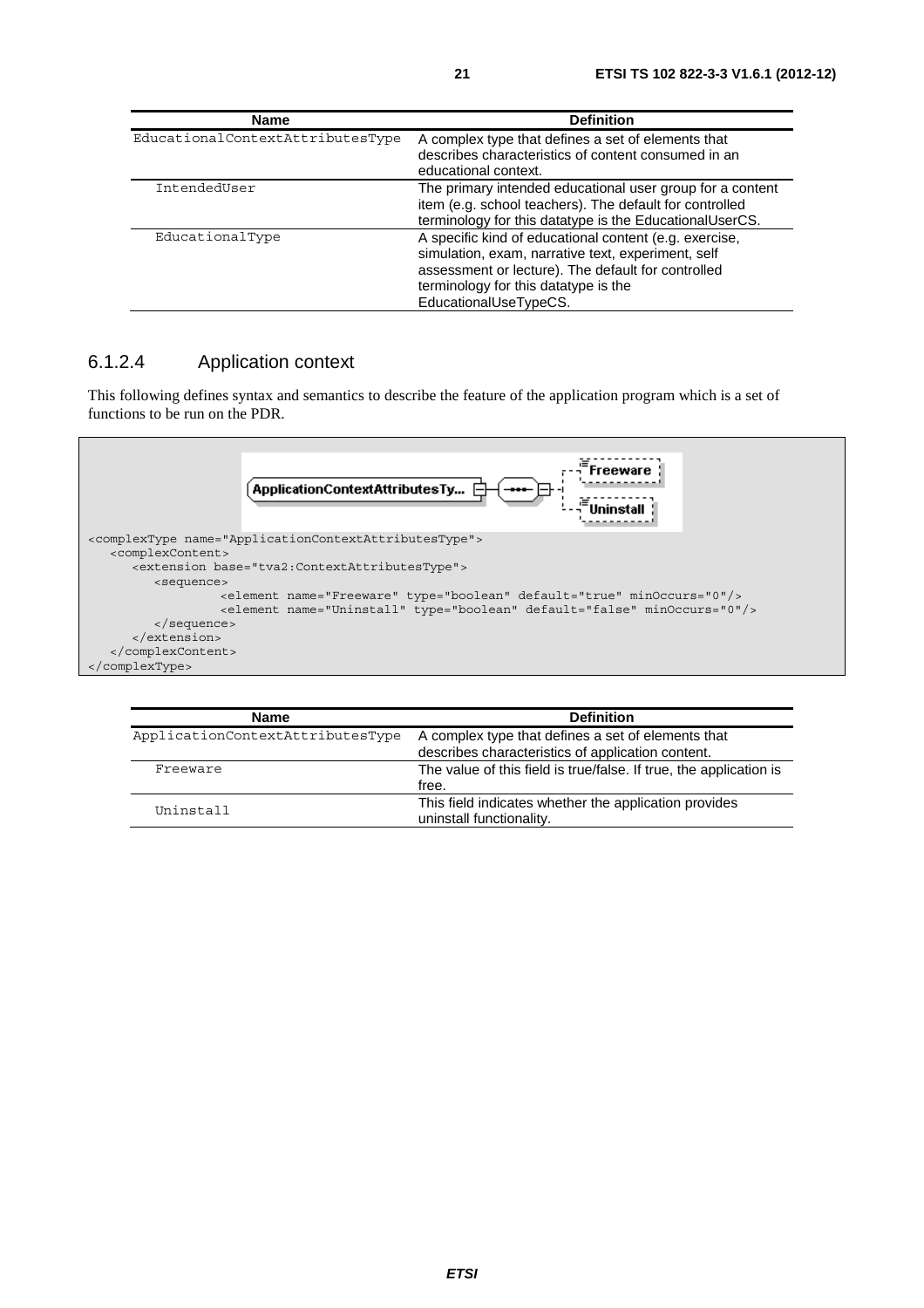#### 6.1.2.5 Game context attributes

The following defines syntax and semantics to describe the features of game content.



| <b>Name</b>               | <b>Definition</b>                                                                                                                                                                                                                                                                 |
|---------------------------|-----------------------------------------------------------------------------------------------------------------------------------------------------------------------------------------------------------------------------------------------------------------------------------|
| GameContentAttributesType | A complex type that defines a set of elements that describes<br>characteristics of game content.                                                                                                                                                                                  |
| Perspectives              | Playing perspectives define the role or point of view that the player<br>has on the game. (e.g. first-person, third-person, top-down,<br>isometric, side-scroller, platform, and text-based). The default CS for<br>this element, GamePerspectivesCS, can be found in clause A.2. |
| MaxNumPlayers             | Maximal number of players who can access a game.                                                                                                                                                                                                                                  |

#### 6.1.3 Content properties datatype

The ContentPropertiesType serves as the base element for content properties. Content properties can consist of file specific properties (described below), content attributes and context attributes.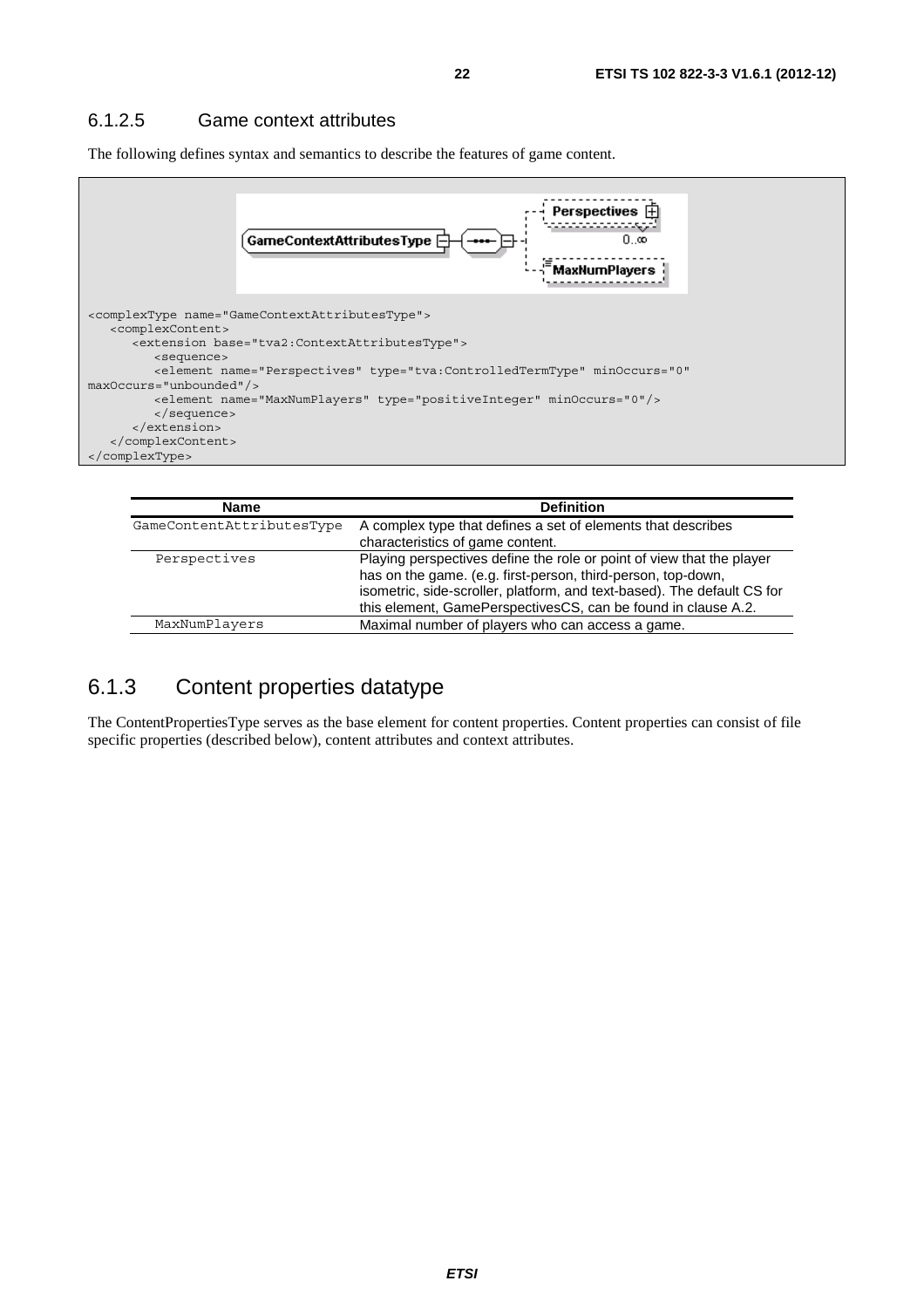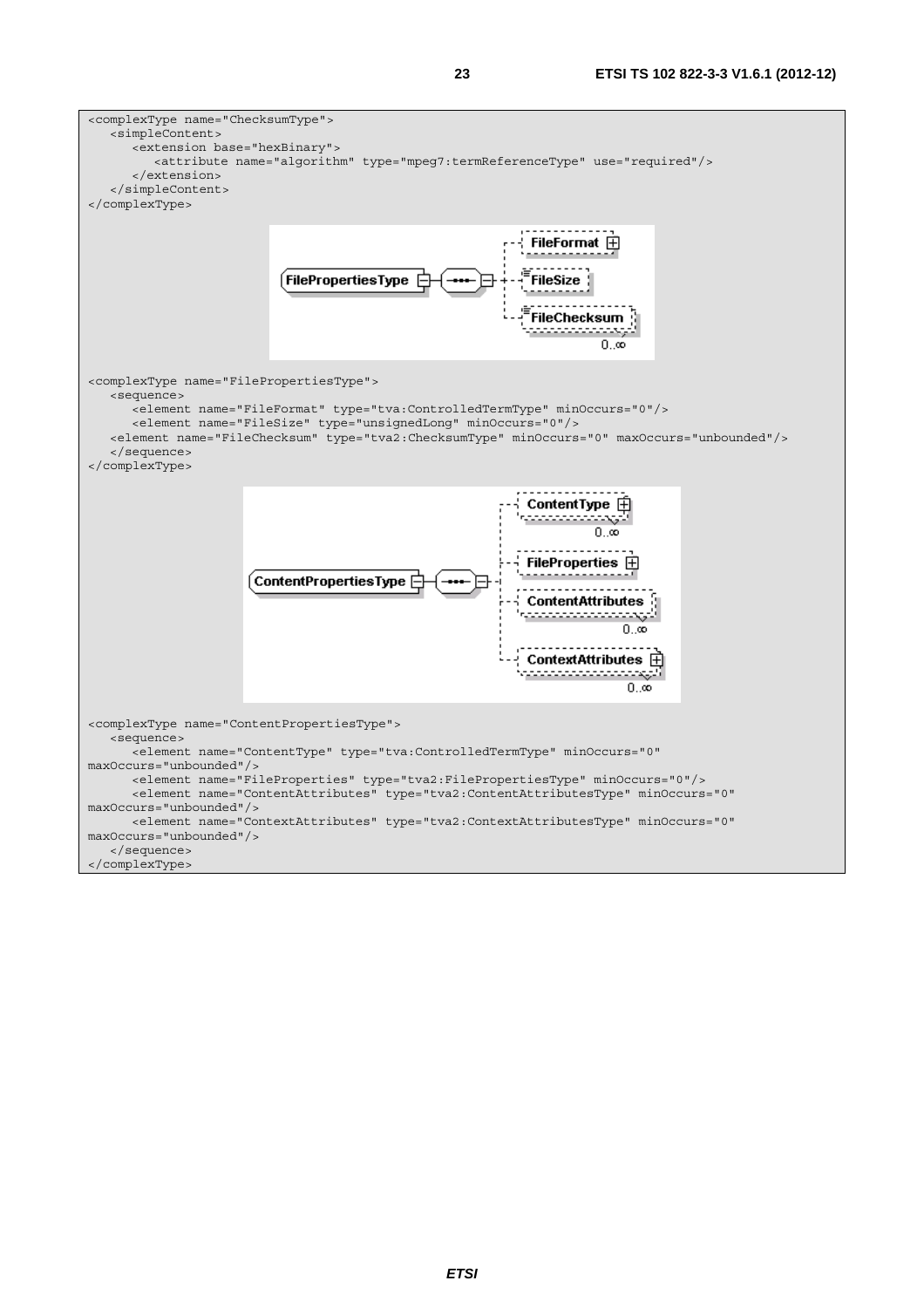| <b>Name</b>           | <b>Definition</b>                                                           |
|-----------------------|-----------------------------------------------------------------------------|
| ChecksumType          | The value of the checksum is specified using Base16 (hexBinary              |
|                       | schema type).                                                               |
|                       | This mandatory attribute carries a reference to a controlled term from      |
| algorithm             | ChecksumAlgorithmCS containing a list of possible checksum                  |
|                       | computation methods.                                                        |
| FilePropertiesType    | File attributes of the content.                                             |
| FileFormat            | Indicates the file format.                                                  |
| FileSize              | Indicates the size, in bytes, of the file where the content instance is     |
|                       | stored.                                                                     |
| Checksum              | Allows a metadata recipient party to verify that the correct media file has |
|                       | been acquired by comparing the locally computed checksum with the           |
|                       | value stated in the metadata. Several checksum can be provided using        |
|                       | different checksum computation methods.                                     |
| ContentPropertiesType | A complex type to indicate content properties.                              |
| ContentType           | Indicates content type such as still image, and game (see Content Type      |
|                       | CS in clause A.17).                                                         |
| FileProperties        | File attributes of the content.                                             |
| ContentAttributes     | Indicates attribute of content according to content type.                   |
| ContextAttributes     | Indicates attributes of content according to environment and                |
|                       | circumstances.                                                              |

# 6.2 Targeting information

The present clause defines descriptions applicable to a typical consumer's environment including terminal characteristics, network characteristics and natural environment. Various targeting scenarios can be enabled by matching the provided usage environment and the targeting conditions of the content.

*TV-Anytime's* usage environment description is based on the "Usage Environment Tools" as specified in ISO/IEC 21000-7 [19], clause 6.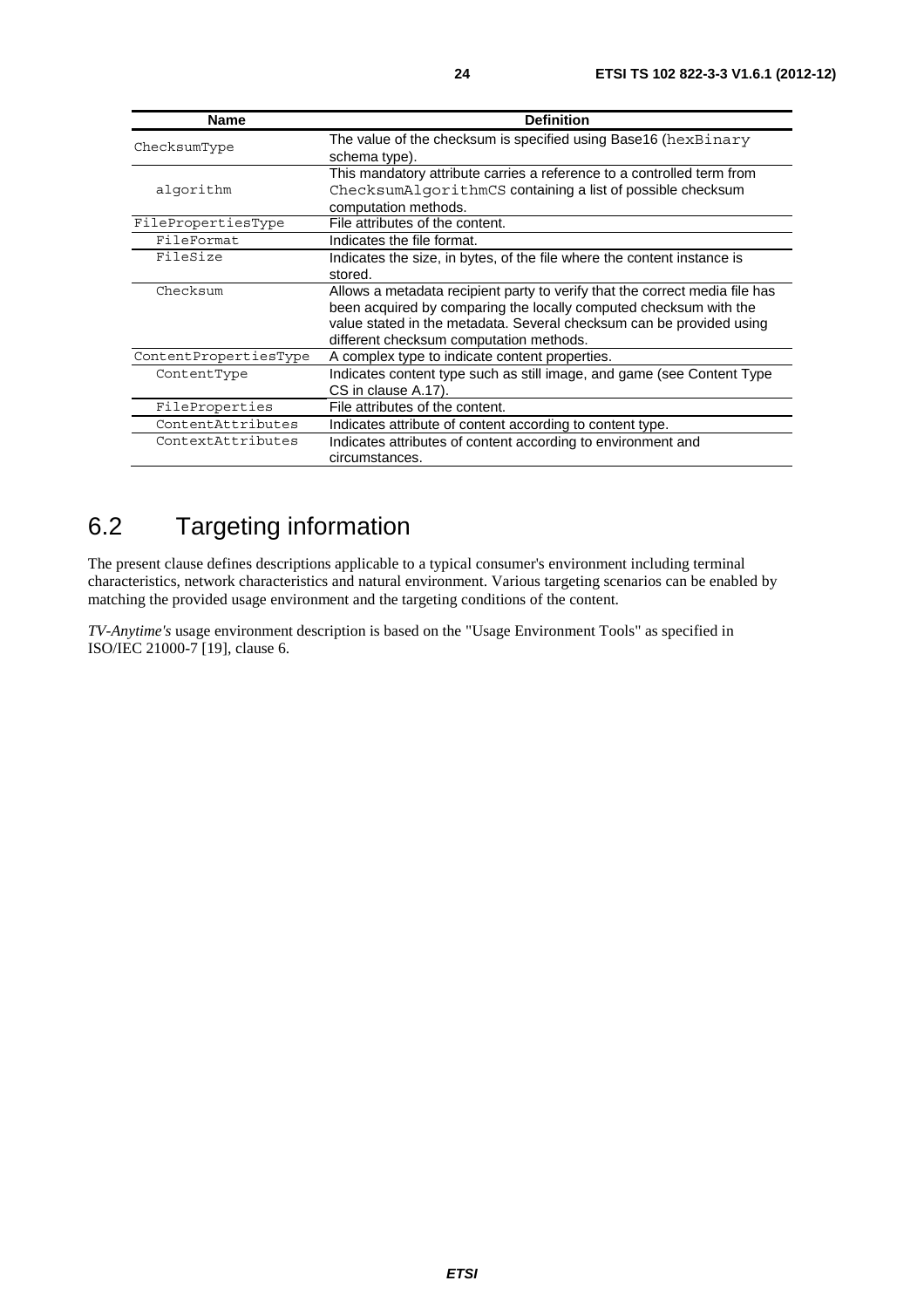#### 6.2.1 Biographic information

The following describes descriptive properties of consumer's biographic information.

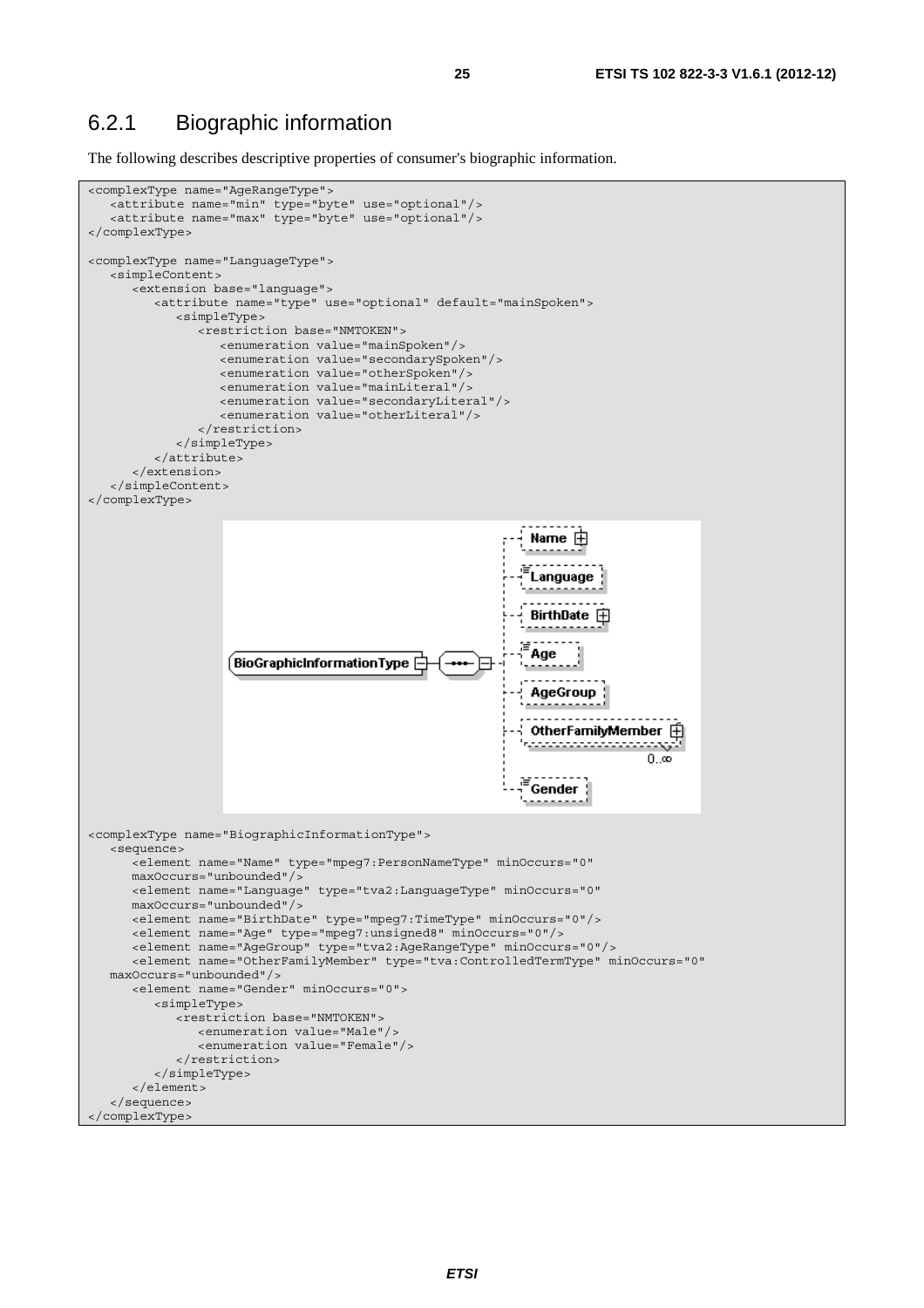| <b>Name</b>               | <b>Definition</b>                                                                                                                                                                                                                                                                                                                                                                                                                                                                                                                                         |
|---------------------------|-----------------------------------------------------------------------------------------------------------------------------------------------------------------------------------------------------------------------------------------------------------------------------------------------------------------------------------------------------------------------------------------------------------------------------------------------------------------------------------------------------------------------------------------------------------|
| AgeRangeType              | Describes the range that an age belongs.                                                                                                                                                                                                                                                                                                                                                                                                                                                                                                                  |
| min                       | Defines the lower bound of the age range.                                                                                                                                                                                                                                                                                                                                                                                                                                                                                                                 |
| max                       | Defines the upper bound of the age range.                                                                                                                                                                                                                                                                                                                                                                                                                                                                                                                 |
| BiographicInformationType | Defines consumer information in general, such as<br>biographic information and special condition that the<br>consumer might have.                                                                                                                                                                                                                                                                                                                                                                                                                         |
| Name                      | Describes the name of the consumer.                                                                                                                                                                                                                                                                                                                                                                                                                                                                                                                       |
| Language                  | Describes the language that the consumer uses.<br>mainSpoken: main spoken language of the<br>consumer.<br>secondarySpoken: secondary spoken language of the<br>٠<br>consumer.<br>otherSpoken: other additional spoken language of the<br>$\bullet$<br>consumer.<br>mainLiteral: main language for reading/writing of the<br>$\bullet$<br>consumer.<br>secondaryLiteral: secondary language for<br>$\bullet$<br>reading/writing of the consumer.<br>otherLiteral: other additional language that the<br>$\bullet$<br>consumer can use for reading/writing. |
| Type                      | Defines the type used to describe the language. Default<br>value is "mainSpoken".                                                                                                                                                                                                                                                                                                                                                                                                                                                                         |
| BirthDate                 | Describes the date of birth of the consumer.                                                                                                                                                                                                                                                                                                                                                                                                                                                                                                              |
| Aqe                       | Describes the age of the consumer.                                                                                                                                                                                                                                                                                                                                                                                                                                                                                                                        |
| AgeGroup                  | Describes the age of the consumer in terms of range.                                                                                                                                                                                                                                                                                                                                                                                                                                                                                                      |
| OtherFamilyMember         | Describes the family members of the consumer.<br>See FamilyMembersCS in clause A.6.                                                                                                                                                                                                                                                                                                                                                                                                                                                                       |
| Gender                    | Describes the gender of the consumer.                                                                                                                                                                                                                                                                                                                                                                                                                                                                                                                     |

### 6.2.2 Accessibility information

If the consumer has special access condition needed to consume content, the following AccessibilityInformation table is to be used to describe such conditions.

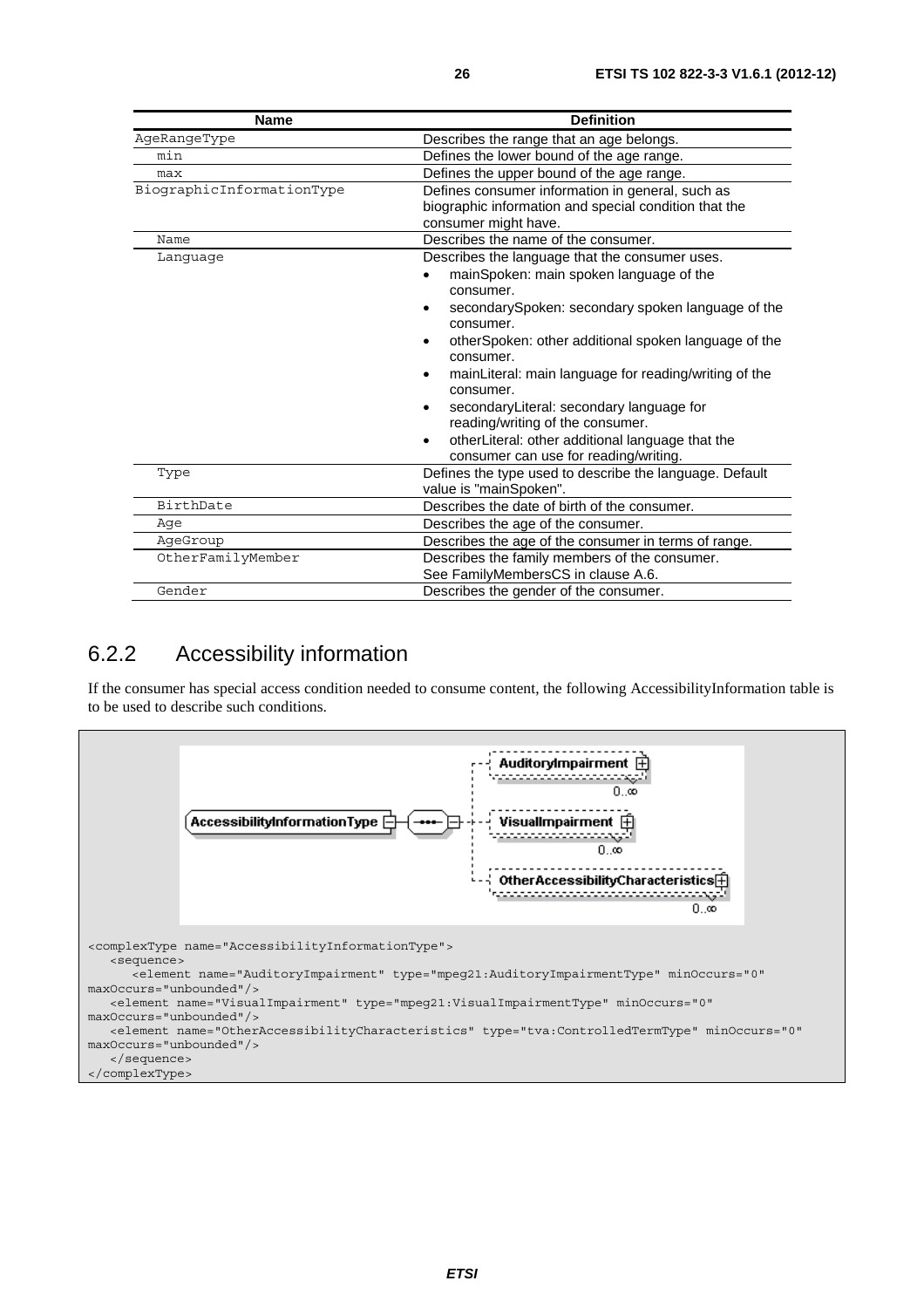| <b>Name</b>                       | <b>Definition</b>                                                                                                                                    |
|-----------------------------------|------------------------------------------------------------------------------------------------------------------------------------------------------|
| AccessibilityInformationType      | Defines special conditions of the consumer that might<br>affect the consumption of the content.                                                      |
| AuditoryImpairment                | Describes the impairment of a consumer's auditory<br>system for the left and the right ear. See<br>ISO/IEC 21000-7 [19] clause 6.4.15.3 for details. |
| VisualImpairment                  | Describes the impairment of a consumer's visual system.<br>See ISO/IEC 21000-7 [19] clause 6.4.16.3 for details.                                     |
| OtherAccessibilityCharacteristics | Describes other accessibility constraints of relevance to<br>the targeting of content.                                                               |

### 6.2.3 User information

The user information table holds multiples of user information and each user information describes information of a single consumer.



| <b>Name</b>              | <b>Definition</b>                                                                                                                                                                           |
|--------------------------|---------------------------------------------------------------------------------------------------------------------------------------------------------------------------------------------|
| UserInformationType      | Defines biographic information and accessibility<br>information of a single consumer. The link between<br>consumer information and other user information can be<br>provided at this level. |
| BiographicInformation    | Describes biographic information of a consumer.                                                                                                                                             |
| AccessibilityInformation | Describes the impairment of a consumer's visual and<br>auditory system.                                                                                                                     |
| userInformationId        | An attribute that uniquely identifies the user information.                                                                                                                                 |
| UserInformationTableType | A placeholder for a list of user information.                                                                                                                                               |
| UserInformation          | A user information record.                                                                                                                                                                  |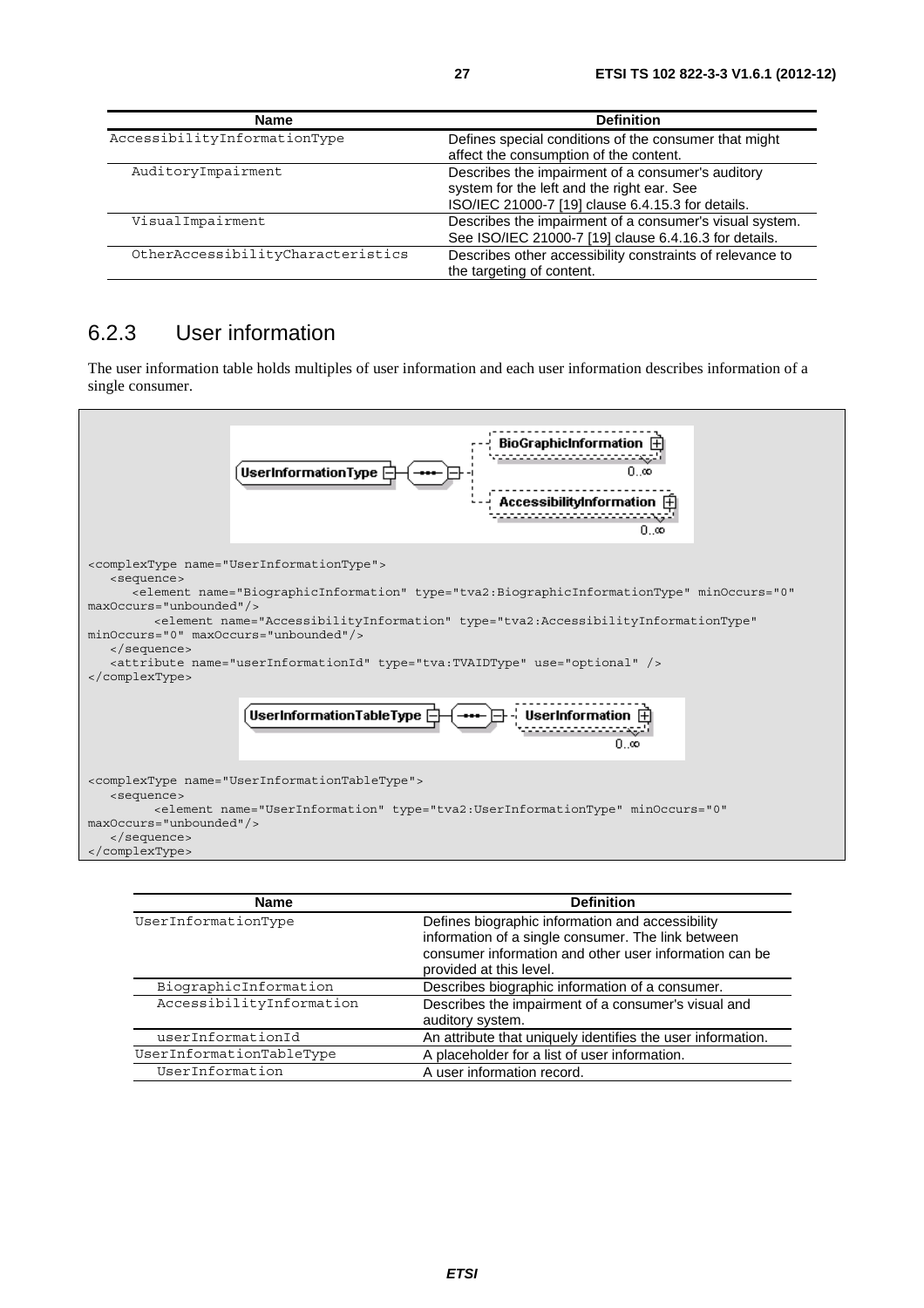#### 6.2.4 Terminal information

The following describes descriptive properties of terminal information.

```
<simpleType name="VersionType"> 
    <restriction base="string"> 
       <whiteSpace value="collapse"/> 
       <pattern value="[0-9]+(.[0-9]+)*"/> 
    </restriction> 
</simpleType> 
<complexType name="VersionedControlledTermType"> 
      <complexContent> 
      <extension base="tva:ControlledTermType"> 
       <sequence> 
         -element name="Version" type="tva2:VersionType" minOccurs="0" maxOccurs="unbounded"/>
          </sequence> 
      </extension> 
    </complexContent> 
</complexType> 
<complexType name="CPUType"> 
   <complexContent> 
       <extension base="tva:ControlledTermType"> 
          <attribute name="clockSpeed" type="nonNegativeInteger" use="required"/> 
          <attribute name="unit" use="required"> 
                 <simpleType> 
                 <restriction base="string"> 
                    <enumeration value="Hz"/> 
                    <enumeration value="KHz"/> 
                    <enumeration value="MHz"/> 
                    <enumeration value="GHz"/> 
                    <enumeration value="THz"/> 
                    <enumeration value="PHz"/> 
                 </restriction> 
             </simpleType> 
          </attribute> 
       </extension> 
    </complexContent> 
</complexType> 
<complexType name="RAMType"> 
    <attribute name="size" type="nonNegativeInteger" use="required"/> 
    <attribute name="unit" use="required"> 
       <simpleType> 
          <restriction base="string"> 
             <enumeration value="Bit"/> 
             <enumeration value="KBit"/> 
             <enumeration value="MBit"/> 
             <enumeration value="GBit"/> 
             <enumeration value="Byte"/> 
             <enumeration value="KByte"/> 
             <enumeration value="MByte"/> 
             <enumeration value="GByte"/> 
             <enumeration value="TByte"/> 
             <enumeration value="PByte"/> 
          </restriction> 
       </simpleType> 
    </attribute> 
</complexType>
```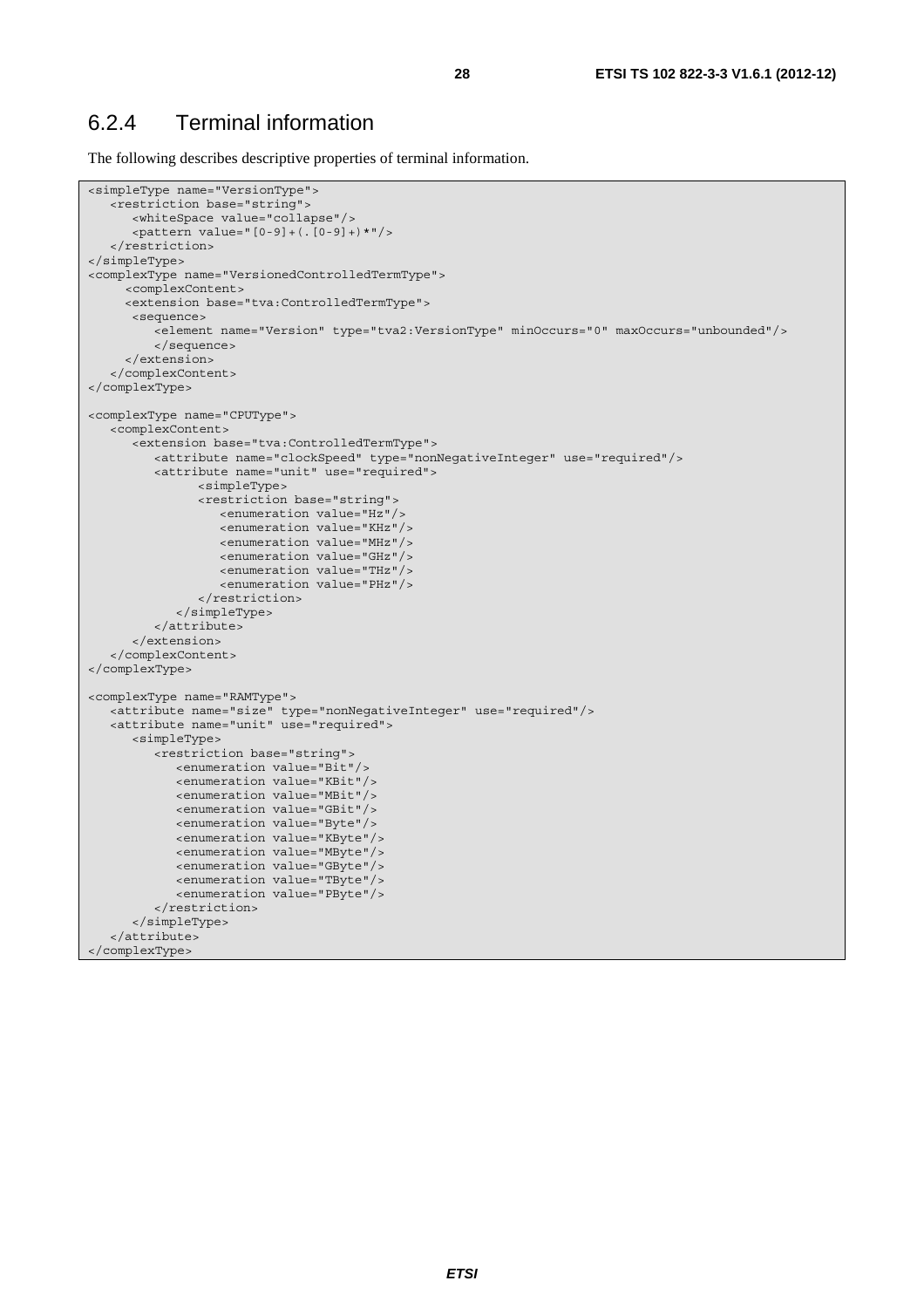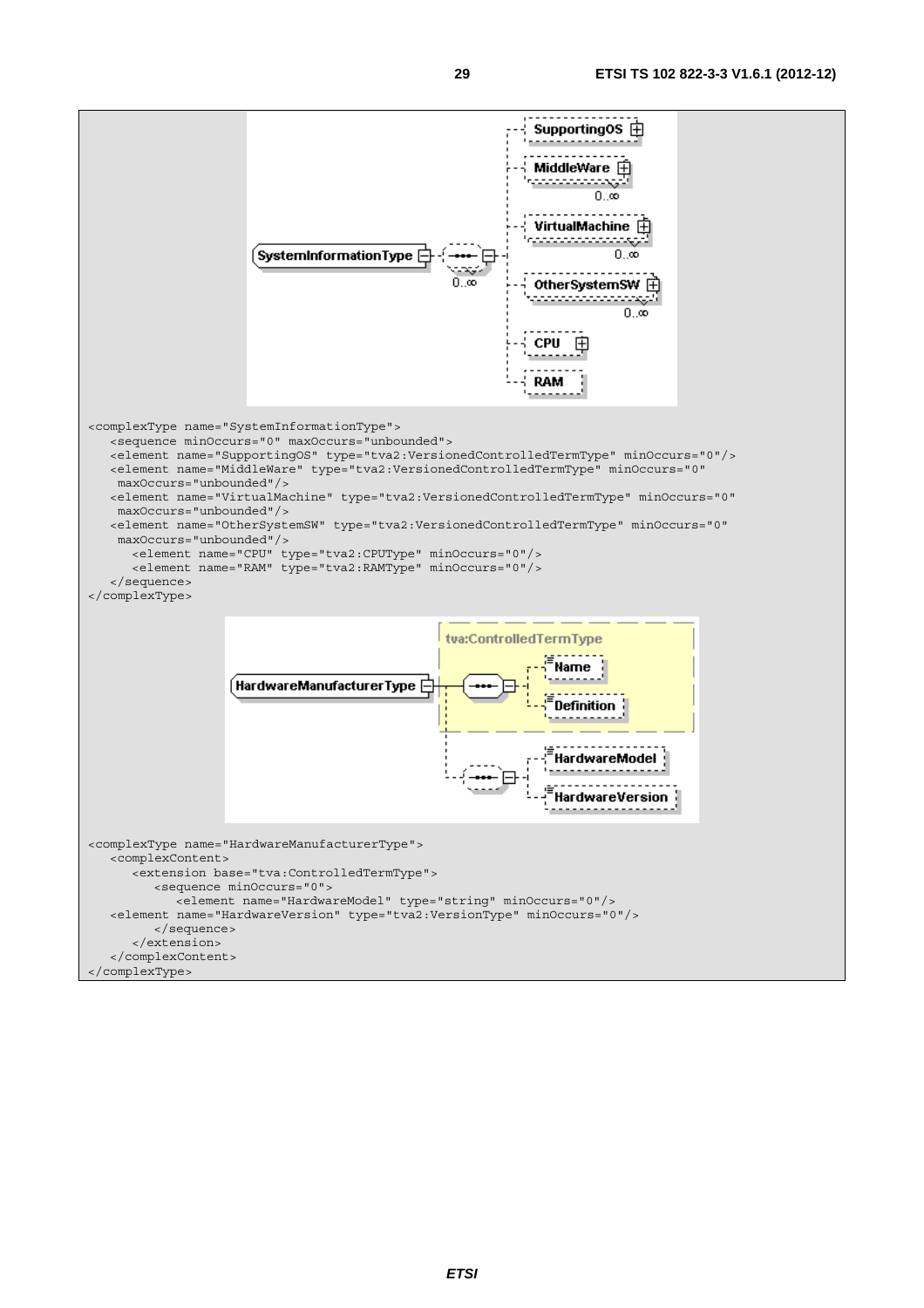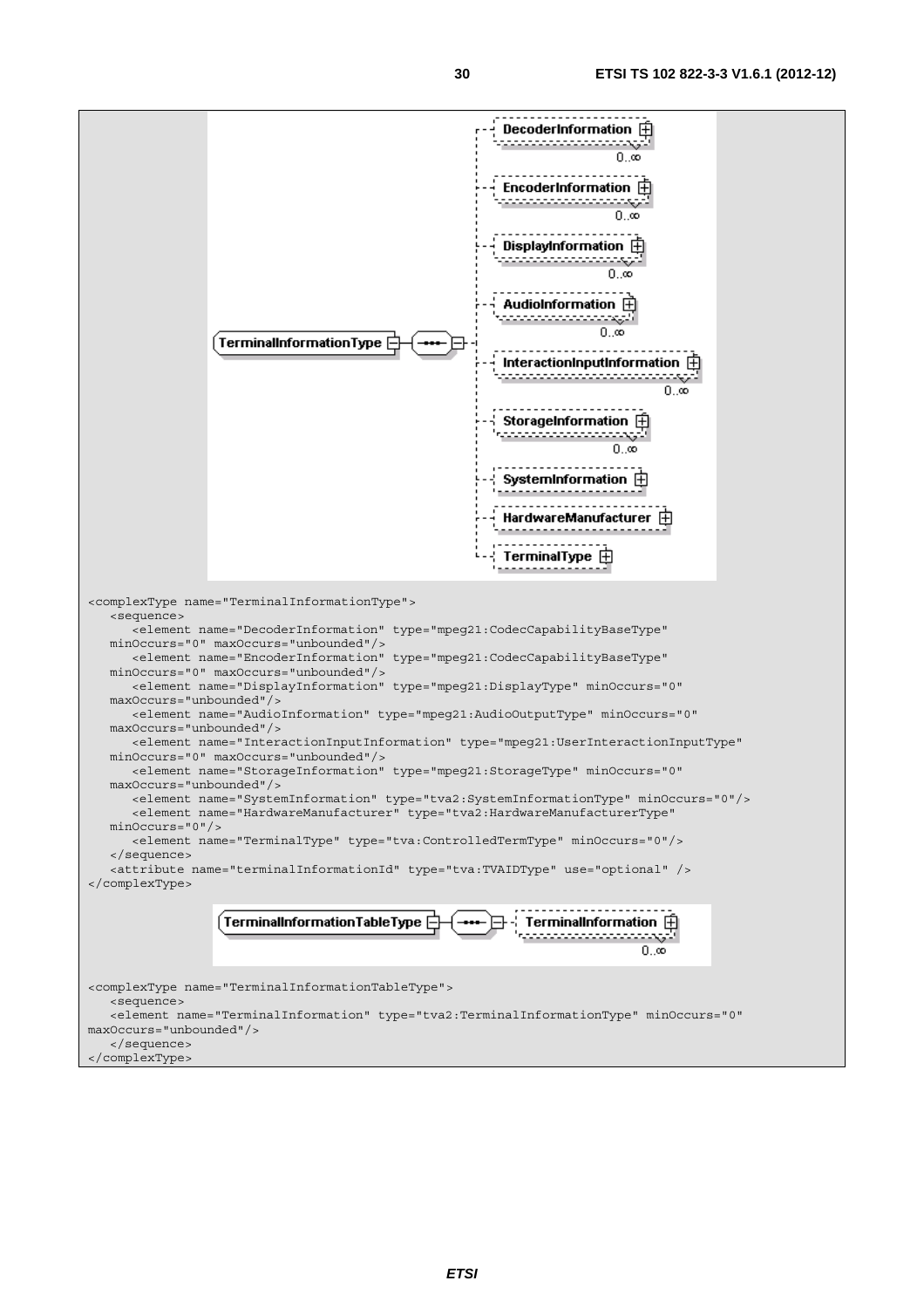| Name                            | <b>Definition</b>                                                                                                                                                                                                              |
|---------------------------------|--------------------------------------------------------------------------------------------------------------------------------------------------------------------------------------------------------------------------------|
| VersionType                     | A simple type that defines a version of the object.                                                                                                                                                                            |
| VersionedControlledTermType     | An extension of tva:ControlledtermType to express<br>versions.                                                                                                                                                                 |
| Version                         | An element to specify a version of the information<br>expressed by the controlled term.                                                                                                                                        |
| CPUType                         | A complex type that describes the properties of the<br>processor.                                                                                                                                                              |
| clockSpeed                      | Describes the clock speed of the CPU.                                                                                                                                                                                          |
| unit                            | Defines the unit used to describe the CPU clock speed.                                                                                                                                                                         |
| RAMType                         | A complex type that describes the properties of the                                                                                                                                                                            |
|                                 | Random Access Memory being used within the terminal.                                                                                                                                                                           |
| size                            | Describes the size of the RAM.                                                                                                                                                                                                 |
| unit                            | Defines the unit used to describe the RAM size.                                                                                                                                                                                |
| SystemInformationType           | A complex type that describe the properties of the<br>terminal.                                                                                                                                                                |
| SupportingOS                    | Describes the operating system running in the terminal.<br>See clause A.8 for a classification scheme of operating<br>systems.                                                                                                 |
| Version                         | A version of this operating system.                                                                                                                                                                                            |
| MiddleWare                      | Describes the middleware running in the terminal. See<br>clause A.11 for a classification scheme of middleware.                                                                                                                |
| Version                         | A version of the middleware.                                                                                                                                                                                                   |
| VirtualMachine                  | Describes the virtual machines running in the terminal.<br>See clause A.9 for a classification scheme of virtual                                                                                                               |
|                                 | machines.                                                                                                                                                                                                                      |
| Version                         | A version of the virtual machine.                                                                                                                                                                                              |
| OtherSystemSW                   | Describes system software running in the terminal other<br>than middleware and virtual machines. See clause A.10<br>for a classification scheme of other system software.                                                      |
| Version                         | A version of this system software.                                                                                                                                                                                             |
| CPU                             | Describes the CPU of the terminal. See annex A for the                                                                                                                                                                         |
|                                 | classification scheme of the CPU names.                                                                                                                                                                                        |
| RAM                             | Describes the RAM of the terminal.                                                                                                                                                                                             |
| HardwareManufacturerType        | A complex type that describes the properties of the<br>hardware.                                                                                                                                                               |
| HardwareModel                   | Describes the terminal device model depending on a<br>specific manufacturer.                                                                                                                                                   |
| HardwareVersion                 | Describes a version of embedded operating system in a<br>terminal device.                                                                                                                                                      |
| TerminalInformationType         | Describes the capability of a single terminal device.                                                                                                                                                                          |
| DecoderInformation              | Describes the decoding capability of the terminal.<br>See ISO/IEC 21000-7 [19], clause 6.5.4.                                                                                                                                  |
| EncoderInformation              | Describes the encoding capability of the terminal.<br>See ISO/IEC 21000-7 [19], clause 6.5.4.                                                                                                                                  |
| DisplayInformation              | Tool for describing the capability of displays.<br>See ISO/IEC 21000-7 [19], clause 6.5.8.                                                                                                                                     |
| AudioInformation                | Describes the audio presentation capability of the<br>terminal. See ISO/IEC 21000-7 [19], clause 6.5.12. Note<br>that the audio capabilities regarding codec are described<br>in DecoderInformation and/or EncoderInformation. |
| InteractionInputInformati<br>on | Describes the User interaction input support of the<br>terminal. See ISO/IEC 21000-7 [19], clause 6.5.14.                                                                                                                      |
| StorageInformation              | Describes the characteristics of the storage unit.<br>See ISO/IEC 21000-7 [19], clause 6.5.18.                                                                                                                                 |
| SystemInformation               | Describes the system information of the terminal.                                                                                                                                                                              |
| HardwareManufacturer            | Indicates manufacturer of the hardware.                                                                                                                                                                                        |
| TerminalType                    | Describes the terminal type based on the types of device<br>such as PC, PDA and so on. See clause A.12 for the<br>classification scheme of the terminal types.                                                                 |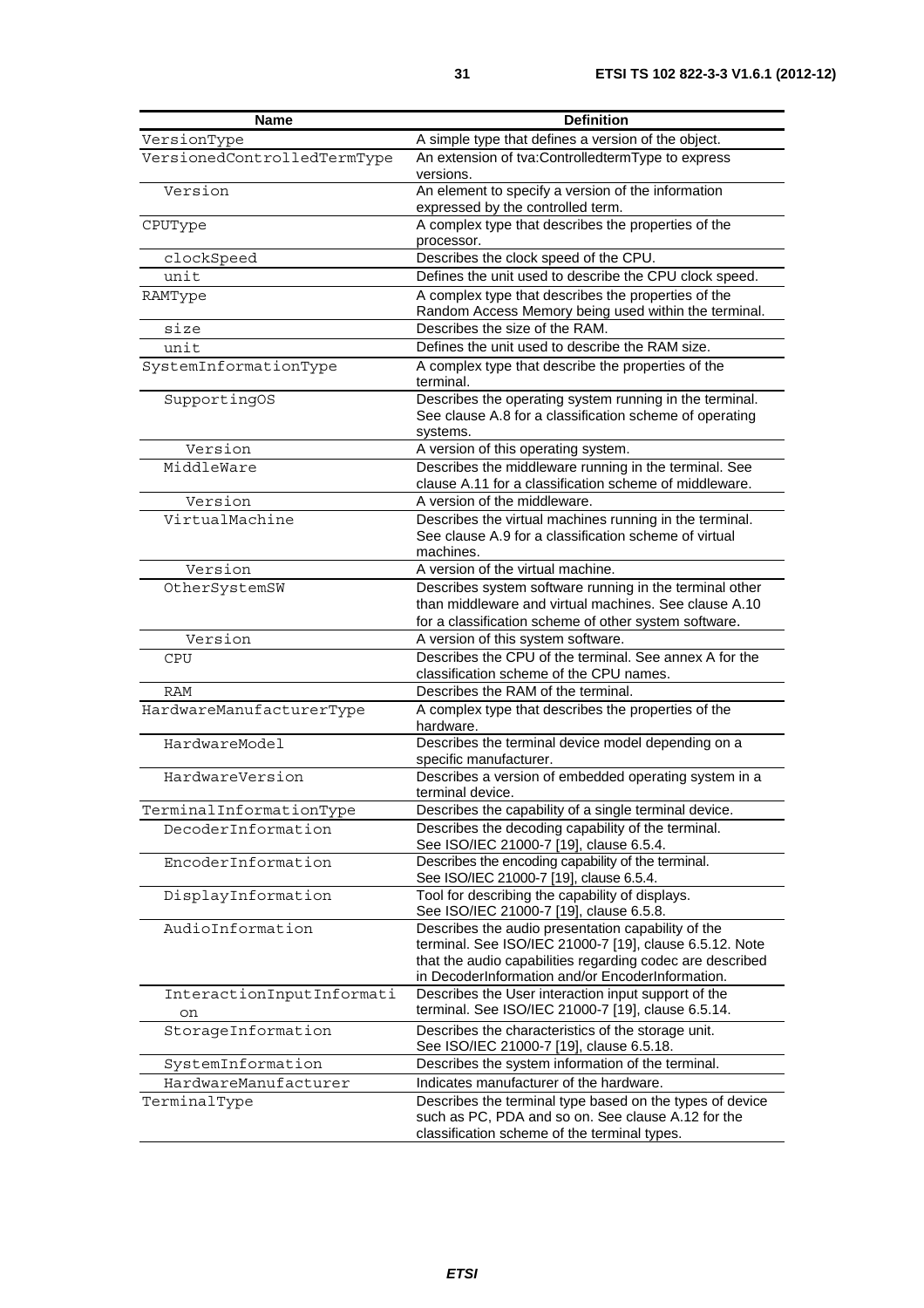| <b>Name</b>                  | <b>Definition</b>                                                                  |
|------------------------------|------------------------------------------------------------------------------------|
| terminalInformationId        | An attribute that uniquely identifies the terminal<br>information.                 |
| TerminalInformationTableType | A complex type that describes a table of the capability of<br>terminal device.     |
| TerminalInformation          | A list of the capability of terminal information records for a<br>single terminal. |

### 6.2.5 Network information

The following describes descriptive properties of network information.

| <complextype name="NetworkInformationType"><br/><sequence><br/><element_name="networkcharacteristic"<br>type="mpeq21:NetworkCharacteristicBaseType" minOccurs="0" maxOccurs="unbounded"/&gt;<br/><math>\langle</math> sequence&gt;<br/><attribute name="networkInformationId" type="tva:TVAIDType" use="optional"></attribute><br/></element_name="networkcharacteristic"<br></sequence></complextype> |
|--------------------------------------------------------------------------------------------------------------------------------------------------------------------------------------------------------------------------------------------------------------------------------------------------------------------------------------------------------------------------------------------------------|
| <b>NetworkInformationTableType</b> $\Box$<br>–  —— — — - HetworkInformation<br>0.50                                                                                                                                                                                                                                                                                                                    |
| <complextype name="NetworkInformationTableType"><br/><sequence><br/><element <br="" minoccurs="0" name="NetworkInformation" type="tva2:NetworkInformationType"><math>maxOccurs = "unbounded"</math><br/><math>\langle</math> sequence&gt;<br/></element></sequence></complextype>                                                                                                                      |

| <b>Definition</b>                                      |
|--------------------------------------------------------|
| A definition of NetworkInformation.                    |
| An element to provide the definition of a subset of    |
| types defined as part of the NetworkType. See          |
| ISO/IEC 21000-7 [19], clause 6.6.4.                    |
| An attribute that uniquely identifies the network      |
| information.                                           |
| Place holder to contain descriptions of the            |
| characteristics of a network connected to the TVA Box. |
| A place contains descriptions of a single network.     |
|                                                        |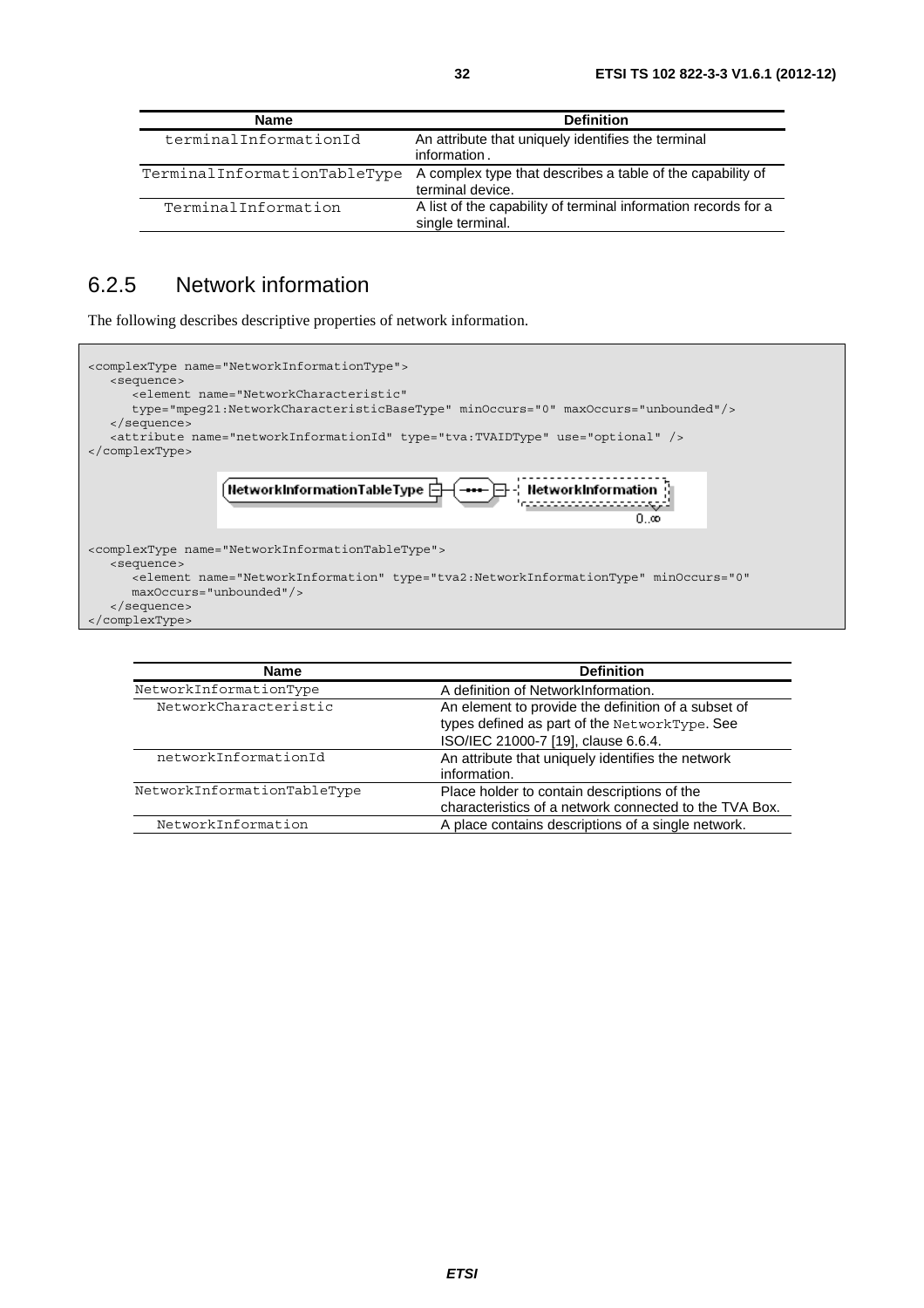The following describes descriptive properties of natural information.

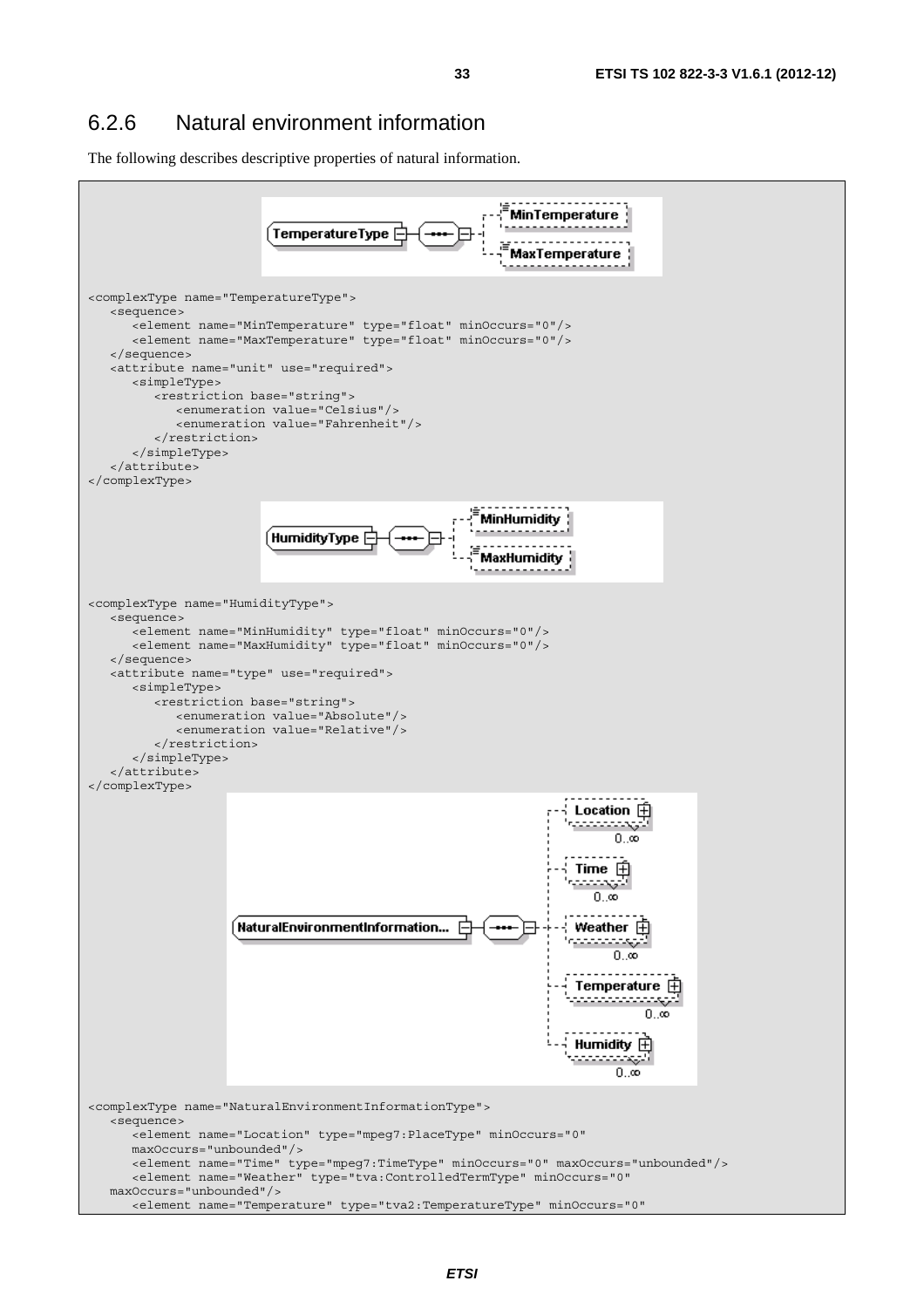

| <b>Name</b>                            | <b>Definition</b>                                  |
|----------------------------------------|----------------------------------------------------|
| TemperatureType                        | A complex type that describes the temperature.     |
| MinTemperature                         | Describes the lower bound of the temperature.      |
| MaxTemperature                         | Describes the upper bound of the temperature.      |
| unit                                   | Defines the unit of the temperature.               |
|                                        | One of Celsius or Fahrenheit.                      |
| HumidityType                           | A complex type that describes the humidity.        |
| MinHumidity                            | Describes the lower bound of the humidity.         |
| MaxHumidity                            | Describes the upper bound of the humidity.         |
| type                                   | Defines the type used to describe the humidity.    |
|                                        | Either absolute or relative.                       |
| NaturalEnvironmentInformationType      | Describes the present natural environment of the   |
|                                        | content consumption.                               |
| Location                               | Describes the physical location of the content     |
|                                        | consumption.                                       |
| Time                                   | Describes the present time.                        |
| Weather                                | Describes the weather of the given time and        |
|                                        | location.                                          |
| Temperature                            | Describes the temperature of the user              |
|                                        | environment.                                       |
| Humidity                               | Describes the humidity of the user environment.    |
| naturalEnvironmentInformationId        | An attribute that uniquely identifies the natural  |
|                                        | environment information.                           |
| NaturalEnvironmentInformationTableType | A complex type that describes a table of natural   |
|                                        | environment of the content consumption.            |
| NaturalEnvironmentInformation          | A list of natural environment description records. |
|                                        |                                                    |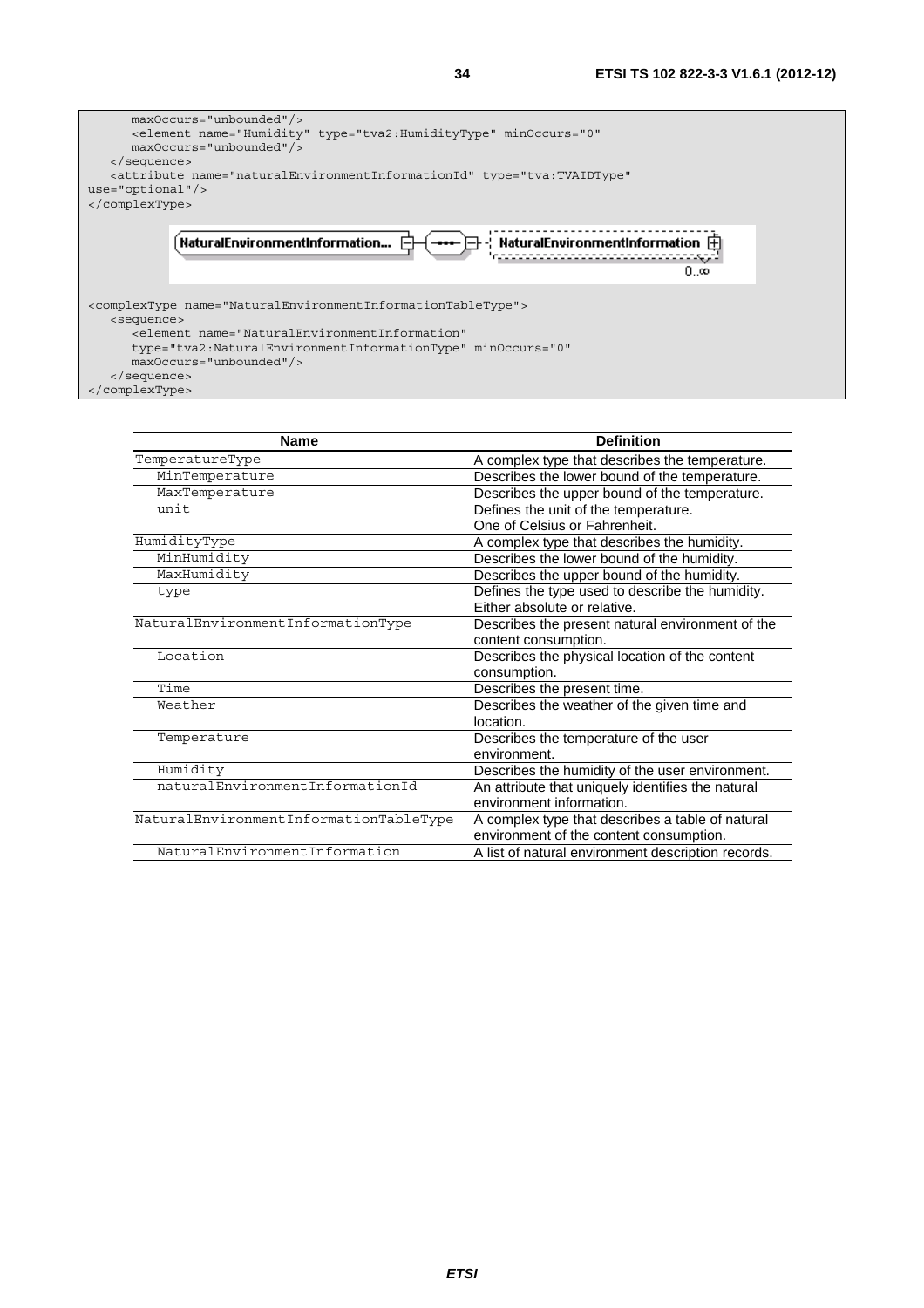### 6.2.7 Usage environment description table

The following describes descriptive properties of usage environment.



| Name                               | <b>Definition</b>                                                 |
|------------------------------------|-------------------------------------------------------------------|
| UsageEnvironmentDescriptionType    | Defines description of the environment of content<br>consumption. |
| TerminalInformationTable           | The terminal information table.                                   |
| NetworkInformationTable            | The network information table.                                    |
| NaturalEnvironmentInformationTable | The natural environment information table.                        |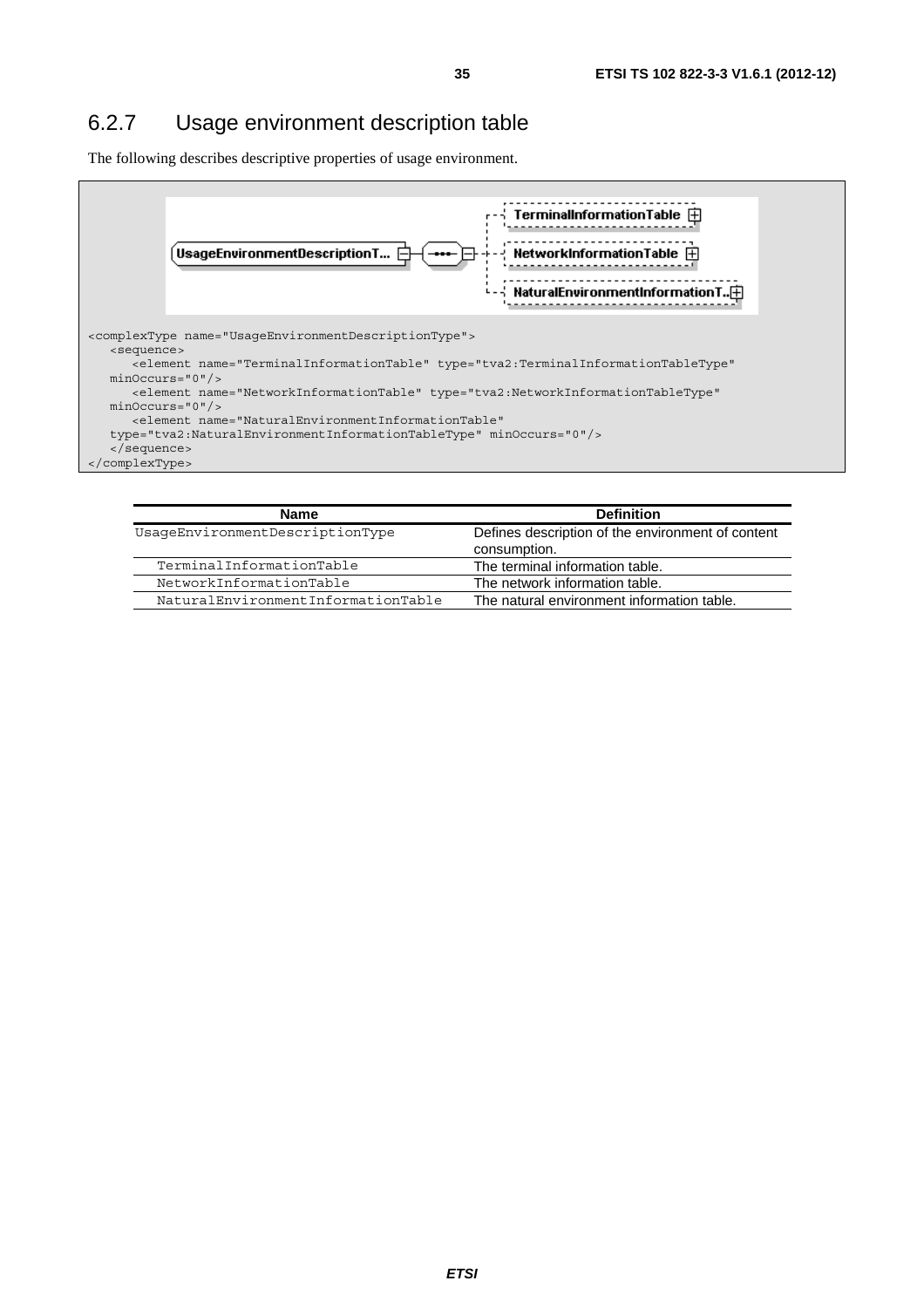### 6.2.8 TargetingInformationType

The following describes information on targeted user(s) based on user preferences, usage history, device(s), and network capabilities.

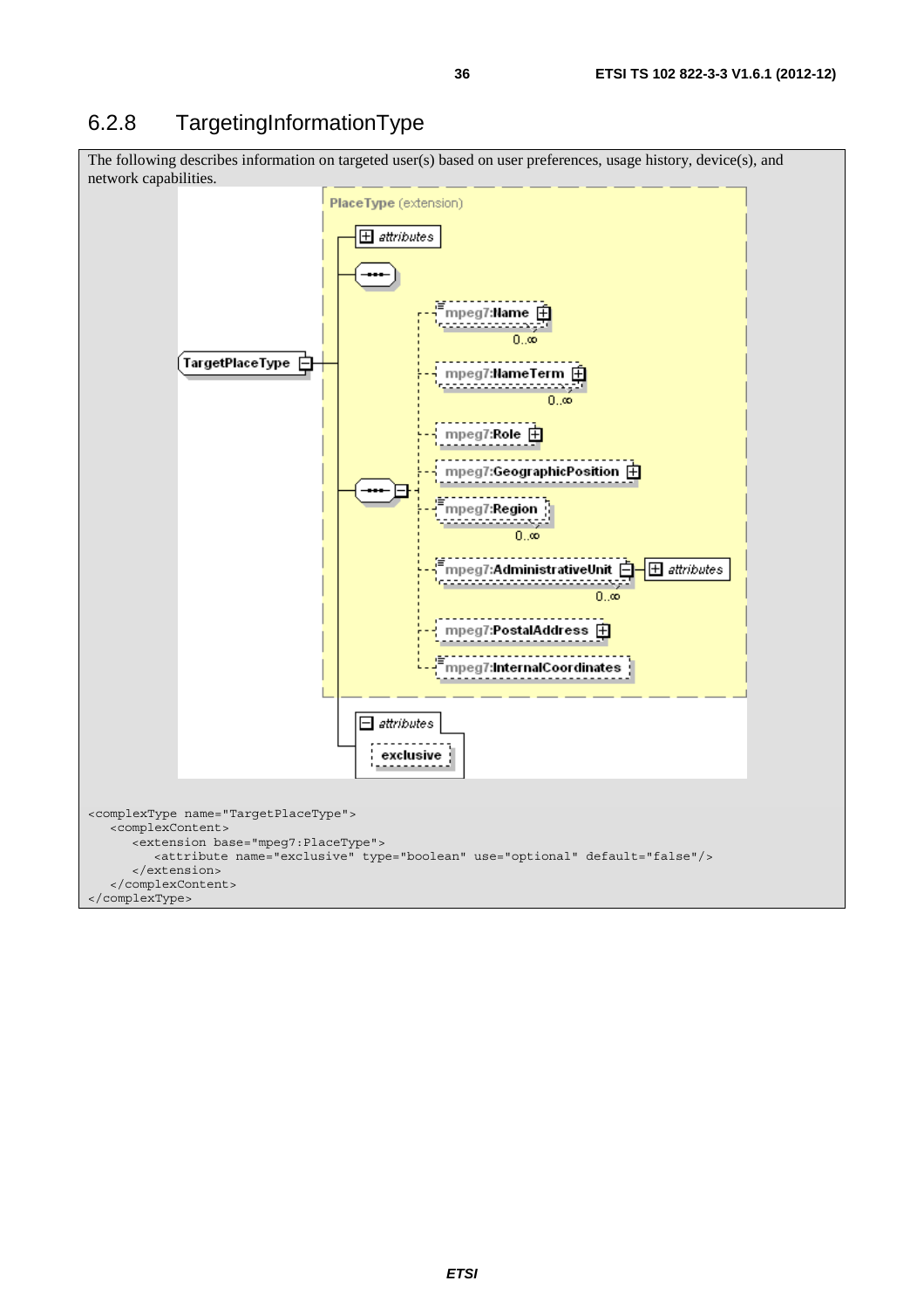

maxOccurs="unbounded"/>

<element name="TerminalInformation" type="tva2:TerminalInformationType"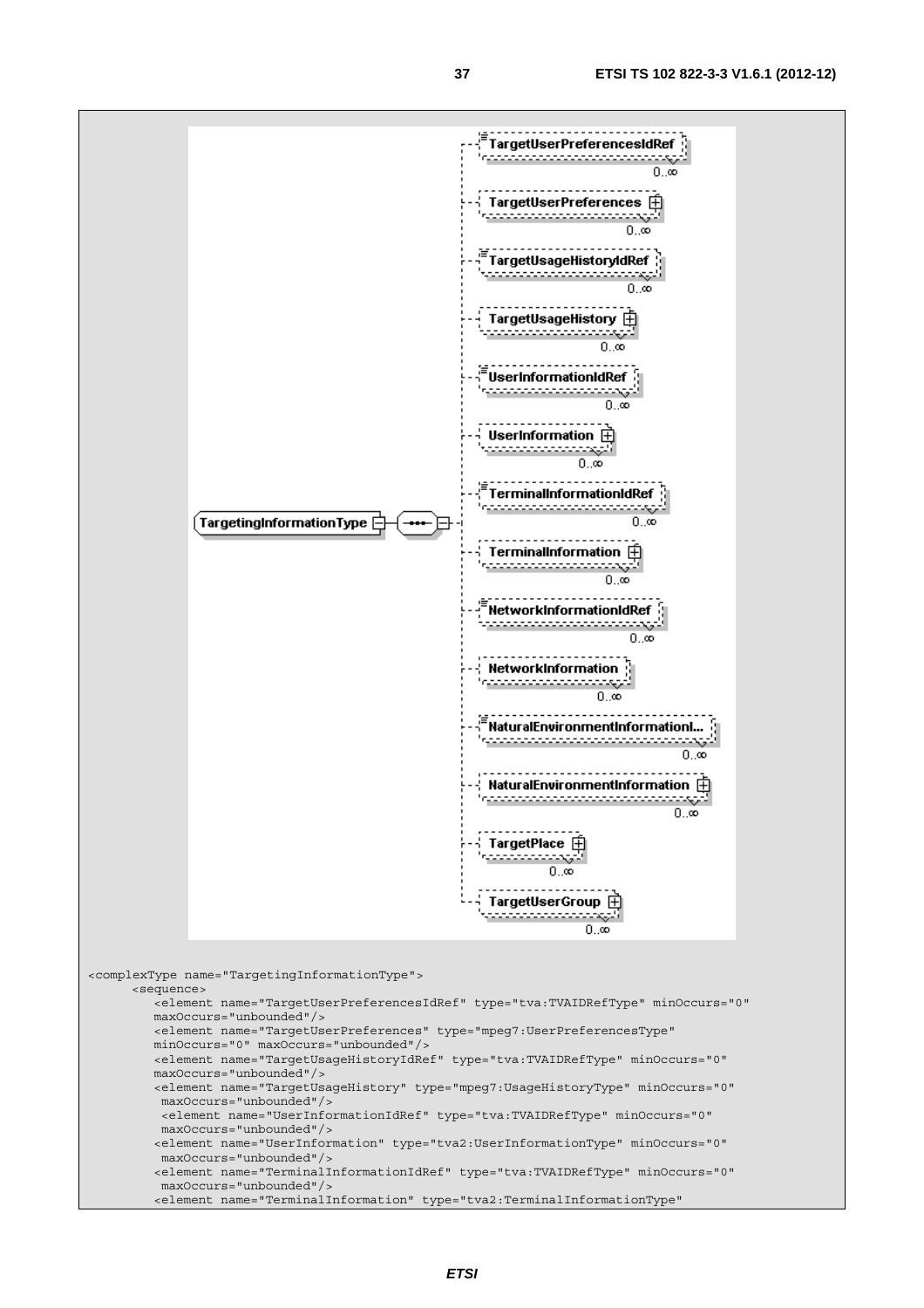| minOccurs="0" maxOccurs="unbounded"/>                                                                  |
|--------------------------------------------------------------------------------------------------------|
| <element <="" minoccurs="0" name="NetworkInformationIdRef" td="" type="tva:TVAIDRefType"></element>    |
| $maxOccurs="unbounded"$                                                                                |
| <element <="" name="NetworkInformation" td="" type="mpeq21:NetworkCharacteristicBaseType"></element>   |
| minOccurs="0" maxOccurs="unbounded"/>                                                                  |
| <element <="" name="NaturalEnvironmentInformationIdRef" td="" type="tva:TVAIDRefType"></element>       |
| $minOccurs = "0" maxOccurs = "unbounded"$                                                              |
| <element_name="naturalenvironmentinformation"< td=""></element_name="naturalenvironmentinformation"<>  |
| type="tva2:NaturalEnvironmentInformationType"                                                          |
| $minOccurs = "0" maxOccurs = "unbounded"$                                                              |
| <element maxoccurs="unbounded" minoccurs="0" name="TarqetPlace" type="tva2:TarqetPlaceType"></element> |
| <element <="" minoccurs="0" name="TarqetUserGroup" td="" type="tva:ControlledTermType"></element>      |
| $maxOccurs="unbounded"$ />                                                                             |
| $\langle$ sequence>                                                                                    |
| <attribute name="targetingId" type="tva:TVAIDType" use="optional"></attribute>                         |
|                                                                                                        |

<sup>&</sup>lt;/complexType>

| <b>Name</b>                                | <b>Definition</b>                                                                                       |
|--------------------------------------------|---------------------------------------------------------------------------------------------------------|
| TargetPlace                                | A type providing information about a geographical place.<br>Based on the MPEG-7 datatype PlaceType (see |
|                                            | clause 5.6.4 of ISO/IEC 15938-5 [16] for a detailed                                                     |
|                                            | specification).                                                                                         |
| exclusive                                  | A Boolean attribute indicating whether the targeting is                                                 |
|                                            | exclusive to this place (true), or is only suggestive of                                                |
|                                            | greater interest or relevance of the content to this place                                              |
|                                            | (false).                                                                                                |
| TargetingInformationType                   | Information that describes the targeted User, and device,                                               |
|                                            | network capabilities.                                                                                   |
| TargetUserPreferencesIDRef                 | A reference to a globally declared set of user preference                                               |
|                                            | information contained within the                                                                        |
|                                            | TargetingInformationTable.                                                                              |
| TargeUserPreferences                       | Information about user preferences.                                                                     |
| TargetUsageHistoryIDRef                    | A reference to a globally declared set of user usage                                                    |
|                                            | history information contained within the                                                                |
|                                            | TargetingInformationTable.                                                                              |
| TargetUsageHistory<br>UserInformationIdRef | Information about usage history.<br>A reference to a globally declared set of User Information,         |
|                                            | contained within the TargetingInformationTable.                                                         |
| UserInformation                            | Information about the targeted User.                                                                    |
| TerminalInformationIdRef                   | A reference to a globally declared set of Terminal                                                      |
|                                            | Information, contained within the                                                                       |
|                                            | TargetingInformationTable.                                                                              |
| TerminalInformation                        | Information about the required terminal capabilities.                                                   |
| NetworkInformationIdRef                    | A reference to a globally declared set of Network                                                       |
|                                            | Information, contained within the                                                                       |
|                                            | TargetingInformationTable.                                                                              |
| NetworkInformation                         | Information about the required Network capabilities.                                                    |
| NaturalEnvironmentInformationIdRef         | A reference to a globally declared set of Natural                                                       |
|                                            | Environment Information, contained within the                                                           |
|                                            | TargetingInformationTable.                                                                              |
| NaturalEnvironmentInformation              | Information about the targeted Natural Environment.                                                     |
| TargetPlace                                | Information about the targeted geographical place.                                                      |
| TargetUserGroup                            | Information about the targeted user group, expressed as                                                 |
|                                            | a term from a Classification Scheme.                                                                    |
| targetingId                                | A unique identifier for the Targeting Information.                                                      |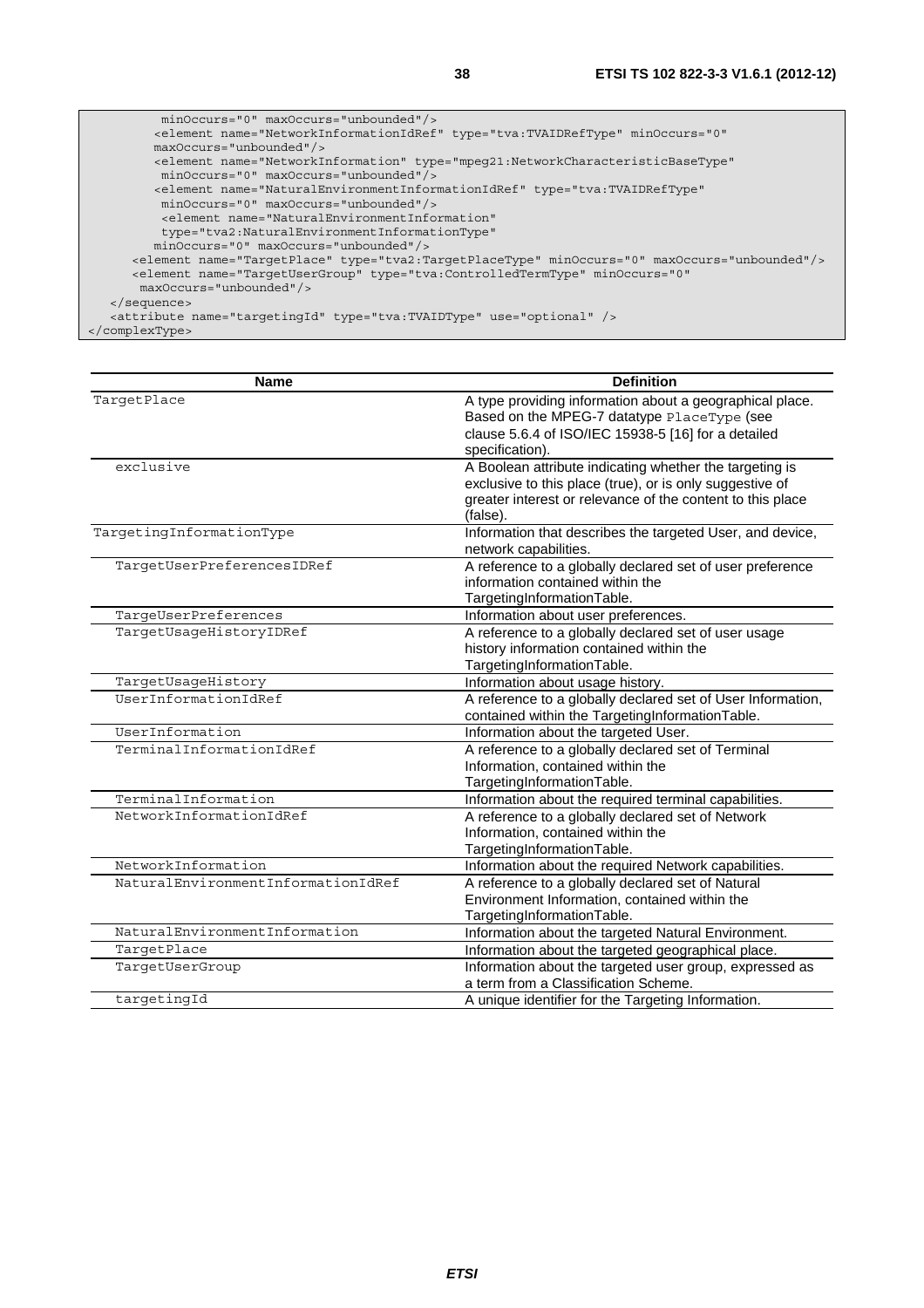## 6.3 Coupon description

A coupon description allows you to describe pricing and discount information for a content item.

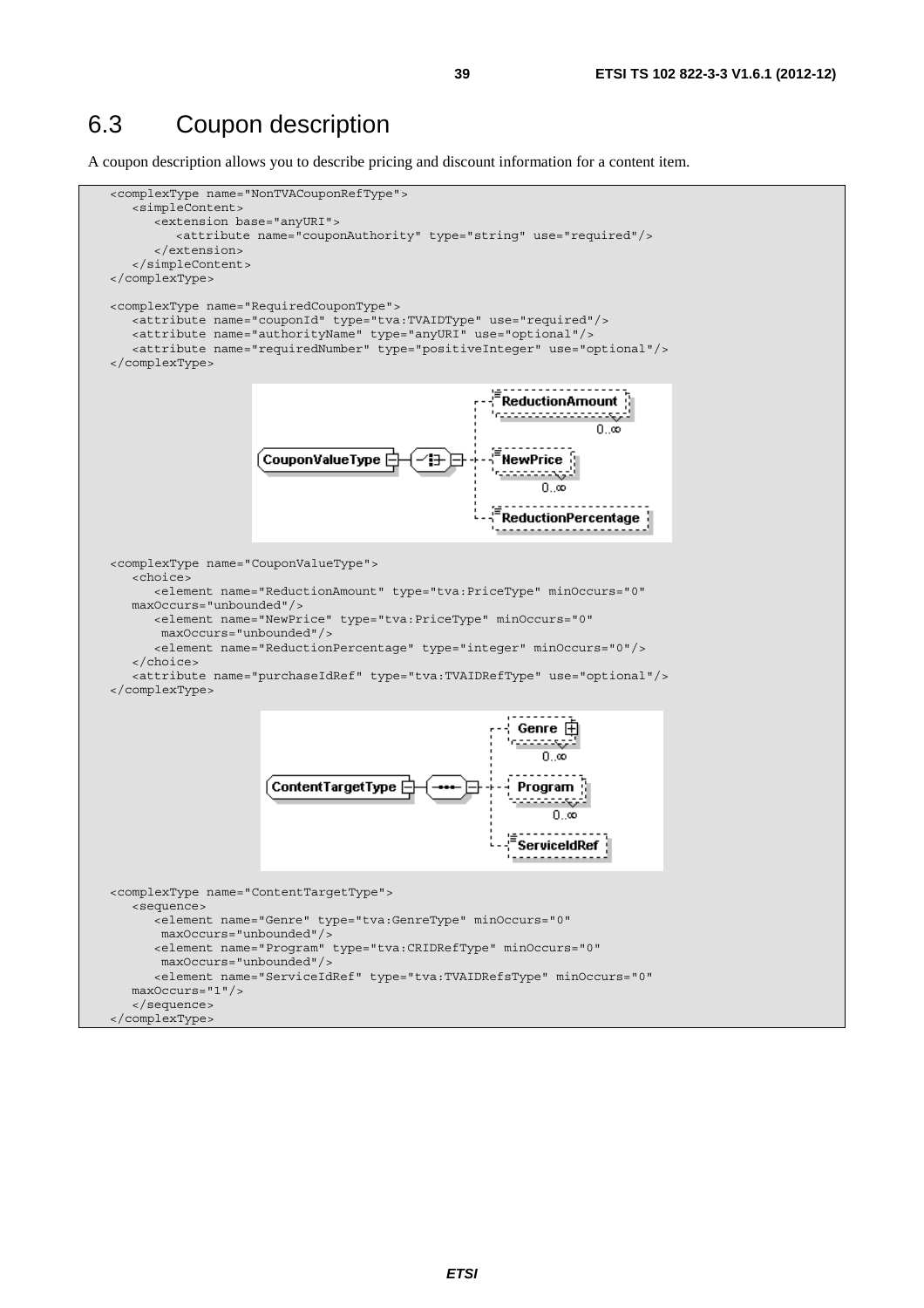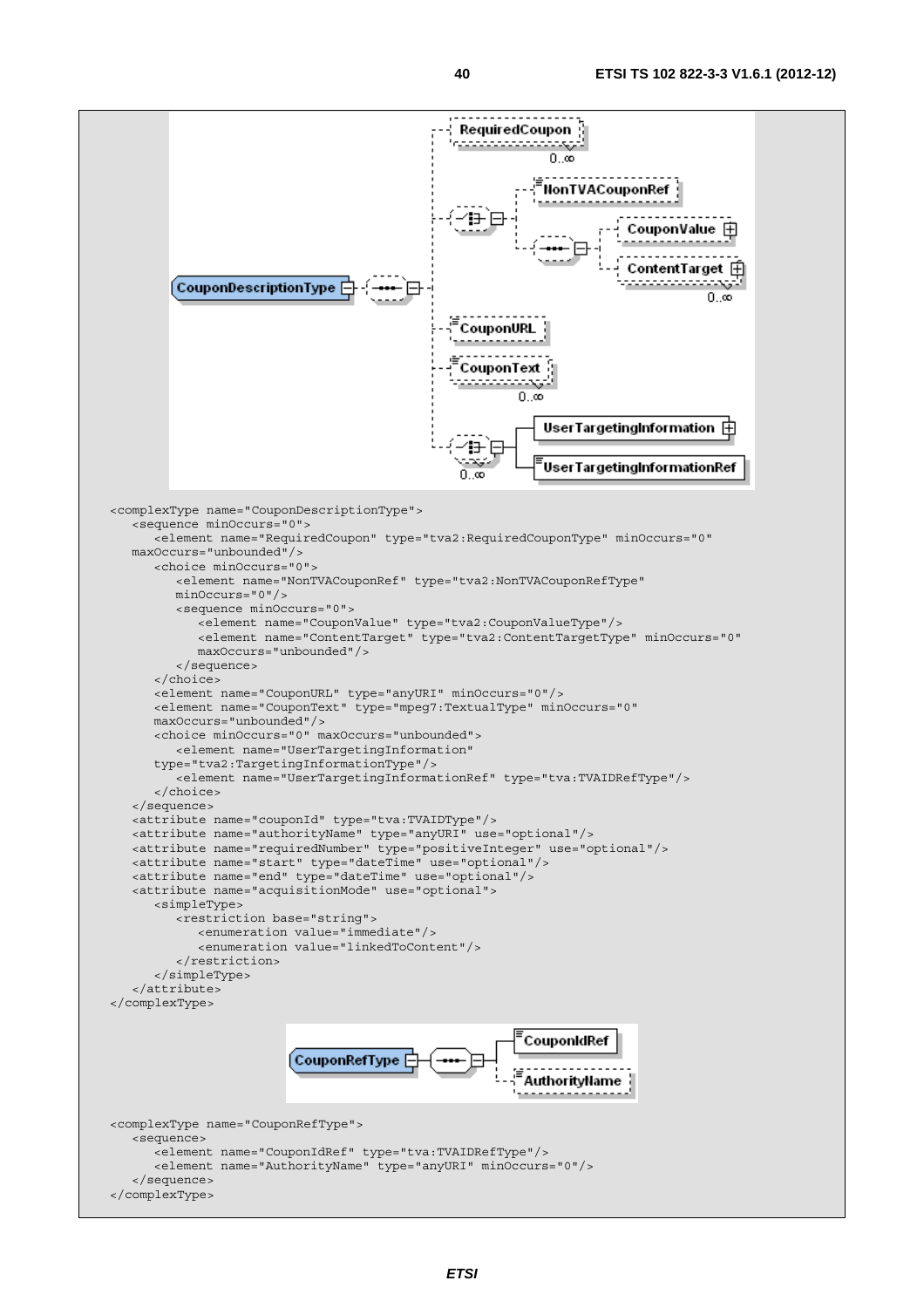

| Name                  | <b>Definition</b>                                                                                                                                                                                                                                       |
|-----------------------|---------------------------------------------------------------------------------------------------------------------------------------------------------------------------------------------------------------------------------------------------------|
| NonTVACouponRefType   | A complex type to indicate a reference to a coupon<br>delivered by an authority for products or services                                                                                                                                                |
|                       | outside the TVA context.                                                                                                                                                                                                                                |
| couponAuthority       | An attribute to indicate an authority for products or<br>services outside the TVA context.                                                                                                                                                              |
| RequiredCouponType    | A complex type to identify the coupon.                                                                                                                                                                                                                  |
| couponId              | This mandatory attribute identifies the coupon within<br>a specific authority and allows to refer to it from a<br>"PurchaseItem" or from "RewardCoupon" in a                                                                                            |
|                       | "Purchaseltem".                                                                                                                                                                                                                                         |
| authorityName         | This optional attribute contains the identity of the<br>authority responsible for this coupon.<br>The authorityName has to be a registered Internet                                                                                                     |
|                       | domain name (similar to CRID Authority).                                                                                                                                                                                                                |
| requiredNumber        | This optional attribute indicates the number of<br>copies of the required coupon the client has to<br>acquire.                                                                                                                                          |
|                       | For example, this can be used to express that 2<br>coupons A and 3 coupons B give the user a better<br>price for a specific content. The default value is "1".                                                                                          |
| CouponValueType       | A complex type to define the value of the coupon in                                                                                                                                                                                                     |
|                       | terms of reduction amount, new content price or<br>reduction percentage.                                                                                                                                                                                |
| ReductionAmount       | This optional element is used to express the<br>reduction amount to be applied to the price available<br>in the "Purchaseltem".                                                                                                                         |
| NewPrice              | This optional element is used to express the new<br>price of the targeted content.                                                                                                                                                                      |
| ReductionPercentage   | This optional element is used to express the<br>reduction percentage to be applied to the price<br>available in the "Purchaseltem".                                                                                                                     |
| purchaseIdRef         | When there are several "Purchaseltem" included in<br>a basic description, this optional attribute allows to<br>refer to a specific one. If this attribute is not present,<br>this coupon applies to the "main" "Purchaseltem" of<br>the "PurchaseList". |
| ContentTargetType     | A complex type to indicate the contents for which<br>the coupon can be used.                                                                                                                                                                            |
| Genre                 | This optional element is used to specify the genre of<br>the contents to which this coupon applies.                                                                                                                                                     |
| Program               | This optional element is used to specify a program<br>to which this coupon applies.                                                                                                                                                                     |
| ServiceIdRef          | This optional element is used to specify specific<br>channel(s) to be discounted.                                                                                                                                                                       |
| CouponDescriptionType | This element contains the coupon description.                                                                                                                                                                                                           |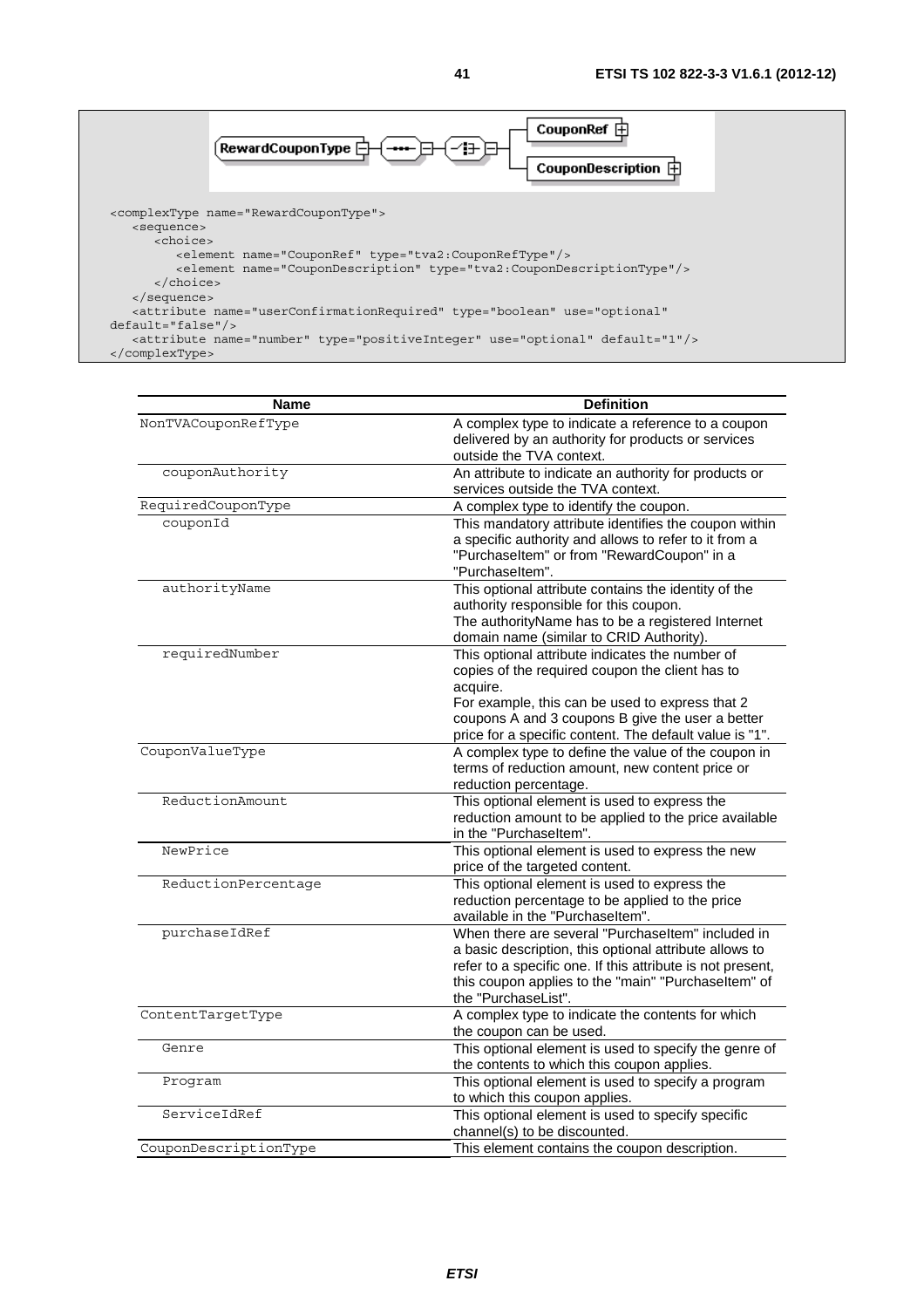| <b>Name</b>                 | <b>Definition</b>                                                                                          |
|-----------------------------|------------------------------------------------------------------------------------------------------------|
| RequiredCoupon              | This optional element signals a coupon that shall be<br>held before this offer is valid. In the case where |
|                             | there are multiple instances of RequiredCoupon                                                             |
|                             | then all shall be held before the offer is valid. If this<br>element is present, there are at least two    |
|                             | "RequiredCoupons".                                                                                         |
| NonTVACouponRef             | This optional element contains a reference to a                                                            |
|                             | coupon delivered by an authority for products or<br>services outside the TVA context.                      |
| CouponValue                 | This mandatory element is used to express the                                                              |
|                             | value of the coupon in terms of reduction amount,                                                          |
|                             | new content price or reduction percentage.                                                                 |
| ContentTarget               | This optional element is used to identify the contents                                                     |
|                             | for which the coupon can be used.                                                                          |
| CouponURL                   | This optional element contains a server address.                                                           |
|                             | It can be used by the client to inquire about acquired                                                     |
|                             | coupons.                                                                                                   |
|                             | It can also be used to synchronize the coupon<br>situation of the STB by implementation specific           |
|                             | protocols.                                                                                                 |
| CouponText                  | This optional element allows to provide a description                                                      |
|                             | of the coupon to be displayed to the user.                                                                 |
| UserTargetingInformation    | This optional element allows to specify a type of                                                          |
|                             | user and/or device for which this coupon is valid.                                                         |
| UserTargetingInformationRef | A reference to a globally declared set of Targeting                                                        |
|                             | Information, contained within the                                                                          |
|                             | TargetingInformationTable.                                                                                 |
| couponId                    | This mandatory attribute identifies the coupon within                                                      |
|                             | a specific authority and allows to refer to it from a<br>"PurchaseItem" or from "RewardCoupon" in a        |
|                             | "Purchaseltem".                                                                                            |
| authorityName               | This optional attribute contains the identity of the                                                       |
|                             | authority responsible for this coupon.                                                                     |
|                             | The authorityName has to be a registered Internet                                                          |
|                             | domain name (similar to CRID Authority).                                                                   |
| requiredNumber              | This optional attribute indicates the number of                                                            |
|                             | copies of this coupon the client has to acquire to be<br>able to use it. For example, each movie purchase  |
|                             | gives a coupon A and three such coupons A give                                                             |
|                             | the right to get a fourth movie at a discounted price.                                                     |
|                             | The default value is "1".                                                                                  |
| start                       | This optional attribute indicates the start date and                                                       |
|                             | time of the coupon validity period. The default value                                                      |
|                             | means "validity period has already started".<br>This optional attribute indicates the end date and         |
| end                         | time of the coupon validity period. The default value                                                      |
|                             | means "validity is permanent".                                                                             |
| acquisitionMode             | This optional attribute states that this coupon is                                                         |
|                             | acquired at the reception of its description                                                               |
|                             | (value = "immediate") or acquired with the                                                                 |
|                             | purchase/acquisition/viewing of some content                                                               |
|                             | (value = "linkedToContent"). The default value is                                                          |
| CouponRefType               | "linkedToContent".<br>A complex type that defines a reference to a                                         |
|                             | coupon.                                                                                                    |
| CouponIdRef                 | A reference to a globally declared coupon,                                                                 |
|                             | contained within the CouponTable.                                                                          |
| AuthorityName               | This optional element contains the identity of the                                                         |
|                             | authority responsible for this coupon.                                                                     |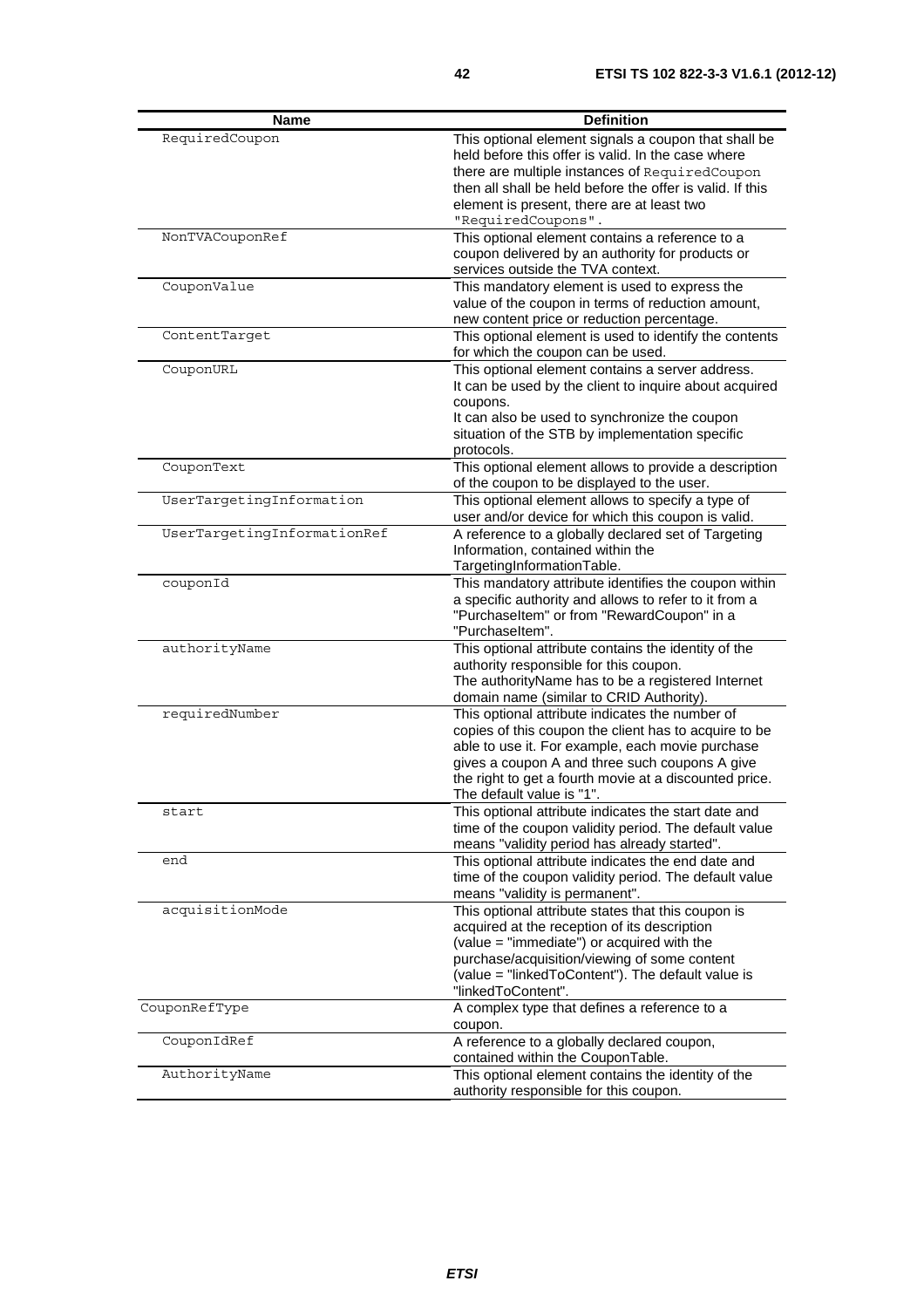| <b>Name</b>              | <b>Definition</b>                                                                                                                                                                                                 |
|--------------------------|-------------------------------------------------------------------------------------------------------------------------------------------------------------------------------------------------------------------|
| RewardCouponType         | A complex type that defines the coupon to be                                                                                                                                                                      |
|                          | delivered as a reward on this content acquisition.                                                                                                                                                                |
| CouponRef                | This optional element identifies a reward coupon.                                                                                                                                                                 |
| CouponDescription        | This optional element contains the description of the<br>reward coupon.                                                                                                                                           |
| userConfirmationRequired | This optional attribute indicates that the PDR has to<br>request the user confirmation to get the coupon. If<br>the user does not accept the coupon, it will not be<br>kept by the STB. Default value is "false". |
| number                   | This optional attribute indicates the number of<br>reward coupons. Default value is "1".                                                                                                                          |

## 6.4 Extended purchase item description

The following allows instantiation of rights information and coupon information with a purchase item.

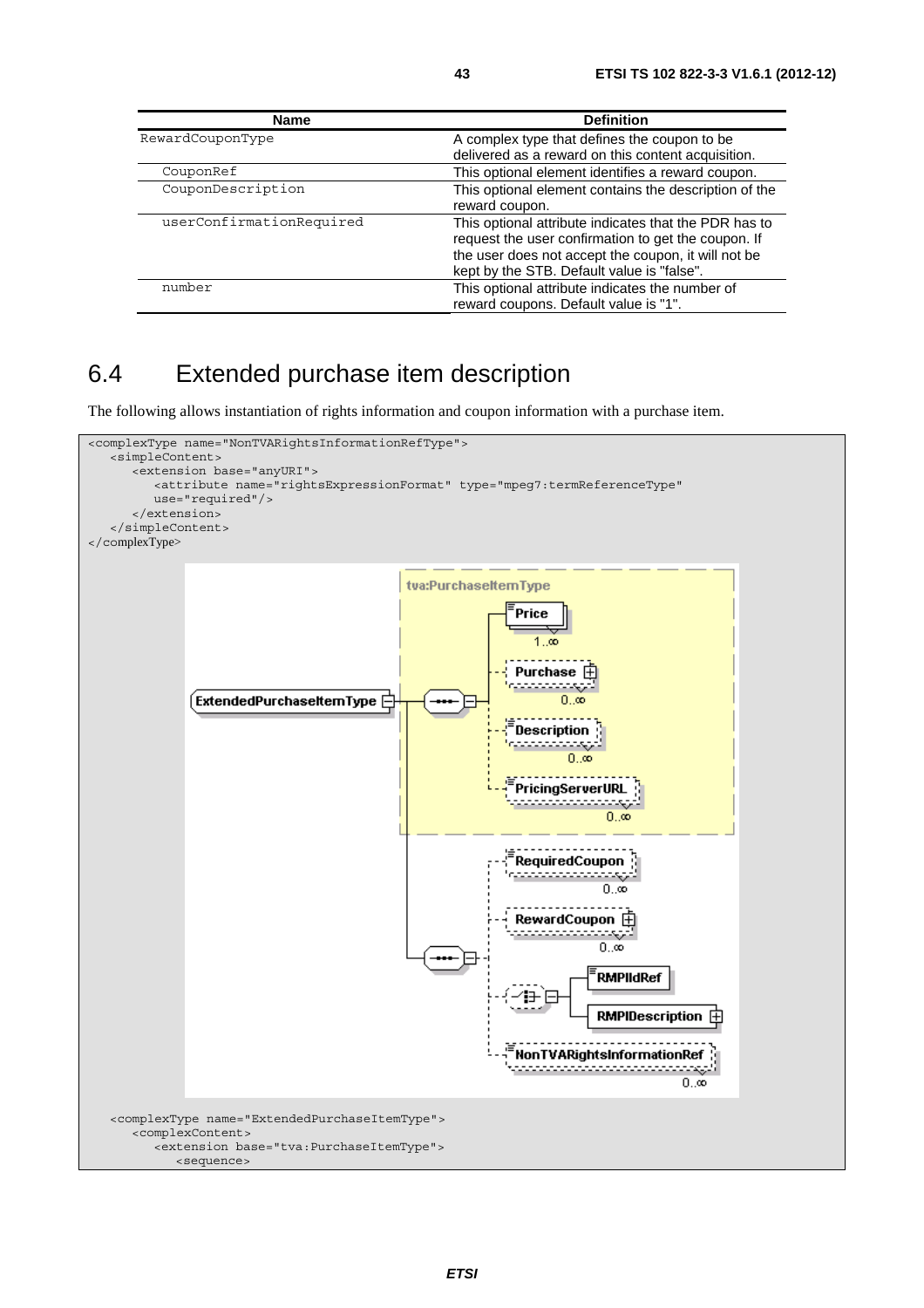

| <b>Name</b>                    | <b>Definition</b>                                               |
|--------------------------------|-----------------------------------------------------------------|
| NonTVARightsInformationRefType | A complex type that is used to point to an external resource    |
|                                | containing rights information expressed in a                    |
|                                | non-TVA-compliant format.                                       |
| rightsExpressionFormat         | This attribute is used to indicate the format of the rights     |
|                                | information.                                                    |
| ExtendedPurchaseItemType       | A complex type that defines the description of the              |
|                                | "purchaseltem" extended with rights and coupon                  |
|                                | information.                                                    |
| RequiredCoupon                 | This element identifies one of the coupons if several, which    |
|                                | is necessary to acquire the content at the conditions of this   |
|                                | purchaseltem.                                                   |
| RewardCoupon                   | This element contains the description of a coupon to be         |
|                                | delivered as a reward on this content acquisition.              |
| RMPIIdRef                      | This element is used to refer to an instance of                 |
|                                | RMPIDescription in the RMPITable.                               |
| RMPIDescription                | This element is used for direct incorporation of                |
|                                | TVA-compliant RMPI information.                                 |
| NonTVARightsInformationRef     | This element is used to point to an external resource           |
|                                | containing rights information expressed in a                    |
|                                | non-TVA-compliant format.                                       |
| type                           | This optional attribute identifies the type of "purchaseltem",  |
|                                | the value "main" is for the official or public price. The other |
|                                | value is "other". Only one "purchaseltem" in a purchaseList     |
|                                | can have a type with the value "main". The default value is     |
|                                | "main".                                                         |
|                                |                                                                 |

# 7 Extensions to programme description datatypes

### 7.1 Extended basic content description datatype

In the present document, the Phase 1 BasicContentDescriptionType has been extended to enable the description of new content types, content packages, content targeting and the association of printable material with content.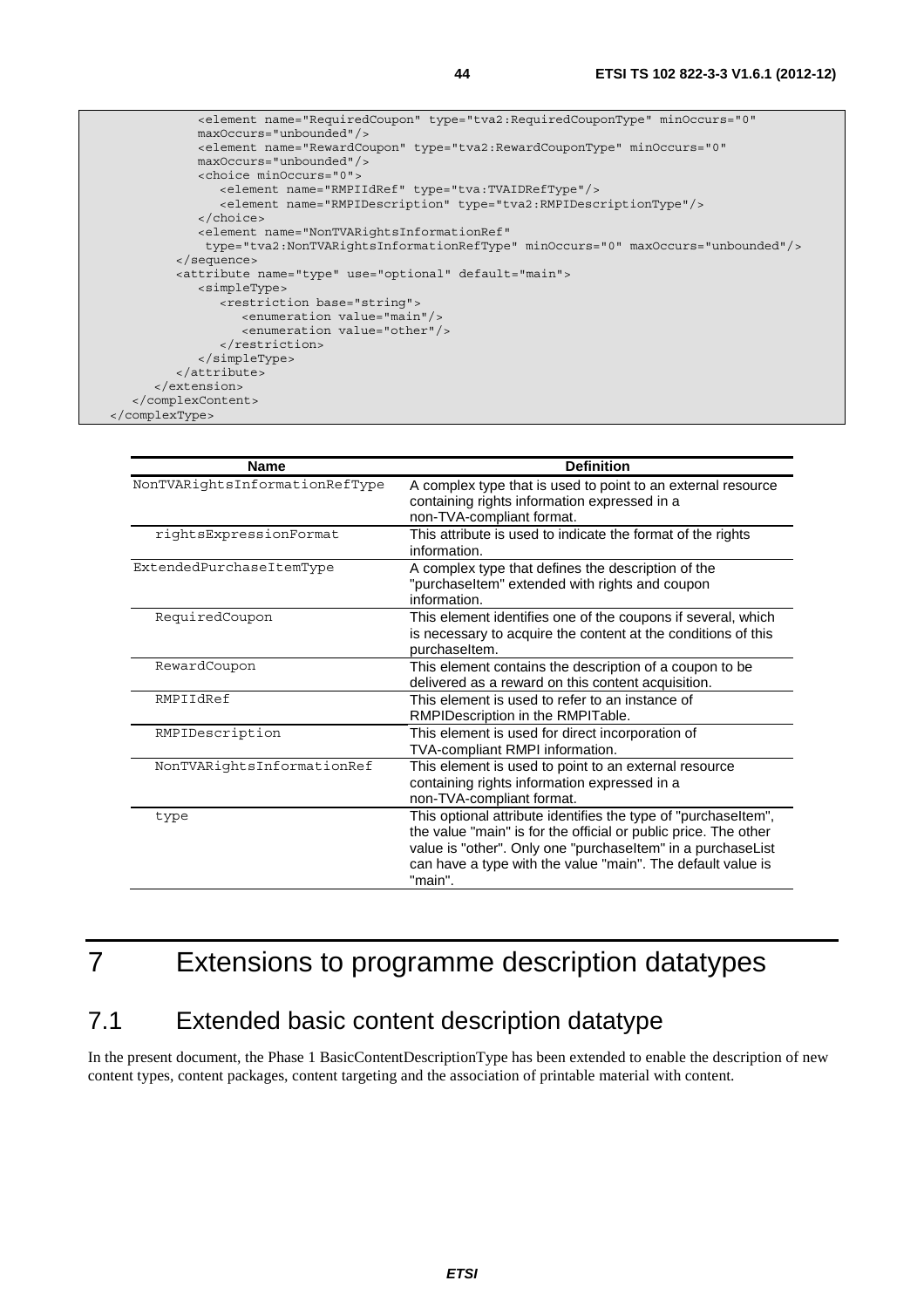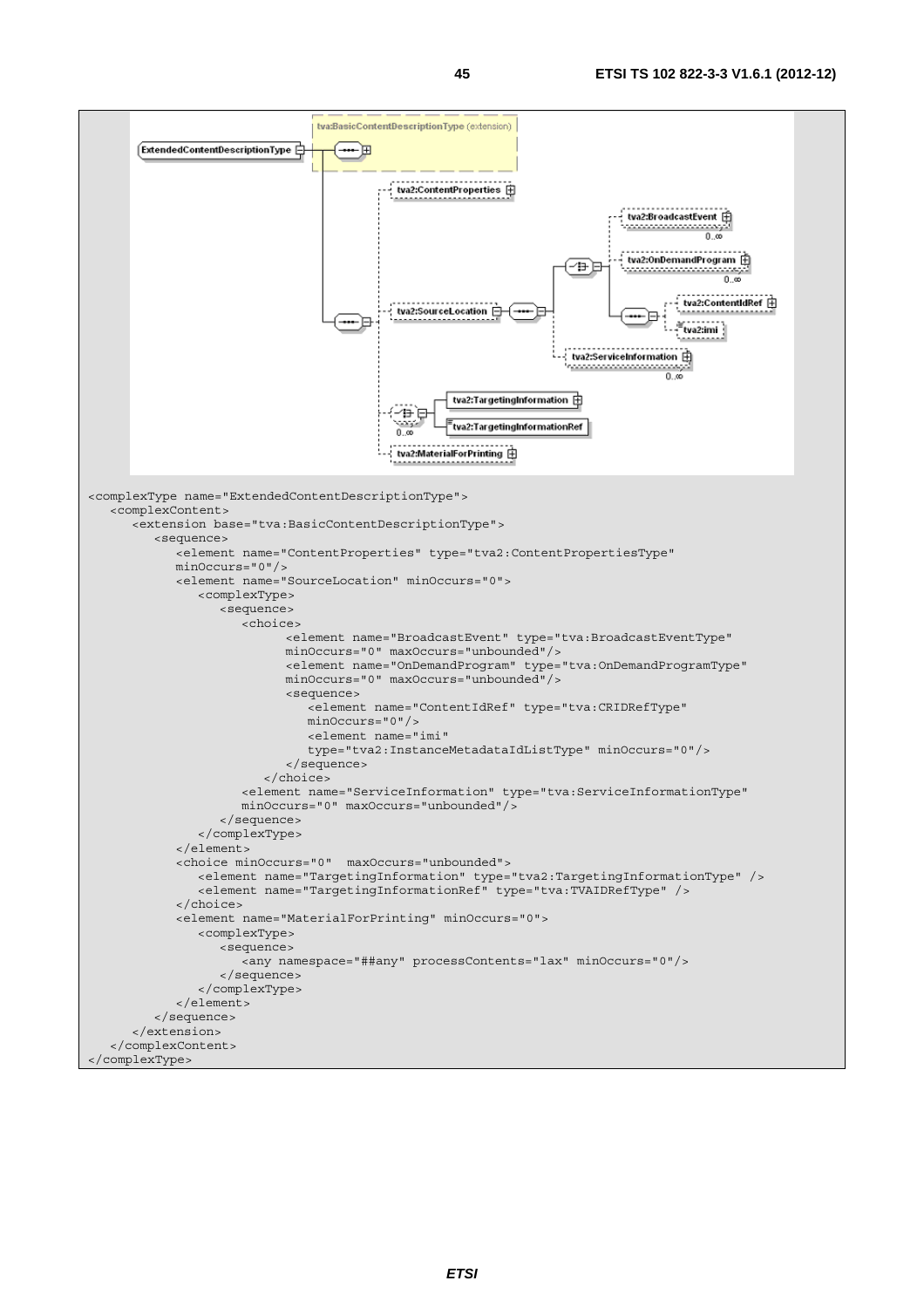| <b>Name</b>                    | <b>Definition</b>                                                                                                               |
|--------------------------------|---------------------------------------------------------------------------------------------------------------------------------|
| ExtendedContentDescriptionType | A complex type that extends<br>BasicContentDescriptionType to support non AV                                                    |
|                                | content types (e.g. still image, game, application).                                                                            |
| ContentProperties              | Information describing the type of content, its physical<br>properties and intended use.                                        |
| TargetingInformation           | Information about the target user group and required<br>usage environment for the content.                                      |
| TargetingInformationRef        | A reference to a globally declared set of targeting<br>information, contained within the<br>TargetingInformationTable.          |
| MaterialForPrinting            | Indicates whether content is used as material for<br>printing. Material can be main-picture, template,<br>clip-art, text, etc.  |
| ##any                          | Descriptive information for each material type that is<br>imported from other namespace standardized by other<br>national body. |

NOTE: It is recommended to instantiate ExtendedContentDescription with all the conditions necessary to activate or consume the package, so that the user or client system does not have to download the package and to find out that it is not playable.

## 7.2 Extended instance description

The Phase 1 InstanceDescriptionType is here extended to enable the association of new content properties with individual content instances.



| <b>Name</b>                     | <b>Definition</b>                                                                           |
|---------------------------------|---------------------------------------------------------------------------------------------|
| ExtendedInstanceDescriptionType | A complex type that extends the phase 1<br>InstanceDescriptionType.                         |
| ContentProperties               | Information describing the type of content, its physical<br>properties and intended use.    |
| TargetInformation               | Information about the target user group and required<br>usage environment for the instance. |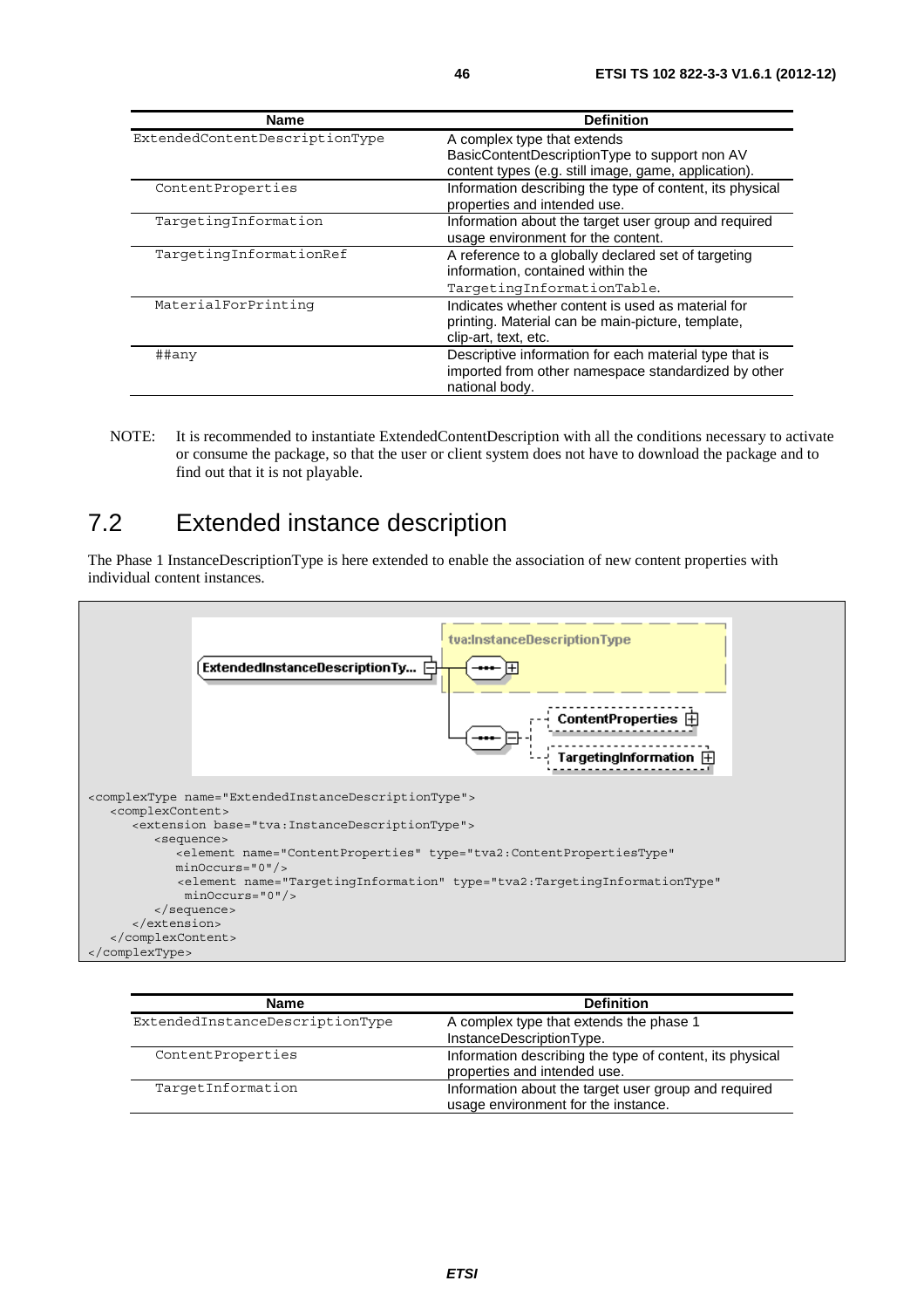## 7.3 Extended segment description

The ExtendedSegmentDescriptionType enables content providers and others to provide content consumers with coupons as a reward for consuming a content segment.



| <b>Name</b>                 | <b>Definition</b>                                                                                                                 |
|-----------------------------|-----------------------------------------------------------------------------------------------------------------------------------|
| ExtendedSeqmentDescriptionT | A complex type that extends the Phase 1                                                                                           |
| ype                         | BasicSegmentDescriptionType.                                                                                                      |
| RewardCoupon                | This element contains the description of the coupon to be<br>delivered as a reward for the acquisition of the current<br>segment. |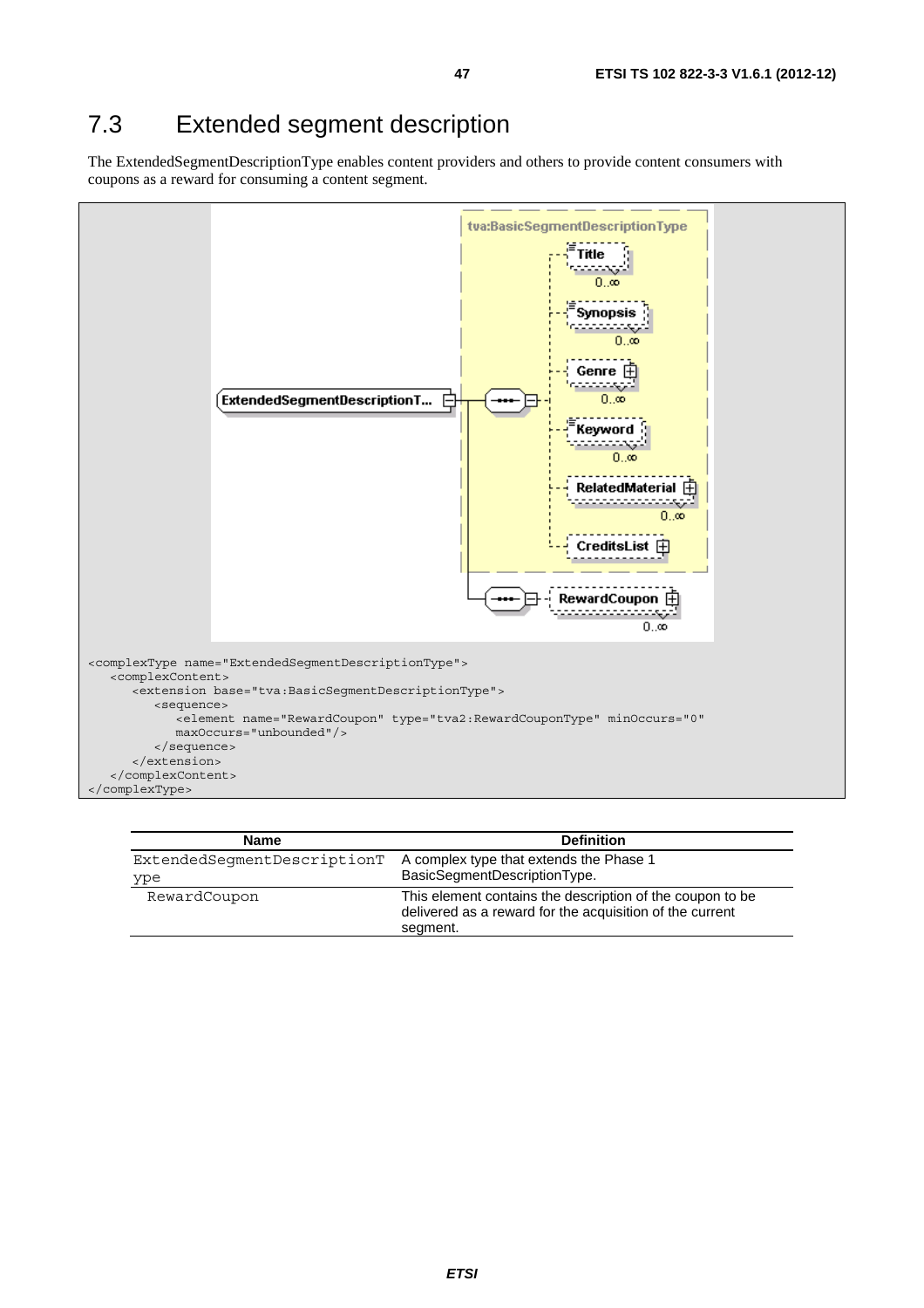#### 7.4 Extended related material type

The ExtendedRelatedMaterialType enables content providers to declare the properties of related content that is referenced by the metadata description but not directly described by it.



| <b>Name</b>                 | <b>Definition</b>                                                                                                                        |
|-----------------------------|------------------------------------------------------------------------------------------------------------------------------------------|
| ExtendedrelatedMaterialType | A complex type that extends the phase 1                                                                                                  |
|                             | RelatedMaterialType.                                                                                                                     |
| ContentProperties           | This element provides properties of content otherwise not<br>identified by a CRID through which descriptive information to<br>be linked. |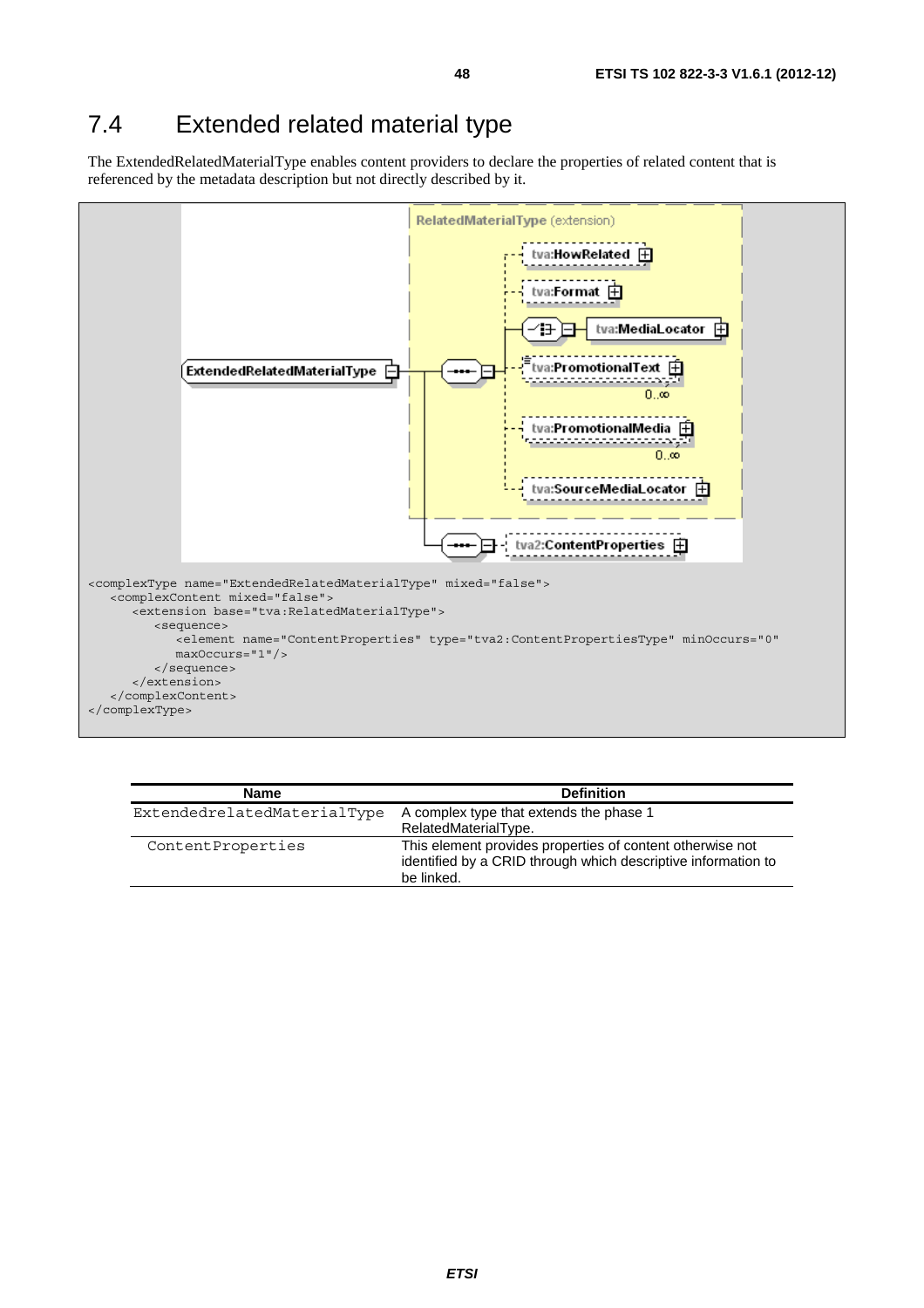## 7.5 Extended service information type

The Phase 1 ServiceInformationType is here extended to enable the association of targeting metadata with individual services.



| Name                           | <b>Definition</b>                                    |
|--------------------------------|------------------------------------------------------|
| ExtendedServiceInformationType | A complex type that extends the phase 1              |
|                                | ServiceInformationType.                              |
| TargetingInformation           | Information about the target user group and required |
|                                | usage environment for the service.                   |

# 8 Content package description

## 8.1 Introduction

A package is defined as a collection of items, where an item is a consumable entity, and the terminal/user is able to select between the various items of a package, therefore personalizing the end experience.

An item is made up of one or more components, which again can be selected depending on such criteria as:

- the terminal capabilities;
- the user preferences;
- the user input.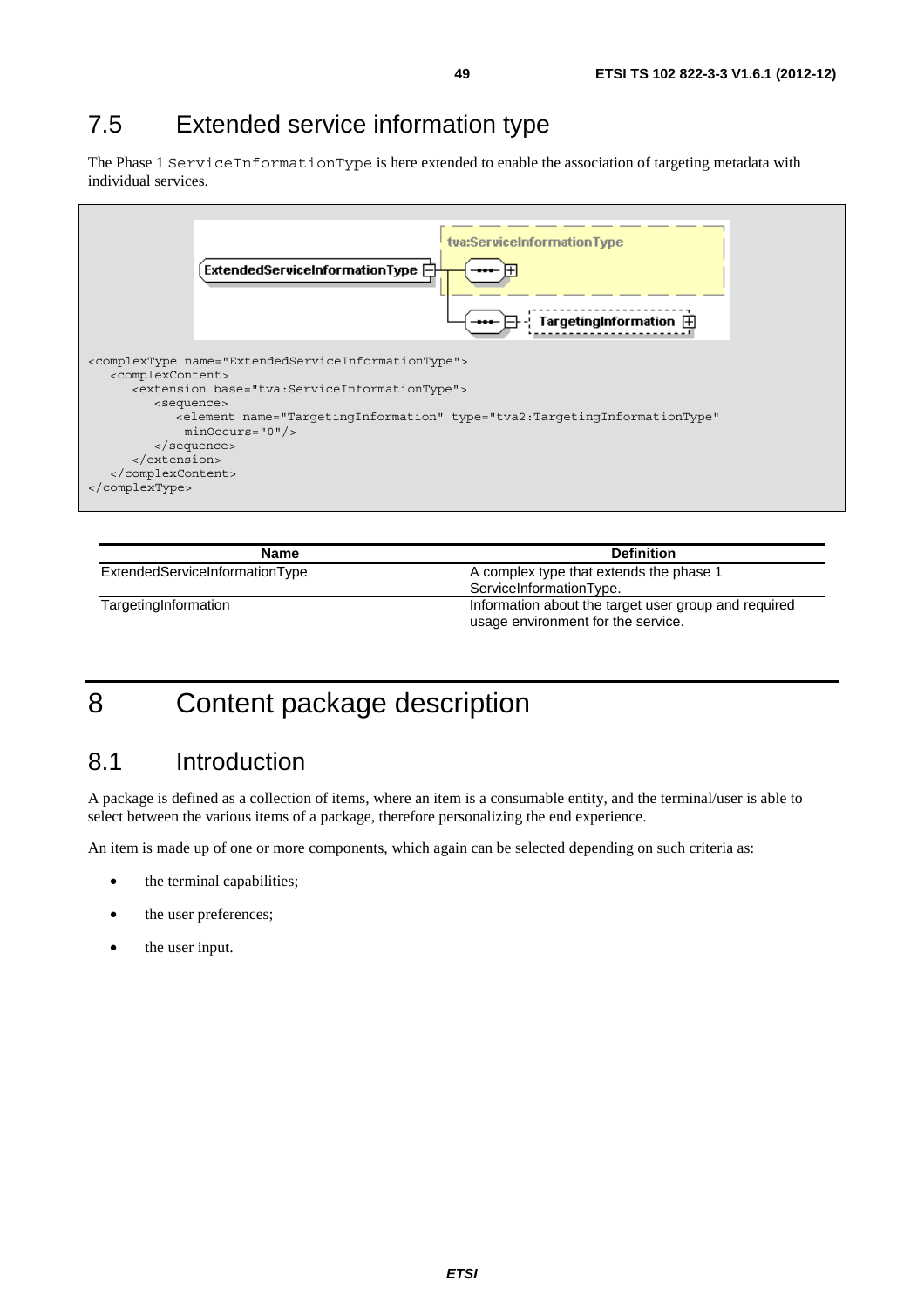

**Figure 3: Content package data model** 

## 8.2 Declarations

The following defines the syntax and semantics for the declarations. Declarations are used to define items, descriptors, components, and anchors, which are elements of a package so that, within the same document, those elements can be referenced more than once by using ReferenceType to compose the package.



| <b>Name</b>      | <b>Definition</b>                                                       |
|------------------|-------------------------------------------------------------------------|
| DeclarationsType | A complex type used to represent a Declarations element that is used    |
|                  | to define a set of Package elements (such as Item, Component,           |
|                  | Descriptor, and Anchor) - without instantiating them - for later use in |
|                  | a document by using ReferenceType.                                      |
| Item             | An element that represents an Item which is a grouping of possible      |
|                  | sub-Items and/or Components, bound to a set of relevant                 |
|                  | Descriptors containing descriptive information about the item.          |
| Descriptor       | A descriptive information that is used for package, item, component,    |
|                  | anchor, choice and selection.                                           |
| Component        | An element that consists of a Resource or a set of Anchors with a set   |
|                  | of relevant Descriptors containing descriptive information about the    |
|                  | component.                                                              |
| Anchor           | An element that binds Descriptors to a specific location or part of a   |
|                  | resource identified by the Resource element.                            |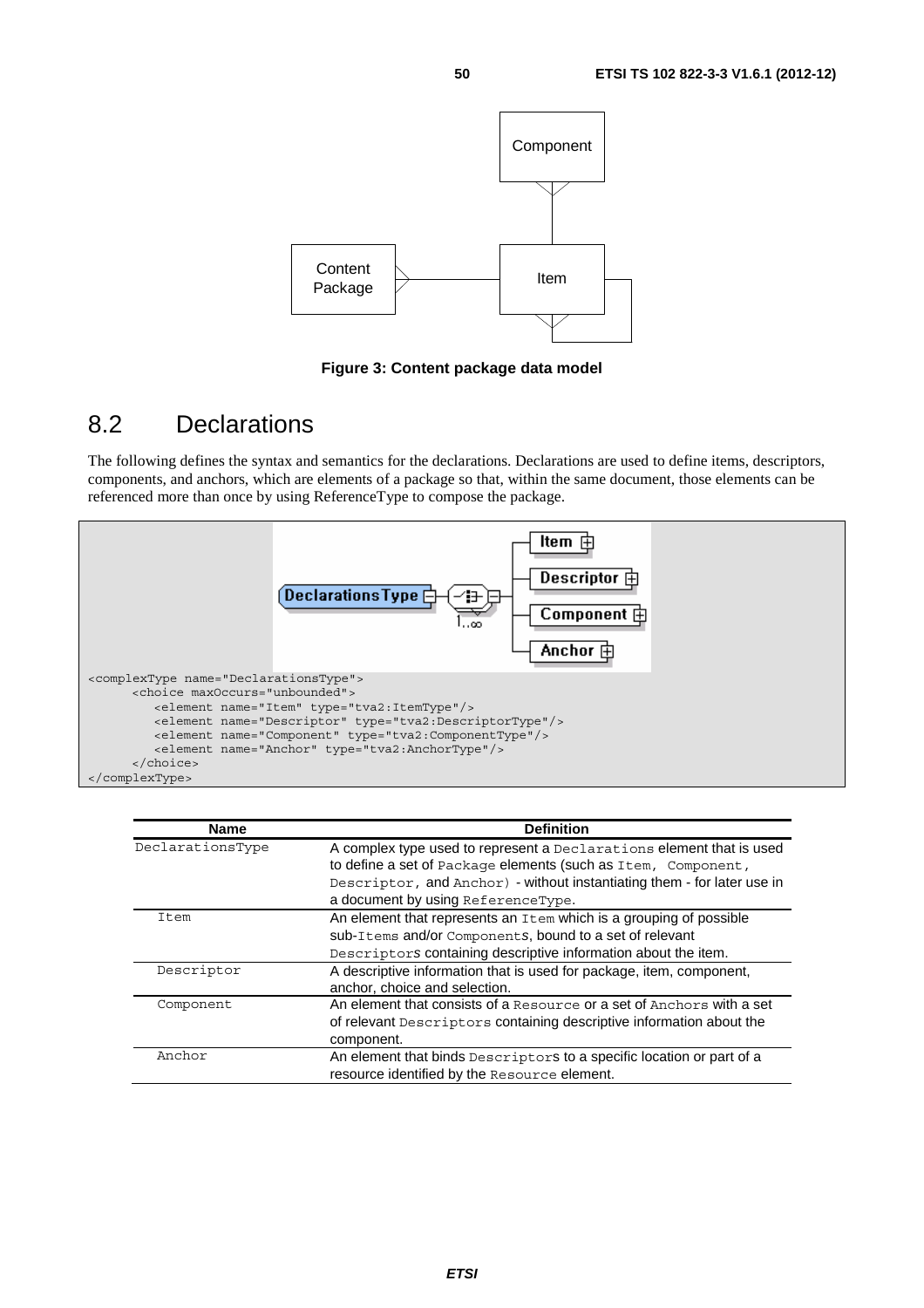### 8.3 Descriptor

The following defines the syntax and semantics for the descriptor. A descriptor is used to associate descriptive data with a parent element which can a package, an item, a component, an anchor, a choice or a selection.



| <b>Name</b>           | <b>Definition</b>                                                                                                  |
|-----------------------|--------------------------------------------------------------------------------------------------------------------|
| ObjectDescriptionType | A complex type that defines descriptive information related to content.                                            |
| Description           | Textual description for the content.                                                                               |
| ContentDescription    | The description of the content.                                                                                    |
| OtherIdentifier       | An element to allow associating additional private identifiers e.g. for use<br>in private downstream environments. |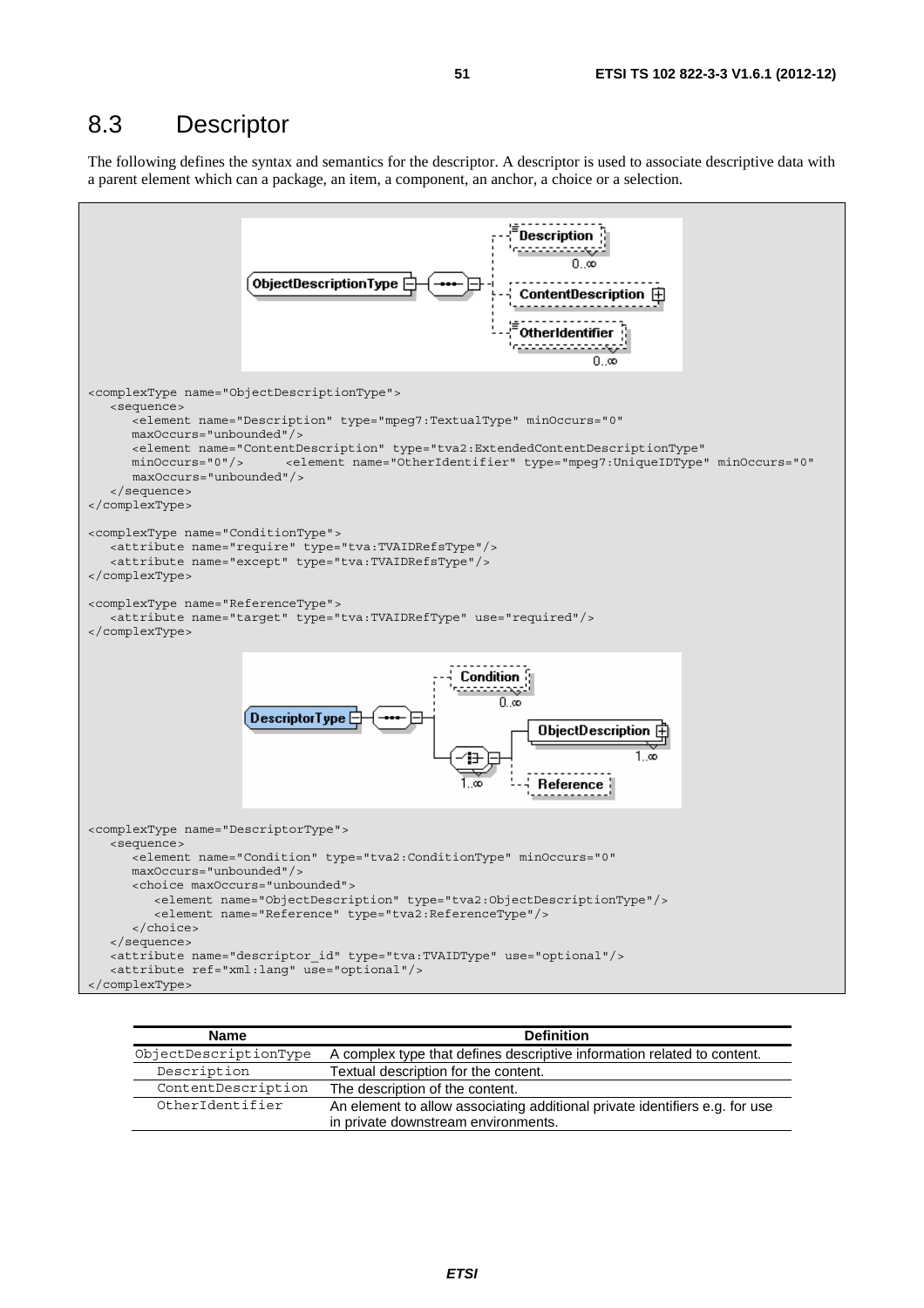| Name              | <b>Definition</b>                                                                                                                                     |
|-------------------|-------------------------------------------------------------------------------------------------------------------------------------------------------|
| ConditionType     | A complex type that defines a Condition which denotes the parent                                                                                      |
|                   | element as being conditional on a set of predicate tests. Multiple                                                                                    |
|                   | predicates within a Condition are combined as a conjunction (an AND                                                                                   |
|                   | relationship). Any predicate can be negated within a Condition.                                                                                       |
|                   | Multiple conditions associated with a given parent element are combined                                                                               |
|                   | as a disjunction (an OR relationship) when determining whether to                                                                                     |
|                   | include the element.                                                                                                                                  |
| require           | An attribute listing the set of predicates that shall become true in order                                                                            |
|                   | for the Condition to be satisfied. Each predicate is identified by the                                                                                |
|                   | value of the select id attribute in a Selection element located<br>somewhere within an Item element that is an ancestor of the                        |
|                   |                                                                                                                                                       |
|                   | Condition.                                                                                                                                            |
| except            | An attribute listing the set of predicates that shall become false in order<br>for the Condition to be satisfied. Each predicate is identified by the |
|                   | value of the select id attribute in a Selection element located                                                                                       |
|                   | somewhere within an Item element that is an ancestor of the                                                                                           |
|                   | Condition.                                                                                                                                            |
| ReferenceType     | A complex type that represents a reference to one of the following                                                                                    |
|                   | package elements: Item, Component, Descriptor, or Anchor.                                                                                             |
|                   | It has to represent a reference to another element located somewhere                                                                                  |
|                   | within the same document (note that referencing any element belonging                                                                                 |
|                   | to its own sibling elements or children of them is not allowed).                                                                                      |
|                   | Semantically, a reference links the contents of the referenced element                                                                                |
|                   | (the element identified by the value of the Reference's target                                                                                        |
|                   | attribute) to the existing contents of the referring element (the                                                                                     |
|                   | Reference's parent element). In addition, the values of any attributes                                                                                |
|                   | not specified in the referring element are inherited from the referent                                                                                |
|                   | element.                                                                                                                                              |
|                   | The Reference allows a document author to maintain a single source                                                                                    |
|                   | for an element that occurs in more than one place within the same                                                                                     |
|                   | document.                                                                                                                                             |
| target            | An ID identifying the referent element. For example, ID of Item,                                                                                      |
|                   | Descriptor, Component, or Anchor defined in Declarations can                                                                                          |
|                   | be an ID for target to be referenced.                                                                                                                 |
| DescriptorType    | A complex type to define Descriptor that associates information with                                                                                  |
|                   | its following parent element: Package, Item, Component,                                                                                               |
| Condition         | Descriptor, Anchor, Choice, and Selection.<br>A descriptor may be conditional via a set of Condition elements                                         |
|                   |                                                                                                                                                       |
|                   | (on predicates asserted by Selections defined in the Choices). A                                                                                      |
|                   | Descriptor element cannot be conditional on any of its descendant<br>Selection elements.                                                              |
| ObjectDescription | Descriptive information related to content.                                                                                                           |
| Reference         | Indicates a reference to a Descriptor that is located somewhere within                                                                                |
|                   | the same document. See ReferenceType.                                                                                                                 |
| descriptor id     | A unique ID value of a Descriptor that can be referenced in                                                                                           |
|                   | Reference element.                                                                                                                                    |
| xml:lang          | Specifies the language of the description.                                                                                                            |
|                   |                                                                                                                                                       |

### 8.4 Item

An item represents a multimedia experience as an unit of consumption. For example, it may be a video/audio clip, for which there is a choice between different encoding formats. In addition, an item itself can contain further items which allow the further refinement of the multimedia experience. For example, in the case of an interactive sports application that enables the user to view a football match from different camera angles, there would be a top-level item that defines the interactive sports experience. This item could then contain a further item that allows the selection of the video encoding format based on receiver capabilities.

The primaryComponent attribute is only allowed to reference the component\_id of a Component that is (lexically speaking) a child element of the Item in question. This avoids problems to do with overriding another Item's primary Component when using the <Reference> mechanism.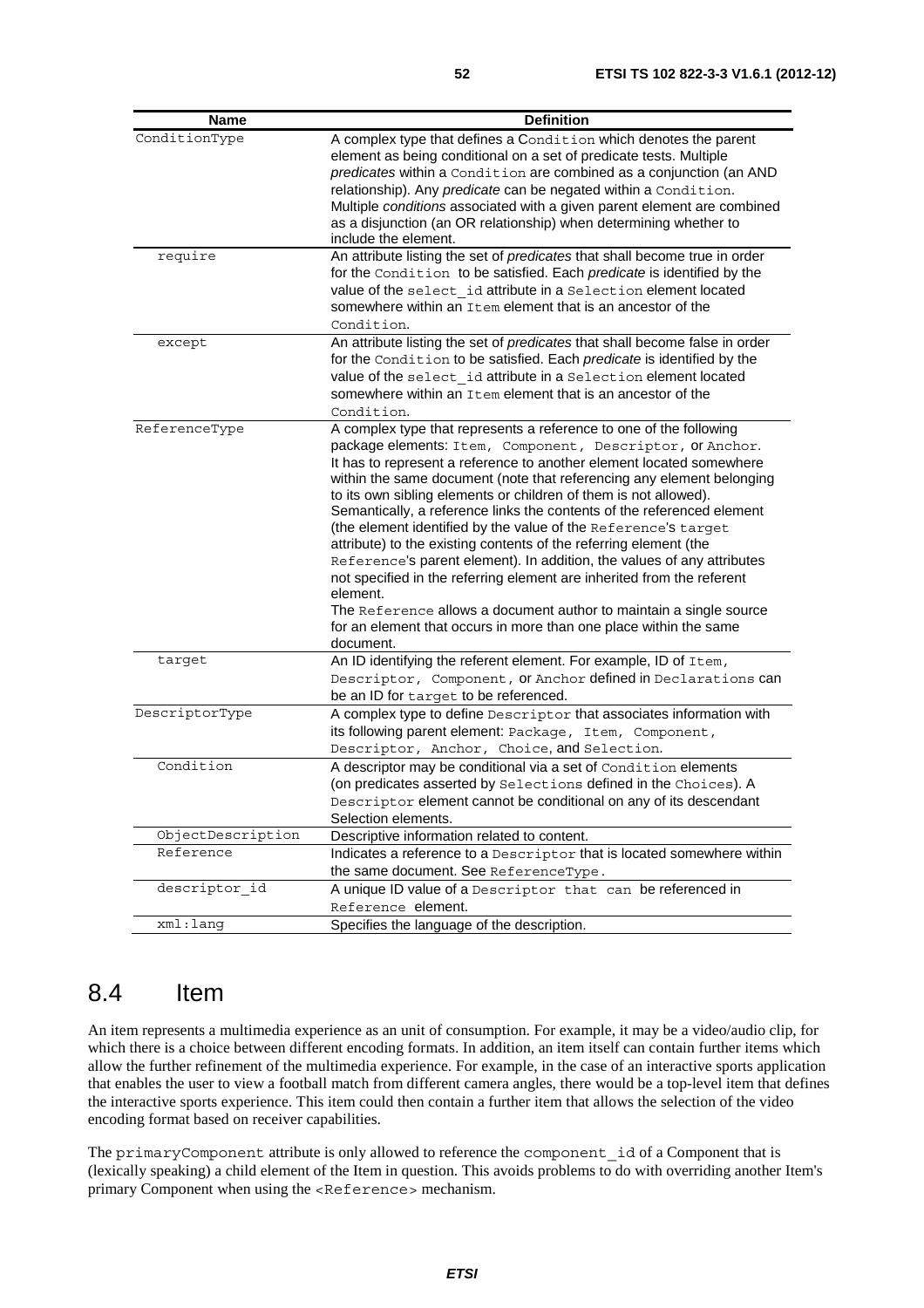The following defines the syntax and semantics for the item.

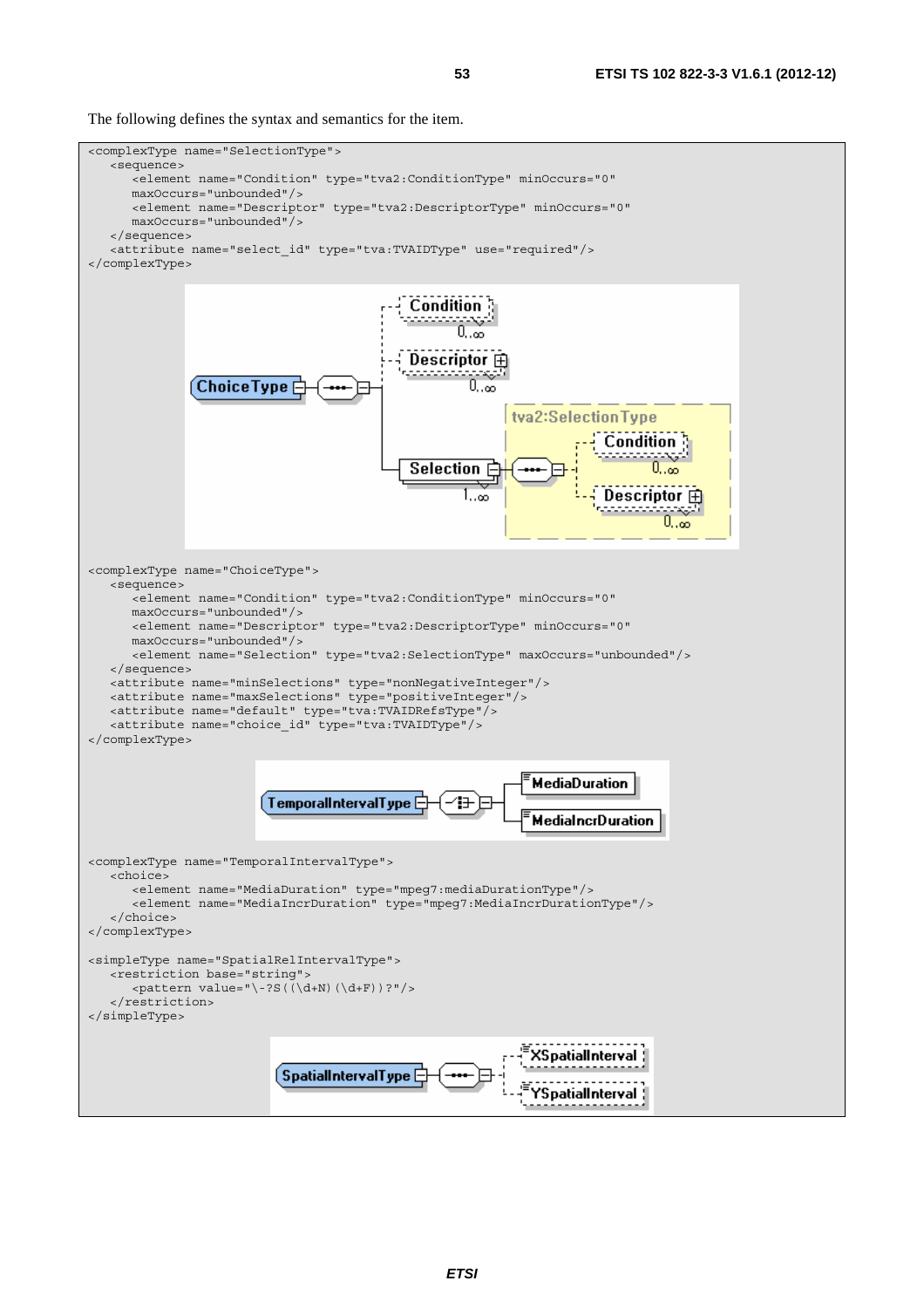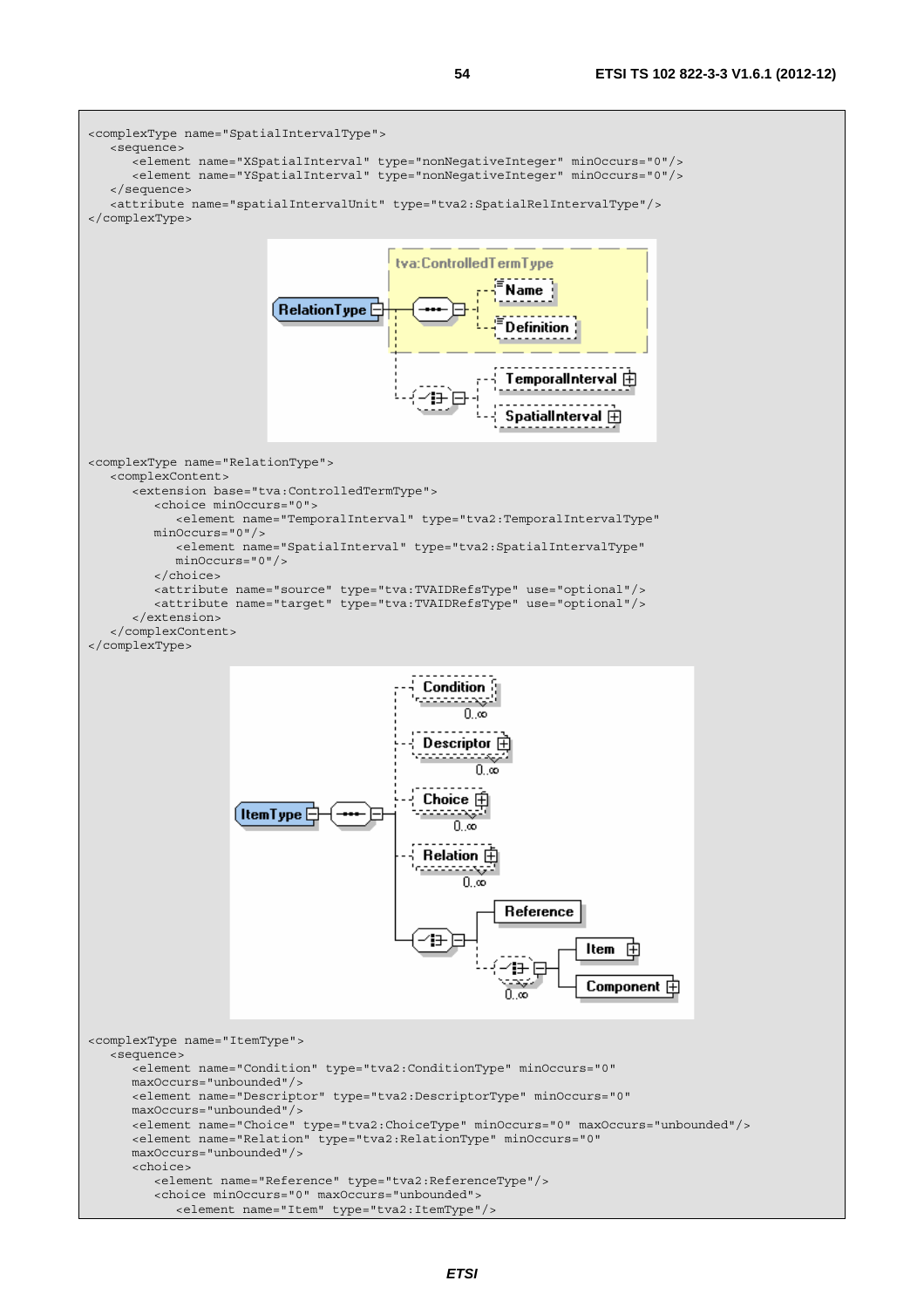```
 <element name="Component" type="tva2:ComponentType"/> 
          </choice> 
      </choice> 
   </sequence> 
 <attribute name="item_id" type="tva:TVAIDType" use="optional"/> 
<attribute name="primaryComponent" type="tva:TVAIDRefType" use="optional"/> 
 <attribute ref="xml:lang" use="optional"/> 
</complexType>
```

| <b>Name</b>   | <b>Definition</b>                                                                                                                                |
|---------------|--------------------------------------------------------------------------------------------------------------------------------------------------|
| SelectionType | A complex type that defines a Selection consisting of Condition                                                                                  |
|               | and/or descriptive information (Descriptor) required to make a                                                                                   |
|               | specific decision that will affect one or more Conditions somewhere                                                                              |
|               | within an Item. If the Selection is chosen, its predicate becomes                                                                                |
|               | true; if it is not chosen, its predicate becomes false; if it is left                                                                            |
|               | unresolved, its predicate is undecided.                                                                                                          |
|               | Note that Selections and entire Choices may be made conditional                                                                                  |
|               | (i.e. they may have one or more Condition child elements). This                                                                                  |
|               | makes it possible to implement complex decision trees in which certain                                                                           |
|               | selections may make certain subsequent Choices or Selections                                                                                     |
|               | redundant. For example, a PackageTable document might contain a                                                                                  |
|               | Choice on whether to include a supplemental video clip, followed by a                                                                            |
|               | Choice on the encoding preference of the video clip. If, during                                                                                  |
|               | configuration time, the video clip selection is rejected, then the encoding                                                                      |
|               | preference Choice should be skipped.                                                                                                             |
| Condition     | An element to represent a Condition. In this case, it denotes the                                                                                |
|               | parent Selection element as being conditional on a set of predicate                                                                              |
|               | tests. If the condition is satisfied, the Selection can be considered to                                                                         |
| Descriptor    | be chosen.                                                                                                                                       |
|               | A descriptive information about the selection, which can be used to<br>decide whether to choose the Selection.                                   |
| select id     | An ID value that identifies the predicate embodied by the Selection,                                                                             |
|               | and can be referenced in one or more Conditions somewhere within                                                                                 |
|               | an Item and/or Component so that the Selection element allows                                                                                    |
|               | Condition elements to be associated with specific selections.                                                                                    |
| ChoiceType    | A complex type that defines a Choice encapsulating a set of related                                                                              |
|               | Selections that can affect the configuration of an Item. For                                                                                     |
|               | example, in case of a Choice for audio encoding format, one                                                                                      |
|               | Selection can be MP3 encoding format and the other Selection                                                                                     |
|               | can be WAV encoding format. The client system may select first                                                                                   |
|               | supportable selection and may not check the rest of selections listed in<br>the choice. It is recommended to list the selections in the order of |
|               | importance.                                                                                                                                      |
| Condition     | It denotes the parent Choice element as being conditional on a set of                                                                            |
|               | predicate tests. If the condition is satisfied, Selections under the                                                                             |
|               | Choice can be considered to be chosen.                                                                                                           |
| Descriptor    | A descriptive information about the choice.                                                                                                      |
| Selection     | A specific decision about a particular choice such as MP3 or WAV                                                                                 |
|               | encoding format.                                                                                                                                 |
| minSelections | Minimum number of selections that shall be made. If not present, there                                                                           |
|               | is no minimum number.                                                                                                                            |
| maxSelections | Maximum number of selections that shall be made. If not present, there                                                                           |
|               | is no maximum number.                                                                                                                            |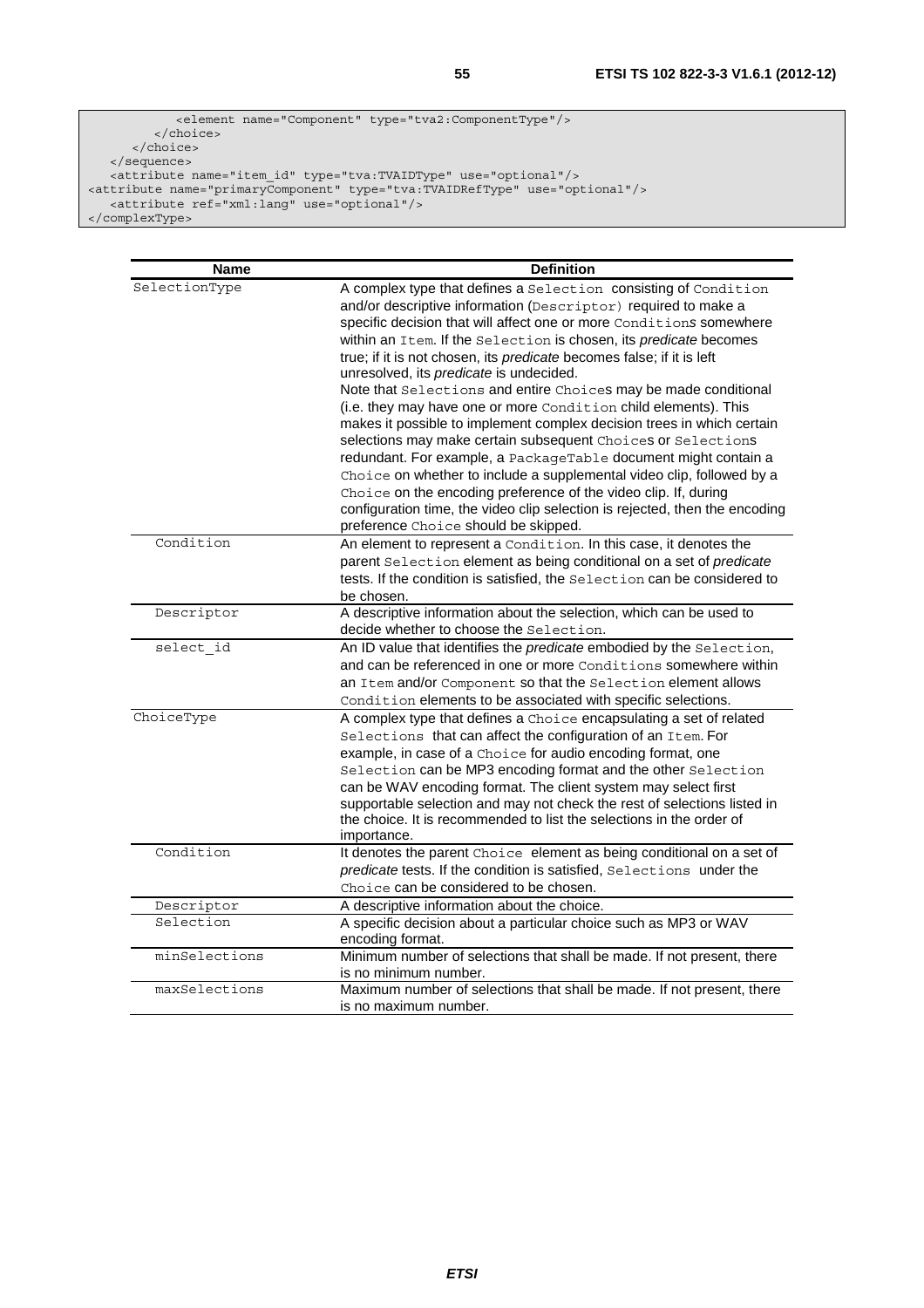| <b>Name</b>            | <b>Definition</b>                                                                                                                                |
|------------------------|--------------------------------------------------------------------------------------------------------------------------------------------------|
| default                | Denotes a list of ID values defined in select id of Selection within                                                                             |
|                        | the Choice to indicate the set of default selections for the Choice.                                                                             |
|                        | If the default attribute is specified, the number of individual values in                                                                        |
|                        | the default attribute may not be less than the value of the                                                                                      |
|                        | minselections, no more than the value of the maxselections.                                                                                      |
| choice id              | An attribute that uniquely identifies the choice.                                                                                                |
| TemporalIntervalType   | A complex type that Indicates relative temporal distance between Items                                                                           |
|                        | and/or components.                                                                                                                               |
| MediaDuration          | This element is used to signal a duration using a days, hours, minutes,                                                                          |
|                        | seconds and fractions of seconds.                                                                                                                |
|                        | See MPEG-7 MDS specification (ISO/IEC 15938-5 [16]).                                                                                             |
| MediaIncrDuration      | This element is used to signal a duration using declared                                                                                         |
|                        | mediaTimeUnits.                                                                                                                                  |
|                        | See MPEG-7 MDS specification (ISO/IEC 15938-5 [16]).                                                                                             |
| SpatialRelIntervalType | A simple type used to indicate either one-hundreth part or                                                                                       |
|                        | one-thousandth part. (e.g. $S1N1000F = 1/1000$ ).                                                                                                |
| SpatialIntervalType    | A complex type that Indicates relative spatial distance between Items                                                                            |
|                        | and/or components. The spatial distance is relative distance based on<br>initial display size (e.g. in case of having screen size of 960x540 and |
|                        | spatial distance of (500,10), the spatial distance would be specified as                                                                         |
|                        | $(500/960, 10/540)$ .)                                                                                                                           |
|                        | The relative distance can be either one-hundredth part or                                                                                        |
|                        | one-thousandth part.                                                                                                                             |
| XSpatialInterval       | This element is used to signal a relative distance in x-axis (horizontal                                                                         |
|                        | axis) based on initial display size.                                                                                                             |
| YSpatialInterval       | This element is used to signal a relative distance in y-axis (vertical axis)                                                                     |
|                        | based on initial display size.                                                                                                                   |
| spatialIntervalUnit    | This element is used to indicate if the spatial distance is one-hundredth                                                                        |
|                        | part or one-thousandth part.                                                                                                                     |
| RelationType           | A complex type that defines spatial and temporal relation between                                                                                |
|                        | source and target. Source and target can be items or                                                                                             |
|                        | components.                                                                                                                                      |
| TemporalInterval       | Indicates relative temporal distance from source to target.                                                                                      |
|                        | Source/target can be items or components.                                                                                                        |
|                        | For example, in case of temporal relation between A and B, if B follows                                                                          |
|                        | A after 3 seconds, it can be described that source is A, target is B,                                                                            |
|                        | and relation is "follows" with temporal distance of 3 seconds                                                                                    |
|                        | (Or source is B, target is A, and relation is "precedes" with temporal                                                                           |
|                        | distance of -3 seconds).                                                                                                                         |
| SpatialInterval        | Indicates spatial distance from source to target. Source/target                                                                                  |
|                        | can be items or components. The spatial distance is relative distance                                                                            |
|                        | based on initial display size.                                                                                                                   |
|                        | For example. in case of having screen size of 960x540, if B is located in                                                                        |
|                        | northwest direction of A with spatial distance of (500,10), it can be                                                                            |
|                        | described that source is A, target is B, and spatial relation is "northwest"                                                                     |
|                        | with the spatial distance of (500/960, 10/540).<br>The relative distance can be either one-hundredth part or                                     |
|                        | one-thousandth part.                                                                                                                             |
| source                 | Specifies reference items or components to measure relative                                                                                      |
|                        | temporal/spatial distance. Source can be multiple items or components                                                                            |
|                        | when multiple items or components have same reference position in                                                                                |
|                        | temporal or spatial domain.                                                                                                                      |
|                        | For example, if A and B starts at the same time, it can be described that                                                                        |
|                        | sources are A and B and relation is "CoBegin". For example, an                                                                                   |
|                        | "include" relation can have multiple sources and a single target to                                                                              |
|                        | indicate multiple objects that appear in a single target object.                                                                                 |
| target                 | Specifies target items or components to measure relative                                                                                         |
|                        | temporal/spatial distance from the reference items or components.                                                                                |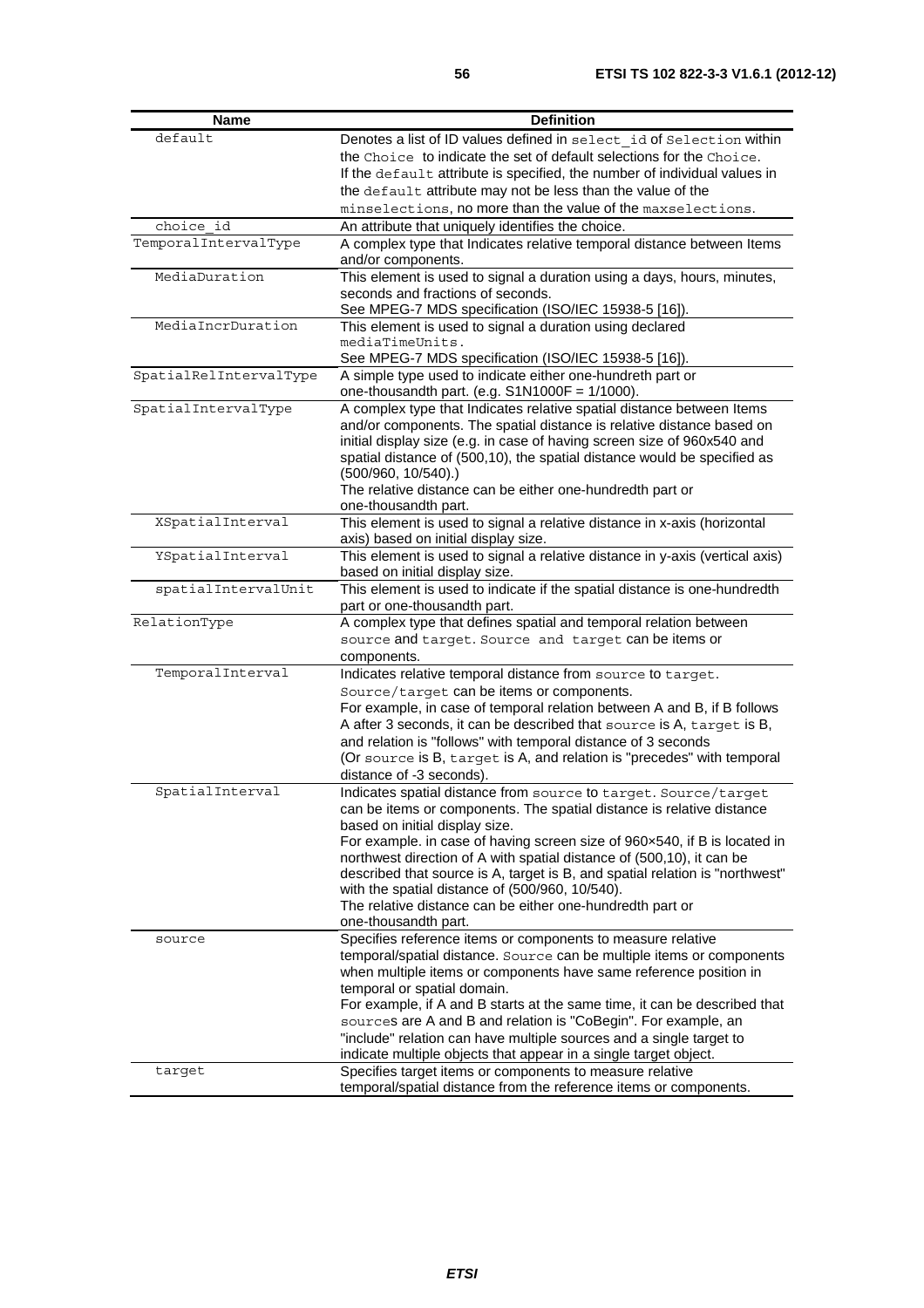| <b>Name</b>      | <b>Definition</b>                                                         |
|------------------|---------------------------------------------------------------------------|
| ItemType         | A complex type that defines an Item that is a grouping of possible        |
|                  | sub-Items and/or Components, bound to relevant Descriptors. In            |
|                  | addition, an Item may contain Conditions, Choices, and                    |
|                  | Relations.                                                                |
|                  | An item that contains no sub-Items can be considered an entity a          |
|                  | logically indivisible work. An Item that does contain sub-Items can be    |
|                  | considered as compilation -- a work composed of potentially               |
|                  | independent sub-parts.                                                    |
|                  | Relations indicate relation between Items/components.                     |
| Condition        | A set of <i>predicate</i> tests for choosing the item.                    |
|                  | An Item may be conditional via a set of Condition elements (on            |
|                  | predicates asserted by Selections defined in the Choices).                |
|                  | An Item element cannot be conditional on any of its descendant            |
|                  | Selection elements.                                                       |
| Descriptor       | A descriptive information about the item.                                 |
| Choice           | A set of related selections that can affect the configuration of an item. |
| Relation         | Indicates relative spatial/temporal relation between items and            |
|                  | components.                                                               |
| Reference        | Indicates a reference to an Item that is located somewhere within the     |
|                  | same document. See ReferenceType.                                         |
| Item             | An Item is a grouping of possible sub-Items and/or Components,            |
|                  | bound to a set of relevant Descriptors containing descriptive             |
|                  | information about item. In addition, an Item may contain Choices,         |
|                  | Conditions, and Relations.                                                |
| Component        | A Component element contains a Resource or a set of Anchors with          |
|                  | a set of relevant Descriptors containing descriptive information          |
|                  | about the component.                                                      |
| item id          | A unique ID value of an Item that can be referenced in                    |
|                  | Reference element.                                                        |
| primaryComponent | An attribute to specify which is the primary or "main" Component of the   |
|                  | item.                                                                     |
| xml:lanq         | Specifies the language of the description.                                |

NOTE: The system may process the Choice/Selection mechanism in the order of listing. Therefore, it is recommended to list the Choice/Selections which may affect overall consumption of the package at the top level of description. If the Choice/Selection only affects certain set of items, it is recommended to list the proper Choice/Selection at the appropriate item level.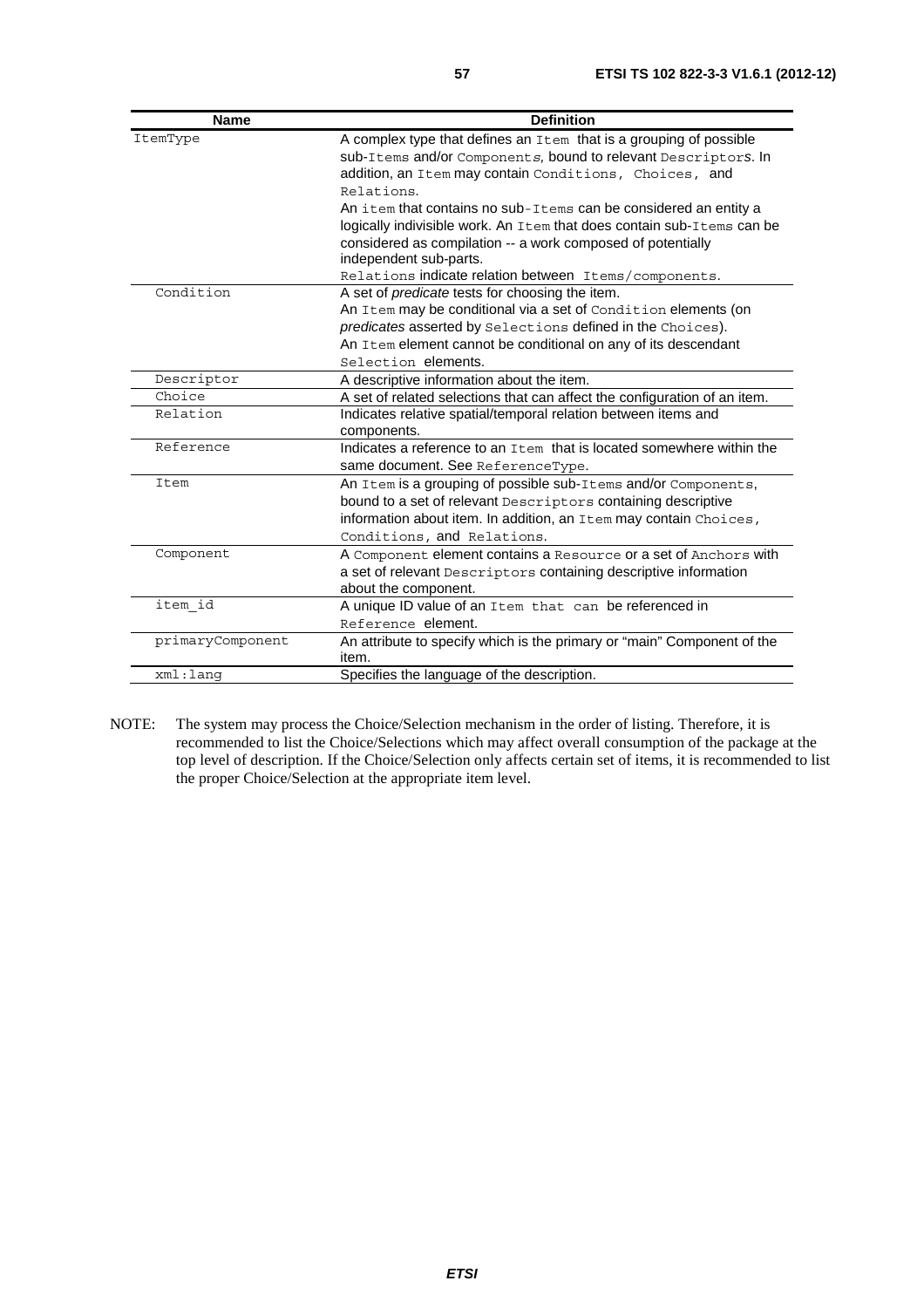#### 8.5 Component

Figure 4 shows an example of the temporal relations between items and components. With the relation description defined in RelationType, the relative temporal relation between items and/or components in a package can be described.





The following defines the syntax and semantics for the component which is a single acquirable entity which is a resource. It could, for example, be a MPEG 2 video/audio file, or it could be an audio stream. One or more "components" form an "item".

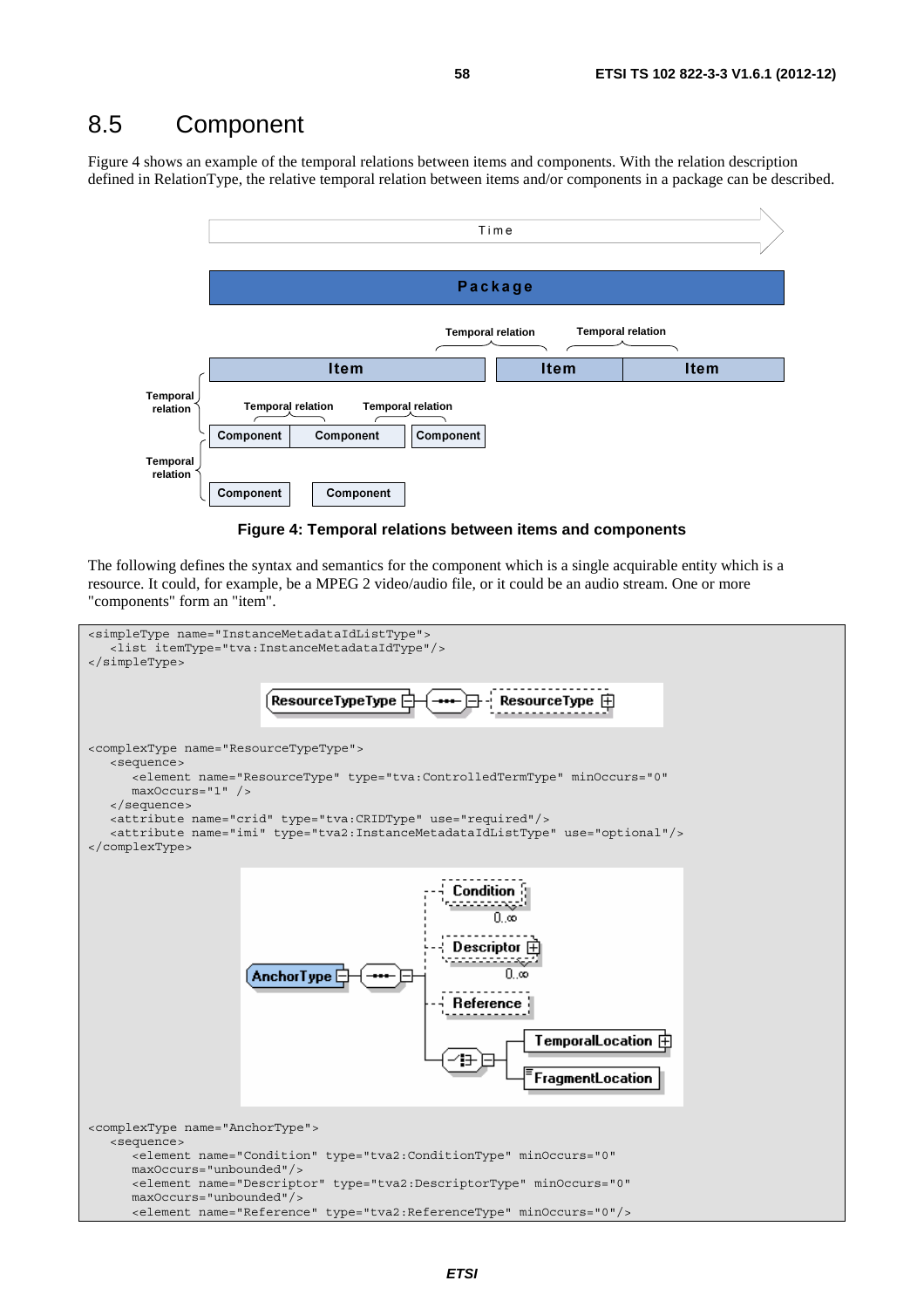

| Name                       | <b>Definition</b>                                                                                                                                                                                                                                                                                                                                                                                                                                          |
|----------------------------|------------------------------------------------------------------------------------------------------------------------------------------------------------------------------------------------------------------------------------------------------------------------------------------------------------------------------------------------------------------------------------------------------------------------------------------------------------|
| InstanceMetadataIdListType | A simple type used to specify the list of instance metadata<br>identifier(IMI)s.                                                                                                                                                                                                                                                                                                                                                                           |
| ResourceTypeType           | A complex type to indicate individually identifiable asset, a<br>resource, such as a video or audio clip, an image, or a textual<br>asset which can be a component.<br>A Resource is identified by CRID value $+$ 0 or more IMI(s).                                                                                                                                                                                                                        |
| ResourceType               | Indicates the type of the resource (e.g. "video/mpeg").                                                                                                                                                                                                                                                                                                                                                                                                    |
| crid                       | The CRID value that identifies the Resource.                                                                                                                                                                                                                                                                                                                                                                                                               |
| imi                        | An optional list of instance metadata identifier(IMI)s. Each of<br>them shall identify particular location of the content related to a<br>CRID.<br>IMI with CRID enables identification of different bit-represented<br>instances (resulting from different encoding type, format, etc.) of<br>the component for targeting.<br>Multiple IMIs are used to list the instances which have bit<br>identical representation and are located in different place. |
| AnchorType                 | A complex type that defines an Anchor. An Anchor binds a set<br>of Descriptors to a specific location or range within the<br>resource identified by Resource element specified within the<br>parent Component element.                                                                                                                                                                                                                                     |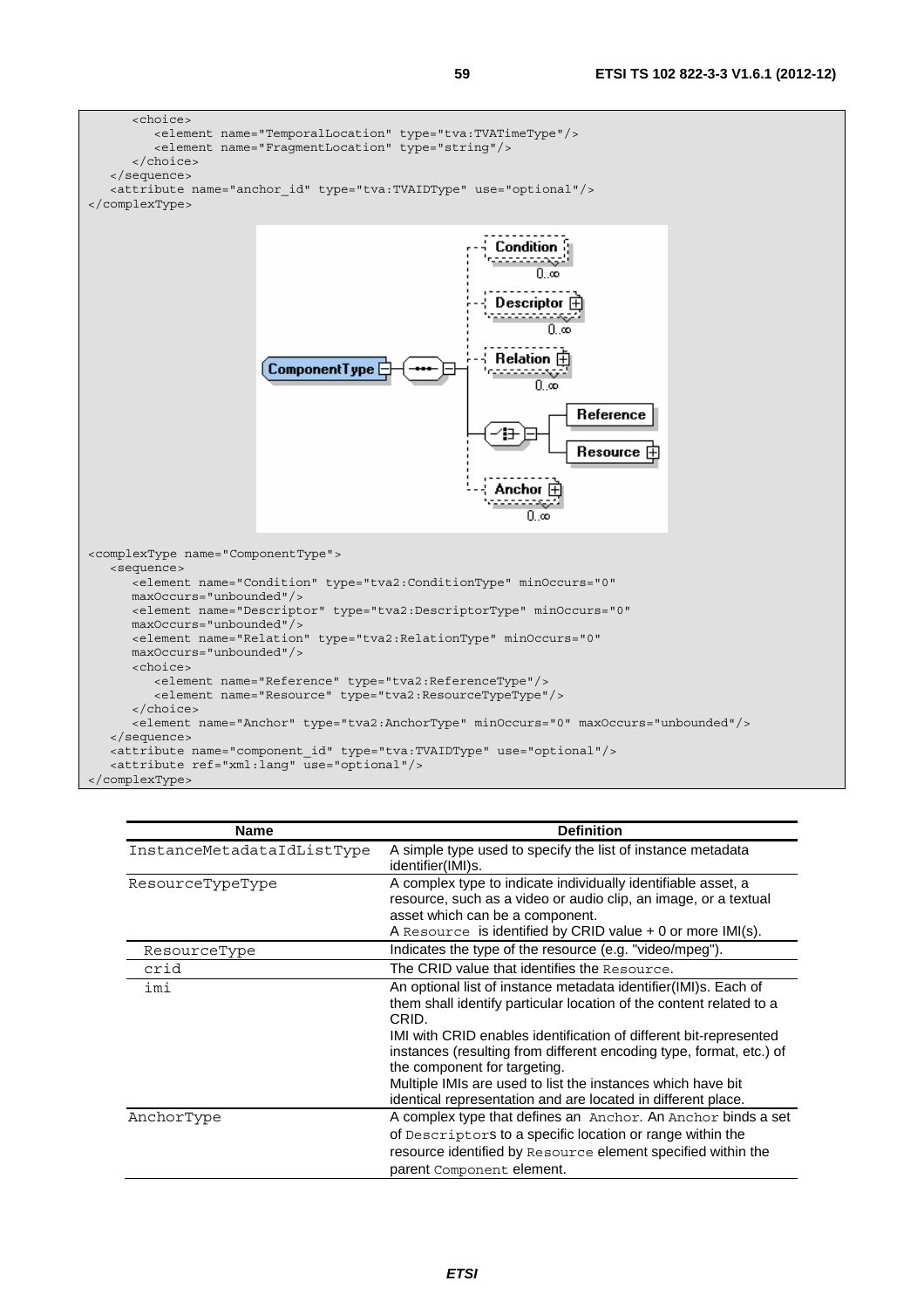| <b>Name</b>      | <b>Definition</b>                                                                                                           |
|------------------|-----------------------------------------------------------------------------------------------------------------------------|
| Condition        | A set of predicate tests for choosing the anchor which is a                                                                 |
|                  | fragment of resource. The satisfied condition indicates that the                                                            |
|                  | anchor is selected to be consumed.                                                                                          |
|                  | An anchor, which is a fragment of resource, may be conditional                                                              |
|                  | via a set of Condition elements (on predicates asserted by                                                                  |
|                  | Selections defined in the Choices).                                                                                         |
| Descriptor       | A descriptive information about the anchor that can be                                                                      |
|                  | referenced in Reference element.                                                                                            |
| Reference        | A reference to the Anchor that is located somewhere within the                                                              |
|                  | same document. See the ReferenceType.                                                                                       |
| TemporalLocation | A element to be used to locate the part of interest within the                                                              |
|                  | associated resource by using TVATimeType.                                                                                   |
| Fragmentlocation | A string that, when appended to the value of the URI attribute of                                                           |
|                  | the associated Resource element (specified within the parent                                                                |
|                  | Component element), followed by a pound sign ("#"), locates                                                                 |
|                  | the part of interest within the associated resource.                                                                        |
| anchor id        | A unique ID value of an Anchor that can be referenced in                                                                    |
|                  | Reference element.                                                                                                          |
| ComponentType    | A complex type that defines a Component consisting of a                                                                     |
|                  | Resource, bound to a set of Descriptors. In addition, a                                                                     |
|                  | Component may contain Conditions, Relations, and                                                                            |
|                  | Anchors.                                                                                                                    |
|                  | Descriptors contain descriptive information about the                                                                       |
|                  | Component, as a representation of a work.                                                                                   |
|                  | A Component may be conditional via a set of Condition                                                                       |
|                  | elements (on predicates asserted by Selections defined in                                                                   |
|                  | the Choices).                                                                                                               |
|                  | Relations indicate relation between Items/Components.                                                                       |
|                  | It should be noted that a component itself is not an Item;                                                                  |
|                  | components are building blocks of Items. A component                                                                        |
|                  | includes a resource (it shall not include more than one                                                                     |
| Condition        | resource).                                                                                                                  |
|                  | A set of predicate tests for choosing the Component.                                                                        |
|                  | A component may be conditional via a set of Condition                                                                       |
|                  | elements (on predicates asserted by Selections defined in<br>the Choices).                                                  |
|                  |                                                                                                                             |
| Descriptor       | A descriptive information about the component.                                                                              |
| Relation         | Indicates relative spatial/temporal relation between items and                                                              |
|                  | components.                                                                                                                 |
| Reterence        | Indicates a reference to a component that is located somewhere<br>within the same instance document. See the ReferenceType. |
|                  | An individually identifiable asset that a component consists of.                                                            |
| Resource         | See the ResourceType.                                                                                                       |
|                  | Element that binds Descriptors to a specific location or range                                                              |
| Anchor           |                                                                                                                             |
|                  | within the resource identified by the Resource element                                                                      |
|                  | specified in the parent Component element.                                                                                  |
| component id     | A unique ID value of a Component that can be referenced                                                                     |
|                  | in Reference element.                                                                                                       |
| $xml:$ lang      | Specifies the language of the description.                                                                                  |

The following shows an example instance of anchor. In this example, user can watch from the starting point of the first goal scene or second goal scene in World Cup video sequence by selecting either First\_Goal or Second\_Goal.

<?xml version="1.0" encoding="UTF-8"?> <TVAMain xmlns="urn:tva:metadata:2007" xmlns:tva2="urn:tva:metadata:extended:2007" xmlns:int="urn:tva:metadata:interstitial:2007" xmlns:mpeg21="urn:tva:mpeg21:2007" xmlns:mpeg7="urn:tva:mpeg7:2005" xmlns:rmpi="urn:tva:rmpi:2005" xmlns:tva="urn:tva:metadata:2007" xmlns:xsi="http://www.w3.org/2001/XMLSchema-instance" xsi:schemaLocation="urn:tva:metadata:extended:2007 tva2\_metadata\_3-3\_v121.xsd" xsi:type="tva2:ExtendedTVAMainType"> <tva2:PackageTable> <tva2:Package crid="CRID://foo.com/Package/12-1-2005"> <tva2:Item> <tva2:Choice choice\_id="Goal\_Choice" minSelections="0" maxSelections="1">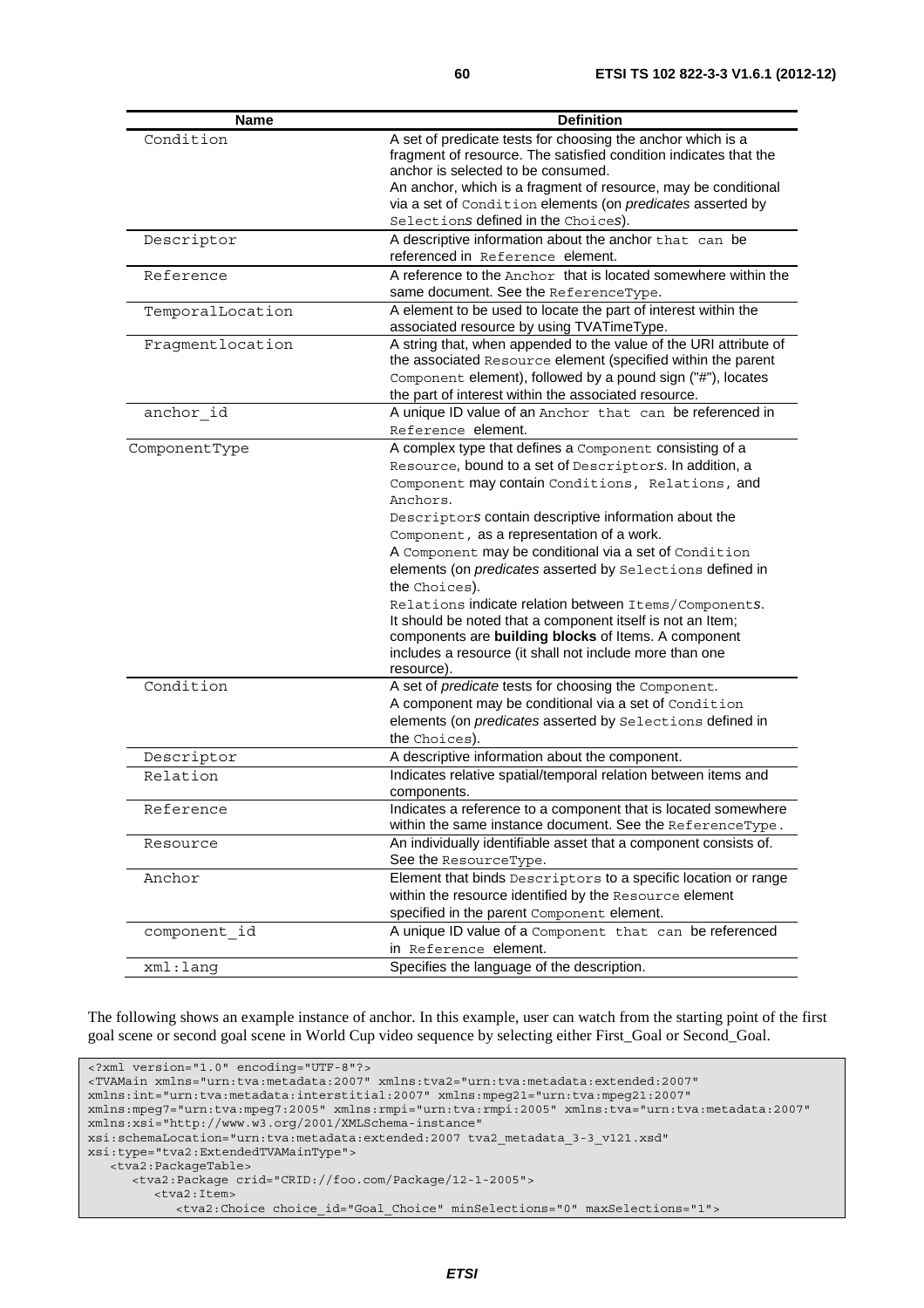

 <tva2:Selection select\_id="First\_Goal"> <tva2:Descriptor> <tva2:ObjectDescription> <tva2:ContentDescription> <Title>First Goal in World Cup</Title> </tva2:ContentDescription> </tva2:ObjectDescription> </tva2:Descriptor> </tva2:Selection> <tva2:Selection select\_id="Second\_Goal"> <tva2:Descriptor> <tva2:ObjectDescription> <tva2:ContentDescription> <Title>Second Goal in World Cup</Title> </tva2:ContentDescription> </tva2:ObjectDescription> </tva2:Descriptor> </tva2:Selection> </tva2:Choice> <tva2:Component> <tva2:Resource crid="CRID://foo.com/WORLDCUP\_Video"/> <tva2:Anchor> <tva2:Condition require="First\_Goal"/> <tva2:TemporalLocation> <TimePoint>T00:15:01:235F1000</TimePoint> </tva2:TemporalLocation> </tva2:Anchor> <tva2:Anchor> <tva2:Condition require="Second\_Goal"/> <tva2:TemporalLocation> <TimePoint>T00:37:01:172F1000</TimePoint> </tva2:TemporalLocation> </tva2:Anchor> </tva2:Component> </tva2:Item> </tva2:Package> </tva2:PackageTable> </TVAMain>

## 8.6 Package

A package is defined as a collection of content components that in some combination (either all or a subset) together provide a consumer experience and are intended to be used together. A package can be instantiated with or without main AV content depending on scenarios, in which main AV content and package can be tightly associated or can be loosely coupled enough to be handled (generation, delivery, consumption) independently.

When a package is instantiated with main AV content, the description of main AV content is provided by using ProgramInformationTable.

A package consists of a set of content items and components, and provides a decision tree, where the device and user can make choices depending upon usage environment and required user experience.

A package is a structure that allows items to be grouped. The Package element may contain an optional Declarations element, a grouping of Items, and a set of Descriptors that contains descriptive information about the package.

The following describes the structure of a package.

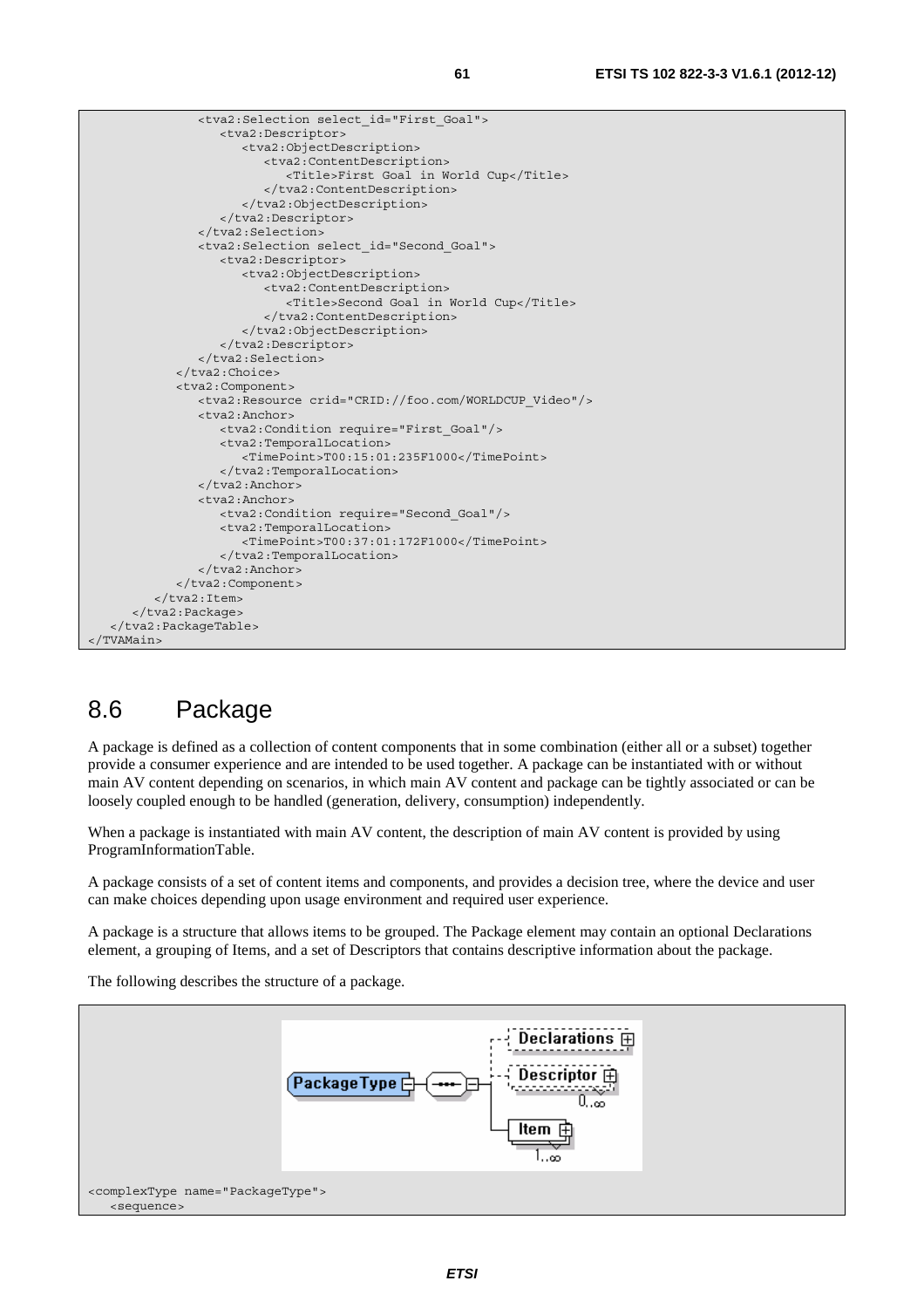```
 <element name="Declarations" type="tva2:DeclarationsType" minOccurs="0"/> 
       <element name="Descriptor" type="tva2:DescriptorType" minOccurs="0" 
       maxOccurs="unbounded"/> 
       <element name="Item" type="tva2:ItemType" maxOccurs="unbounded"/> 
    </sequence> 
    <attribute name="crid" type="tva:CRIDType" use="required"/> 
    <attributeGroup ref="tva:fragmentIdentification"/> 
    <attribute ref="xml:lang" use="optional"/> <attribute name="serviceIDRef" 
type="tva:TVAIDRefsType" use="optional"/> 
</complexType>
```

| <b>Name</b>            | <b>Definition</b>                                                                                                                                                                                                                                                                       |
|------------------------|-----------------------------------------------------------------------------------------------------------------------------------------------------------------------------------------------------------------------------------------------------------------------------------------|
| PackageType            | A complex type that specifies a package that is a group of items.                                                                                                                                                                                                                       |
| Declarations           | Declarations element is used to define a set of package elements in<br>a document without actually instantiating them. A declared element (i.e. a<br>child element of a Declarations element) is not considered to be<br>instantiated unless it is referenced (by a Reference element). |
| Descriptor             | A descriptive information about the package.                                                                                                                                                                                                                                            |
| Item                   | A grouping of possible sub-Items and/or Components.                                                                                                                                                                                                                                     |
| crid                   | The CRID for the package.                                                                                                                                                                                                                                                               |
| fragmentIdentification | Used to identify the fragment of data to which this description belongs.                                                                                                                                                                                                                |
| xml:lang               | Specifies the language of the description.                                                                                                                                                                                                                                              |
| serviceIDRef           | An attribute to enable a package to be attributed to one or more<br>particular ServiceInformation fragments.                                                                                                                                                                            |

# 9 Extended user description datatypes

The present clause defines consumer metadata extended to describe consumer and consumer's environments supporting targeting and compatibility with Phase 1 user description metadata.

NOTE: Clause 5.5 of TS 102 822-3-2 [4] provides more detailed information on *TV-Anytime* consumer metadata including User Preferences and Usage History.

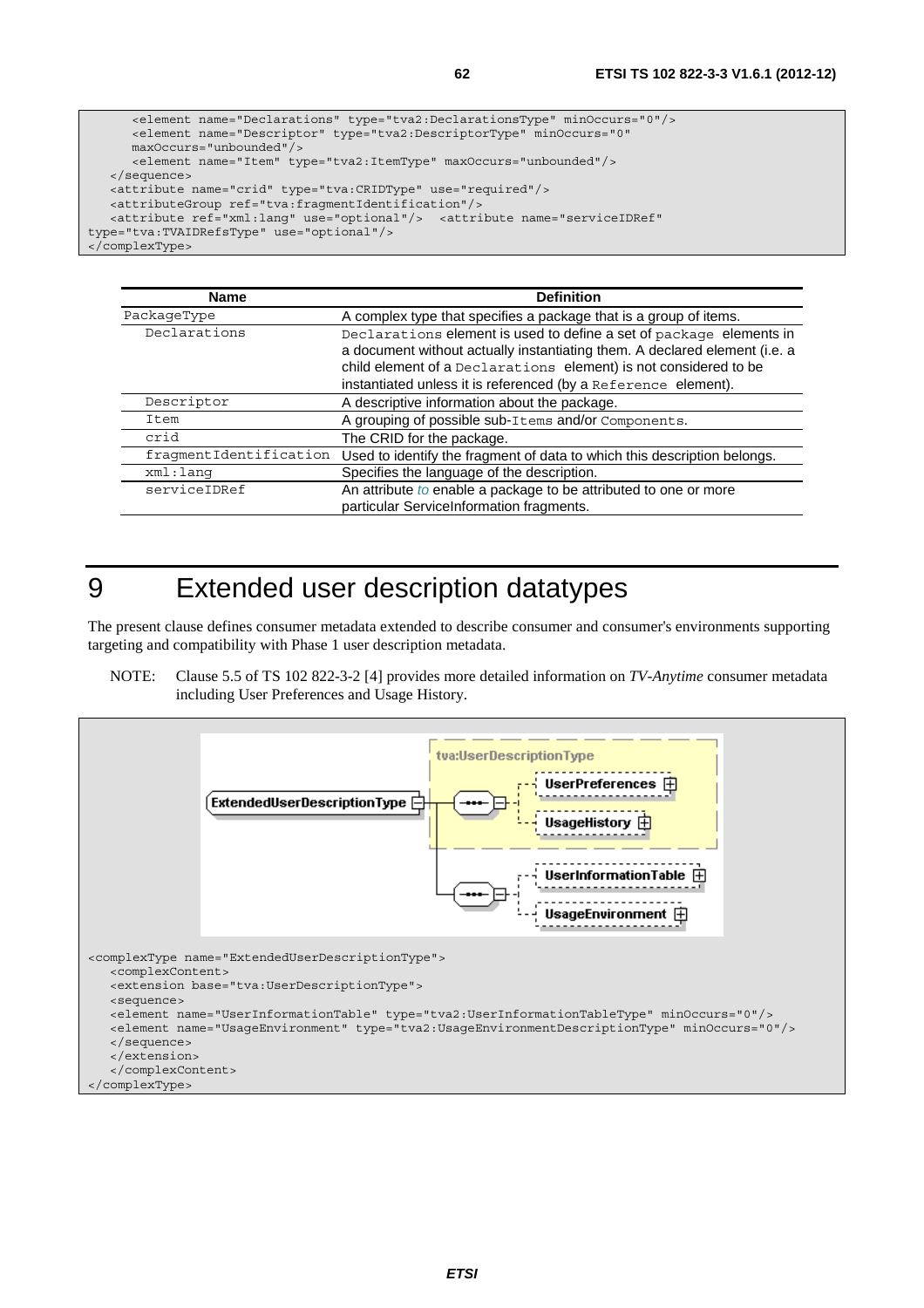| Name                        | <b>Definition</b>                                                                                           |
|-----------------------------|-------------------------------------------------------------------------------------------------------------|
| ExtendedUserDescriptionType | Defines extended consumer metadata.                                                                         |
| UserInformationTable        | Describes the consumer's information including<br>biographic information and the accessibility information. |
| UsaqeEnvironment            | Describes the environment of content consumption.                                                           |

## 10 Information tables

#### 10.1 Package table

A package is defined as a collection of content components that in some combination (either all or a subset) together provide a consumer with an enriched experience. A package can be instantiated with or without main AV content depending on scenarios, in which main AV content and a package can be tightly associated or can be coupled loosely enough to be handled (generation, delivery, consumption) independently.

When a package is instantiated with main AV content, the description of main AV content is provided by using the ProgramInformationTable.

A package consists of a set of content items and components, and provides a decision tree, where the device and user can make choices depending upon usage environment and required user experience.



| <b>Name</b>      | <b>Definition</b>                                         |
|------------------|-----------------------------------------------------------|
| PackageTableType | A complex type that describes a table of package records. |
| Package          | A list of package records. A Package has PackageType.     |
| xml:lang         | Specifies the language of the description.                |
| copyrightNotice  | Specifies the copyright information for the PackageTable. |

### 10.2 Interstitial campaign table

The interstitial campaign table is used to hold information about campaigns for which interstitial content descriptions are provided.

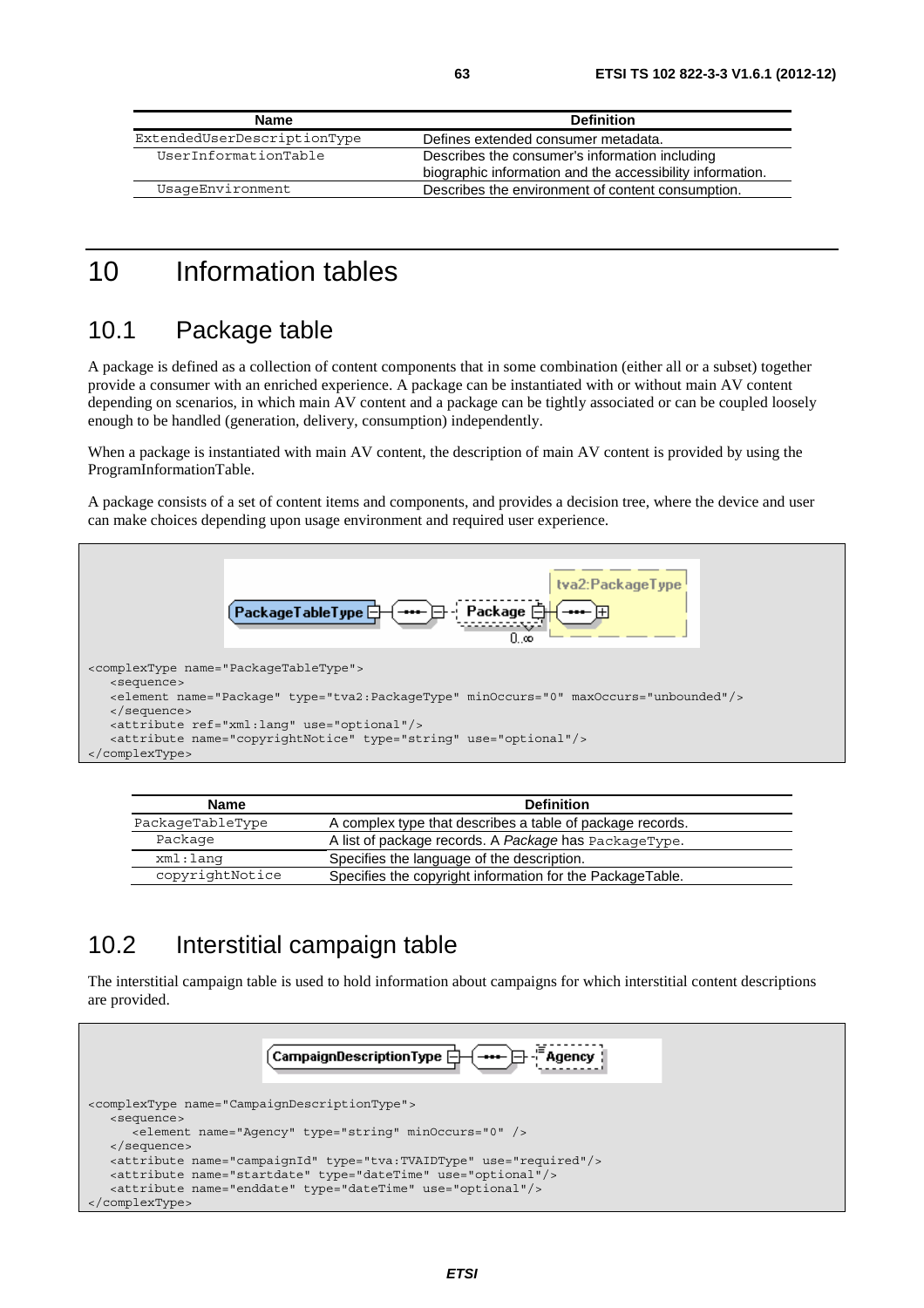

| <b>Name</b>                   | <b>Definition</b>                                                 |
|-------------------------------|-------------------------------------------------------------------|
| CampaignDescriptionType       | A complex type that describes an interstitial campaign.           |
| Agency                        | Free text to allow the identification of the Agency carrying the  |
|                               | campaign.                                                         |
| campaignId                    | A unique identifier for the Campaign. This field is referenced by |
|                               | the MemberOfCampaign element within the                           |
|                               | InterstitialContextAttributesType.                                |
| startdate                     | The inclusive date at which the campaign will start.              |
| enddate                       | The inclusive date at which the campaign will end.                |
| InterstitialCampaignTableType | A complex type that describes a table of InterstitialCampaign.    |
| InterstitialCampaign          | A list of InterstitialCampaign elements.                          |

#### 10.3 Rights Management and Protection Information (RMPI) table

The present clause describes how to enable rights information compliant with tva\_rmpi.xsd [7] to be associated with content descriptions. The purpose is solely to provide a mechanism to inform end users of the rights associated with content - i.e. it is "attractor" information, and not intended to be the basis of any enforcement mechanism. A means is also provided to associate content descriptions with external rights documents expressed in non-*TV-Anytime* formats.

Where the same rights related information may be applicable to several content items, a table is provided to enable this information to be declared once and referenced from within content descriptions.

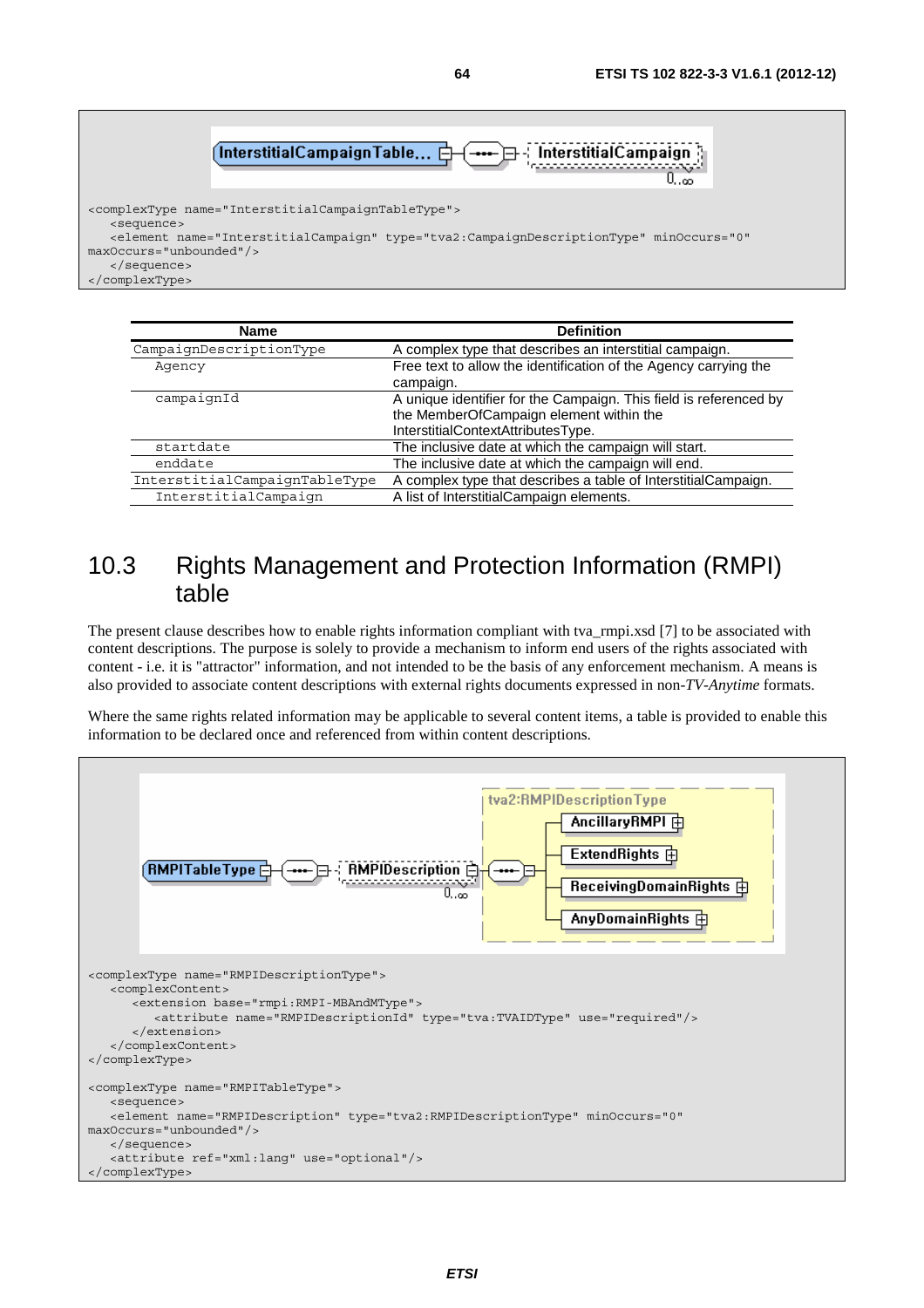| <b>Name</b>         | <b>Definition</b>                                                                                                                               |
|---------------------|-------------------------------------------------------------------------------------------------------------------------------------------------|
| RMPIDescriptionType | A complex type that specifies description to be used for direct<br>incorporation of TVA-compliant RMPI information in a content<br>description. |
| RMPIDescriptionId   | An id for RMPIDescription.                                                                                                                      |
| RMPITableType       | A complex type that describes a table of RMPI description records.                                                                              |
| RMPIDescription     | This element is used for direct incorporation of TVA-compliant RMPI<br>information in a content description.                                    |
| $xml:$ lang         | Specifies the language of the description.                                                                                                      |

### 10.4 Coupon table

This table contains the coupon descriptions which are stand-alone, this means not included in the "PurchaseList" of a "BasicContentDescription".



| Name              | <b>Definition</b>                                                       |
|-------------------|-------------------------------------------------------------------------|
| CouponTableType   | A complex type that describes a table of coupon description<br>records. |
| CouponDescription | This element contains the coupon description.                           |
| xml:lanq          | Specifies the language of the description.                              |

# 10.5 Targeting information table

This table contains the targeting information.

```
<complexType name="TargetingInformationTableType"> 
   <sequence> 
 <element name="TargetingInformation" type="tva2:TargetingInformationType" 
 minOccurs="0" maxOccurs="unbounded"/> 
   </sequence> 
</complexType>
```

| <b>Name</b>                   | <b>Definition</b>                                                                         |
|-------------------------------|-------------------------------------------------------------------------------------------|
| TargetingInformationTableType | A complex type that serves as a container for globally<br>declared Targeting Information. |
| TargetingInformation          | An instantiation of a set of Targeting Information.                                       |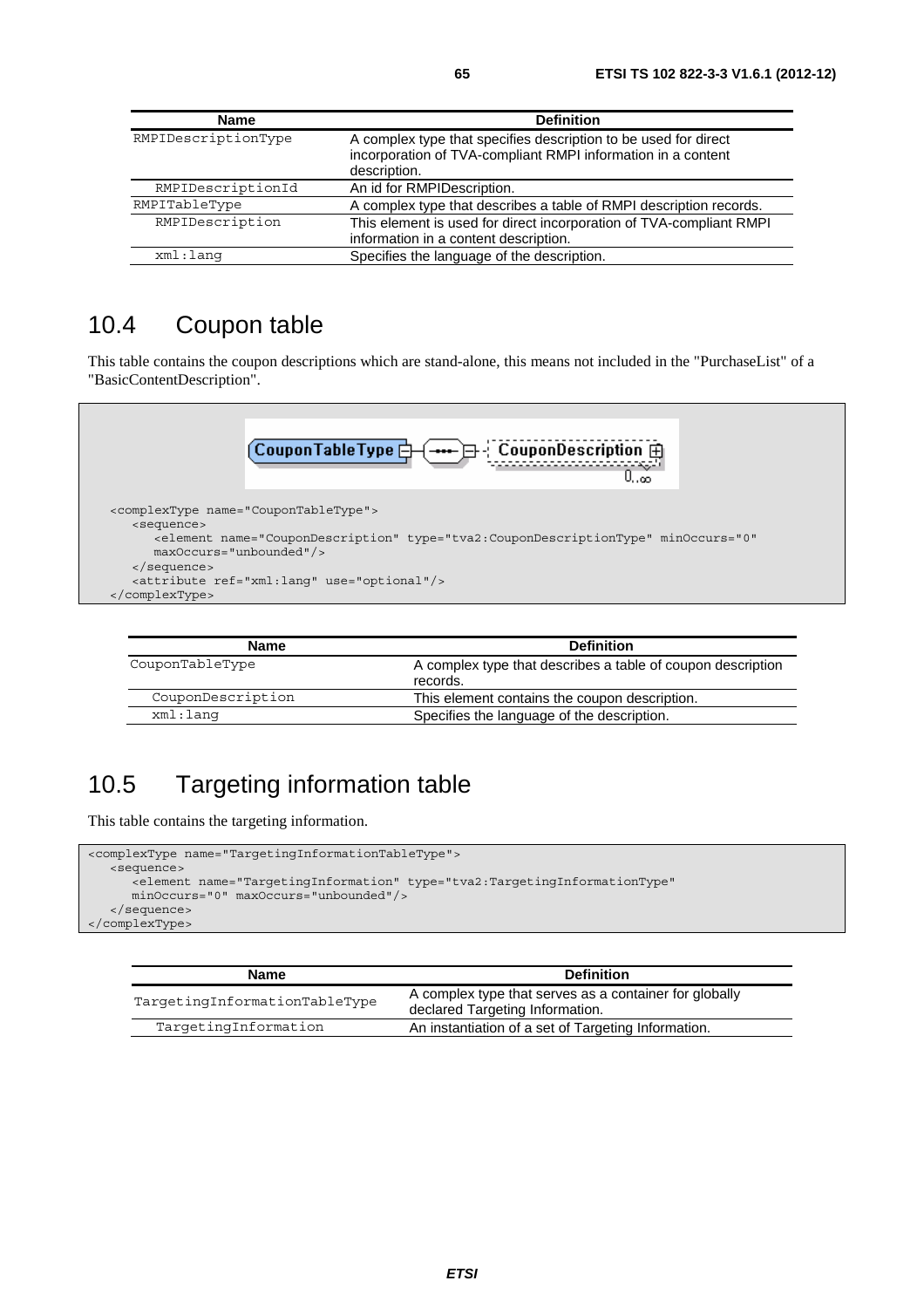# 11 Extended *TV-Anytime* information document

The following extends the TVAMain type developed in TS 102 822-3-1 [3] to enable the instantiation of the extended schema type.



| <b>Name</b>                | <b>Definition</b>                                     |
|----------------------------|-------------------------------------------------------|
| ExtendedTVAMainType        | Describes extended TVAMain.                           |
| PackageTable               | A table containing Package descriptions.              |
| InterstitialCampaignTable  | A table containing Interstitial campaign information. |
| RMPITable                  | A table containing globally declared RMPI             |
|                            | descriptions.                                         |
| CouponTable                | A table containing globally declared Coupon           |
|                            | description.                                          |
| TargetingInformationTable  | A table containing globally declared Targeting        |
|                            | Information.                                          |
| InterstitialTargetingTable | A table containing Interstitial replacement           |
|                            | information. A full description of the data type is   |
|                            | provided in TS 102 822-3-4 [5].                       |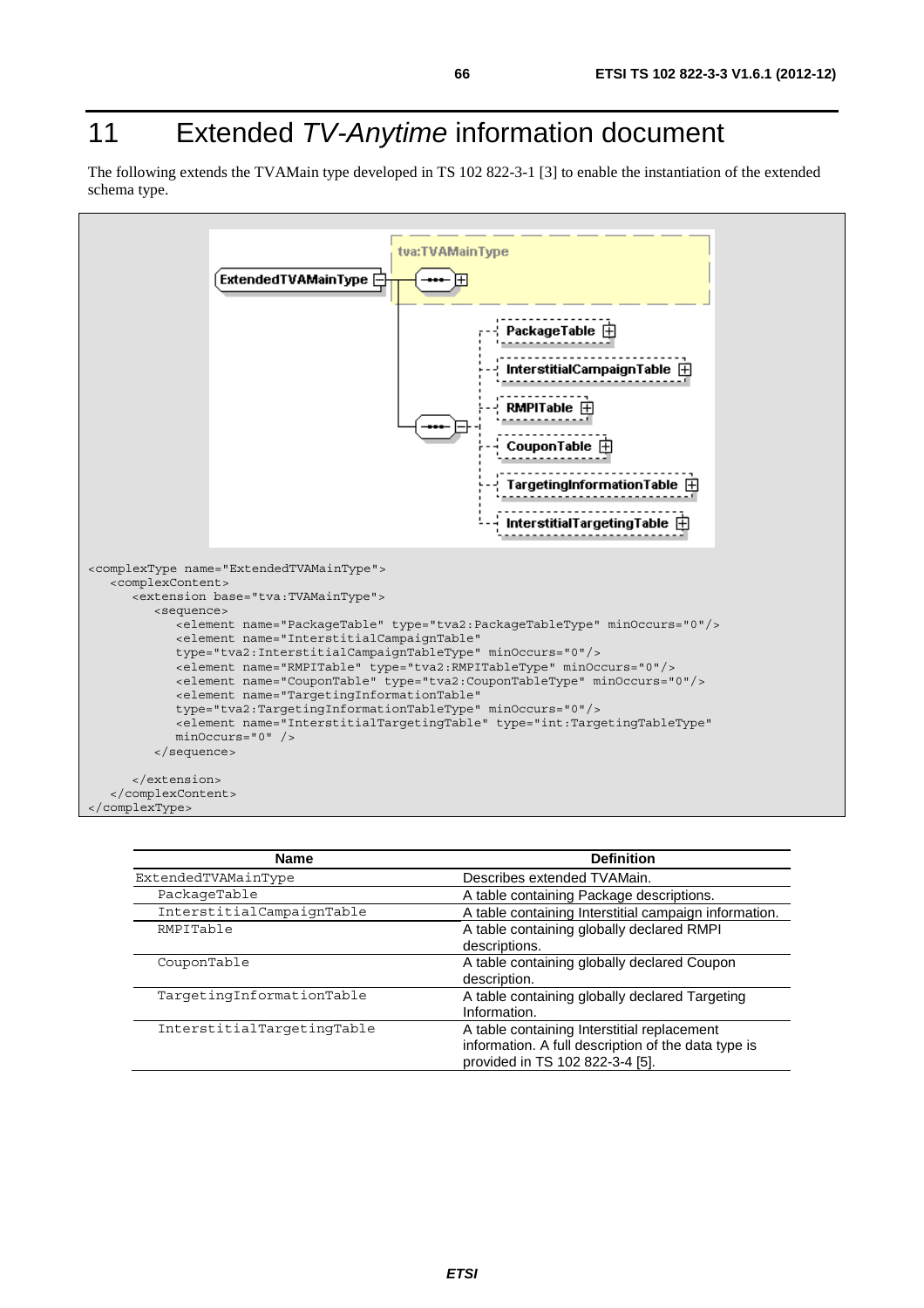## Annex A (normative): TV-Anytime classification schemes

# A.1 Introduction

The Classification Scheme DS is an MPEG-7 tool for the provision of controlled terminology for use in classification. It is defined in clause 7.3 of the ISO/IEC 15938-5 [16]. The MDS specification also shows how URNs can be used to uniquely identify CSs and terms within CSs, as well as the use of CS aliasing to provide a more concise, application-specific way of referring to classification terms.

An informative set of Classification Schemes has been developed by TVA to provide a universally applicable default set of classification terms. In addition to - or as a total or partial replacement for - these default CSs, implementers may create and make use of other CSs to meet specific regional or other special requirements (see clause B.3). These default CSs are presented as well-formed XML instance documents complying with the ClassificationScheme fragment defined in clause 4.3.1.13 of TS 102 822-3-2 [4]. These are not schema valid, which would require the incorporation of the fragment into an instance of ClassificationSchemeTable in the TVAMain document.

#### EXAMPLE 1:

```
<TVAMain xml:lang="en" xmlns="urn:tva:metadata:2011" xmlns:mpeg7="urn:tva:mpeg7:2008" 
xmlns:xsi="http://www.w3.org/2001/XMLSchema-instance" xsi:schemaLocation="urn:tva:metadata:2012 
tva metadata 3-1 v181.xsd">
     <ClassificationSchemeTable> 
         <ClassificationScheme uri="urn:tva:metadata:cs:ActionTypeCS:2010"> 
             <!-- ##################################################################### --> 
            \epsilon = - a CTIONTYPE \epsilon <!-- Definition: Types of user action being 
             monitored to analyse viewing habits--> 
             <!-- ##################################################################### --> 
             <mpeg7:Term termID="1"> 
                 <mpeg7:Name xml:lang="en">Audio-Video</mpeg7:Name> 
                 <mpeg7:Definition xml:lang="en">Actions Related to Audio and 
                 Video</mpeg7:Definition> 
             </mpeg7:Term> 
             <!--etc.--> 
         </ClassificationScheme> 
     </ClassificationSchemeTable> 
</TVAMain>
```
The syntax for naming default TVA CSs is closely modelled on that used for MPEG-7 CSs and takes the form:

• "urn:tva:metadata:cs:*SchemeName*".

The first four structural components, which always take the form "urn:tva:metadata:cs", indicate that a CS is being named within the TVA metadata CS namespace. The terminating component, SchemeName, uniquely names the CS within the namespace, e.g. "urn:tva:metadata:cs:IntentionCS". In addition, the SchemaName may, if required, include one or more version qualifiers separated from the name by a colon, e.g. "urn:tva:metadata:cs:IntentionCS:2005".

However, it is recognized that alternative forms of a URI (e.g. a URL) are equally valid to uniquely identify classification schemes other than presented in the present document.

Examples of the use of the different forms of pointers to classification schemes and associated aliases are provided in clause 7.4.4.5.2 of the ISO/IEC 15938-5 [16]. It is to be noted that in the case of URNs, the separator to be used is the ":", while it is the "#" in the case of URLs.

EXAMPLE 2: If "S1" is the alias for "urn:tva:metadata:cs:IntentionCS:2004", then a termID will be accessed through ":S1:1.2.3.4" and the fully qualified term path is: "urn:tva:metadata:cs:IntentionCS:2004:1.2.3.4".

> If "S2" is the alias for "http://arib.or.jp/tv-anytime/ContentCS.xml", then a termID will be accessed through ":S2:1.2.3.4" and the fully qualified term path is: "http://arib.or.jp/tv-anytime/ContentCS.xml#1.2.3.4".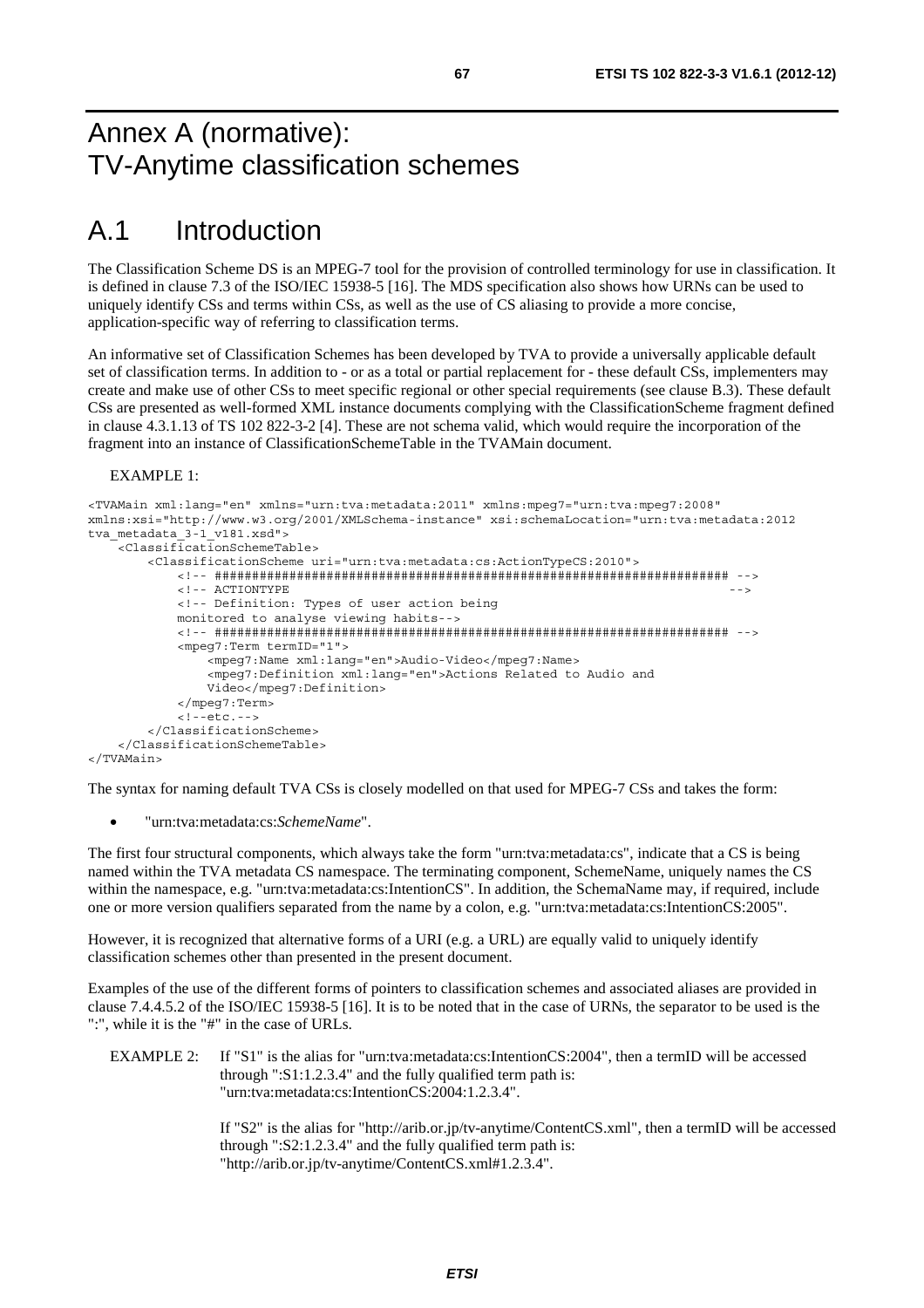If external Classification Schemes are used, it is an important implementation requirement to ensure that these resources are accessible by the metadata recipient. In the case of a URL, it shall be ensured that the presence of the file is maintained at the declared location. In the case of a URN, the actual scheme location shall be provided for interoperability purposes.

In complement to the Phase 1 Classification Schemes defined in TS 102 822-3-1 [3], an informative set of Phase 2 Classification Schemes has been developed by TVA to provide a universally applicable default set of classification terms.

# A.2 Game Perspectives CS

The GamePerspectivesCS defines a controlled set of terms for the classification of games content considered from the perspective of players.

```
<?xml version="1.0" encoding="UTF-8"?> 
<ClassificationScheme uri="urn:tva:metadata:extended:cs:GamePerspectivesCS:2011"> 
    <Term termID="1"> 
       <Name xml:lang="en">First-Person</Name> 
       <Definition xml:lang="en"> 
          Displayed from a 1st-person perspective or view; i.e. from the viewer's own eyes. 
       </Definition> 
    </Term> 
    <Term termID="2"> 
       <Name xml:lang="en">Third-Person</Name> 
       <Definition xml:lang="en"> 
          Displayed from a 3rd-person perspective or view; i.e. player is able to see him/herself. 
       </Definition> 
    </Term> 
    <Term termID="3"> 
       <Name xml:lang="en">Top-Down</Name> 
       <Definition xml:lang="en"> 
          Used to describe any game where the main setting of gameplay is represented by a "top-down" 
view of the playfield; used in describing both shooters and adventure games. 
       </Definition> 
    </Term> 
    <Term termID="4"> 
       <Name xml:lang="en">Isometric</Name> 
       <Definition xml:lang="en"> 
          Playfield is technically two-dimensional, but drawn in an isometric view so that the game 
looks three-dimensional. 
       </Definition> 
    </Term> 
    <Term termID="5"> 
       <Name xml:lang="en">Flat, Side-View</Name> 
       <Definition xml:lang="en"> 
          The flat, side-view is the traditional two-dimensional "side view" of the action. 
       </Definition> 
       <Term termID="5.1"> 
          <Name xml:lang="en">Side-scroller</Name> 
          <Definition xml:lang="en"> 
             Used to describe any game where the main setting of gameplay involves the player moving 
from one side of the playfield to the other horizontally for a length of time. 
          </Definition> 
       </Term> 
       <Term termID="5.2"> 
          <Name xml:lang="en">platform</Name> 
          <Definition xml:lang="en"> 
             Describes any action game where the playfield is set up as a series of floors, levels, 
or platforms for the player to navigate. 
          </Definition> 
       </Term> 
    </Term> 
    <Term termID="6"> 
       <Name xml:lang="en">Text-Based Game</Name> 
       <Definition xml:lang="en"> 
          Describes text-based games that do not use graphics at or very sparingly. 
       </Definition> 
    </Term> 
</ClassificationScheme>*
```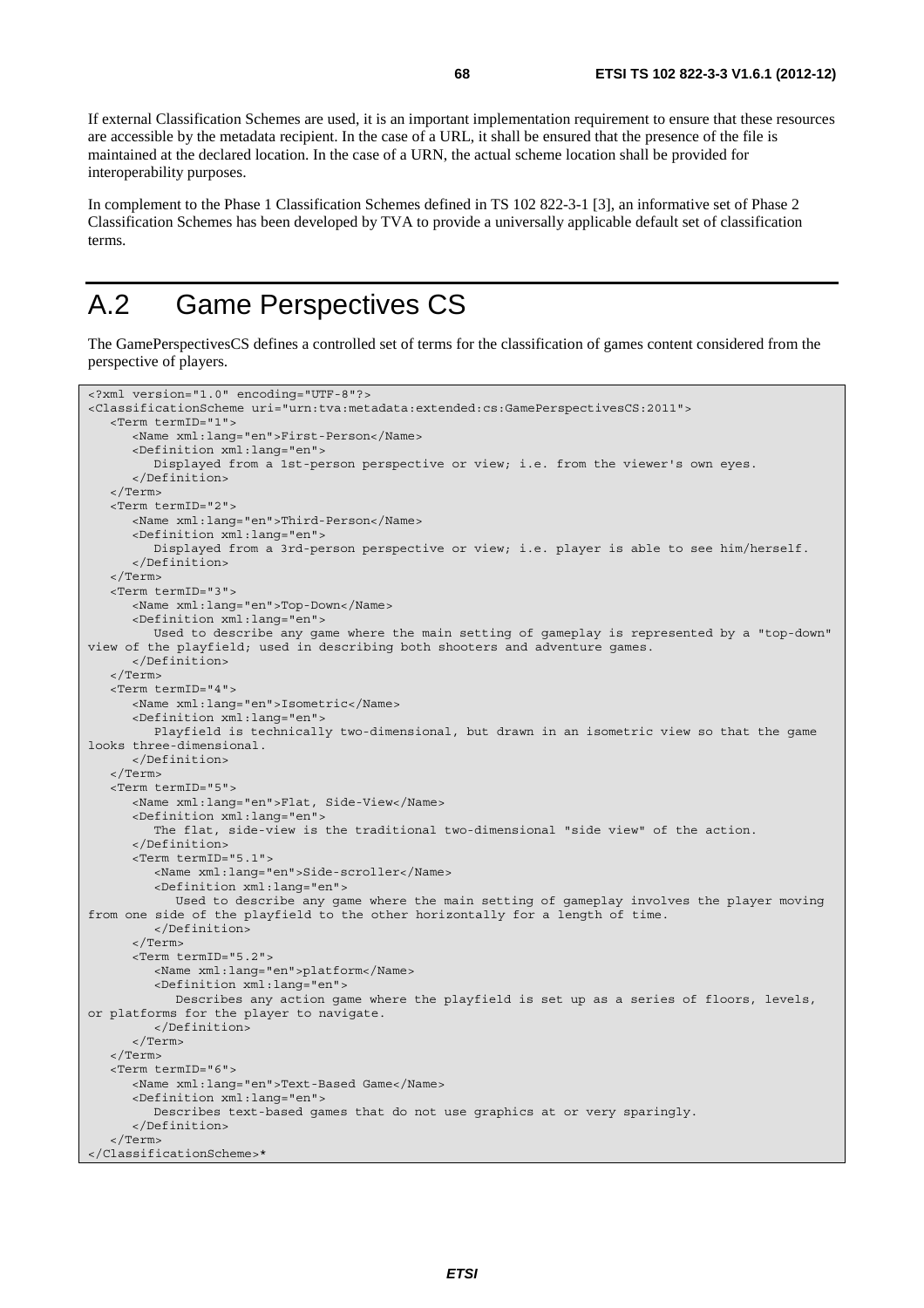# A.3 Intended Educational User CS

The IntendedEducationalUserCS defines a controlled set of terms for the classification of intended educational users of content.

```
<?xml version="1.0" encoding="UTF-8"?> 
<ClassificationScheme uri=" urn:tva:metadata:extended:cs:IntendedEducationalUserCS:2011"> 
    <Term termID="1"> 
       <Name xml:lang="en">Teachers</Name> 
    </Term> 
    <Term termID="2"> 
       <Name xml:lang="en">Managers</Name> 
    </Term> 
    <Term termID="3"> 
      <Name xml:lang="en">Special learners</Name> 
    </Term> 
    <Term termID="4"> 
      <Name xml:lang="en">General</Name> 
    </Term> 
    <Term termID="5"> 
      <Name xml:lang="en">Beginner</Name> 
    </Term> 
</ClassificationScheme>
```
# A.4 Educational Use CS

The EducationalUseCS defines a controlled set of terms for the classification of educational uses of content.

```
<?xml version="1.0" encoding="UTF-8"?> 
<ClassificationScheme uri=" urn:tva:metadata:extended:cs:EducationalUseCS:2005"> 
    <Term termID="1"> 
       <Name xml:lang="en">Exercise</Name> 
    </Term> 
    <Term termID="2"> 
       <Name xml:lang="en">Animation</Name> 
    </Term> 
    <Term termID="3"> 
       <Name xml:lang="en">Exam</Name> 
    </Term> 
    <Term termID="4"> 
       <Name xml:lang="en">Narrative text</Name> 
    </Term> 
    <Term termID="5"> 
       <Name xml:lang="en">Experiment</Name> 
    </Term> 
    <Term termID="6"> 
       <Name xml:lang="en">Exercise</Name> 
   \sim/Term\sim <Term termID="7"> 
      <Name xml:lang="en">Self-assessment</Name> 
    </Term> 
    <Term termID="8"> 
       <Name xml:lang="en">Lecture</Name> 
    </Term> 
</ClassificationScheme>
```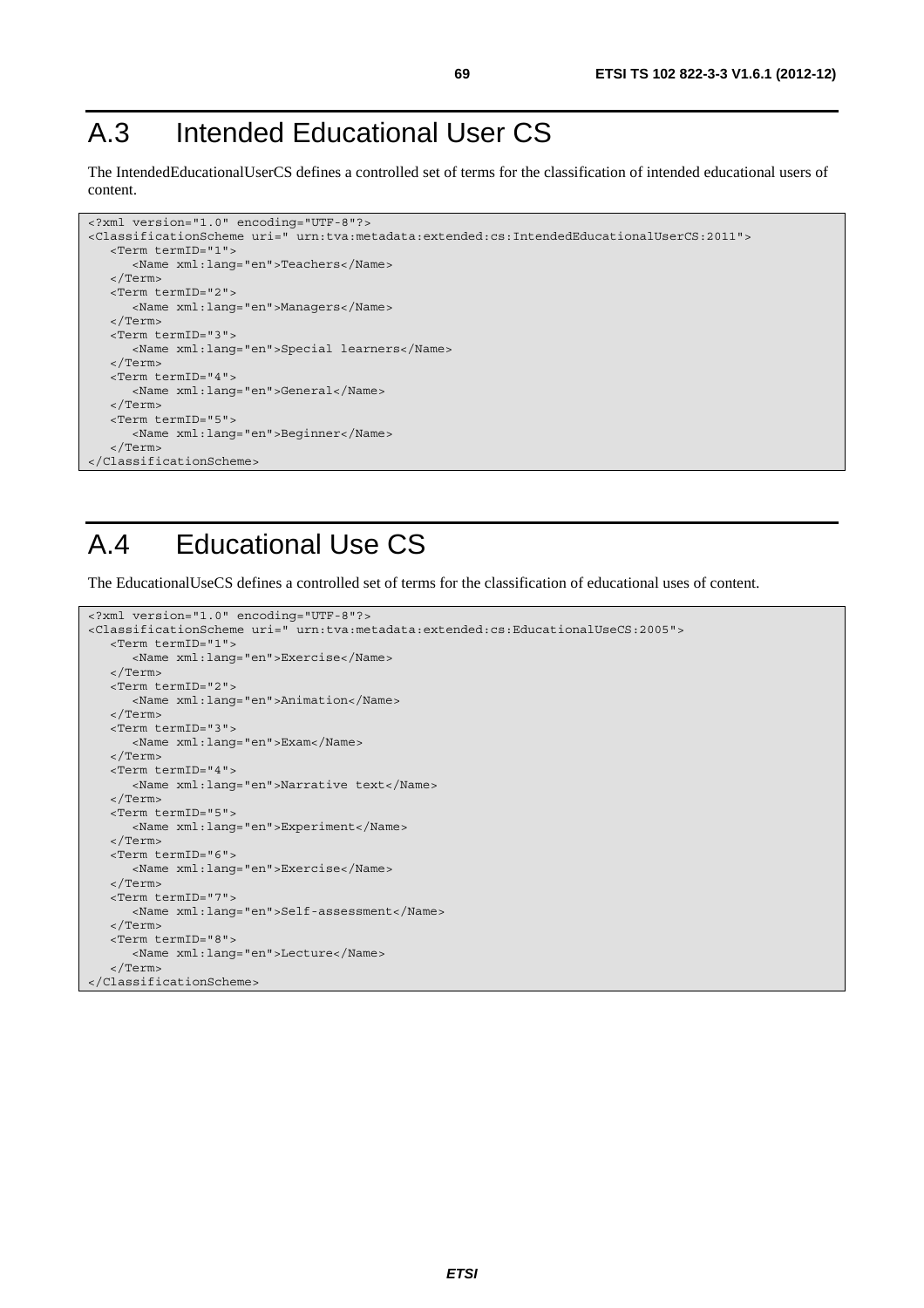# A.5 Family Member CS

The FamilyMemberCS defines a controlled set of terms for the classification of family members in the household of the content user.

```
<?xml version="1.0" encoding="UTF-8"?> 
<ClassificationScheme uri="urn:tva:metadata:extended:cs:FamilyMemberCS:2005"> 
    <Term termID="1"> 
       <Name xml:lang="en">Mother</Name> 
       <Term termID="1.1"> 
          <Name xml:lang="en">Step-mother</Name> 
       </Term> 
       <Term termID="1.2"> 
          <Name xml:lang="en">Mother-in-law</Name> 
       </Term> 
    </Term> 
    <Term termID="2"> 
       <Name xml:lang="en">Father</Name> 
       <Term termID="2.1"> 
          <Name xml:lang="en">Step-father</Name> 
       </Term> 
       <Term termID="2.2"> 
          <Name xml:lang="en">Father-in-law</Name> 
       </Term> 
    </Term> 
    <Term termID="3"> 
       <Name xml:lang="en">Grandmother</Name> 
    </Term> 
    <Term termID="4"> 
       <Name xml:lang="en">Grandfather</Name> 
    </Term> 
    <Term termID="5"> 
       <Name xml:lang="en">Great-grandmother</Name> 
    </Term> 
    <Term termID="6"> 
       <Name xml:lang="en">Great-grandfather</Name> 
    </Term> 
    <Term termID="7"> 
       <Name xml:lang="en">Great-great-grandmother</Name> 
    </Term> 
    <Term termID="8"> 
       <Name xml:lang="en">Great-great-grandfather</Name> 
    </Term> 
    <Term termID="9"> 
       <Name xml:lang="en">Sibling</Name> 
       <Term termID="9.1"> 
          <Name xml:lang="en">Brother</Name> 
          <Term termID="9.1.1"> 
              <Name xml:lang="en">Half-brother</Name> 
             <Term termID="9.1.1.1"> 
                 <Name xml:lang="en">Younger half-brother</Name> 
              </Term> 
              <Term termID="9.1.1.2"> 
                 <Name xml:lang="en">Elder half-brother</Name> 
              </Term> 
          </Term> 
          <Term termID="9.1.2"> 
             <Name xml:lang="en">Step-brother</Name> 
              <Term termID="9.1.2.1"> 
                 <Name xml:lang="en">Younger step-brother</Name> 
              </Term> 
              <Term termID="9.1.2.2"> 
                 <Name xml:lang="en">Elder step-brother</Name> 
              </Term> 
          </Term> 
          <Term termID="9.1.3"> 
              <Name xml:lang="en">Brother-in-law</Name> 
              <Term termID="9.1.2.1"> 
                 <Name xml:lang="en">Younger brother-in-law</Name> 
              </Term> 
             <Term termID="9.1.2.2"> 
                <Name xml:lang="en">Elder brother-in-law</Name> 
             </Term> 
          </Term> 
          <Term termID="9.1.4"> 
             <Name xml:lang="en">Twin brother</Name>
```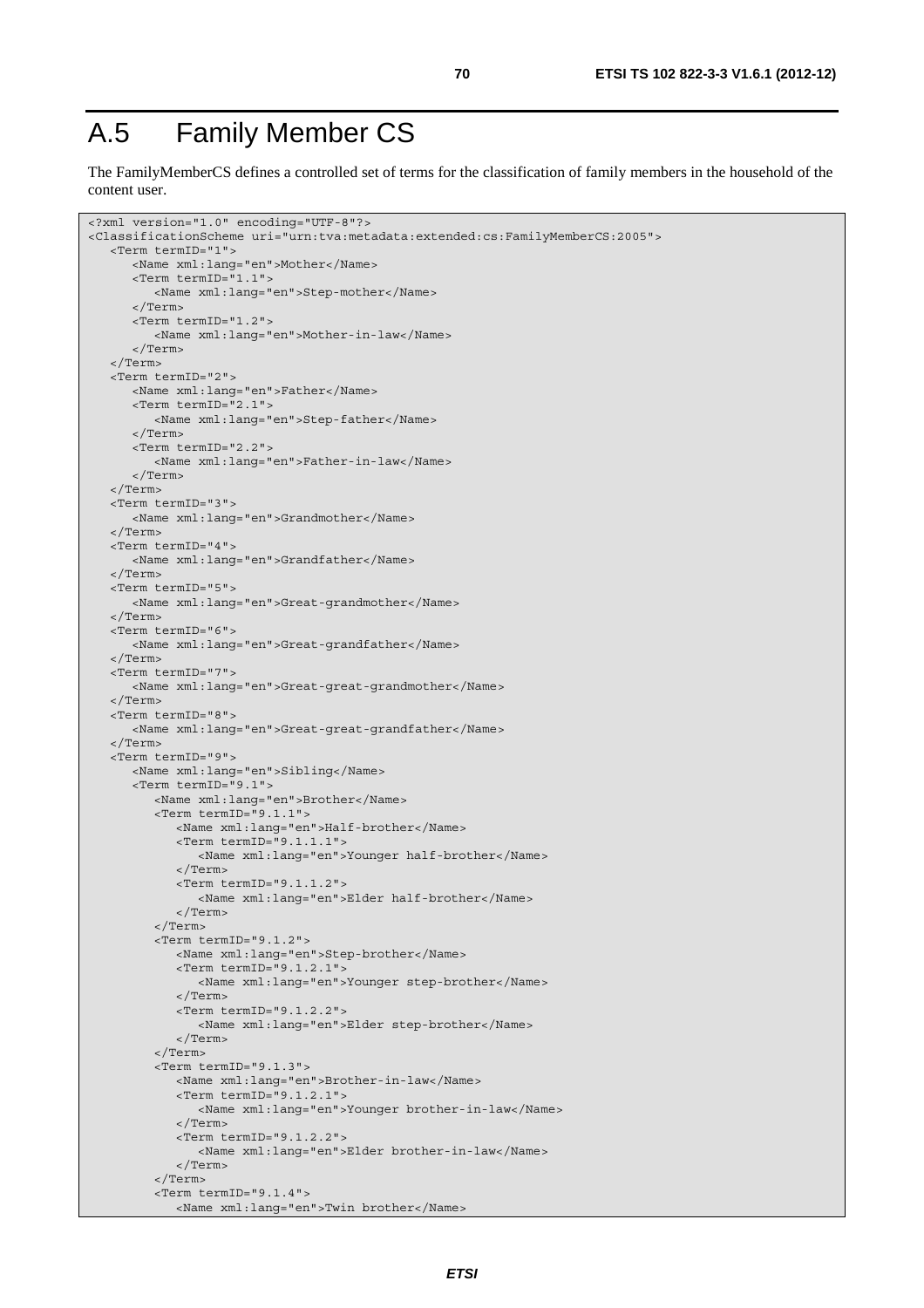```
 </Term> 
    </Term> 
    <Term termID="9.2"> 
       <Name xml:lang="en">Sister</Name> 
       <Term termID="9.2.1"> 
          <Name xml:lang="en">Half-sister</Name> 
          <Term termID="9.2.1.1"> 
             <Name xml:lang="en">Younger half-sister</Name> 
          </Term> 
          <Term termID="9.2.1.2"> 
             <Name xml:lang="en">Elder half-sister</Name> 
          </Term> 
       </Term> 
       <Term termID="9.2.2"> 
          <Name xml:lang="en">Step-sister</Name> 
          <Term termID="9.2.2.1"> 
             <Name xml:lang="en">Younger step-sister</Name> 
          </Term> 
          <Term termID="9.2.2.2"> 
             <Name xml:lang="en">Elder step-sister</Name> 
          </Term> 
       </Term> 
       <Term termID="9.2.3"> 
          <Name xml:lang="en">Sister-in-law</Name> 
          <Term termID="9.2.2.1"> 
             <Name xml:lang="en">Younger sister-in-law</Name> 
          </Term> 
          <Term termID="9.2.2.2"> 
             <Name xml:lang="en">Elder sister-in-law</Name> 
          </Term> 
       </Term> 
       <Term termID="9.2.4"> 
          <Name xml:lang="en">Twin sister</Name> 
       </Term> 
    </Term> 
 </Term> 
 <Term termID="10"> 
    <Name xml:lang="en">Twin</Name> 
 </Term> 
 <Term termID="11"> 
    <Name xml:lang="en">Cousin</Name> 
    <Term termID="11.1"> 
       <Name xml:lang="en">First cousin</Name> 
       <Term termID="11.1.1"> 
          <Name xml:lang="en">First cousin once removed</Name> 
       </Term> 
       <Term termID="11.1.2"> 
          <Name xml:lang="en">First cousin twice removed</Name> 
       </Term> 
       <Term termID="11.1.3"> 
          <Name xml:lang="en">First cousin three times removed</Name> 
       </Term> 
    </Term> 
   ZTarm from TD-111.2" <Name xml:lang="en">Second cousin</Name> 
       <Term termID="11.2.1"> 
          <Name xml:lang="en">Second cousin once removed</Name> 
       </Term> 
       <Term termID="11.2.2"> 
          <Name xml:lang="en">Second cousin twice removed</Name> 
       </Term> 
       <Term termID="11.2.3"> 
          <Name xml:lang="en">Second cousin three times removed</Name> 
       </Term> 
    </Term> 
    <Term termID="11.3"> 
       <Name xml:lang="en">Third cousin</Name> 
       <Term termID="11.3.1"> 
          <Name xml:lang="en">Third cousin once removed</Name> 
       </Term> 
       <Term termID="11.3.2"> 
          <Name xml:lang="en">Third cousin twice removed</Name> 
       </Term> 
       <Term termID="11.3.3"> 
          <Name xml:lang="en">Third cousin three times removed</Name> 
       </Term> 
    </Term> 
 </Term>
```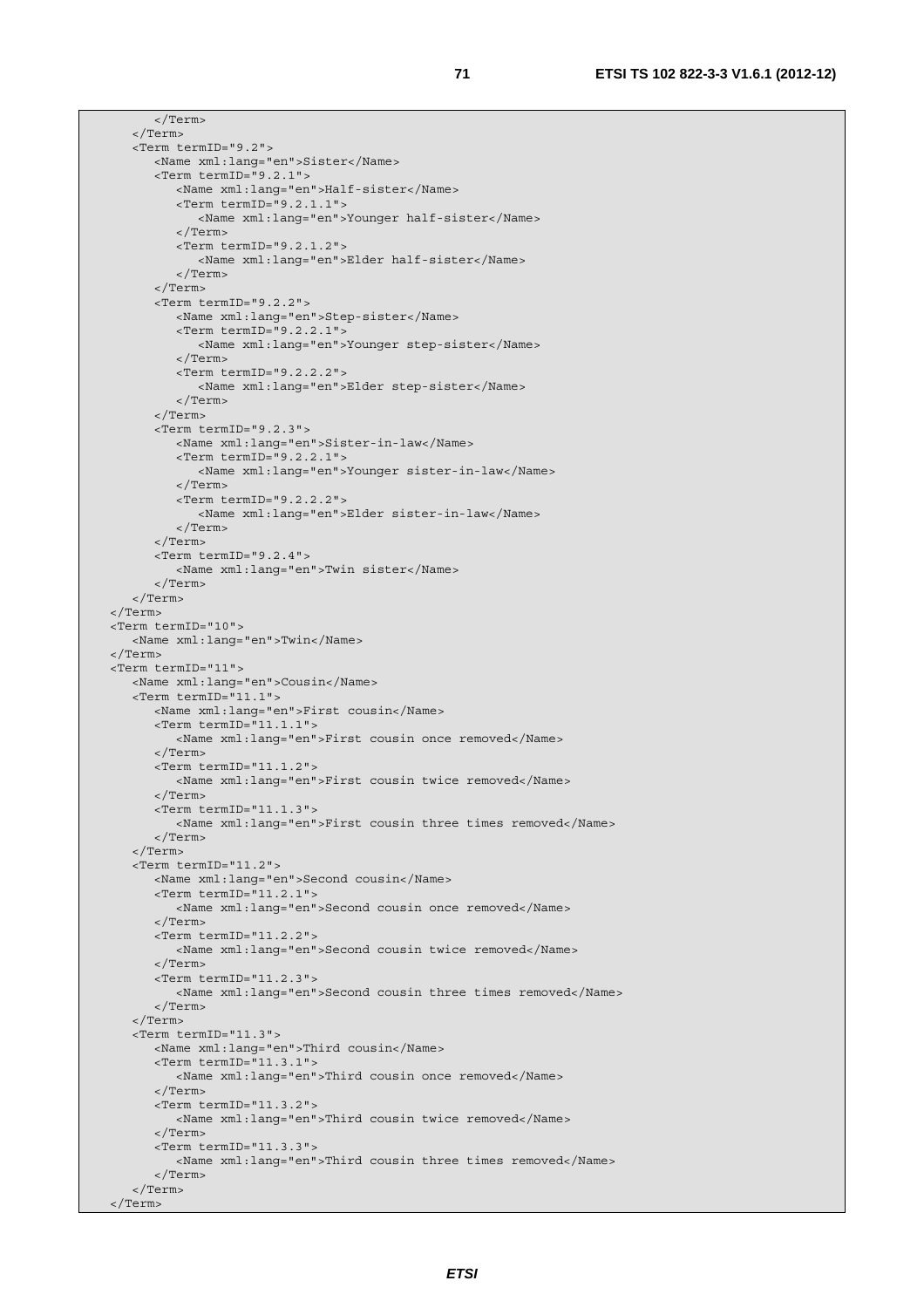<Term termID="12"> <Name xml:lang="en">Wife</Name> <Term termID="12.1"> <Name xml:lang="en">First wife</Name> </Term> <Term termID="12.2"> <Name xml:lang="en">Second wife</Name> </Term> <Term termID="12.3"> <Name xml:lang="en">Third wife</Name> </Term> </Term> <Term termID="13"> <Name xml:lang="en">Husband</Name> <Term termID="13.1"> <Name xml:lang="en">First husband</Name> </Term> <Term termID="13.2"> <Name xml:lang="en">Second husband</Name> </Term> <Term termID="13.3"> <Name xml:lang="en">Third husband</Name> </Term> </Term> <Term termID="14"> <Name xml:lang="en">Spouse</Name> </Term> <Term termID="15"> <Name xml:lang="en">Ex-wife</Name> </Term> <Term termID="16"> <Name xml:lang="en">Ex-husband</Name> </Term> <Term termID="17"> <Name xml:lang="en">Uncle</Name> </Term> <Term termID="18"> <Name xml:lang="en">Aunt</Name> </Term> <Term termID="19"> <Name xml:lang="en">Great uncle</Name> </Term> <Term termID="20"> <Name xml:lang="en">Great aunt</Name> </Term> <Term termID="21"> <Name xml:lang="en">Great great uncle</Name> </Term> <Term termID="22"> <Name xml:lang="en">Great great aunt</Name> </Term> <Term termID="23"> <Name xml:lang="en">Daughter</Name> <Term termID="23.1"> <Name xml:lang="en">Step daughter</Name> </Term> <Term termID="23.2"> <Name xml:lang="en">Daughter-in-law</Name> </Term> <Term termID="23.3"> <Name xml:lang="en">God-daughter</Name> </Term> </Term> <Term termID="24"> <Name xml:lang="en">Son</Name> <Term termID="24.1"> <Name xml:lang="en">Step son</Name> </Term> <Term termID="24.2"> <Name xml:lang="en">Son-in-law</Name> </Term> <Term termID="24.3"> <Name xml:lang="en">God son</Name> </Term> </Term> <Term termID="25"> <Name xml:lang="en">Grand-daughter</Name> <Term termID="25.1">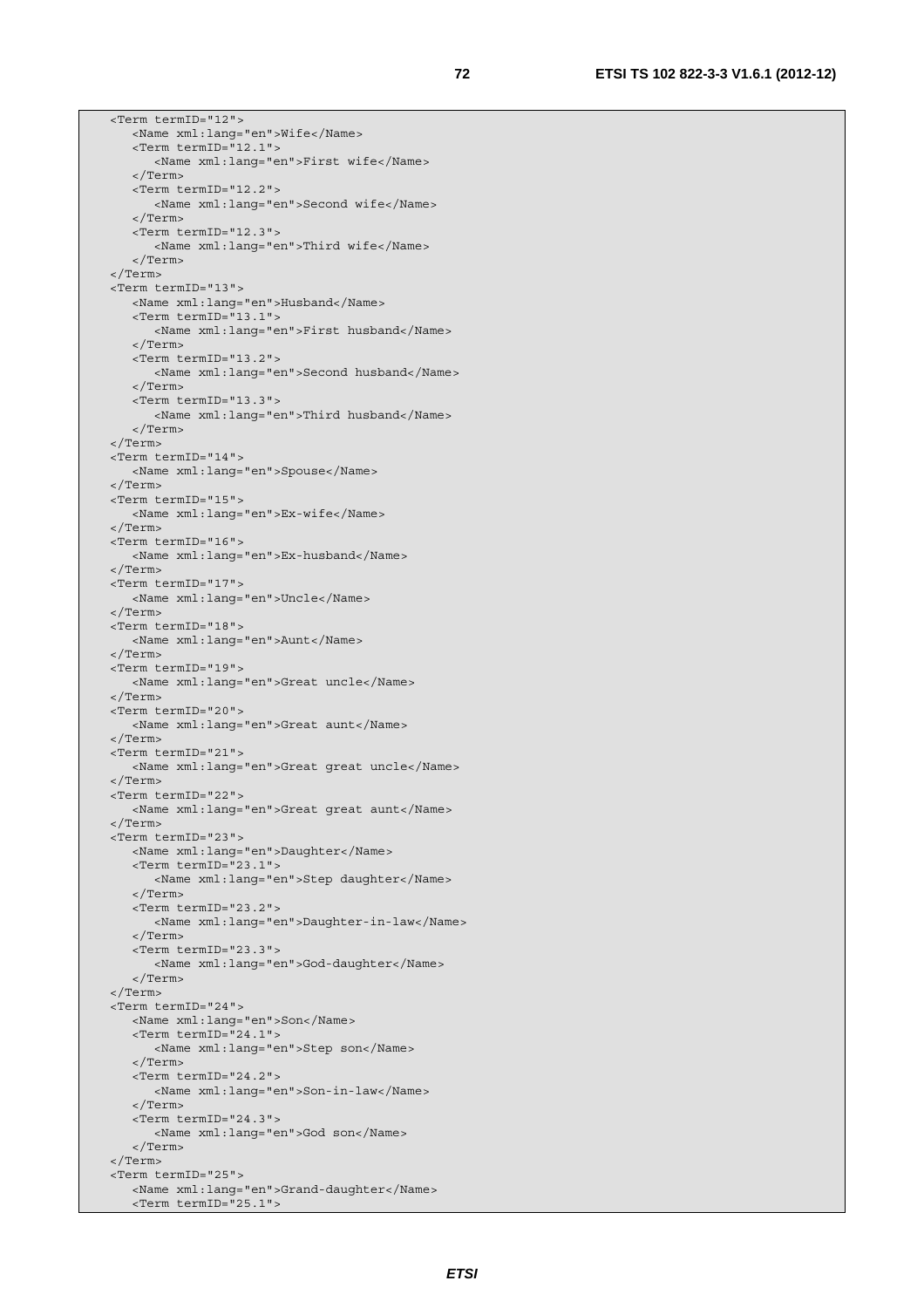```
 <Name xml:lang="en">Step grand-daughter</Name> 
       </Term> 
    </Term> 
    <Term termID="26"> 
       <Name xml:lang="en">Grandson</Name> 
       <Term termID="26.1"> 
          <Name xml:lang="en">Step grandson</Name> 
       </Term> 
   </Term> 
   <Term termID="27"> 
       <Name xml:lang="en">Great grand-daughter</Name> 
    </Term> 
   <Term termID="28"> 
      <Name xml:lang="en">Great grandson</Name> 
    </Term> 
    <Term termID="29"> 
       <Name xml:lang="en">Great great grand-daughter</Name> 
    </Term> 
   <Term termID="30"> 
      <Name xml:lang="en">Great great grandson</Name> 
    </Term> 
   <Term termID="31"> 
      <Name xml:lang="en">Nephew</Name> 
    </Term> 
    <Term termID="32"> 
      <Name xml:lang="en">Niece</Name> 
    </Term> 
</ClassificationScheme>
```
## A.6 Accessibility CS

The AccessibilityCS defines a controlled set of terms for the classification of the accessibility characteristics of a content user.

```
<?xml version="1.0" encoding="UTF-8"?> 
<ClassificationScheme uri="urn:tva:metadata:extended:cs:AccessibilityCS:2005"> 
    <Term termID="AbleToUseRemote"> 
       <Name xml:lang="en">Able to use remote</Name> 
    </Term> 
    <Term termID="UnableToUseRemote"> 
      <Name xml:lang="en">Unable to use remote control</Name> 
    </Term> 
    <Term termID="AbleToUseKeyboard"> 
      <Name xml:lang="en">Able to use keyboard</Name> 
    </Term> 
    <Term termID="UnableToUseKeyboard"> 
      <Name xml:lang="en">Unable to use keyboard</Name> 
    </Term> 
    <Term termID="AbleToUsePointingDevice"> 
       <Name xml:lang="en">Able to use pointing device</Name> 
    </Term> 
    <Term termID="UnableToUsePointingDevice"> 
      <Name xml:lang="en">Unable to use pointing device</Name> 
    </Term> 
    <Term termID="VoiceOnly"> 
       <Name xml:lang="en">Voice interaction only</Name> 
    </Term> 
</ClassificationScheme>
```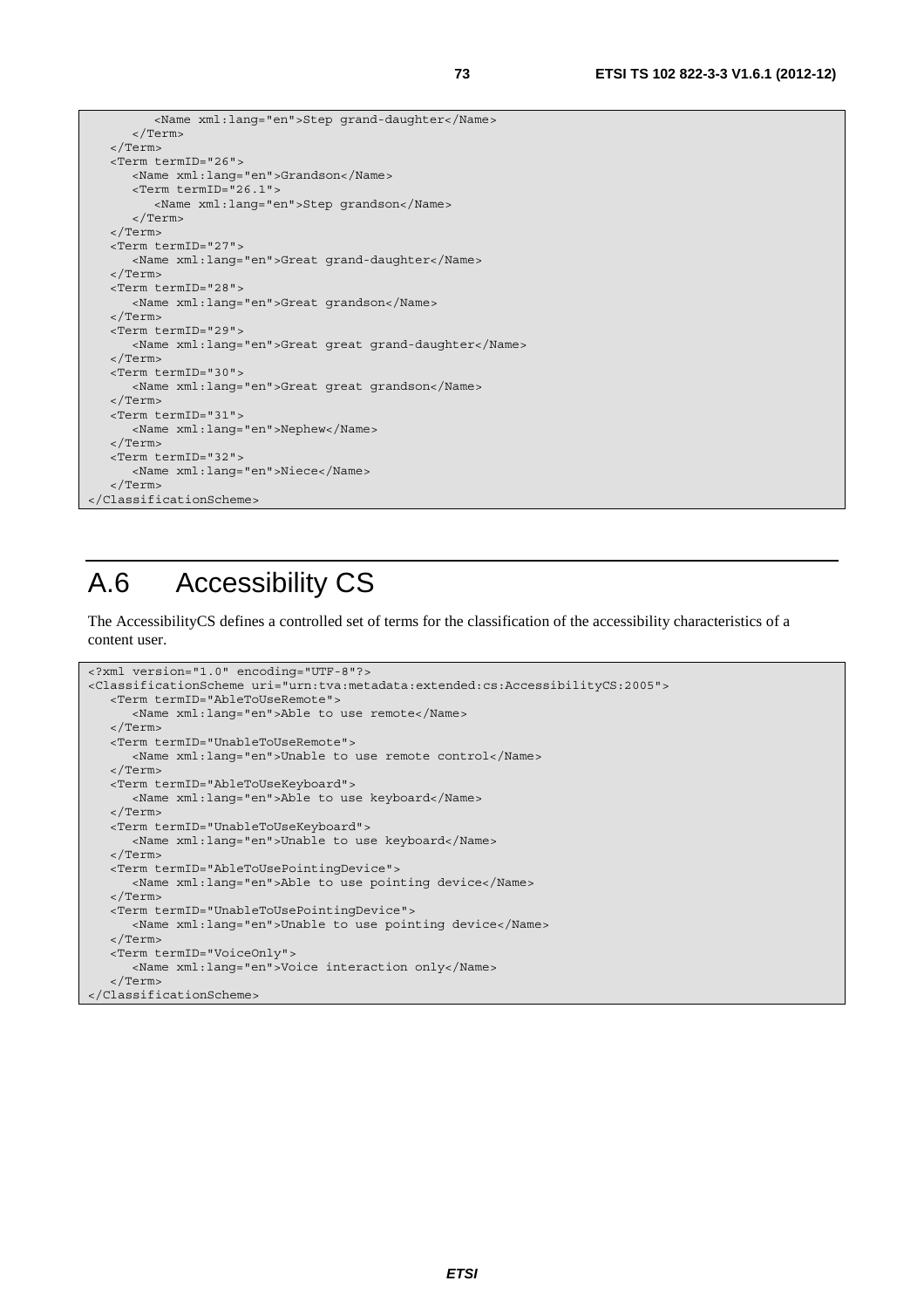#### A.7 CPU Type CS

The CPUTypeCS defines a controlled set of terms for the classification of CPUs of user equipment.

```
<?xml version="1.0" encoding="UTF-8"?> 
<ClassificationScheme uri="urn:tva:metadata:extended:cs:CPUTypeCS:2005"> 
    <Term termID="1"> 
       <Name xml:lang="en">CPU for PC</Name> 
       <Term termID="1.1"> 
          <Name xml:lang="en">Intel</Name> 
          <Term termID="1.1.1"> 
              <Name xml:lang="en">4004</Name> 
          </Term> 
          <Term termID="1.1.2"> 
             <Name xml:lang="en">8008</Name> 
          </Term> 
          <Term termID="1.1.3"> 
             <Name xml:lang="en">8080</Name> 
          </Term> 
          <Term termID="1.1.4"> 
              <Name xml:lang="en">8086</Name> 
          </Term> 
          <Term termID="1.1.5"> 
             <Name xml:lang="en">8088</Name> 
          </Term> 
          <Term termID="1.1.6"> 
              <Name xml:lang="en">(80)286</Name> 
          </Term> 
          <Term termID="1.1.7"> 
             <Name xml:lang="en">(80)386</Name> 
           </Term> 
          <Term termID="1.1.8"> 
             <Name xml:lang="en">(80)486</Name> 
          </Term> 
          <Term termID="1.1.9"> 
              <Name xml:lang="en">Pentium</Name> 
          </Term> 
          <Term termID="1.1.10"> 
              <Name xml:lang="en">Pentium Pro</Name> 
          </Term> 
          <Term termID="1.1.11"> 
          <Name xml:lang="en">Pentium MMX</Name> 
          </Term> 
          <Term termID="1.1.12"> 
              <Name xml:lang="en">Pentium II</Name> 
          </Term> 
         -Term termID="1.1.13">
             <Name xml:lang="en">Celeron</Name> 
             <Term termID="1.1.13.1"> 
                 <Name xml:lang="en">Celeron Northwood</Name> 
              </Term> 
              <Term termID="1.1.13.2"> 
                 <Name xml:lang="en">CeleronD Prescott</Name> 
              </Term> 
          </Term> 
          <Term termID="1.1.14"> 
              <Name xml:lang="en">Xeon</Name> 
          </Term> 
          <Term termID="1.1.15"> 
             <Name xml:lang="en">Itanium</Name> 
           </Term> 
          <Term termID="1.1.16"> 
              <Name xml:lang="en">Pentium IV</Name> 
              <Term termID="1.1.16.1"> 
                 <Name xml:lang="en">Pentium IV Northwood</Name> 
              </Term> 
              <Term termID="1.1.16.2"> 
                 <Name xml:lang="en">Pentium IV Willamette</Name> 
              </Term> 
              <Term termID="1.1.16.2"> 
                 <Name xml:lang="en">Pentium IV Prescott</Name> 
              </Term> 
          </Term> 
          <Term termID="1.1.17"> 
              <Name xml:lang="en">McKinley</Name> 
          </Term>
```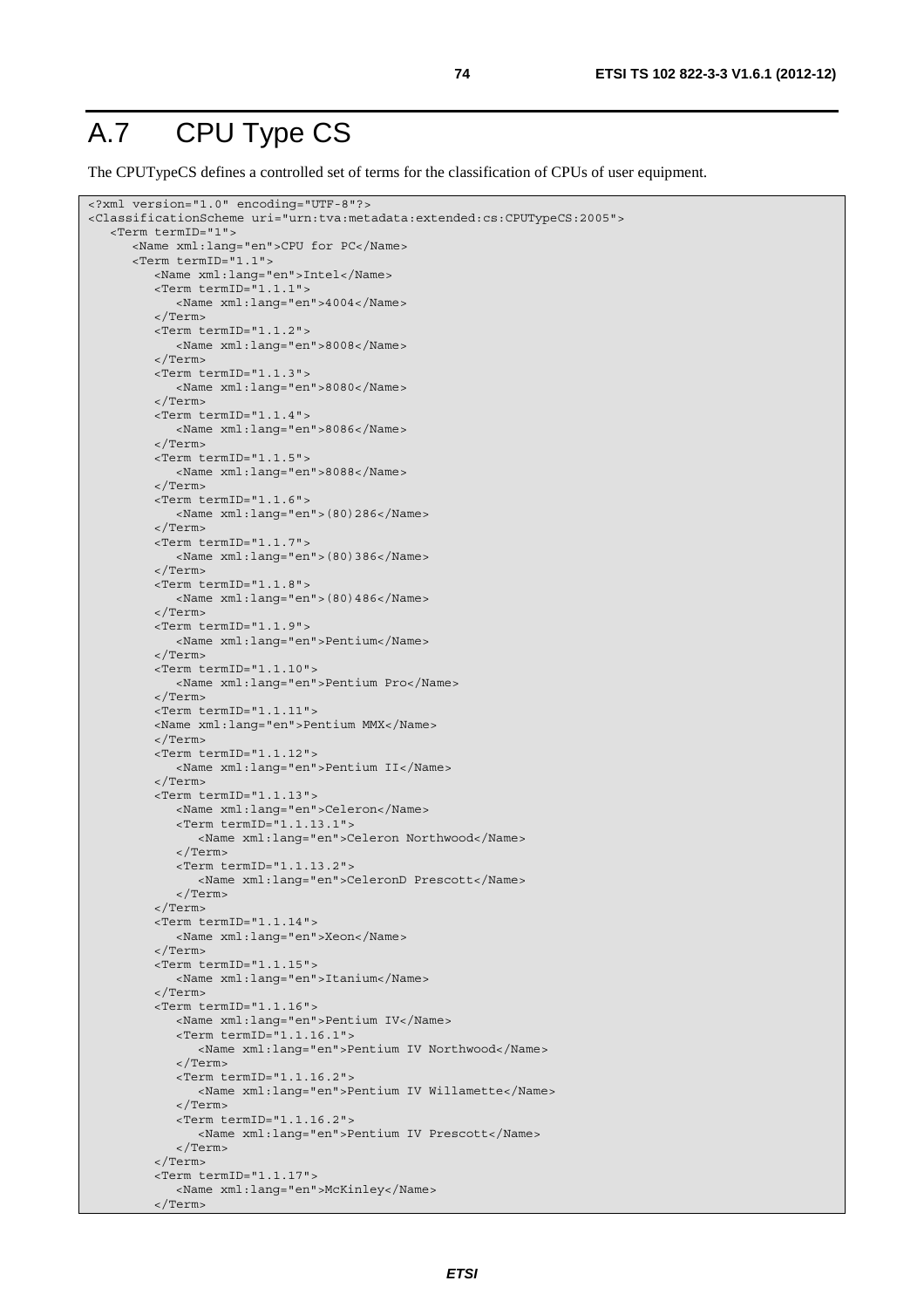```
 <Term termID="1.1.18"> 
          <Name xml:lang="en">Deerfield</Name> 
       </Term> 
    </Term> 
    <Term termID="1.2"> 
       <Name xml:lang="en">AMD</Name> 
       <Term termID="1.2.1"> 
          <Name xml:lang="en">K5</Name> 
       </Term> 
       <Term termID="1.2.2"> 
          <Name xml:lang="en">K6</Name> 
       </Term> 
       <Term termID="1.2.3"> 
          <Name xml:lang="en">K6-2</Name> 
       </Term> 
       <Term termID="1.2.4"> 
          <Name xml:lang="en">K6-3</Name> 
       </Term> 
       <Term termID="1.2.5"> 
          <Name xml:lang="en">Duron</Name> 
       </Term> 
       <Term termID="1.2.6"> 
          <Name xml:lang="en">Sempron</Name> 
          <Term termID="1.2.6.1"> 
              <Name xml:lang="en">Sempron ThoroughbredB</Name> 
          </Term> 
          <Term termID="1.2.6.2"> 
              <Name xml:lang="en">Sempron Paris</Name> 
          </Term> 
          <Term termID="1.2.6.3"> 
             <Name xml:lang="en">Sempron Palermo</Name> 
          </Term> 
       </Term> 
       <Term termID="1.2.7"> 
          <Name xml:lang="en">Athlon Professional Ultra</Name> 
          <Term termID="1.2.7.1"> 
              <Name xml:lang="en">Athlon 64</Name> 
              <Term termID="1.2.7.1.1"> 
                 <Name xml:lang="en">Athlon 64 NewCastle</Name> 
              </Term> 
              <Term termID="1.2.7.1.2"> 
                 <Name xml:lang="en">Athlon 64 Winchester</Name> 
              </Term> 
              <Term termID="1.2.7.1.3"> 
                <Name xml:lang="en">Athlon 64 Claw-Hammer</Name> 
              </Term> 
              <Term termID="1.2.7.1.4"> 
                 <Name xml:lang="en">Athlon 64 FX 55 Claw-Hammer</Name> 
              </Term> 
          </Term> 
          <Term termID="1.2.7.2"> 
              <Name xml:lang="en">AthlonXP</Name> 
              <Term termID="1.2.7.2.1"> 
                 <Name xml:lang="en">AthlonXP Barton</Name> 
              </Term> 
              <Term termID="1.2.7.2.2"> 
                 <Name xml:lang="en">AthlonXP M Barton</Name> 
              </Term> 
          </Term> 
       </Term> 
       <Term termID="1.2.8"> 
          <Name xml:lang="en">Opteron Sledge-Hammer</Name> 
       </Term> 
       <Term termID="1.2.9"> 
          <Name xml:lang="en">K8 </Name> 
       </Term> 
    </Term> 
    <Term termID="1.3"> 
       <Name xml:lang="en">VIA</Name> 
       <Term termID="3.1"> 
          <Name xml:lang="en">VIA C3 Nehemiah</Name> 
       </Term> 
    </Term> 
 </Term> 
 <Term termID="2"> 
   <Name xml:lang="en">CPU for PDA</Name> 
    <Term termID="2.1"> 
       <Name xml:lang="en">Motorola</Name>
```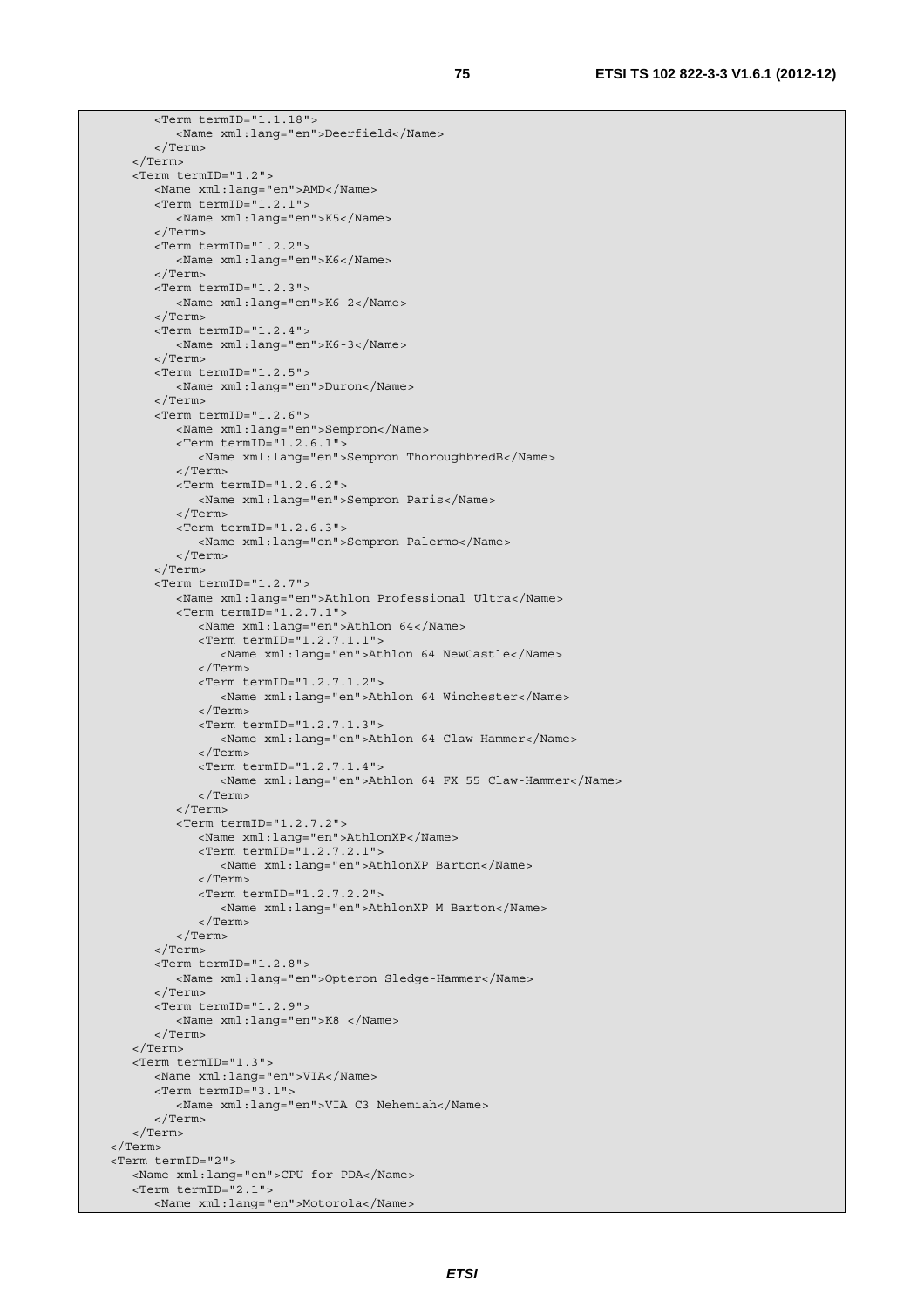<Term termID="2.1.1"> <Name xml:lang="en">Dragonball</Name> </Term> </Term> <Term termID="2.2"> <Name xml:lang="en">Hitachi</Name> <Term termID="2.2.1"> <Name xml:lang="en">SH</Name> </Term> </Term> <Term termID="2.3"> <Name xml:lang="en">NEC</Name> <Term termID="2.3.1"> <Name xml:lang="en">VR</Name> </Term> </Term> <Term termID="2.4"> <Name xml:lang="en">Intel</Name> <Term termID="2.4.1"> <Name xml:lang="en">StrongARM</Name> </Term> </Term> </Term> <Term termID="3"> <Name xml:lang="en">CPU for Settop</Name> <Term termID="3.1"> <Name xml:lang="en">ATI</Name> <Term termID="3.1.1"> <Name xml:lang="en">XILLEON</Name> </Term> </Term> <Term termID="3.2"> <Name xml:lang="en">Zoran</Name> <Term termID="3.2.1"> <Name xml:lang="en">Elite(G9)</Name> </Term> </Term> <Term termID="3.3"> <Name xml:lang="en">Philips</Name> <Term termID="3.3.1"> <Name xml:lang="en">SA7219</Name> </Term> <Term termID="3.3.2"> <Name xml:lang="en">SA7240</Name> </Term> </Term> </Term> </ClassificationScheme>

## A.8 Operating system CS

The following classification scheme defines a controlled set of terms for the classification of operating systems of user equipment.

```
<?xml version="1.0" encoding="UTF-8"?> 
<ClassificationScheme uri="urn:tva:metadata:extended:cs:OperatingSystemCS:2007"> 
    <Term termID="1"> 
       <Name xml:lang="en">DOS</Name> 
    </Term> 
    <Term termID="2"> 
       <Name xml:lang="en">Windows</Name> 
       <Term termID="2.1"> 
          <Name xml:lang="en">Windows 3.X</Name> 
       </Term> 
       <Term termID="2.2"> 
          <Name xml:lang="en">Windows 95</Name> 
       </Term> 
       <Term termID="2.3"> 
          <Name xml:lang="en">Windows 98</Name> 
       </Term> 
       <Term termID="2.4"> 
          <Name xml:lang="en">Windows Me</Name> 
       </Term>
```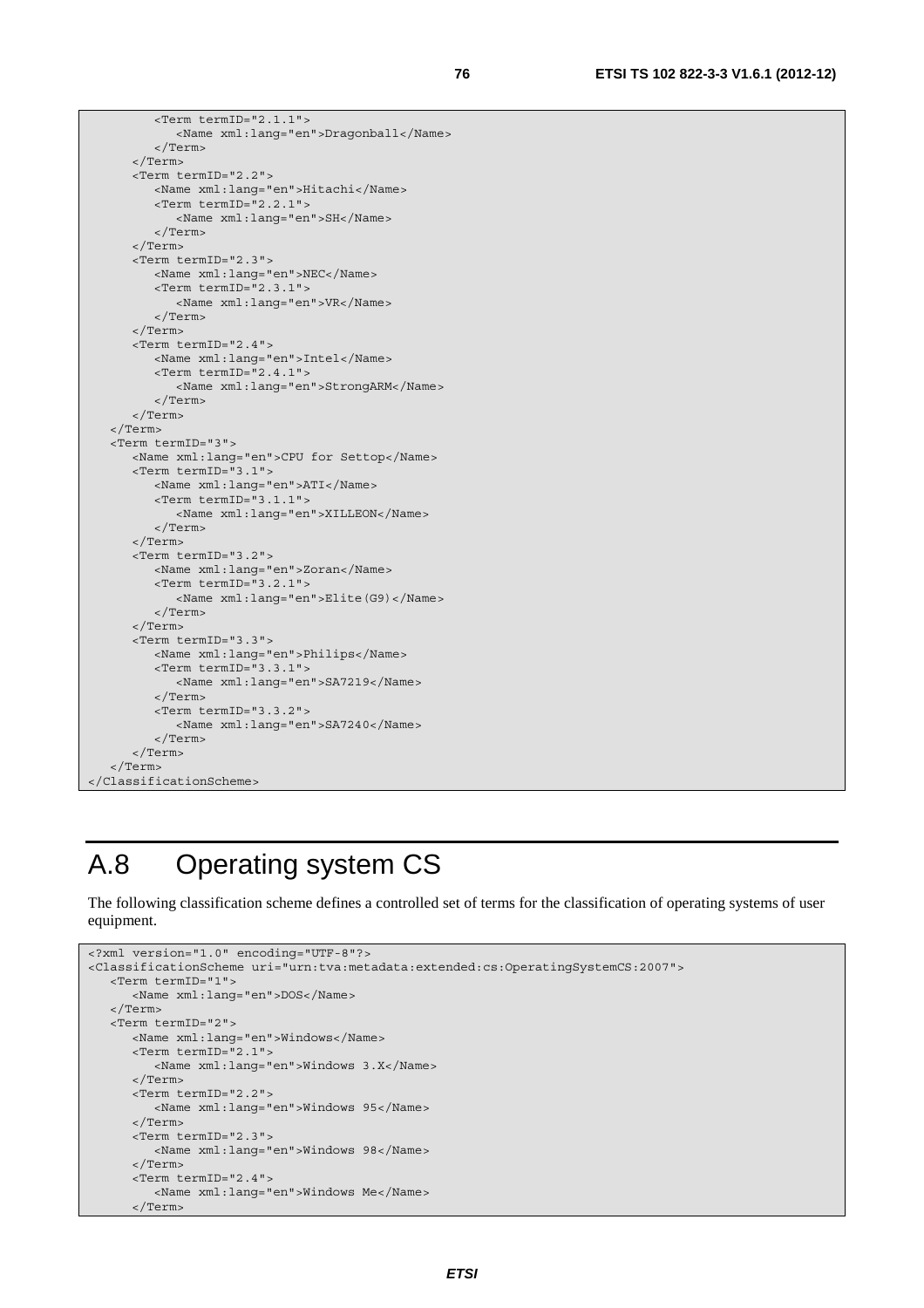```
 <Term termID="2.5"> 
       <Name xml:lang="en">Windows NT</Name> 
    </Term> 
    <Term termID="2.6"> 
       <Name xml:lang="en">Windows 2000</Name> 
    </Term> 
    <Term termID="2.7"> 
       <Name xml:lang="en">Windows 2003 Server</Name> 
    </Term> 
    <Term termID="2.8"> 
       <Name xml:lang="en">Windows XP</Name> 
    </Term> 
    <Term termID="2.9"> 
       <Name xml:lang="en">Windows VISTA</Name> 
    </Term> 
 </Term> 
 <Term termID="3"> 
    <Name xml:lang="en">Linux</Name> 
 </Term> 
 <Term termID="4"> 
    <Name xml:lang="en">Unix</Name> 
 </Term> 
 <Term termID="5"> 
    <Name xml:lang="en">Solaris</Name> 
 </Term> 
 <Term termID="6"> 
   <Name xml:lang="en">OS2</Name> 
 </Term> 
 <Term termID="7"> 
   <Name xml:lang="en">Mac</Name> 
    <Term termID="7.1"> 
       <Name xml:lang="en">System 6</Name> 
    </Term> 
    <Term termID="7.2"> 
      <Name xml:lang="en">System 7</Name> 
    </Term> 
    <Term termID="7.3"> 
       <Name xml:lang="en">Mac OS 7.x</Name> 
    </Term> 
    <Term termID="7.4"> 
       <Name xml:lang="en">Mac OS 8.x</Name> 
    </Term> 
    <Term termID="7.5"> 
       <Name xml:lang="en">Mac OS 9.x</Name> 
    </Term> 
    <Term termID="7.6"> 
       <Name xml:lang="en">Mac OS X</Name> 
    </Term> 
    <Term termID="7.7"> 
       <Name xml:lang="en">Mac OS X Server</Name> 
    </Term> 
 </Term> 
 <Term termID="8"> 
    <Name xml:lang="en">Mobile</Name> 
    <Term termID="8.1"> 
       <Name xml:lang="en">Palm OS 1.x</Name> 
    </Term> 
    <Term termID="8.2"> 
       <Name xml:lang="en">Palm OS 2.x</Name> 
    </Term> 
    <Term termID="8.3"> 
       <Name xml:lang="en">Palm OS 3.x</Name> 
    </Term> 
    <Term termID="8.4"> 
       <Name xml:lang="en">Palm OS 4.x</Name> 
    </Term> 
    <Term termID="8.5"> 
       <Name xml:lang="en">Palm OS 5.x</Name> 
    </Term> 
    <Term termID="8.6"> 
       <Name xml:lang="en">Windows CE 1.x</Name> 
    </Term> 
    <Term termID="8.7"> 
       <Name xml:lang="en">Windows CE 2.x</Name> 
    </Term> 
    <Term termID="8.8"> 
       <Name xml:lang="en">Pocket PC</Name> 
    </Term>
```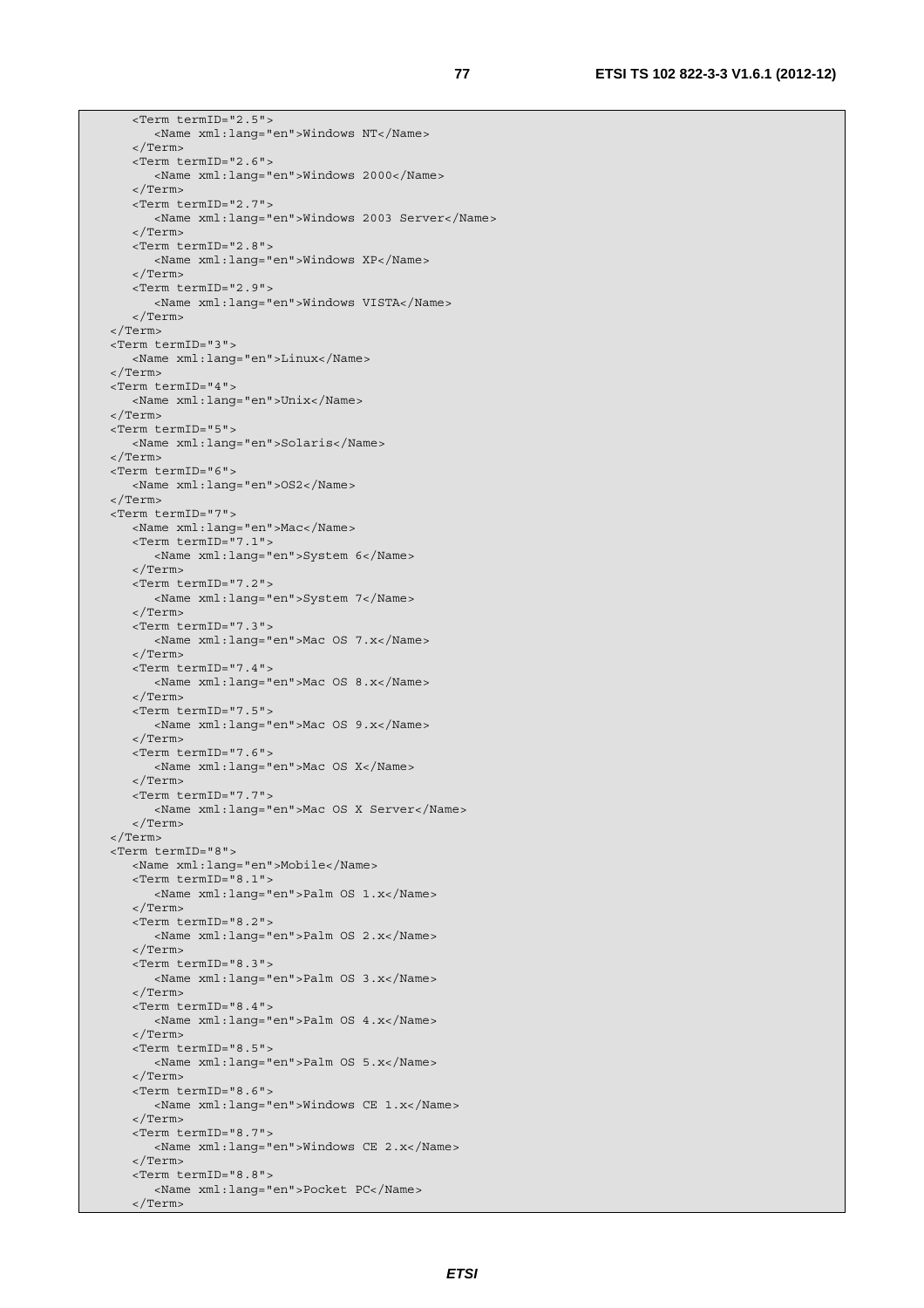```
 <Term termID="8.9"> 
          <Name xml:lang="en">Pocket PC 2002</Name> 
       </Term> 
       <Term termID="8.10"> 
          <Name xml:lang="en">Pocket PC 2003</Name> 
       </Term> 
       <Term termID="8.11"> 
          <Name xml:lang="en">Celvic OS</Name> 
       </Term> 
       <Term termID="8.12"> 
          <Name xml:lang="en">EPOC (Psion OS)</Name> 
       </Term> 
       <Term termID="8.13"> 
          <Name xml:lang="en">Symbian</Name> 
       </Term> 
       <Term termID="8.14"> 
          <Name xml:lang="en">Windows Mobile 2003 Phone Edition</Name> 
       </Term> 
    </Term> 
    <Term termID="9"> 
       <Name xml:lang="en">Embedded OS</Name> 
       <Term termID="9.1"> 
          <Name xml:lang="en">Windows CE</Name> 
       </Term> 
       <Term termID="9.2"> 
          <Name xml:lang="en">Embedded Linux </Name> 
       </Term> 
       <Term termID="9.3"> 
          <Name xml:lang="en">Embedded Java</Name> 
       </Term> 
    </Term> 
    <Term termID="10"> 
       <Name xml:lang="en">RTOS (Real Time OS)</Name> 
       <Term termID="10.1"> 
          <Name xml:lang="en">pSOS</Name> 
       </Term> 
       <Term termID="10.2"> 
          <Name xml:lang="en">OS-9</Name> 
       </Term> 
       <Term termID="10.3"> 
          <Name xml:lang="en">VxWorks</Name> 
       </Term> 
       <Term termID="10.4"> 
          <Name xml:lang="en">QNX</Name> 
       </Term> 
       <Term termID="10.5"> 
          <Name xml:lang="en">VRTX</Name> 
       </Term> 
       <Term termID="10.6"> 
          <Name xml:lang="en">Nucleus</Name> 
       </Term> 
       <Term termID="10.7"> 
          <Name xml:lang="en">Qplus</Name> 
      \angle/Term\sim <Term termID="10.8"> 
          <Name xml:lang="en">Lynx</Name> 
       </Term> 
       <Term termID="10.9"> 
          <Name xml:lang="en">RT-Linux</Name> 
       </Term> 
    </Term> 
</ClassificationScheme>
```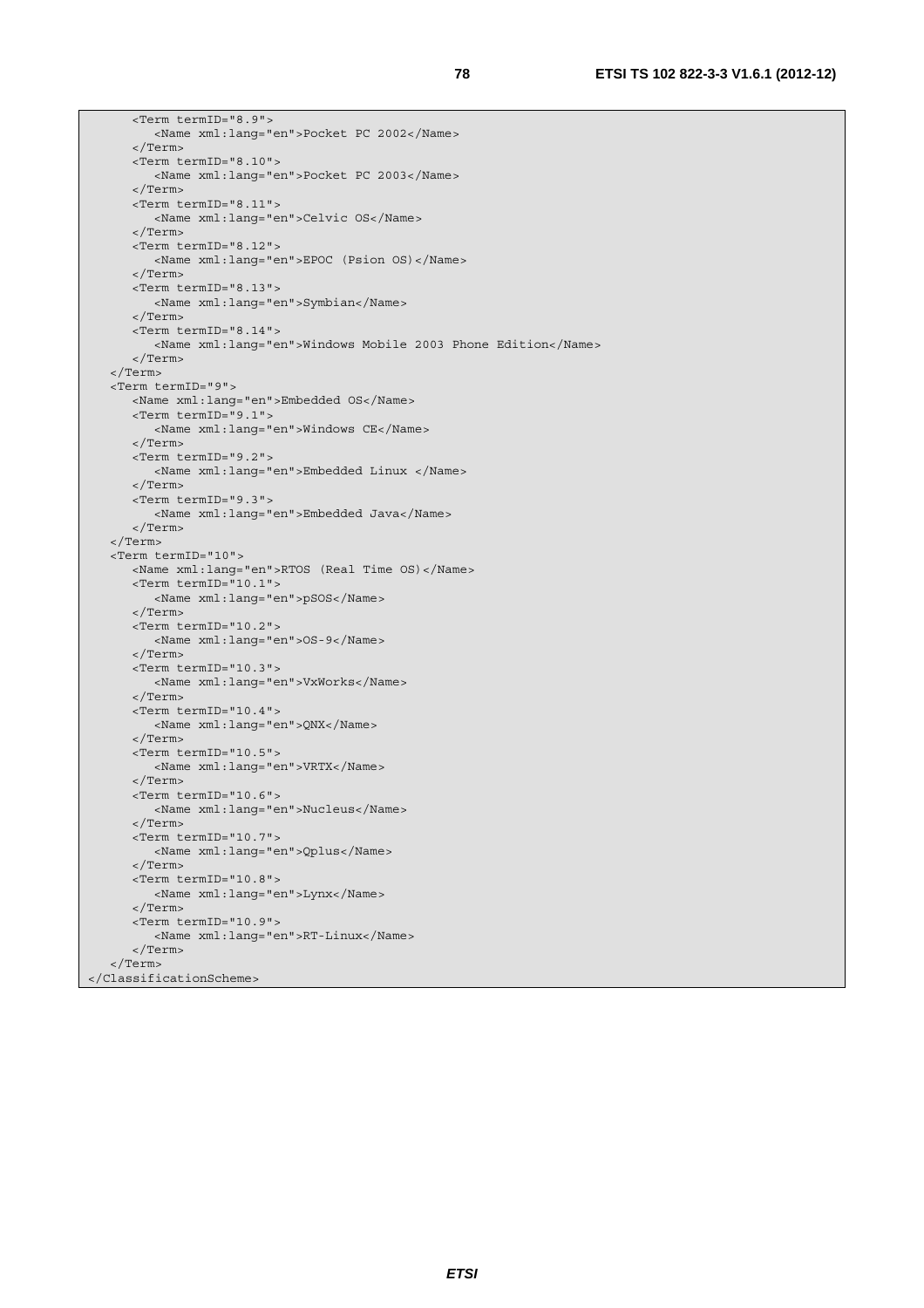## A.9 Virtual Machine CS

The VirtualMachineCS defines a controlled set of terms for the classification of virtual machine software on equipment available to content users.

```
<?xml version="1.0" encoding="UTF-8"?> 
<ClassificationScheme uri="urn:tva:metadata:extended:cs:VirtualMachineCS:2005"> 
    <Term termID="1"> 
       <Name xml:lang="en">Core War</Name> 
    </Term> 
    <Term termID="2"> 
       <Name xml:lang="en">Java VM</Name> 
       <Term termID="2.1"> 
          <Name xml:lang="en">Platform</Name> 
          <Term termID="2.1.1"> 
             <Name xml:lang="en">J2SE</Name> 
          </Term> 
          <Term termID="2.1.2"> 
             <Name xml:lang="en">J2EE</Name> 
          </Term> 
          <Term termID="2.1.3"> 
              <Name xml:lang="en">J2ME</Name> 
          </Term> 
       </Term> 
       <Term termID="2.2"> 
          <Name xml:lang="en">Speed</Name> 
          <Term termID="2.2.1"> 
              <Name xml:lang="en">Classic</Name> 
          </Term> 
          <Term termID="2.2.2"> 
             <Name xml:lang="en">Hotspot</Name> 
          </Term> 
       </Term> 
       <Term termID="2.3"> 
          <Name xml:lang="en">For J2ME</Name> 
          <Term termID="2.3.1"> 
             <Name xml:lang="en">KVM(Kilobyte VM)</Name> 
          </Term> 
          <Term termID="2.3.2"> 
              <Name xml:lang="en">GVM(Game VM)</Name> 
          </Term> 
          <Term termID="2.3.3"> 
             <Name xml:lang="en">MAP(Mobile Application S/W plug-in)</Name> 
          </Term> 
          <Term termID="2.3.4"> 
             <Name xml:lang="en">BREW</Name> 
           </Term> 
          <Term termID="2.3.5"> 
              <Name xml:lang="en">Redbook compliant VM </Name> 
          </Term> 
       </Term> 
    </Term> 
    <Term termID="3"> 
       <Name xml:lang="en">OCODE</Name> 
    </Term> 
    <Term termID="4"> 
       <Name xml:lang="en">OS/2</Name> 
    </Term> 
    <Term termID="5"> 
       <Name xml:lang="en">POPLOG</Name> 
    </Term> 
    <Term termID="6"> 
       <Name xml:lang="en">Portable Scheme Interpreter</Name> 
    </Term> 
    <Term termID="7"> 
       <Name xml:lang="en">Portable Standard Lisp</Name> 
    </Term> 
    <Term termID="8"> 
       <Name xml:lang="en">Parallel Virtual Machine</Name> 
    </Term> 
    <Term termID="9"> 
       <Name xml:lang="en">Sequential Parlog Machine</Name> 
    </Term> 
    <Term termID="10"> 
       <Name xml:lang="en">SNOBOL Implementation Language</Name> 
    </Term>
```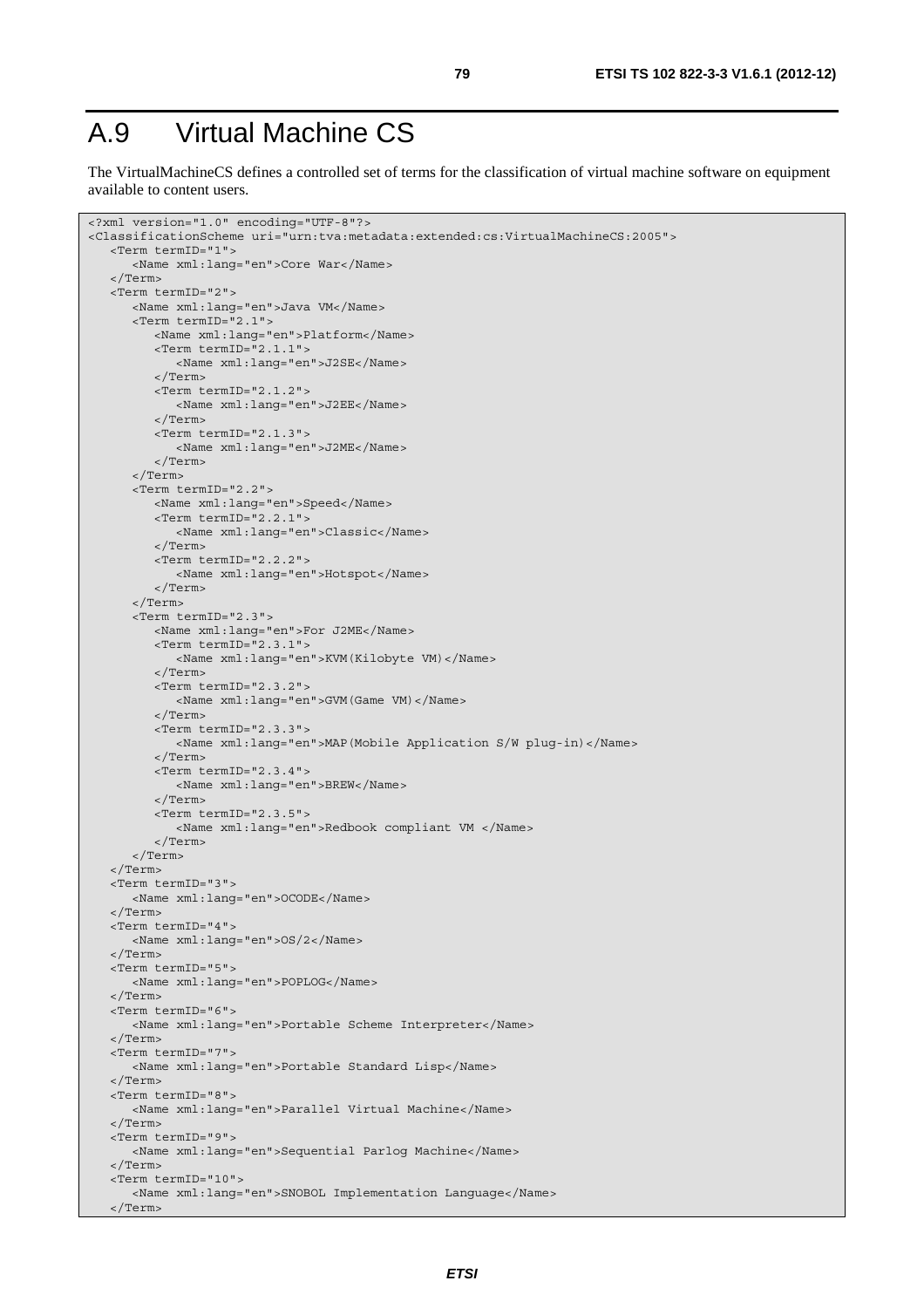```
 <Term termID="11"> 
       <Name xml:lang="en">SODA</Name> 
    </Term> 
    <Term termID="12"> 
       <Name xml:lang="en">Smalltalk</Name> 
    </Term> 
</ClassificationScheme>
```
#### A.10 Other System Software CS

The OtherSystemSoftwareCS defines a controlled set of terms for the classification of system software, other than middleware and virtual machine software, on equipment available to content users.

```
<?xml version="1.0" encoding="UTF-8"?> 
<ClassificationScheme uri="urn:tva:metadata:extended:cs:OtherSystemSoftwareCS:2005"> 
    <!-- ########################################################################--> 
    <!--OtherSystemSoftwareCS --> 
   <!--Definition: This is a set of terms used within Content Packaging to indicate --> 
   <!-- what kind of system software are needed in the Terminal written by HeeKyung Lee --> 
    <!-- ########################################################################--> 
    <Term termID="1"> 
       <Name xml:lang="en">Graphic library</Name> 
       <Term termID="1.1"> 
          <Name xml:lang="en">DirectX</Name> 
          <Term termID="1.1.1"> 
             <Name xml:lang="en">DirectX8.0</Name> 
          </Term> 
          <Term termID="1.1.2"> 
             <Name xml:lang="en">DirectX8.1</Name> 
          </Term> 
          <Term termID="1.1.3"> 
             <Name xml:lang="en">DirectX9.0</Name> 
          </Term> 
       </Term> 
       <Term termID="1.2"> 
         <Name xml:lang="en">OpenGL</Name> 
       </Term> 
    </Term> 
    <Term termID="2"> 
       <Name xml:lang="en">Media</Name> 
       <Term termID="2.1"> 
          <Name xml:lang="en">mpeg-1 codec</Name> 
       </Term> 
       <Term termID="2.2"> 
          <Name xml:lang="en">mpeg-2 codec</Name> 
       </Term> 
       <Term termID="2.3"> 
          <Name xml:lang="en">real audio codec</Name> 
       </Term> 
       <Term termID="2.4"> 
          <Name xml:lang="en">quicktime format codec</Name> 
       </Term> 
       <Term termID="2.5"> 
          <Name xml:lang="en">windows media player</Name> 
       </Term> 
       <Term termID="2.6"> 
         <Name xml:lang="en">flash</Name> 
       </Term> 
    </Term> 
    <Term termID="3"> 
       <Name xml:lang="en">DB</Name> 
       <Term termID="3.1"> 
          <Name xml:lang="en">JDBC</Name> 
       </Term> 
       <Term termID="3.2"> 
          <Name xml:lang="en">Firebird/InterBase</Name> 
       </Term> 
       <Term termID="3.3"> 
          <Name xml:lang="en">Microsoft SQL Server</Name> 
       </Term> 
       <Term termID="3.4"> 
          <Name xml:lang="en">MySQL</Name> 
       </Term>
```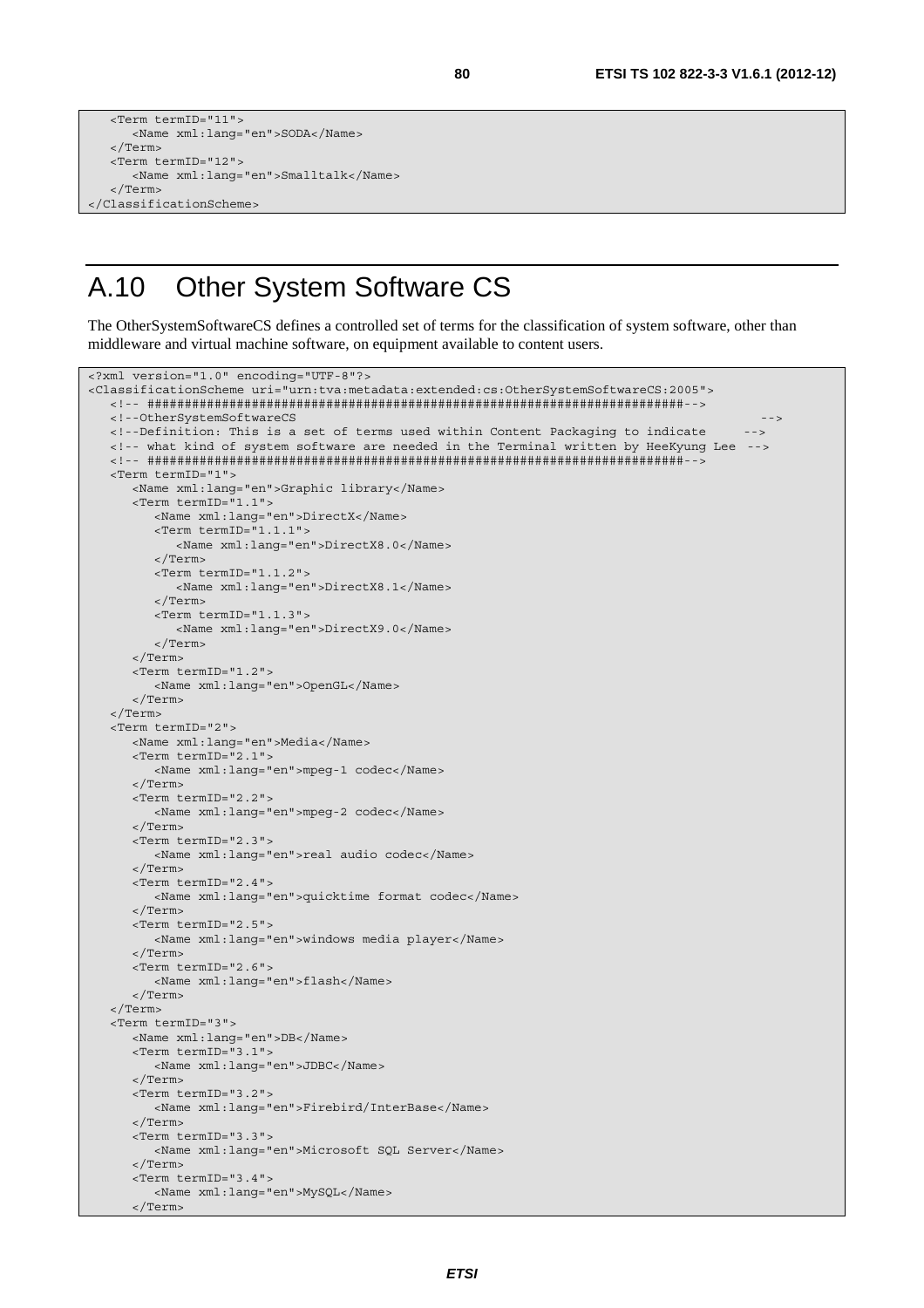<Term termID="3.5"> <Name xml:lang="en">Oracle</Name> </Term> <Term termID="3.6"> <Name xml:lang="en">Other network-based DBMS</Name> </Term> <Term termID="3.7"> <Name xml:lang="en">PostgreSQL</Name> </Term> </Term> <Term termID="4"> <Name xml:lang="en">GUI Library</Name> <Term termID="4.1"> <Name xml:lang="en">Amulet</Name> </Term> <Term termID="4.2"> <Name xml:lang="en">FLTK</Name> </Term> <Term termID="4.3"> <Name xml:lang="en">GTK</Name> </Term> <Term termID="4.4"> <Name xml:lang="en">MFC</Name> </Term> <Term termID="4.5"> <Name xml:lang="en">Morphic</Name> </Term> <Term termID="4.6"> <Name xml:lang="en">Motif</Name> </Term> <Term termID="4.7"> <Name xml:lang="en">Python</Name> </Term> <Term termID="4.8"> <Name xml:lang="en">Qt</Name> </Term> <Term termID="4.9"> <Name xml:lang="en">wxWindows </Name> </Term> </Term> <Term termID="5"> <Name xml:lang="en">Mobile</Name> <Term termID="5.1"> <Name xml:lang="en">ActiveSync</Name> </Term> <Term termID="5.2"> <Name xml:lang="en">.Net Framework</Name> </Term> <Term termID="5.3"> <Name xml:lang="en">DioPen V5.0</Name> </Term> </Term> </ClassificationScheme>

#### A.11 Middleware Service CS

The following classification scheme defines a controlled set of terms for the Middleware element of SystemInformationType.

```
<?xml version="1.0" encoding="UTF-8"?> 
<ClassificationScheme uri=" urn:tva:metadata:extended:cs:MiddlewareServiceCS:2011"> 
   <Term termID="ACAP"> 
       <Name xml:lang="en">ACAP</Name> 
    </Term> 
    <Term termID="MHP"> 
       <Name xml:lang="en">MHP</Name> 
    </Term> 
    <Term termID="OCAP"> 
       <Name xml:lang="en">OCAP</Name> 
    </Term> 
    <Term termID="BML"> 
      <Name xml:lang="en">BML</Name> 
    </Term>
```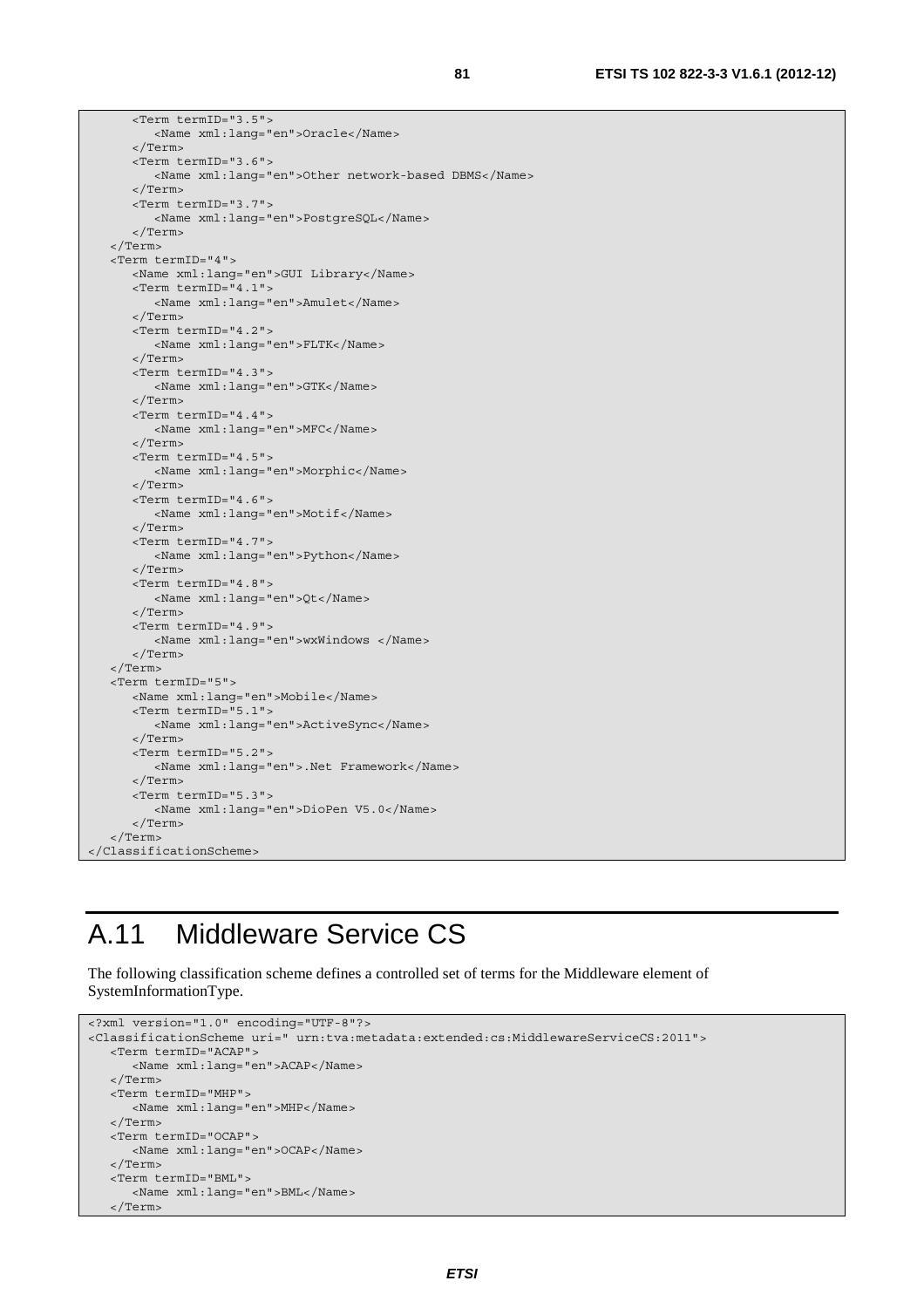```
 <Term termID="MHEG-5"> 
       <Name xml:lang="en">MHEG-5</Name> 
   </Term> 
   <Term termID="Open-TV"> 
      <Name xml:lang="en">Open-TV</Name> 
   </Term> 
   <Term termID="MediaHighway"> 
      <Name xml:lang="en">MediaHighway</Name> 
   </Term> 
</ClassificationScheme>
```
## A.12 Terminal Type CS

The following classification scheme defines a controlled set of terms for the classification of terminals available to content users.

```
<?xml version="1.0" encoding="UTF-8"?> 
<ClassificationScheme uri="urn:tva:metadata:extended:cs:TerminalTypeCS:2011" > 
    <Term termID="1"> 
       <Name xml:lang="en">PC</Name> 
    </Term> 
    <Term termID="2"> 
       <Name xml:lang="en">PDA</Name> 
    </Term> 
    <Term termID="3"> 
       <Name xml:lang="en">Set-Top Box</Name> 
    <Term termID="3.1"> 
          <Name xml:lang="en">PDR</Name> 
       </Term> 
    <Term termID="3.2"> 
          <Name xml:lang="en">NDR</Name> 
       </Term> 
    <Term termID="3.3"> 
          <Name xml:lang="en">Cable Set-Top Box</Name> 
       </Term> 
    <Term termID="3.4"> 
          <Name xml:lang="en">Other Set-Top Box</Name> 
       </Term> 
    </Term> 
    <Term termID="4"> 
       <Name xml:lang="en">Printer</Name> 
    </Term> 
    <Term termID="5"> 
       <Name xml:lang="en">Mobile Phone</Name> 
    </Term> 
    <Term termID="6"> 
       <Name xml:lang="en">Digital Still Camera</Name> 
    </Term> 
    <Term termID="7"> 
       <Name xml:lang="en">Digital Video Camera</Name> 
    </Term> 
    <Term termID="8"> 
       <Name xml:lang="en">Audio Player</Name> 
    </Term> 
    <Term termID="9"> 
       <Name xml:lang="en">Television</Name> 
    </Term> 
    <Term termID="10"> 
       <Name xml:lang="en">Gateway</Name> 
    </Term> 
    <Term termID="11"> 
      <Name xml:lang="en">Router</Name> 
    </Term> 
<Term termID="12"> 
       <Name xml:lang="en">Car Terminal</Name> 
    <Term termID="12.1"> 
          <Name xml:lang="en">Car Stereo</Name> 
       </Term> 
    <Term termID="12.2"> 
          <Name xml:lang="en">Car Navigation</Name> 
       </Term> 
    <Term termID="12.3"> 
          <Name xml:lang="en">Car AV</Name>
```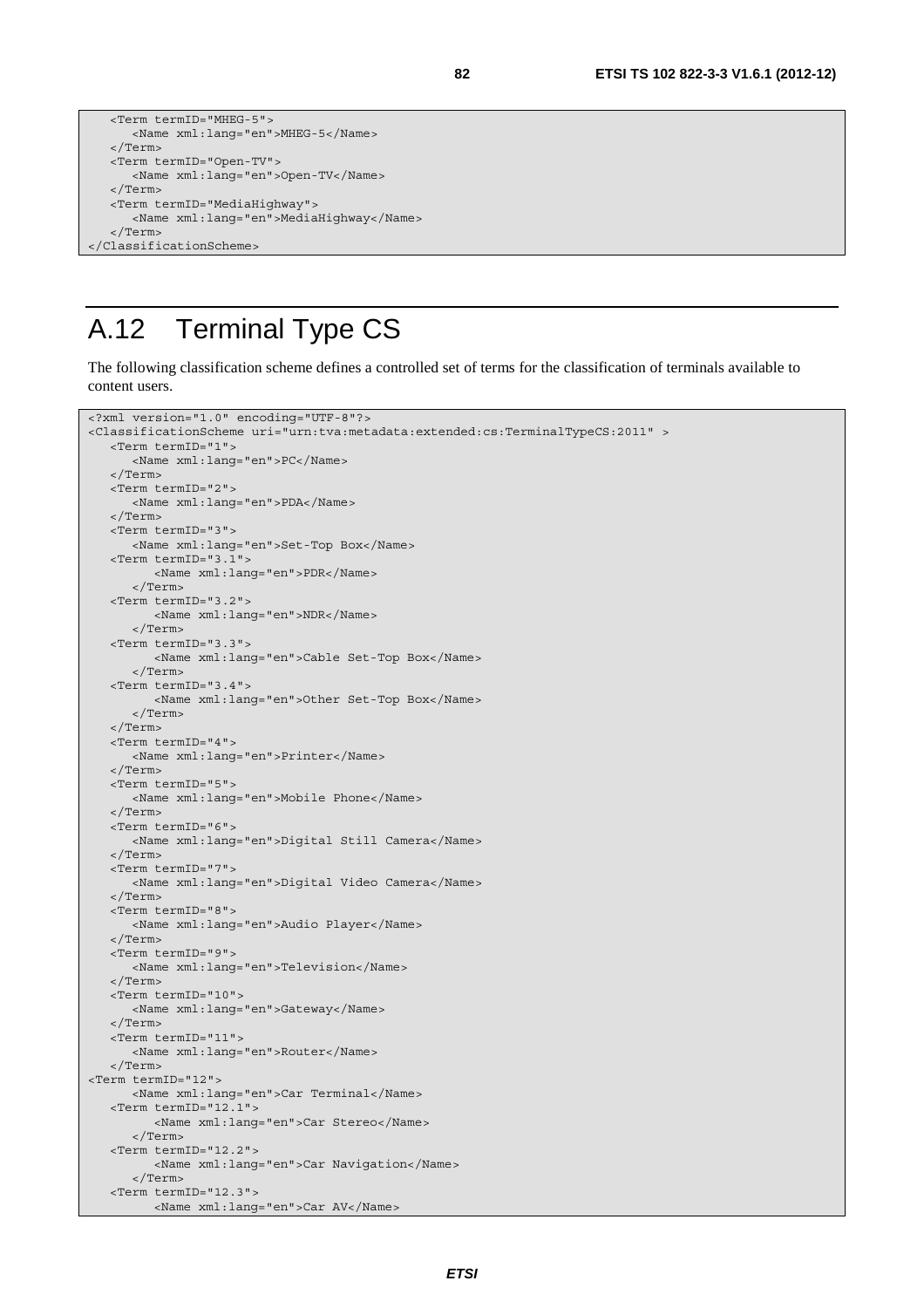</Term> </Term> <Term termID="13"> <Name xml:lang="en">Game Platform</Name> <Term termID="13.1"> <Name xml:lang="en">3DO</Name> </Term> <Term termID="13.2"> <Name xml:lang="en">Amiga</Name> </Term> <Term termID="13.3"> <Name xml:lang="en">Apple II</Name> </Term> <Term termID="13.4"> <Name xml:lang="en">Atari</Name> <Term termID="13.4.1"> <Name xml:lang="en">2600</Name> </Term> <Term termID="13.4.2"> <Name xml:lang="en">5200</Name> </Term> <Term termID="13.4.3"> <Name xml:lang="en">7800</Name> </Term> <Term termID="13.4.4"> <Name xml:lang="en">ST</Name> </Term> </Term> <Term termID="13.5"> <Name xml:lang="en">ColecoVision</Name> </Term> <Term termID="13.6"> <Name xml:lang="en">Commodore 64</Name> </Term> <Term termID="13.7"> <Name xml:lang="en">Dreamcast</Name> </Term> <Term termID="13.8"> <Name xml:lang="en">Game Boy</Name> <Term termID="13.8.1"> <Name xml:lang="en">Usual</Name> </Term> <Term termID="13.8.2"> <Name xml:lang="en">Advance</Name> </Term> <Term termID="13.8.3"> <Name xml:lang="en">Color</Name> </Term> </Term> <Term termID="13.9"> <Name xml:lang="en">Game Cube</Name> </Term> <Term termID="13.10"> <Name xml:lang="en">Game Gear</Name> </Term> <Term termID="13.11"> <Name xml:lang="en">Genesis</Name> </Term> <Term termID="13.12"> <Name xml:lang="en">Intellivision</Name> </Term> <Term termID="13.13"> <Name xml:lang="en">Jaguar</Name> </Term> <Term termID="13.14"> <Name xml:lang="en">Lynx</Name> </Term> <Term termID="13.15"> <Name xml:lang="en">NES</Name> </Term> <Term termID="13.16"> <Name xml:lang="en">N-Gage</Name> </Term> <Term termID="13.17"> <Name xml:lang="en">Nintendo</Name> <Term termID="13.17.1"> <Name xml:lang="en">64</Name> </Term>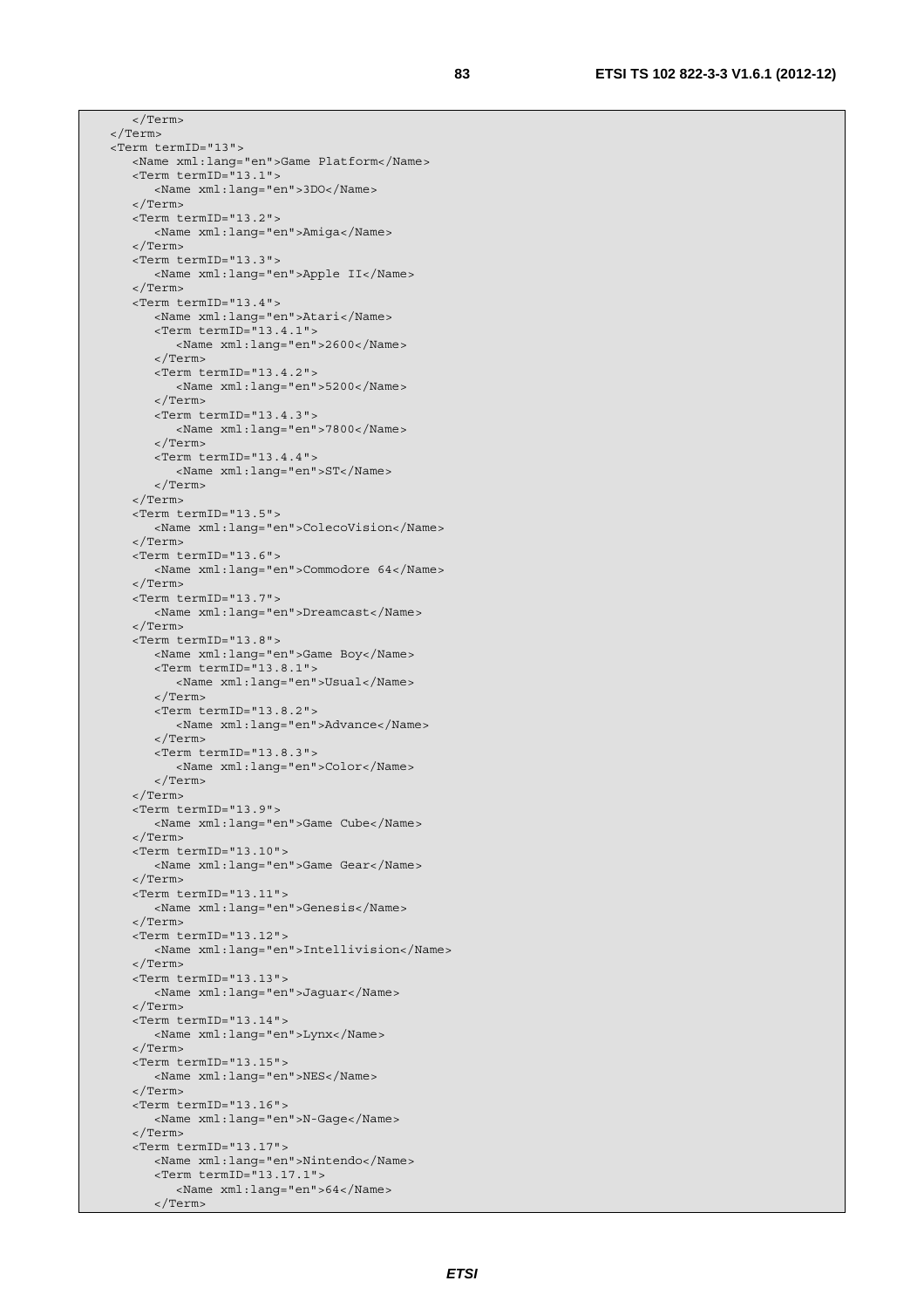<Term termID="13.17.2"> <Name xml:lang="en">DS</Name> </Term> </Term> <Term termID="13.18"> <Name xml:lang="en">PC Booter</Name> </Term> <Term termID="13.19"> <Name xml:lang="en">PlayStation</Name> <Term termID="13.19.1"> <Name xml:lang="en">Usual</Name> </Term> <Term termID="13.19.2"> <Name xml:lang="en">2</Name> </Term> </Term> <Term termID="13.20"> <Name xml:lang="en">PSP</Name> </Term> <Term termID="13.21"> <Name xml:lang="en">Saturn</Name> </Term> <Term termID="13.22"> <Name xml:lang="en">Sega</Name> <Term termID="13.22.1"> <Name xml:lang="en">32X</Name> </Term> <Term termID="13.22.2"> <Name xml:lang="en">CD</Name> </Term> <Term termID="13.22.3"> <Name xml:lang="en">Master System</Name> </Term> </Term> <Term termID="13.23"> <Name xml:lang="en">SNES</Name> </Term> <Term termID="13.24"> <Name xml:lang="en">TI-99/4A</Name> </Term> <Term termID="13.25"> <Name xml:lang="en">TurboGrafx</Name> <Term termID="13.25.1"> <Name xml:lang="en">16</Name> </Term> <Term termID="13.25.2"> <Name xml:lang="en">CD</Name> </Term> </Term> <Term termID="13.26"> <Name xml:lang="en">Vectrex</Name> </Term> <Term termID="13.27"> <Name xml:lang="en">VIC-20</Name> </Term> <Term termID="13.28"> <Name xml:lang="en">Virtual Boy</Name> </Term> <Term termID="13.29"> <Name xml:lang="en">V.Smile</Name> </Term> <Term termID="13.30"> <Name xml:lang="en">Xbox</Name> </Term> <Term termID="13.31"> <Name xml:lang="en">ZX Spectrum</Name> </Term> </Term> <Term termID="14"> <Name xml:lang="en">Home Server</Name> <Term termID="14.1"> <Name xml:lang="en">Media Server</Name> </Term> <Term termID="14.2"> <Name xml:lang="en">Refrigerator HS</Name> </Term> <Term termID="14.3"> <Name xml:lang="en">Game machine HS</Name>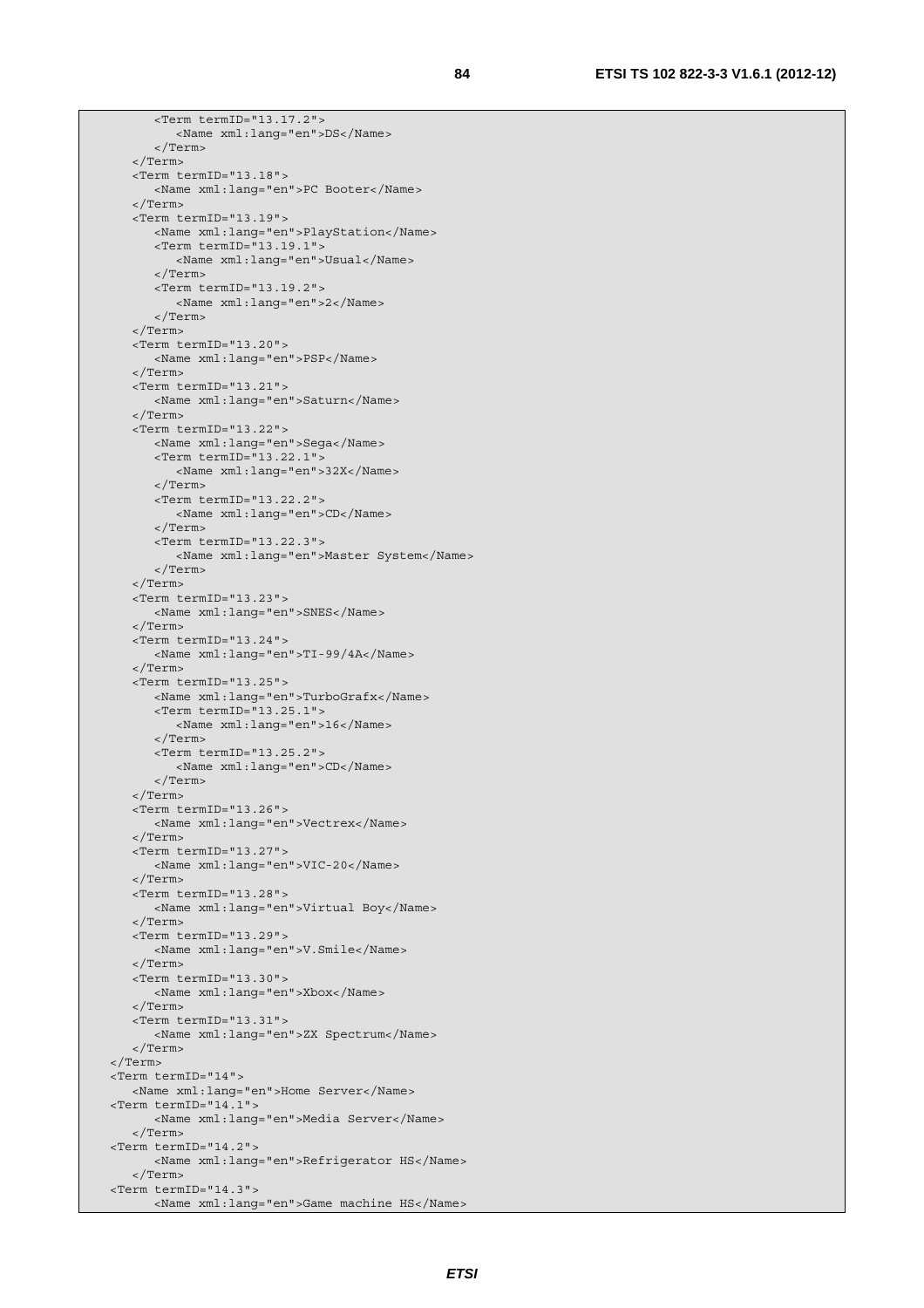```
\frac{1}{2} Term
     </Term> 
</ClassificationScheme>
```
</Term>

## A.13 Place Type CS

The following classification scheme defines controlled terms for "NameTerm" of "mpeg7:PlaceType" used in the "Location" of "NaturalEnvironmentInformationTableType".

```
<?xml version="1.0" encoding="UTF-8"?> 
<ClassificationScheme uri="urn:tva:metadata:extended:cs:PlaceTypeCS:2011"> 
    <Term termID="1"> 
       <Name xml:lang="en">My Home</Name> 
       <Definition xml:lang="en"> 
          A place where a person lives or a place to go back 
       </Definition> 
    </Term> 
    <Term termID="2"> 
       <Name xml:lang="en">Transportation Facilities</Name> 
       <Definition xml:lang="en"> 
          A place where people access transportation means 
       </Definition> 
       <Term termID="2.1"> 
          <Name xml:lang="en">Station</Name> 
       </Term> 
       <Term termID="2.2"> 
          <Name xml:lang="en">Stop</Name> 
       </Term> 
       <Term termID="2.3"> 
          <Name xml:lang="en">Airport</Name> 
       </Term> 
       <Term termID="2.4"> 
          <Name xml:lang="en">Harbour</Name> 
       </Term> 
    </Term> 
    <Term termID="3"> 
       <Name xml:lang="en">Traffic Facilities</Name> 
       <Definition xml:lang="en"> 
          A place where people access by using traffic means 
       </Definition> 
       <Term termID="3.1"> 
          <Name xml:lang="en">Entrance</Name> 
       </Term> 
       <Term termID="3.2"> 
          <Name xml:lang="en">Parking</Name> 
       </Term> 
       <Term termID="3.3"> 
          <Name xml:lang="en">Crossing</Name> 
       </Term> 
       <Term termID="3.4"> 
          <Name xml:lang="en">Street</Name> 
       </Term> 
       <Term termID="3.5"> 
          <Name xml:lang="en">Gas Station</Name> 
       </Term> 
       <Term termID="3.6"> 
          <Name xml:lang="en">Highway</Name> 
       </Term> 
       <Term termID="3.7"> 
          <Name xml:lang="en">Interchange</Name> 
       </Term> 
       <Term termID="3.8"> 
          <Name xml:lang="en">Service Area</Name> 
       </Term> 
    </Term> 
    <Term termID="4"> 
       <Name xml:lang="en">Work Place</Name> 
       <Definition xml:lang="en"> 
          A place where people work 
       </Definition> 
       <Term termID="4.1"> 
          <Name xml:lang="en">Office</Name>
```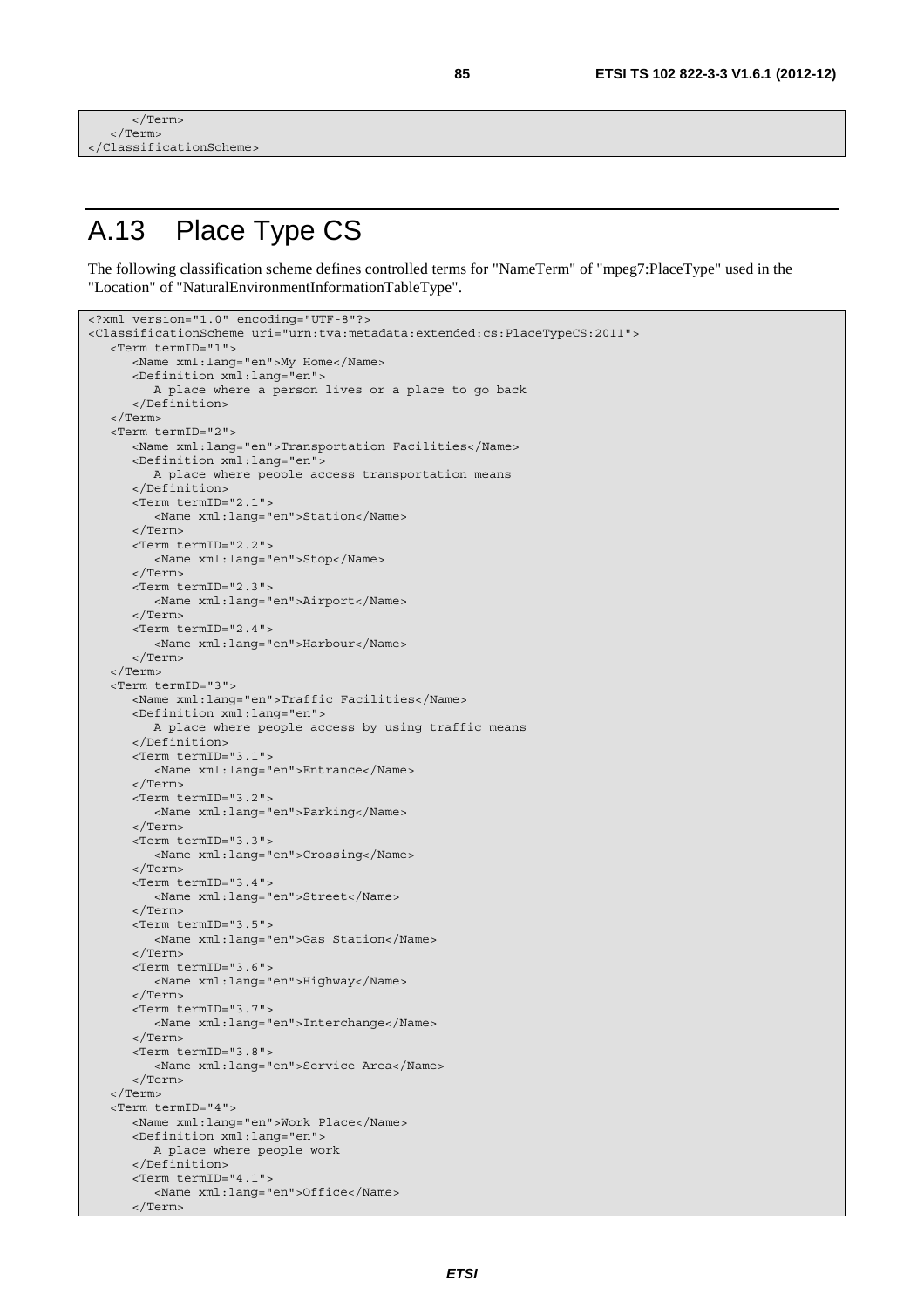```
 <Term termID="4.2"> 
       <Name xml:lang="en">Factory</Name> 
    </Term> 
    <Term termID="4.3"> 
       <Name xml:lang="en">Studio</Name> 
    </Term> 
    <Term termID="4.4"> 
       <Name xml:lang="en">Outdoor</Name> 
    </Term> 
 </Term> 
 <Term termID="5"> 
   <Name xml:lang="en">School</Name> 
    <Definition xml:lang="en"> 
       A place where a person goes to study 
    </Definition> 
    <Term termID="5.1"> 
       <Name xml:lang="en">University</Name> 
    </Term> 
    <Term termID="5.2"> 
       <Name xml:lang="en">High School</Name> 
    </Term> 
    <Term termID="5.3"> 
       <Name xml:lang="en">Kindergarten</Name> 
    </Term> 
 </Term> 
 <Term termID="6"> 
   <Name xml:lang="en">Hall</Name> 
    <Definition xml:lang="en"> 
       A place or building used for meeting, entertainment, exhibition, etc. 
    </Definition> 
    <Term termID="6.1"> 
      <Name xml:lang="en">Museum</Name> 
    </Term> 
    <Term termID="6.2"> 
      <Name xml:lang="en">Library</Name> 
    </Term> 
    <Term termID="6.3"> 
       <Name xml:lang="en">Theatre</Name> 
    </Term> 
 </Term> 
 <Term termID="7"> 
    <Name xml:lang="en">Public Facilities</Name> 
    <Definition xml:lang="en"> 
       A place or building for public service 
    </Definition> 
    <Term termID="7.1"> 
       <Name xml:lang="en">Bank</Name> 
    </Term> 
    <Term termID="7.2"> 
       <Name xml:lang="en">Post Office</Name> 
    </Term> 
    <Term termID="7.3"> 
       <Name xml:lang="en">Hospital</Name> 
   \sim/Term\sim <Term termID="7.4"> 
       <Name xml:lang="en">Police</Name> 
    </Term> 
    <Term termID="7.5"> 
       <Name xml:lang="en">Public Office</Name> 
    </Term> 
    <Term termID="7.6"> 
       <Name xml:lang="en">Fire-Brigade Station</Name> 
    </Term> 
 </Term> 
 <Term termID="8"> 
    <Name xml:lang="en">Historic Site</Name> 
    <Definition xml:lang="en"> 
       A place or building of historic interest and value 
    </Definition> 
    <Term termID="8.1"> 
       <Name xml:lang="en">Palace</Name> 
    </Term> 
    <Term termID="8.2"> 
       <Name xml:lang="en">Castle</Name> 
    </Term> 
    <Term termID="8.3"> 
       <Name xml:lang="en">Church</Name> 
    </Term>
```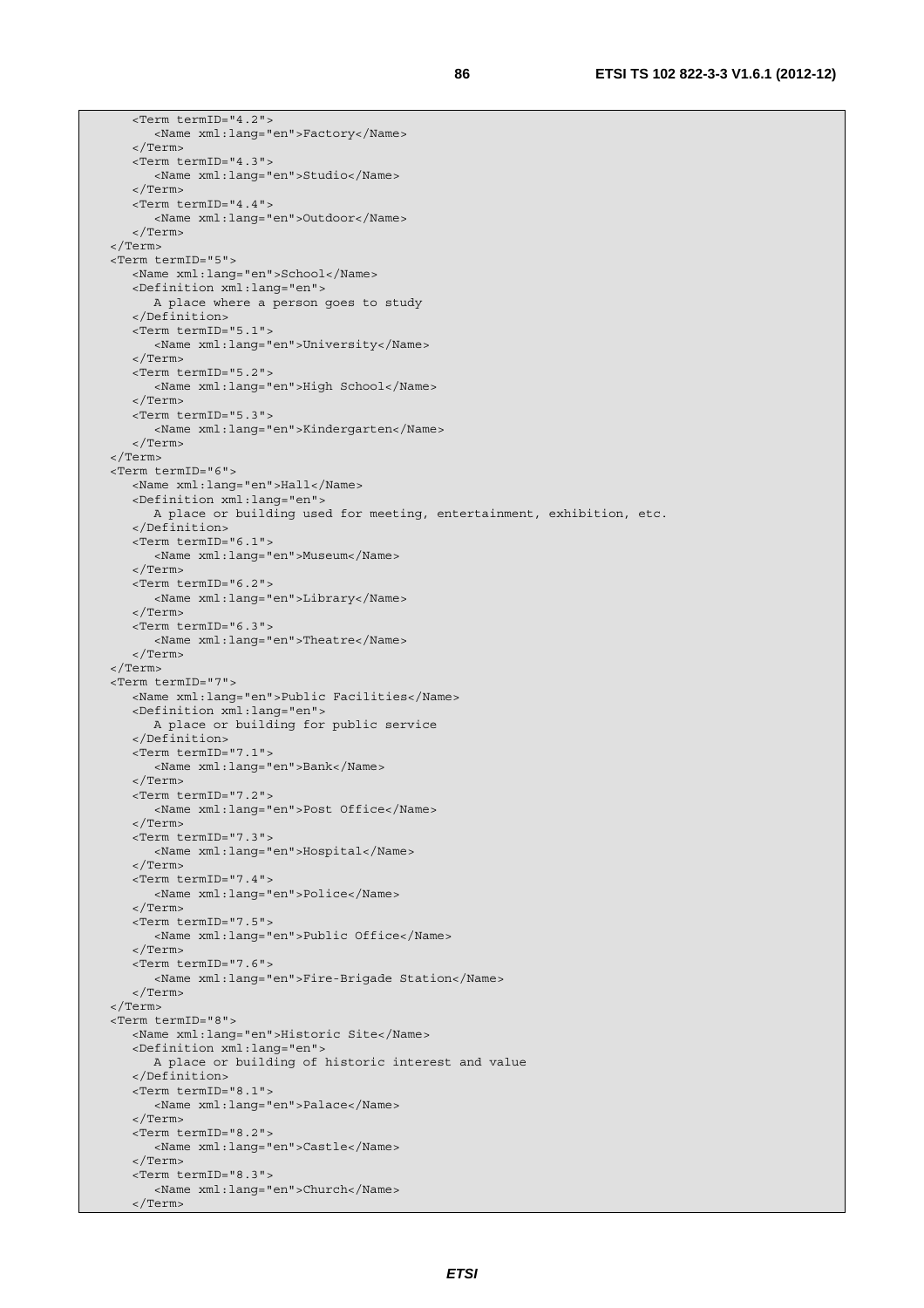<Term termID="8.4"> <Name xml:lang="en">Temple</Name> </Term> <Term termID="8.5"> <Name xml:lang="en">Shrine</Name> </Term> <Term termID="8.6"> <Name xml:lang="en">Graveyard</Name> </Term> </Term> <Term termID="9"> <Name xml:lang="en">Natural Outdoor Spot</Name> <Definition xml:lang="en"> A spot of natural or outdoor environment </Definition> <Term termID="9.1"> <Name xml:lang="en">Mountain</Name> </Term> <Term termID="9.2"> <Name xml:lang="en">Sea</Name> </Term> <Term termID="9.3"> <Name xml:lang="en">Lake</Name> </Term> <Term termID="9.4"> <Name xml:lang="en">Pond</Name> </Term> <Term termID="9.5"> <Name xml:lang="en">River</Name> </Term> <Term termID="9.6"> <Name xml:lang="en">Valley</Name> </Term> <Term termID="9.7"> <Name xml:lang="en">Field</Name> </Term> <Term termID="9.8"> <Name xml:lang="en">Island</Name> </Term> <Term termID="9.9"> <Name xml:lang="en">Sky</Name> </Term> </Term> <Term termID="10"> <Name xml:lang="en">Hotel</Name> <Definition xml:lang="en"> A building or place where people stay, sleep or take a rest </Definition> </Term> <Term termID="11"> <Name xml:lang="en">Restaurant</Name> <Definition xml:lang="en"> A building or place where foods are served and people can eat </Definition> </Term> <Term termID="12"> <Name xml:lang="en">Shopping Spot</Name> <Definition xml:lang="en"> A building or place where people go shopping </Definition> <Term termID="12.1"> <Name xml:lang="en">Department Store</Name> </Term> <Term termID="12.2"> <Name xml:lang="en">Supermarket</Name> </Term> <Term termID="12.3"> <Name xml:lang="en">Shop</Name> </Term> </Term> <Term termID="13"> <Name xml:lang="en">Leisure Spot</Name> <Definition xml:lang="en"> A place where people enjoy leisure </Definition> <Term termID="13.1"> <Name xml:lang="en">Park</Name> </Term>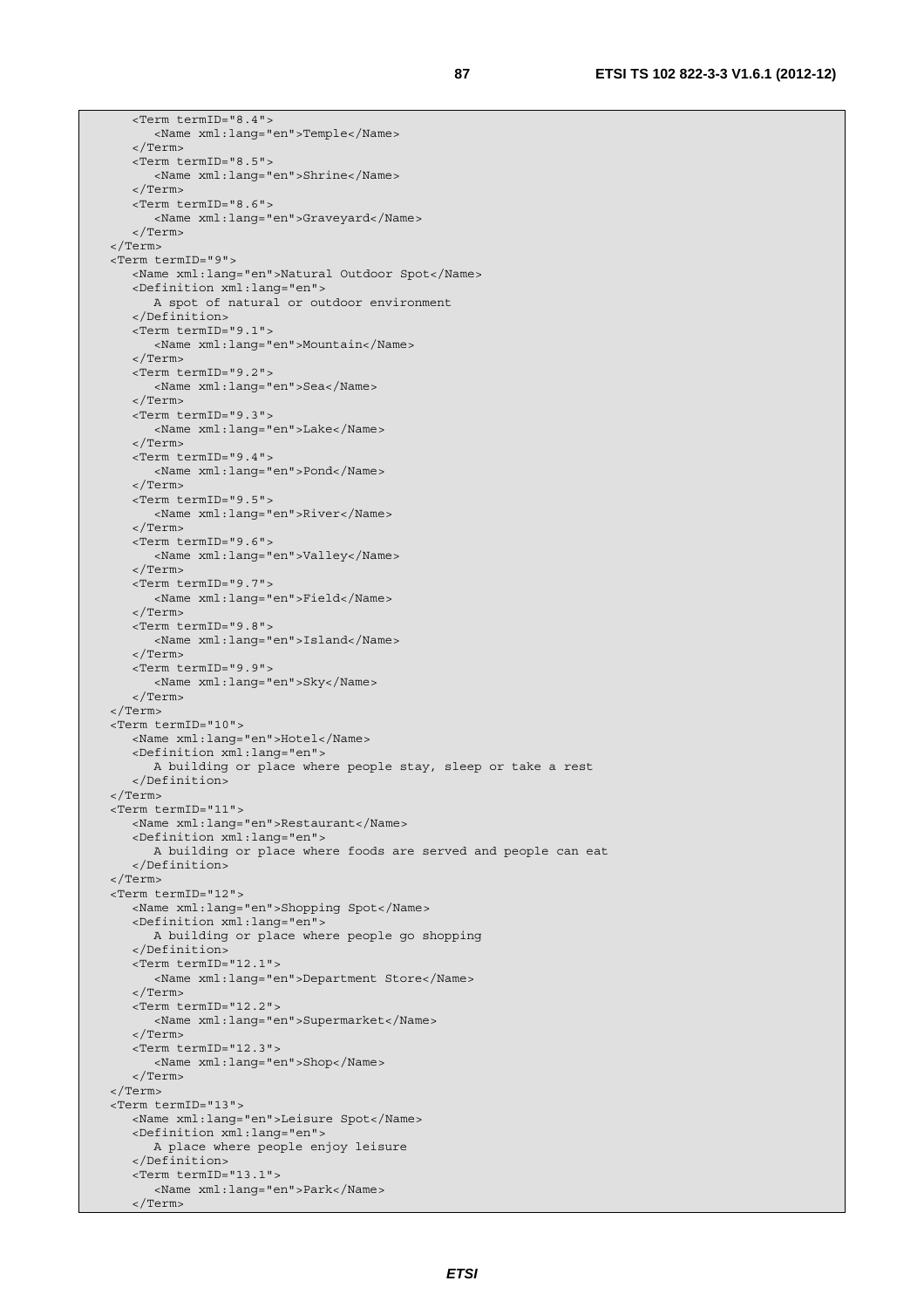<Term termID="13.2"> <Name xml:lang="en">Garden</Name> </Term> <Term termID="13.3"> <Name xml:lang="en">Amusement Park</Name> </Term> <Term termID="13.4"> <Name xml:lang="en">Resort</Name> </Term> <Term termID="13.5"> <Name xml:lang="en">Hot Spring</Name> </Term> </Term> <Term termID="14"> <Name xml:lang="en">Sports Spot</Name> <Definition xml:lang="en"> A place where people enjoy sports </Definition> <Term termID="14.1"> <Name xml:lang="en">Stadium</Name> </Term> <Term termID="14.2"> <Name xml:lang="en">Sports Gym</Name> </Term> <Term termID="14.3"> <Name xml:lang="en">Tennis Court</Name> </Term> <Term termID="14.4"> <Name xml:lang="en">Golf Course</Name> </Term> <Term termID="14.5"> <Name xml:lang="en">Swimming Pool</Name> </Term> <Term termID="14.6"> <Name xml:lang="en">Skiing Ground</Name> </Term> <Term termID="14.7"> <Name xml:lang="en">Skating Rink</Name> </Term> </Term> <Term termID="15"> <Name xml:lang="en">Mobility</Name> <Definition xml:lang="en"> The user is in move. </Definition> <Term termID="15.1"> <Name xml:lang="en">In Transportation</Name> <Term termID="15.1.1"> <Name xml:lang="en">In Car</Name> </Term> <Term termID="15.1.2"> <Name xml:lang="en">In Train</Name> </Term> <Term termID="15.1.3"> <Name xml:lang="en">In Airplane</Name> </Term> </Term> <Term termID="15.2"> <Name xml:lang="en">On Foot</Name> <Term termID="15.2.1"> <Name xml:lang="en">Walking</Name> </Term> <Term termID="15.2.2"> <Name xml:lang="en">Running</Name> </Term> </Term> </Term> </ClassificationScheme>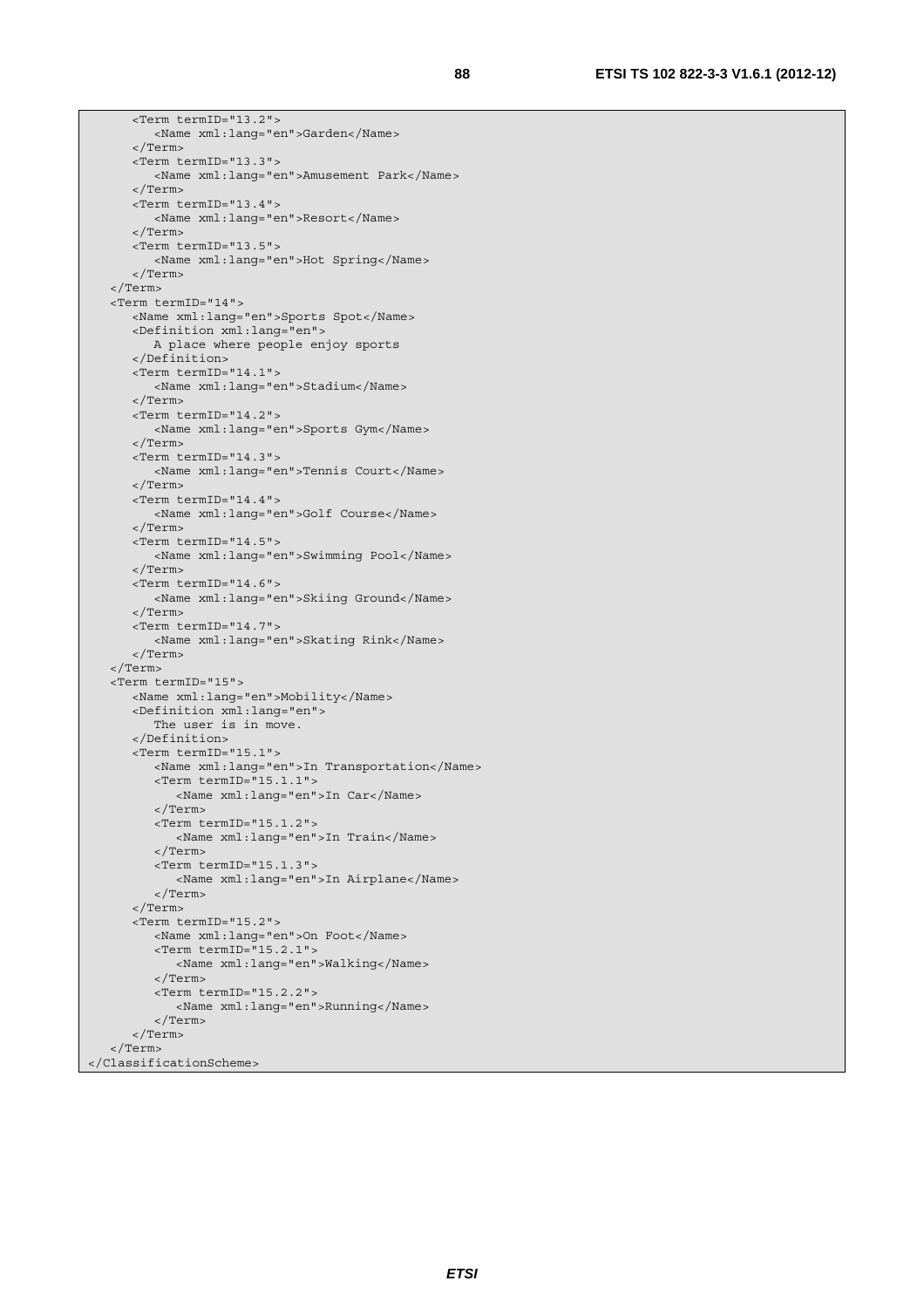#### A.14 Weather Type CS

The following classification scheme defines controlled terms for "Weather" of "NaturalEnvironmentInformationTableType".

```
<?xml version="1.0" encoding="UTF-8"?> 
<ClassificationScheme uri="urn:tva:metadata:extended:cs:WeatherTypeCS:2011"> 
    <Term termID="1"> 
       <Name xml:lang="en">Spring</Name> 
       <Definition xml:lang="en"> 
          The season between winter and summer in which leaves and flowers appear. 
       </Definition> 
    </Term> 
    <Term termID="2"> 
       <Name xml:lang="en">Summer</Name> 
       <Definition xml:lang="en"> 
          The season between spring and autumn when the sun is hot and there are many flower. 
       </Definition> 
    </Term> 
    <Term termID="3"> 
       <Name xml:lang="en">Autumn</Name> 
       <Definition xml:lang="en"> 
          The season between summer and winter when leaves turn gold and fruits become ripe. 
       </Definition> 
    </Term> 
    <Term termID="4"> 
       <Name xml:lang="en">Winter</Name> 
       <Definition xml:lang="en"> 
         The season between autumn and spring when it is cold and most trees have lost their leaves.
       </Definition> 
    </Term> 
    <Term termID="5"> 
       <Name xml:lang="en">Sunny</Name> 
       <Definition xml:lang="en"> 
          Having bright sunlight. 
       </Definition> 
    </Term> 
    <Term termID="6"> 
       <Name xml:lang="en">Rainy</Name> 
       <Definition xml:lang="en"> 
          Having a lot of rain. 
       </Definition> 
    </Term> 
    <Term termID="7"> 
       <Name xml:lang="en">Cloudy</Name> 
       <Definition xml:lang="en"> 
          Full of clouds. 
       </Definition> 
    </Term> 
    <Term termID="8"> 
       <Name xml:lang="en">Snowy</Name> 
       <Definition xml:lang="en"> 
          Full of snow or snowing. 
       </Definition> 
    </Term> 
    <Term termID="9"> 
       <Name xml:lang="en">Windy</Name> 
       <Definition xml:lang="en"> 
          With a lot of wind. 
       </Definition> 
    </Term> 
    <Term termID="10"> 
       <Name xml:lang="en">Foggy</Name> 
       <Definition xml:lang="en"> 
          With a lot of fog. 
       </Definition> 
    </Term> 
    <Term termID="11"> 
       <Name xml:lang="en">Frosty</Name> 
       <Definition xml:lang="en"> 
          With a lot of frost. 
       </Definition> 
    </Term> 
    <Term termID="12"> 
       <Name xml:lang="en">Storm</Name> 
       <Definition xml:lang="en">
```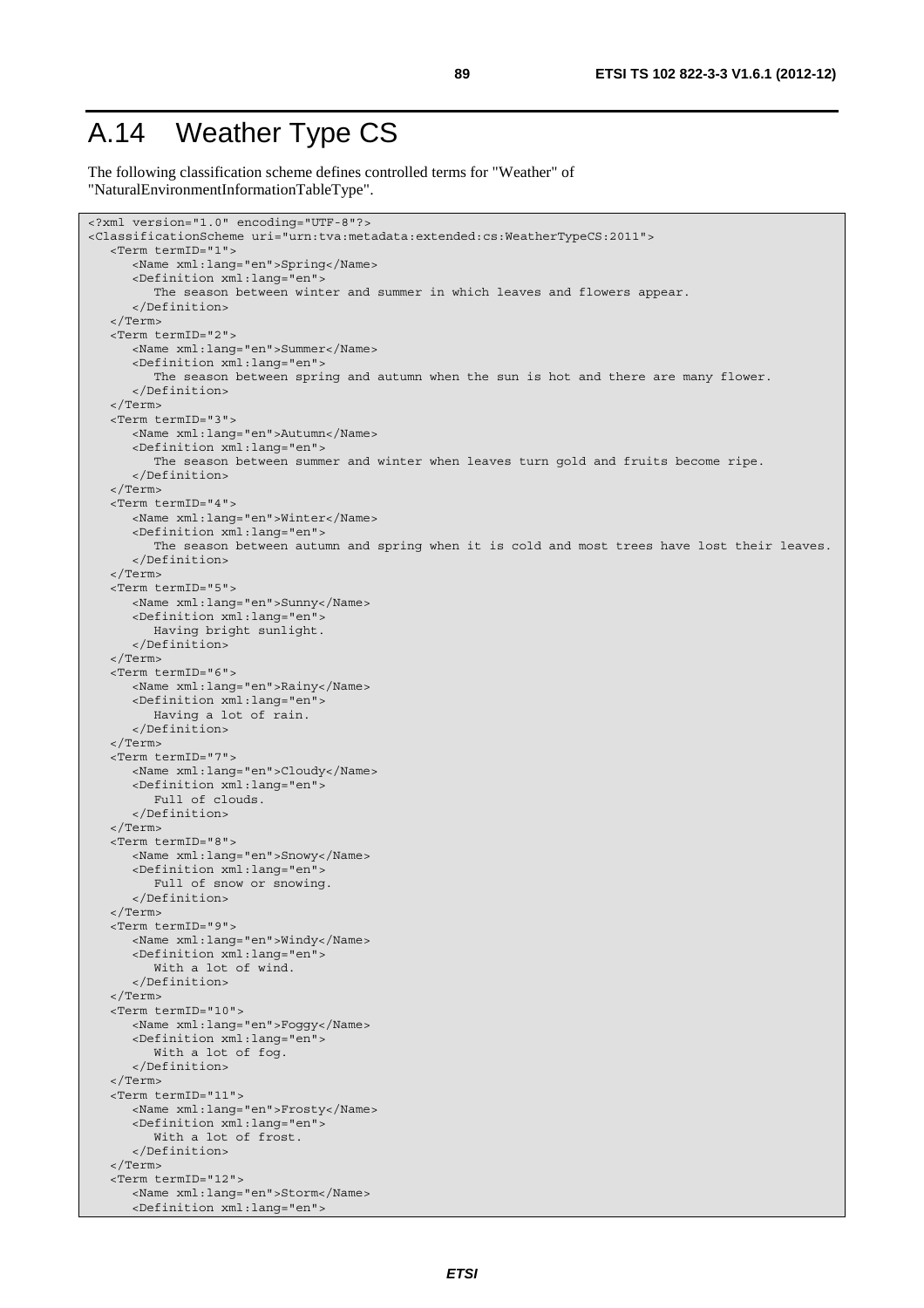```
 A rough weather condition with wind, rain, and often lightning. 
       </Definition> 
       <Term termID="12.1"> 
          <Name xml:lang="en">ThunderStorm</Name> 
       </Term> 
       <Term termID="12.2"> 
          <Name xml:lang="en">RainStorm</Name> 
       </Term> 
       <Term termID="12.3"> 
          <Name xml:lang="en">SnowStorm</Name> 
       </Term> 
    </Term> 
    <Term termID="13"> 
       <Name xml:lang="en">Extreme Weather</Name> 
       <Term termID="13.1"> 
          <Name xml:lang="en">Hurricane</Name> 
       </Term> 
       <Term termID="13.2"> 
          <Name xml:lang="en">Typhoon</Name> 
       </Term> 
       <Term termID="13.3"> 
          <Name xml:lang="en">Tornado</Name> 
       </Term> 
    </Term> 
</ClassificationScheme>
```
#### A.15 Temporal Relation CS

The following classification scheme defines controlled terms for temporal relations between items and/or components.

```
<?xml version="1.0" encoding="UTF-8"?> 
<ClassificationScheme uri="urn:tva:metadata:extended:cs:TemporalRelationCS:2005"> 
    <!-- ################################################################# --> 
   <!-- TEMPORAL RELATION
    <!-- Definition: This is a set of terms used within Content Packaging to --> 
<!-- indicate
   - what kinds of temporal relation components/items have with others
    <!-- It makes the receiving terminal know when the component and/or item --> 
   <!-- has to be consumed
    <!-- ################################################################## --> 
    <Term termID="precedes"> 
       <Name xml:lang="en">precedes</Name> 
       <Definition> B precedes C if and only if B ends before C starts.</Definition> 
    </Term> 
    <Term termID="follows"> 
       <Name xml:lang="en">follows</Name> 
       <Definition> Inverse relation of precedes </Definition> 
    </Term> 
    <Term termID="meets"> 
       <Name xml:lang="en">meets</Name> 
       <Definition>B meets C if and only if B ends at the same time as C starts.</Definition> 
    </Term> 
    <Term termID="metBy"> 
       <Name xml:lang="en">metBy</Name> 
       <Definition> Inverse relation of meets </Definition> 
    </Term> 
    <Term termID="overlaps"> 
       <Name xml:lang="en">overlaps</Name> 
       <Definition>B overlaps C if and only if B starts before C starts, B ends after C starts and B 
ends before C ends.</Definition> 
    </Term> 
    <Term termID="overlappedBy"> 
       <Name xml:lang="en">overlappedBy</Name> 
       <Definition> Inverse relation of overlaps </Definition> 
    </Term> 
    <Term termID="contains"> 
       <Name xml:lang="en">contains</Name> 
       <Definition> 
         B contains C if and only if C starts after B starts and C ends at the same time as or 
before B ends, or C starts after or at the same time as B starts and C ends before B ends. 
       </Definition> 
    </Term> 
    <Term termID="during">
```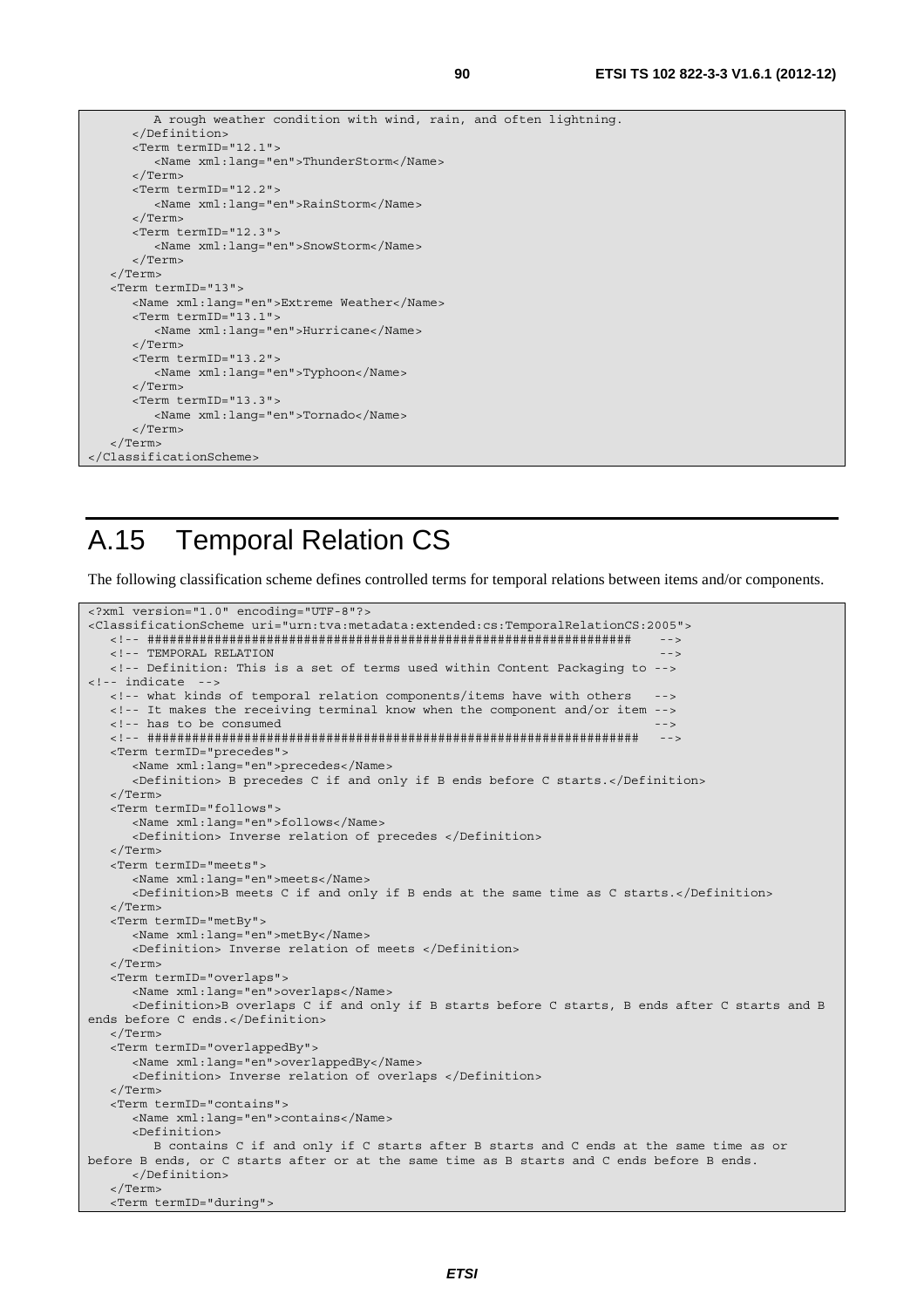<Name xml:lang="en">during</Name> <Definition> Inverse relation of contains </Definition> </Term> <Term termID="strictContains"> <Name xml:lang="en">strictContains</Name> <Definition>B strictContains C if and only if C starts after B starts and C ends before B ends.</Definition> </Term> <Term termID="strictDuring"> <Name xml:lang="en">strictDuring</Name> <Definition> Inverse relation of strictContains </Definition> </Term> <Term termID="starts"> <Name xml:lang="en">starts</Name> <Definition>B starts C if and only if B starts at the same time as C starts and B ends before C ends.</Definition> </Term> <Term termID="startedBy"> <Name xml:lang="en">startedBy</Name> <Definition> Inverse relation of starts </Definition> </Term> <Term termID="finishes"> <Name xml:lang="en">finishes</Name> <Definition>B finishes C if and only if B starts after C starts and B ends at the same time as C ends.</Definition> </Term> <Term termID="finishedBy"> <Name xml:lang="en">finishedBy</Name> <Definition> Inverse relation of finishes </Definition> </Term> <Term termID="coOccurs"> <Name xml:lang="en">coOccurs</Name> <Definition>B coOccurs if and only if B starts at the same time as C starts and B ends at the same time as C ends.</Definition> </Term> <Term termID="contiguous"> <Name xml:lang="en">contiguous</Name> <Definition>A1, A2, … An contiguous if and only if they are temporally disjoint and connected.</Definition> </Term> <Term termID="sequential"> <Name xml:lang="en">sequential</Name> <Definition>A1, A2, … An sequential if and only if they are temporally disjoint and not necessarily connected.</Definition> </Term> <Term termID="coBegin"> <Name xml:lang="en">coBegin</Name> <Definition>A1, A2, … An coBegin if and only if they start at the same time.</Definition> </Term> <Term termID="coEnd"> <Name xml:lang="en">coEnd</Name> <Definition>A1, A2, … An coEnd if and only if they end at the same time.</Definition> </Term> <Term termID="parallel"> <Name xml:lang="en">parallel</Name> <Definition>A1, A2, … An parallel if and only if the intersection of A1, A2, … An has one nonempty interior.</Definition> </Term> <Term termID="overlapping"> <Name xml:lang="en">overlapping</Name> <Definition> A1, A2, … An overlapping if and only if the union of A1, A2, … An is connected and each Ai intersects at least one other Aj with non-empty interior. </Definition> </Term> </ClassificationScheme>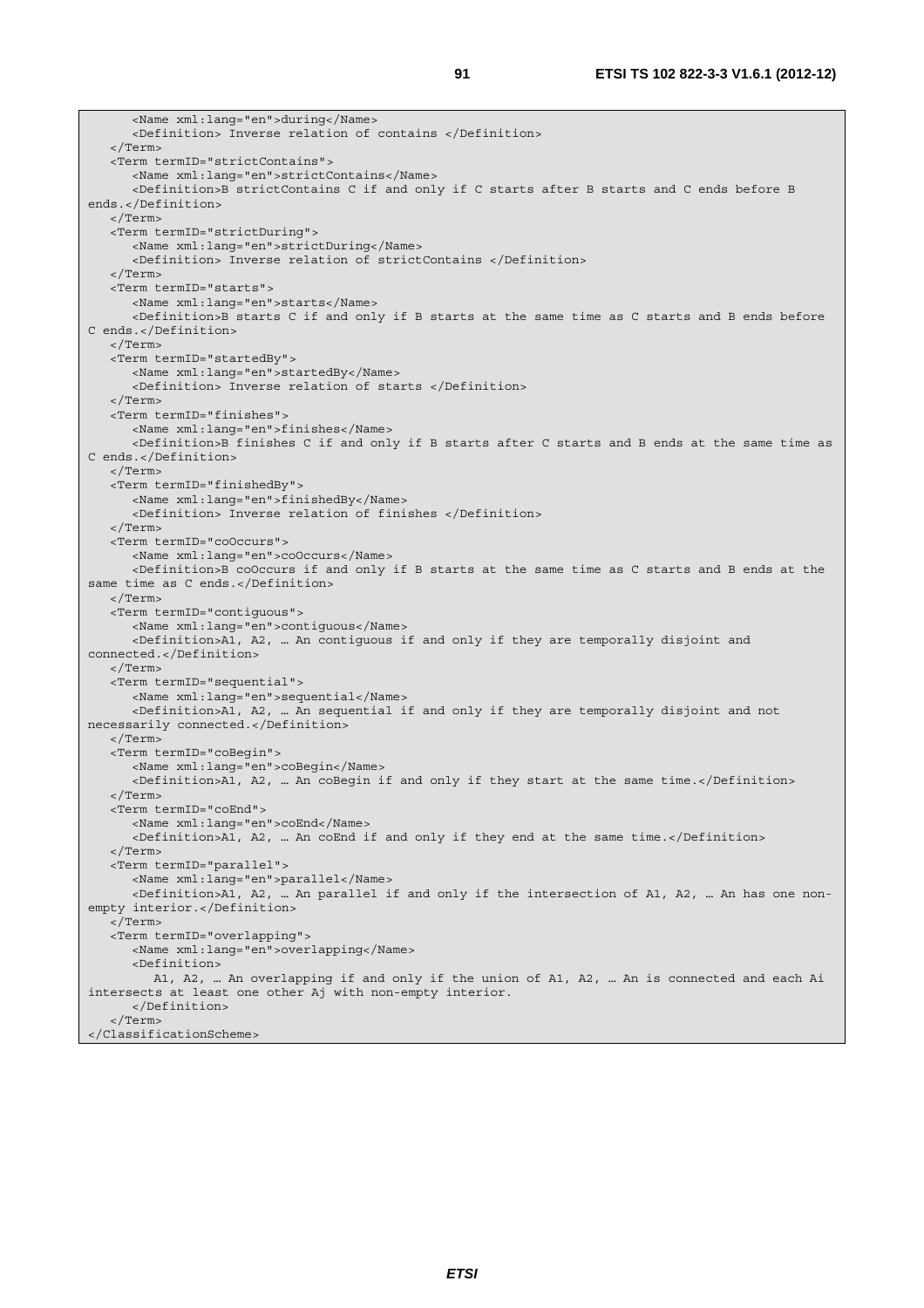#### A.16 Spatial Relation CS

The following classification scheme defines controlled terms for spatial relations between items and/or components.

```
<?xml version="1.0" encoding="UTF-8"?> 
<ClassificationScheme uri="urn:tva:metadata:extended:cs:SpatialRelationCS:2005"> 
    <Term termID="south"> 
       <Name xml:lang="en">south</Name> 
       <Definition> 
          B south C if and only if, in the dimension x, B starts after or at the same time as C 
starts and B ends at the same time as or before C ends, or B starts at the same time as or before C 
starts and B ends after or at the same time as C ends; and, in the dimension y, B ends at the same 
time as or before C starts. 
       </Definition> 
    </Term> 
    <Term termID="north"> 
       <Name xml:lang="en">north</Name> 
       <Definition> Inverse relation of south </Definition> 
    </Term> 
    <Term termID="west"> 
       <Name xml:lang="en">west</Name> 
       <Definition> 
          B west C if and only if, in the dimension x, B ends at the same time as or before C starts; 
and, in the dimension y, B starts after or at the same time as C starts and B ends at the same time 
as or before C ends, or B starts at the same time as or before C starts and B ends after or at the 
same time as C ends. 
       </Definition> 
    </Term> 
    <Term termID="east"> 
       <Name xml:lang="en">east</Name> 
       <Definition> Inverse relation of west </Definition> 
    </Term> 
    <Term termID="northwest"> 
       <Name xml:lang="en">northwest</Name> 
       <Definition> 
          B northwest C if and only if, in the dimension x, B ends at the same time as or before C 
starts; and, in the dimension y, B starts after or at the same time as C ends. 
       </Definition> 
    </Term> 
    <Term termID="southeast"> 
       <Name xml:lang="en">southeast</Name> 
       <Definition> Inverse relation of northwest </Definition> 
    </Term> 
    <Term termID="southwest"> 
       <Name xml:lang="en">southwest</Name> 
       <Definition> 
          B southwest C if and only if, in the dimension x, B ends at the same time as or before C 
starts; and, in the dimension y, B ends at the same time as or before C starts. 
       </Definition> 
    </Term> 
    <Term termID="northeast"> 
       <Name xml:lang="en">northeast</Name> 
       <Definition> Inverse relation of southwest </Definition> 
    </Term> 
    <Term termID="left"> 
       <Name xml:lang="en">left</Name> 
       <Definition> 
          B left C if and only if, in the dimension x, B ends at the same time as or before C starts. 
       </Definition> 
    </Term> 
    <Term termID="right"> 
       <Name xml:lang="en">right</Name> 
       <Definition> Inverse relation of left </Definition> 
    </Term> 
    <Term termID="below"> 
       <Name xml:lang="en">below</Name> 
       <Definition> 
          B below C if and only if, in the dimension y, B ends at the same time as or before C 
starts. 
       </Definition> 
    </Term> 
    <Term termID="above"> 
       <Name xml:lang="en">above</Name> 
       <Definition> Inverse relation of below </Definition> 
    </Term> 
    <Term termID="over">
```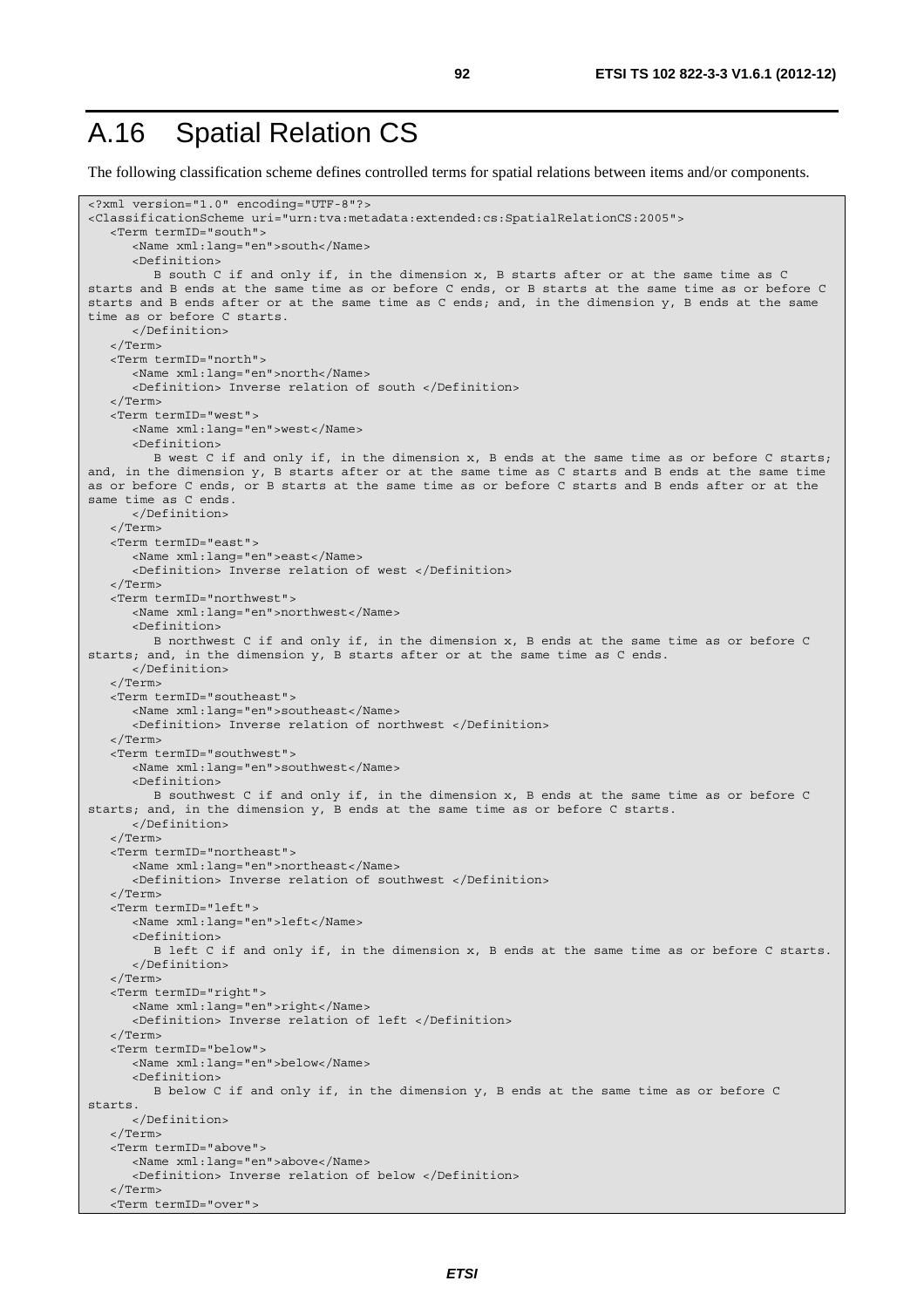```
 <Name xml:lang="en">over</Name> 
       <Definition> 
          B over C if and only if, in the dimension x, B starts at the same time as or before C 
starts and B ends after C starts, or B starts after C starts and B starts before C ends; and, in the 
dimension y, B starts at the same time as C ends. 
       </Definition> 
    </Term> 
    <Term termID="under"> 
       <Name xml:lang="en">under</Name> 
       <Definition> Inverse relation of over </Definition> 
    </Term> 
    <Term termID="equals"> 
       <Name xml:lang="en">equals</Name> 
       <Definition>B equals C if and only if B is equal to C.</Definition> 
    </Term> 
    <Term termID="inside"> 
       <Name xml:lang="en">inside</Name> 
       <Definition>B1, B2, ..., Bn is inside C if and only if the union of B1, ..., Bn is a subset of 
C</Definition> 
    </Term> 
    <Term termID="contains"> 
       <Name xml:lang="en">contains</Name> 
       <Definition> Inverse relation of inside </Definition> 
    </Term> 
    <Term termID="covers"> 
       <Name xml:lang="en">covers</Name> 
       <Definition>B1, B2, ..., Bn covers argument C if and only if the union of B1, B2, ..., Bn 
contains C AND that union is not equal to C</Definition> 
    </Term> 
    <Term termID="coveredBy"> 
       <Name xml:lang="en">coveredBy</Name> 
       <Definition> Inverse relation of covers </Definition> 
    </Term> 
    <Term termID="overlaps"> 
       <Name xml:lang="en">overlaps</Name> 
       <Definition>B overlaps C if and only if B intersect C has non-empty interior</Definition> 
    </Term> 
    <Term termID="touches"> 
       <Name xml:lang="en">touches</Name> 
       <Definition>B1, B2, ..., Bn touches argument C if and only if B union C is 
connected</Definition> 
    </Term> 
    <Term termID="disjoint"> 
       <Name xml:lang="en">disjoint"</Name> 
       <Definition>B is disjoint with C if and only if the intersection of B and C is 
empty.</Definition> 
    </Term> 
    <Term termID="separated"> 
       <Name xml:lang="en">separated</Name> 
       <Definition>E is separated from O if and only if the intersection of E and the closure of A is 
empty AND the intersection of the closure of 
          E with O is empty. 
       </Definition> 
   \sim/Term\sim</ClassificationScheme>
```
## A.17 Content Type CS

The following classification scheme defines controlled terms for content types.

```
<?xml version="1.0" encoding="UTF-8"?> 
<ClassificationScheme uri=" urn:tva:metadata:extended:cs:ContentTypeCS:2005"> 
   <!-- ##################################################################### --> 
   <!-- ContentTypeCS --> 
  <!-- Definition: This is a set of terms used to indicate what kinds of content are
    <!-- used as main Program or used in Package.
   <!-- Content can be classified by either the type of content or the subject of content --> 
   <!-- ##################################################################### --> 
   <Term termID="1"> 
      <Name xml:lang="en">Audio</Name> 
   </Term> 
   <Term termID="2"> 
     <Name xml:lang="en">Video</Name>
```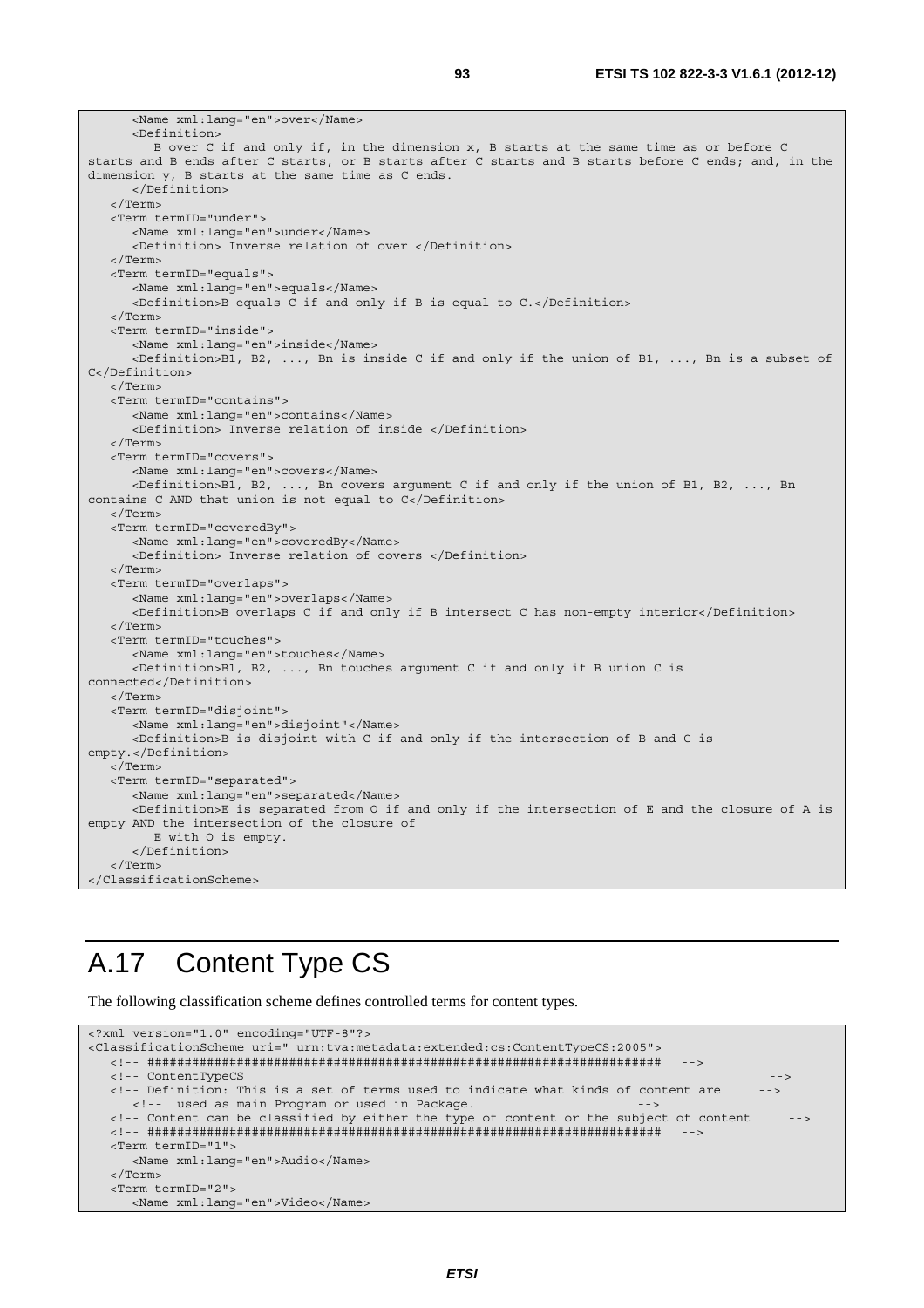|  | <term termid="3"></term>                    |  |  |  |
|--|---------------------------------------------|--|--|--|
|  | <name xml:lang="en">StillImage</name>       |  |  |  |
|  | $\langle$ Term>                             |  |  |  |
|  | <term termid="4"></term>                    |  |  |  |
|  | <name xml:lang="en">Text</name>             |  |  |  |
|  | $\langle$ Term>                             |  |  |  |
|  | <term termid="5"></term>                    |  |  |  |
|  | <name xml:lang="en">DataBroadcasting</name> |  |  |  |
|  | $\langle$ Term>                             |  |  |  |
|  | <term termid="6"></term>                    |  |  |  |
|  | <name xml:lanq="en">Interstitial</name>     |  |  |  |
|  | $\langle$ Term>                             |  |  |  |
|  | <term termid="7"></term>                    |  |  |  |
|  | <name xml:lanq="en">Education</name>        |  |  |  |
|  | $\langle$ Term>                             |  |  |  |
|  | <term termid="8"></term>                    |  |  |  |
|  | <name xml:lang="en">Application</name>      |  |  |  |
|  | $\langle$ Term>                             |  |  |  |
|  | <term termid="9"></term>                    |  |  |  |
|  | <name xml:lang="en">Game</name>             |  |  |  |
|  | $\langle$ Term>                             |  |  |  |
|  | <term termid="10"></term>                   |  |  |  |
|  | <name xml:lang="en">Package</name>          |  |  |  |
|  |                                             |  |  |  |
|  |                                             |  |  |  |
|  |                                             |  |  |  |

#### A.18 Checksum Algorithm CS

```
<?xml version="1.0" encoding="UTF-8"?> 
<ClassificationScheme uri="urn:tva:metadata:cs:ChecksumAlgorithmCS:2008"> 
    <!-- ##################################################################### --> 
    <!-- ChecksumAlgorithmCS --> 
    <!-- ##################################################################### --> 
   \leq ! -- -->
    <!-- Cyclic Redundancy Checksums --> 
    <Term termID="crc16"> 
       <Name xml:lang="en">CRC16 (ITU-T)</Name> 
       <Definition xml:lang="en">As specified by CCITT/ITU-T and used by X.25, V.41, Bluetooth, PPP, 
IrDA. 
Polynomial: x^16 + x^12 + x^5 + 1</Definition>
    </Term> 
    <Term termID="crc32"> 
       <Name xml:lang="en">CRC32 (MPEG-2)</Name> 
       <Definition xml:lang="en">As specified in IEEE 802.3, ITU-T Recommendation V.42 and MPEG-2. 
Polynomial: x^332 + x^24 + x^23 + x^22 + x^216 + x^212 + x^211 + x^210 + x^8 + x^77 + x^65 + x^4 + x^22 + x^2+ 1</Definition> 
    </Term> 
    <Term termID="crc64"> 
       <Name xml:lang="en">CRC64 (ISO)</Name> 
       <Definition xml:lang="en">As specified in ISO 3309 for use by HDLC. 
Polynomial: x^64 + x^4 + x^3 + x + 1 </Term> 
    <Term termID="crc64-ecma"> 
       <Name xml:lang="en">CRC64 (ECMA)</Name> 
       <Definition xml:lang="en">As specified in ECMA-182. 
Polynomial: x^64 + x^62 + x^57 + x^55 + x^54 + x^53 + x^54 + x^47 + x^46 + x^45 + x^40 + x^39 + x^38+ x^37 + x^35 + x^33 + x^32 + x^31 + x^29 + x^27 + x^24 + x^23 + x^22 + x^21 + x^19 + x^17 + x^13 + 
x^12 + x^10 + x^9 + x^7 + x^4 + x + 1 </Definition>
    </Term> 
   \lt!! -- -->
    <!-- Cryptographic hash functions --> 
    <Term termID="md5"> 
       <Name xml:lang="en">MD5</Name> 
       <Definition xml:lang="en">Message-Digest algorithm 5, a 128-bit hash designed at MIT by 
Professor Ronald Rivest.</Definition> 
    </Term> 
    <Term termID="sha1"> 
       <Name xml:lang="en">SHA-1</Name> 
       <Definition xml:lang="en">160-bit Secure Hash Algorithm, developed by the United States 
National Security Agency and published by NIST.</Definition> 
    </Term> 
 </ClassificationScheme>
```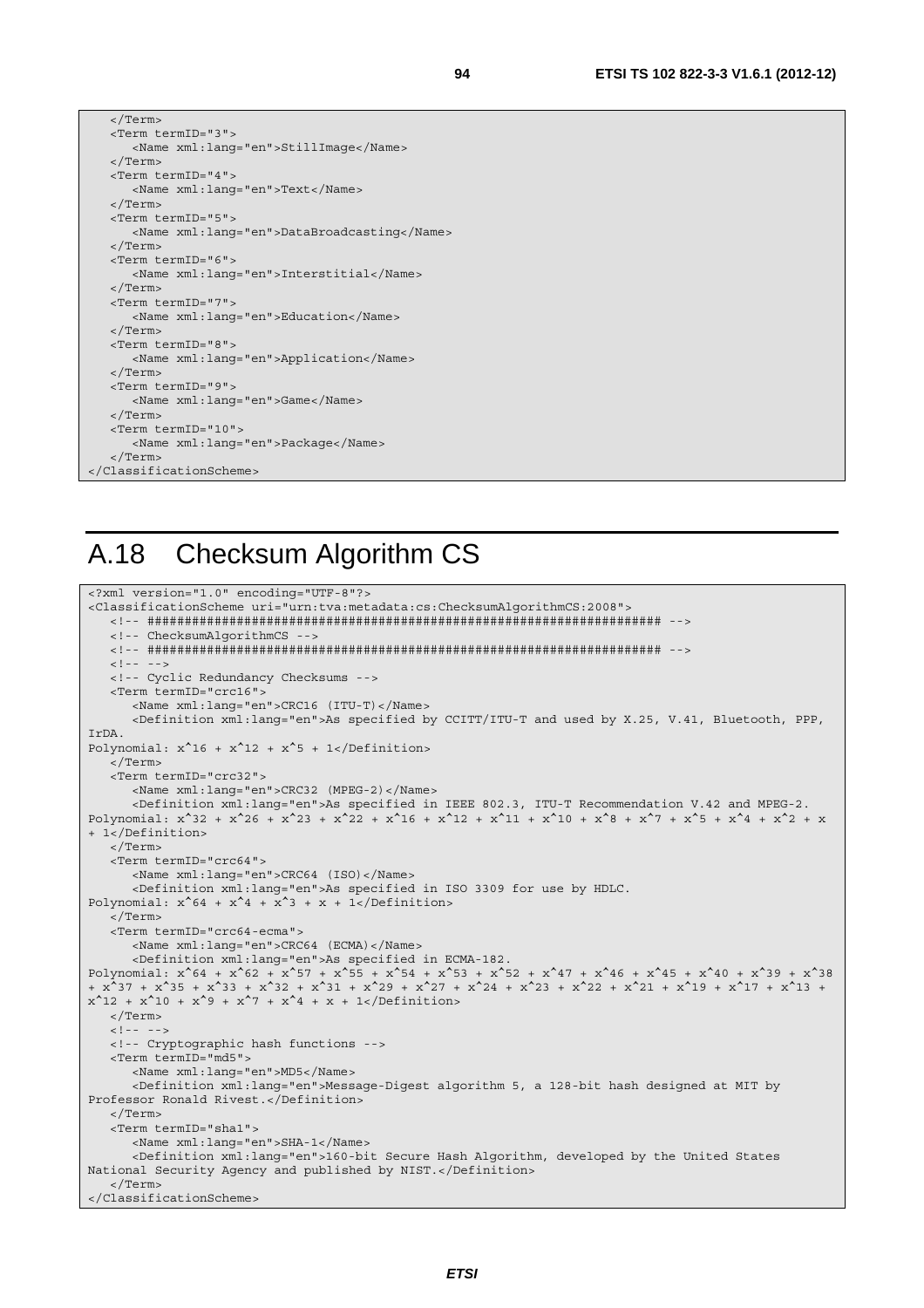### Annex B (normative): *TV-Anytime* extended description schemes and classification schemes

The *TV-Anytime* extended metadata schema listed in the present document has been aggregated into a series of xsd files, forming the reference documentation, contained in archive ts\_1028220303v010601p0.zip, which accompanies the present document.

- $"$ tva\_mpeg21\_2012.xsd";
- "tva\_metadata\_3-3\_v161.xsd".

The following classification schemes are also attached as xml files in archive ts\_1028220303v010601p0.zip, which accompanies the present document:

- AccessibilityCS.
- ChecksumAlgorithmCS.
- ContentTypeCS.
- CPUTypeCS.
- EducationalUseCS.
- FamilyMemberCS.
- GamePerspectivesCS.
- IntendedEducationalUserCS.
- MiddlewareServiceCS.
- OperatingSystemCS.
- OtherSystemSoftwareCS.
- PlaceTypeCS.
- SpatialRelationCS.
- TemporalRelationCS.
- TerminalTypeCS.
- VirtualMachineCS.
- WeatherTypeCS.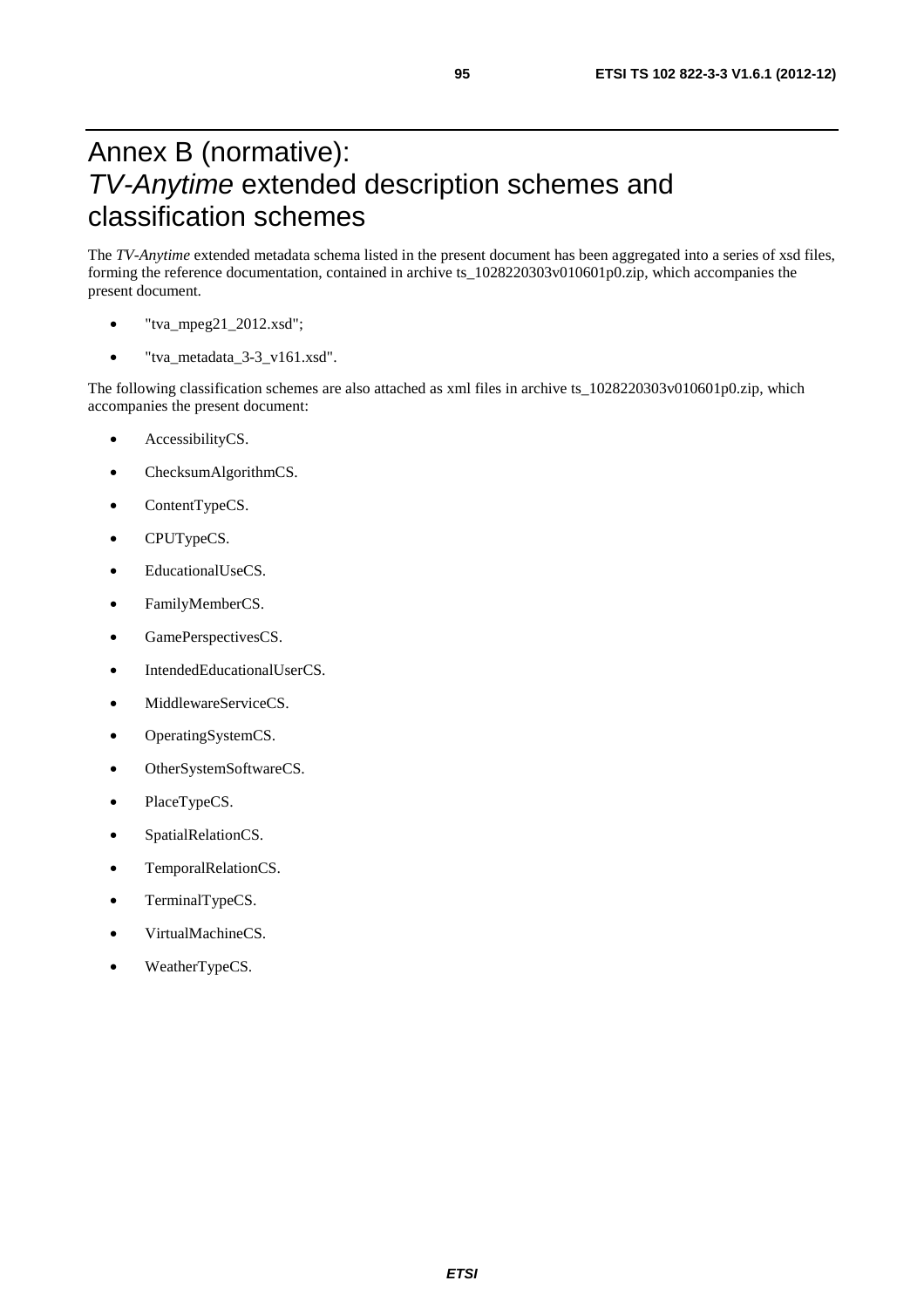The extended metadata schema imports other files that need to be present in order to be valid:

- "tva\_mpeg7\_2008.xsd" that is available in archive ts\_1028220301v010801p0.zip accompanying TS 102 822-3-1 [3];
- "tva\_metadata\_3-1\_v181.xsd" that is available in archive ts\_1028220301v010801p0.zip accompanying TS 102 822-3-1 [3];
- "tva\_interstitial\_3-4\_v161.xsd" that is available in archive ts\_1028220304v010601p0.zip accompanying TS 102 822-3-4 [5];
- xml.xsd that is available in archive ts\_1028220301v010801p0.zip accompanying TS 102 822-3-1 [3];
- "tva\_rmpi\_5-1\_v171.xsd" that is available in archive ts\_1028220501v010701p0.zip can be extracted from TS 102 822-5-1 [7].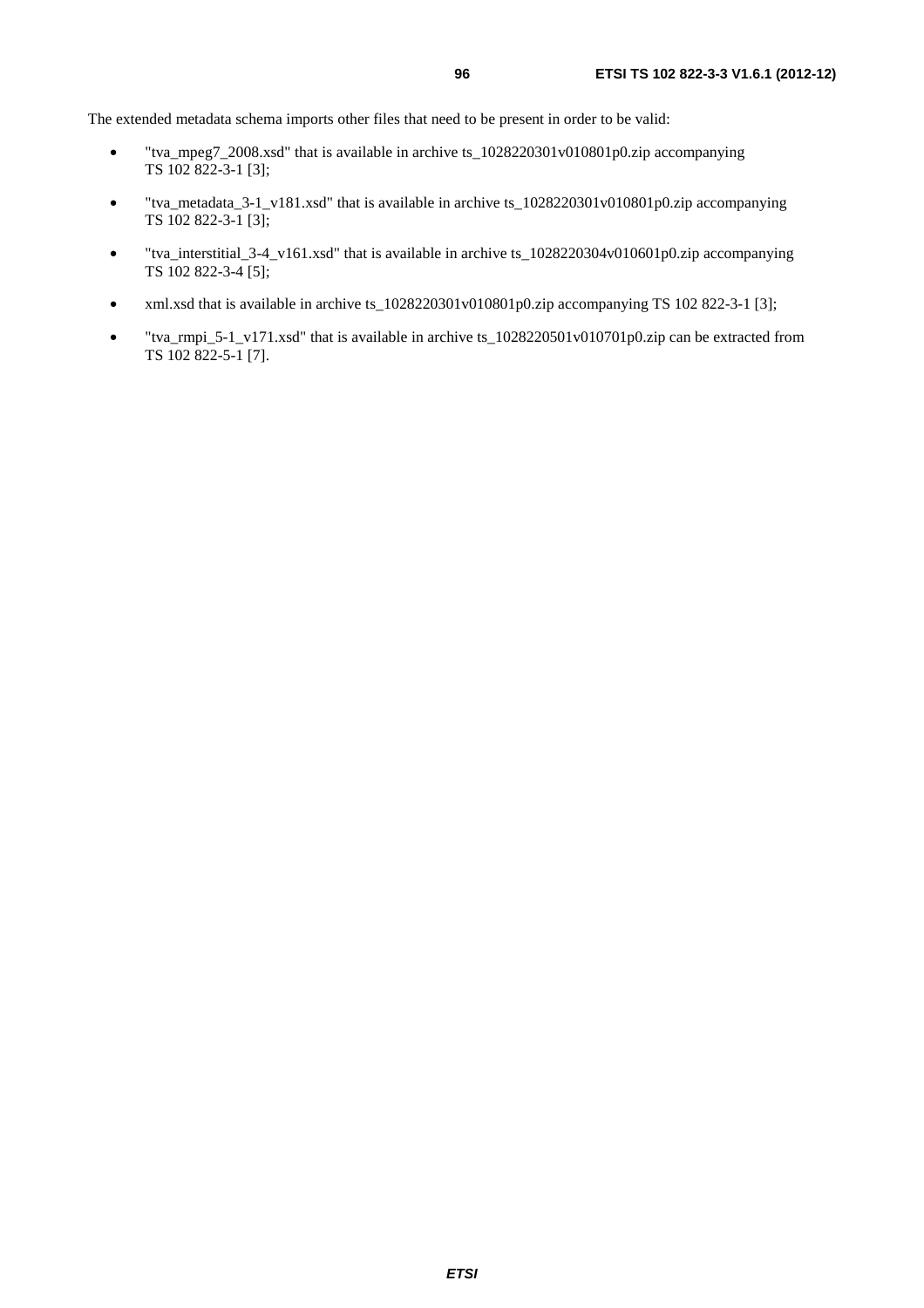# List of figures

97